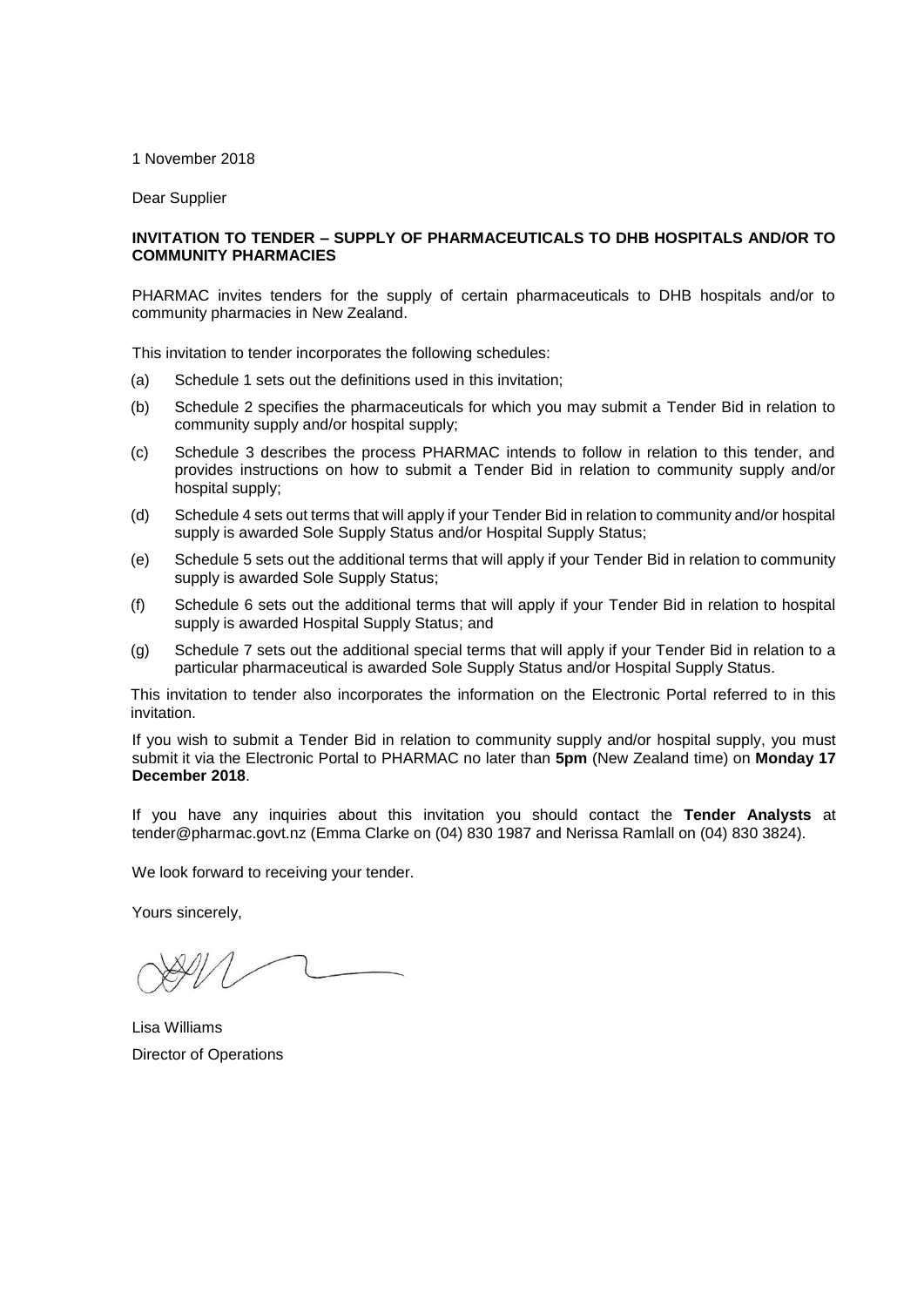# **Contents**

| 1.             |                                                                                     |
|----------------|-------------------------------------------------------------------------------------|
| 2.             |                                                                                     |
|                |                                                                                     |
| 1.             |                                                                                     |
| 2.             |                                                                                     |
|                |                                                                                     |
| 1.             |                                                                                     |
| 2.             |                                                                                     |
| 3.             |                                                                                     |
| 4.             |                                                                                     |
| 5.             |                                                                                     |
| 6.             |                                                                                     |
| 7.             |                                                                                     |
| 8.             |                                                                                     |
| 9.             |                                                                                     |
| 10.            |                                                                                     |
|                | Schedule 4: Contract terms for both Sole Supply Status and Hospital Supply Status53 |
| 1.             |                                                                                     |
| 2.             |                                                                                     |
| 3.             |                                                                                     |
| 4.             |                                                                                     |
|                |                                                                                     |
| 1 <sub>1</sub> |                                                                                     |
| 2.             |                                                                                     |
| 3.             |                                                                                     |
| 4.             |                                                                                     |
| 5.             |                                                                                     |
| 6.             |                                                                                     |
| 7.             |                                                                                     |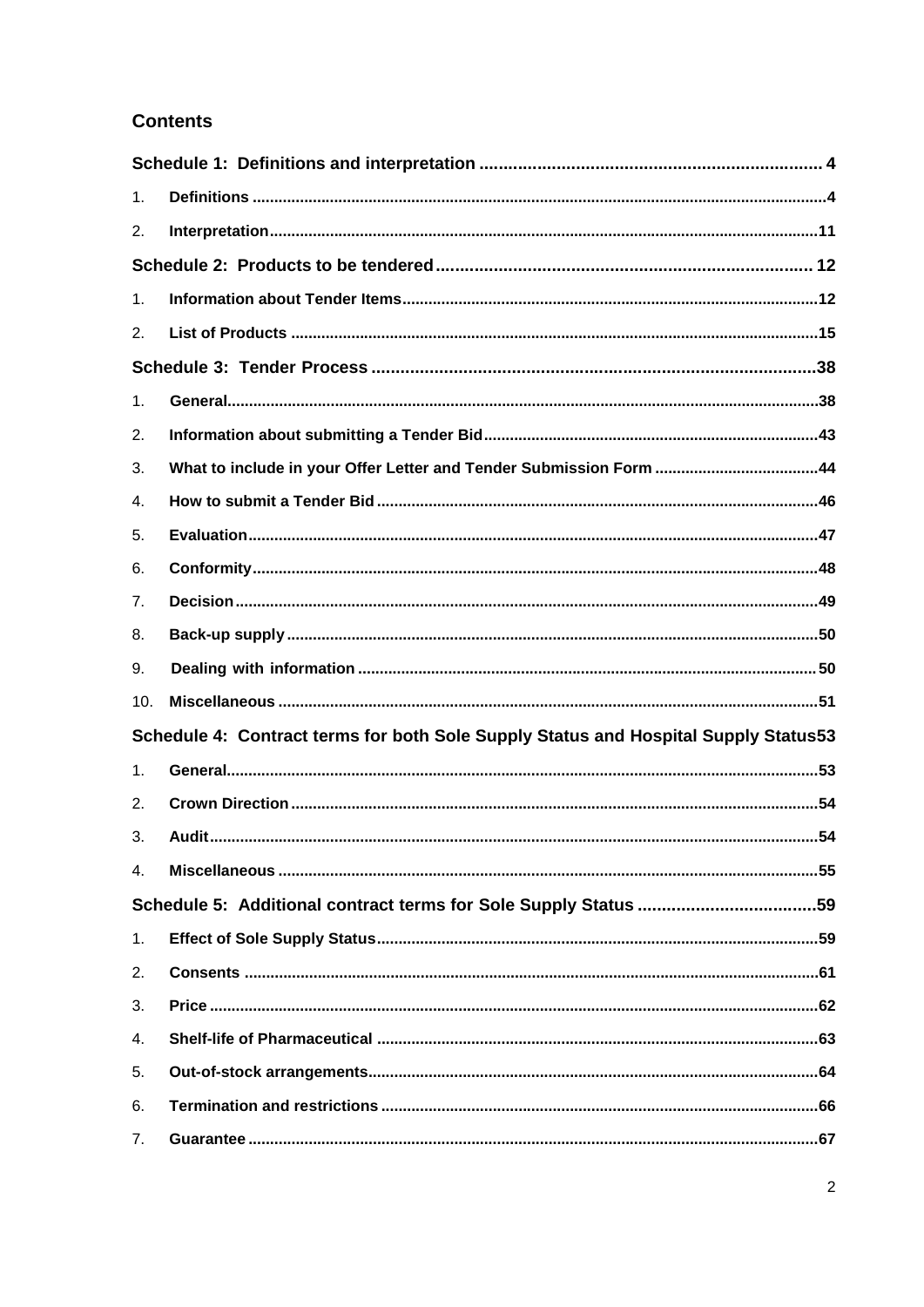| 1.  |  |
|-----|--|
| 2.  |  |
| 3.  |  |
| 4.  |  |
| 5.  |  |
| 6.  |  |
| 7.  |  |
| 8.  |  |
| 9.  |  |
| 10. |  |
|     |  |
|     |  |
|     |  |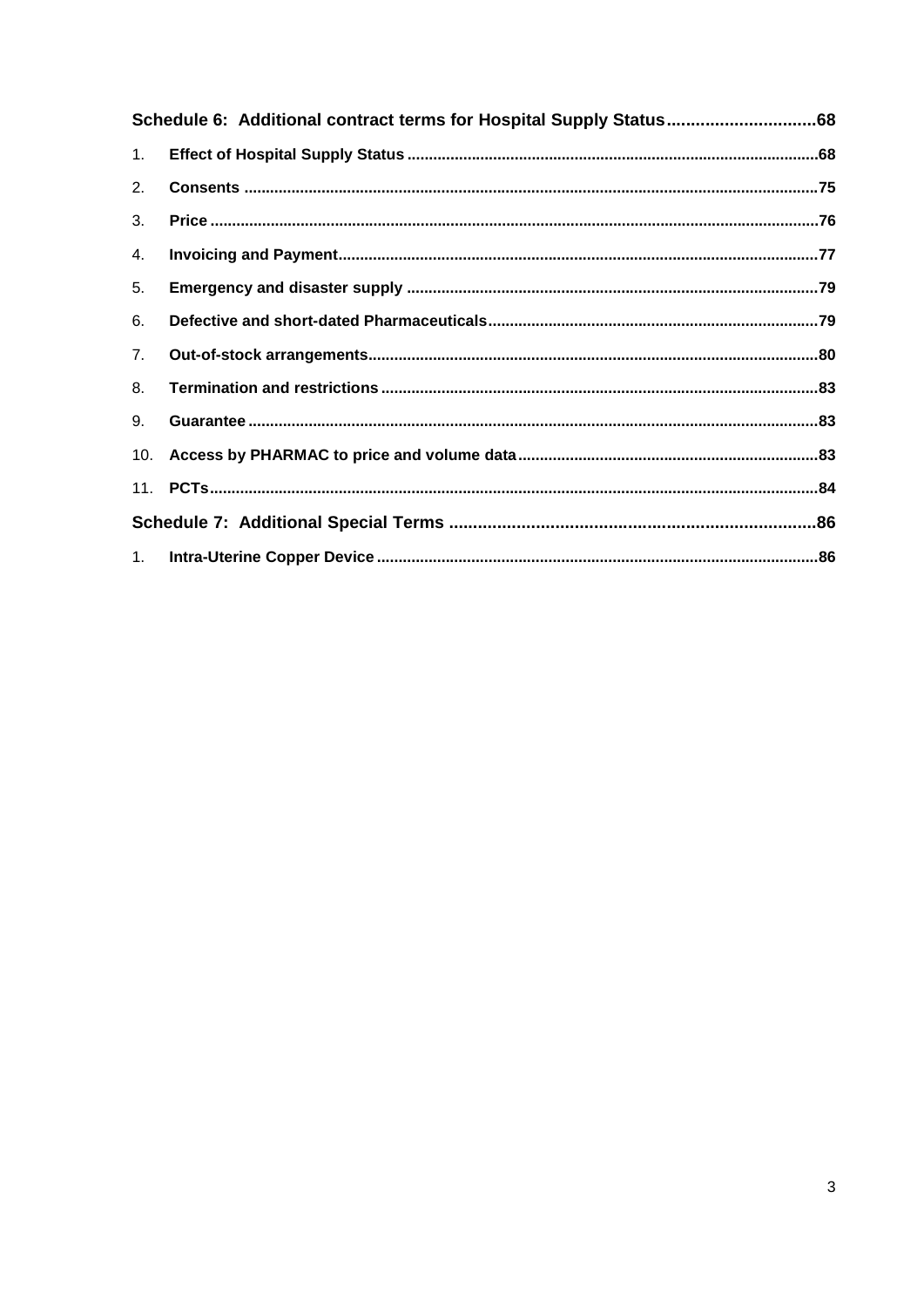# **Schedule 1: Definitions and interpretation**

## 1. **Definitions**

In this Invitation:

**Additional Stock Pharmaceutical (or ASP)** means a Pharmaceutical, marked with a "@", for which the supplier of the successful Tender Bid would be required:

- (a) to hold additional stock; and
- (b) to report to PHARMAC on the level of that additional stock each Quarter;

**Aggregated Tender Bid** means a Tender Bid for more than one Tender Item, which PHARMAC is to consider in aggregate, and can include a Tender Bid for more than one Tender Item of the same Chemical Entity but not aggregation within a single Tender Item;

#### **Agreement** means:

- (a) Schedule Four; and
- (b) in relation to a Pharmaceutical with Sole Subsidised Supply Status, Schedule Five; or
- (c) in relation to a Pharmaceutical with Hospital Supply Status, Schedule Six,

and includes, to the extent applicable, the other Schedules (including but not limited to Schedule Seven) and the information on the Electronic Portal comprising the Invitation;

**Alternative Pharmaceutical** means an alternative brand of a Pharmaceutical that PHARMAC, following consultation with PTAC or its sub-committees, considers to be an acceptable substitute for that Pharmaceutical;

**Back-up Supply Agreement** means an alternative agreement or arrangement negotiated by PHARMAC, at its sole discretion, with a supplier other than the supplier with Sole Supply Status and/or Hospital Supply Status in respect of a particular Tender Item, to cover the contingency that Sole Supply Status and/or Hospital Supply Status is suspended or withdrawn under the terms of this Agreement in respect of that Tender Item, or that the Tender Item is otherwise out of stock or unavailable for supply;

**Chemical Entity** means any pharmaceutical that contains, and is described generically according to, the relevant active ingredient specified in Schedule Two and the Electronic Portal. For the avoidance of doubt, the term Chemical Entity does not include any Medical Device;

**Combined Community/Hospital Tender Bid** means a Community Tender Bid and a Hospital Tender Bid that you submit in combination for the same Tender Item;

**Community Tender Bid** means a Tender Bid in relation to community supply;

**Confidential Information** means all information exchanged between us under this Invitation or in relation to your Tender Bid, including during all negotiations relating to your Tender Bid;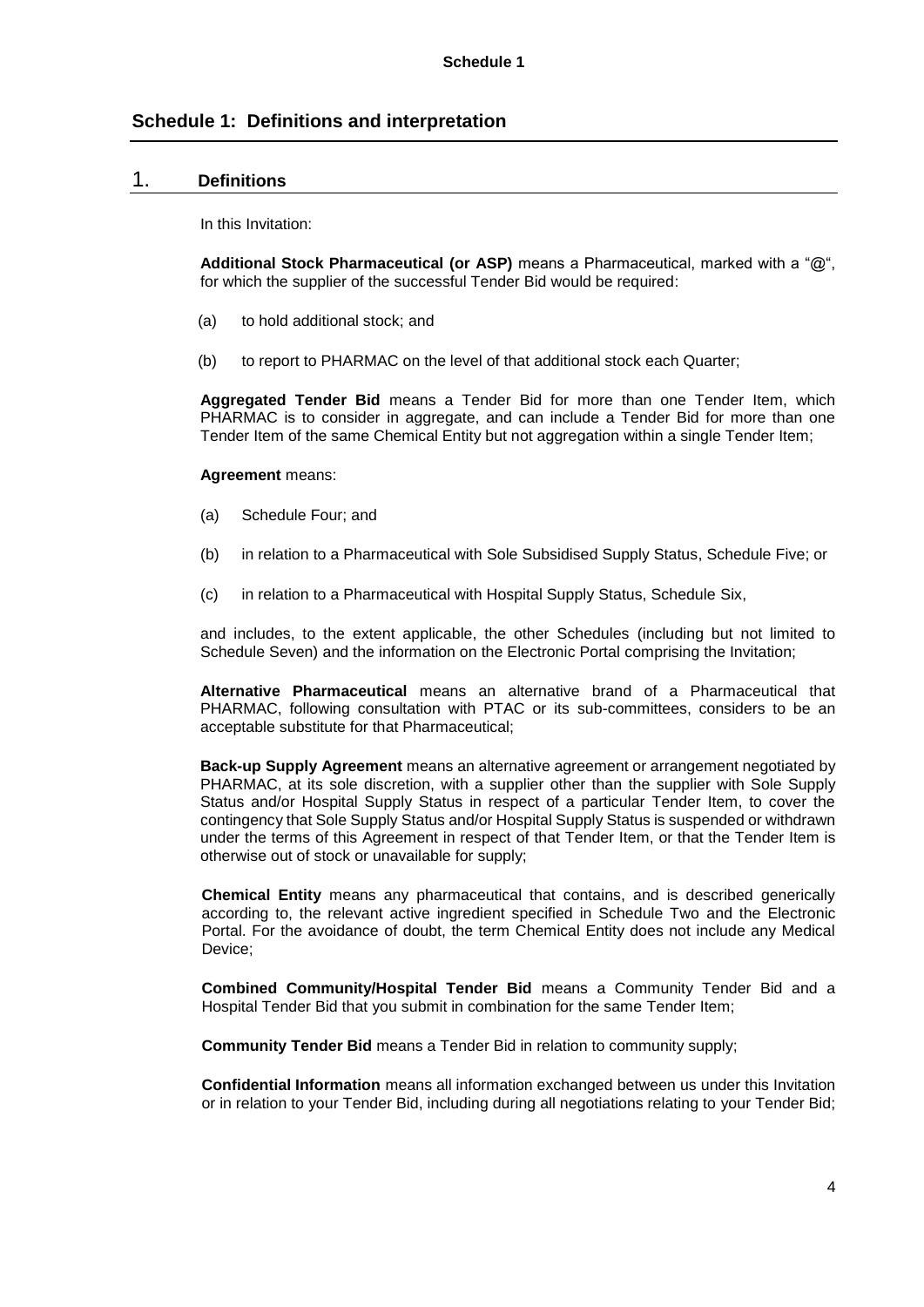#### **Schedule 1**

**Consents** means all consents, permits, licences and authorisations, whether statutory or otherwise, required for the supply of the Tender Item in New Zealand (including Ministry of Health market approval);

**Contract Manufacturer** means a manufacturer or a supplier that is a party to a contract with the relevant DHB Hospital to compound Pharmaceuticals, on request from that DHB Hospital;

**Cost Brand Source Product** means a pharmaceutical where there is no price agreed upon by PHARMAC, but the pharmaceutical is subsidised by the Funder at the price obtained by pharmacies;

**Crown Direction** means any ministerial direction given to PHARMAC under section 103 of the Crown Entities Act 2004;

**CTPP** means Containered Trade Product Pack SNOMED CT code, which is the unique identifier that describes the packaged, branded product and the container it is dispensed in, as used within the New Zealand Medicines Terminology;

**Deadline** means 5 pm, Monday 17 December 2018 (New Zealand time);

**Designated Delivery Point** means at a DHB Hospital's discretion:

- (a) a delivery point agreed between you and the relevant DHB Hospital, to which delivery point you must supply the Pharmaceutical directly at the Price; and/or
- (b) any delivery point designated by the relevant DHB Hospital or PHARMAC, such delivery point being within 30km of your national distribution centre;

**DHB Hospital** means a DHB, including its hospital or associated provider unit for which that DHB purchases pharmaceuticals;

**District Health Board (or DHB)** has the same meaning as in the New Zealand Public Health and Disability Act 2000;

**DV Limit** means, for a particular Pharmaceutical, the National Discretionary Variance (DV) Limit or the Individual DV Limit;

**DV Pharmaceutical** means a discretionary variance Pharmaceutical, being an Alternative Pharmaceutical that does not have Hospital Supply Status, and includes a pharmaceutical which (unless PHARMAC specifies otherwise in Schedule Two of this Agreement and the Electronic Portal, or we agree otherwise in writing):

- (a) is listed as a DV Pharmaceutical, in association with the relevant Pharmaceutical having Hospital Supply Status, in the then current Section H of the Pharmaceutical Schedule; or
- (b) in the case of a pharmaceutical that is not a Medical Device, is the same Chemical Entity, at the same strength, and in the same or a similar presentation or form, as the relevant Pharmaceutical with Hospital Supply Status, but which is not yet listed as a DV Pharmaceutical.

For the avoidance of doubt, a pharmaceutical which:

(c) in the case of a pharmaceutical that is not a Medical Device, is a different Chemical Entity from the Pharmaceutical with Hospital Supply Status; and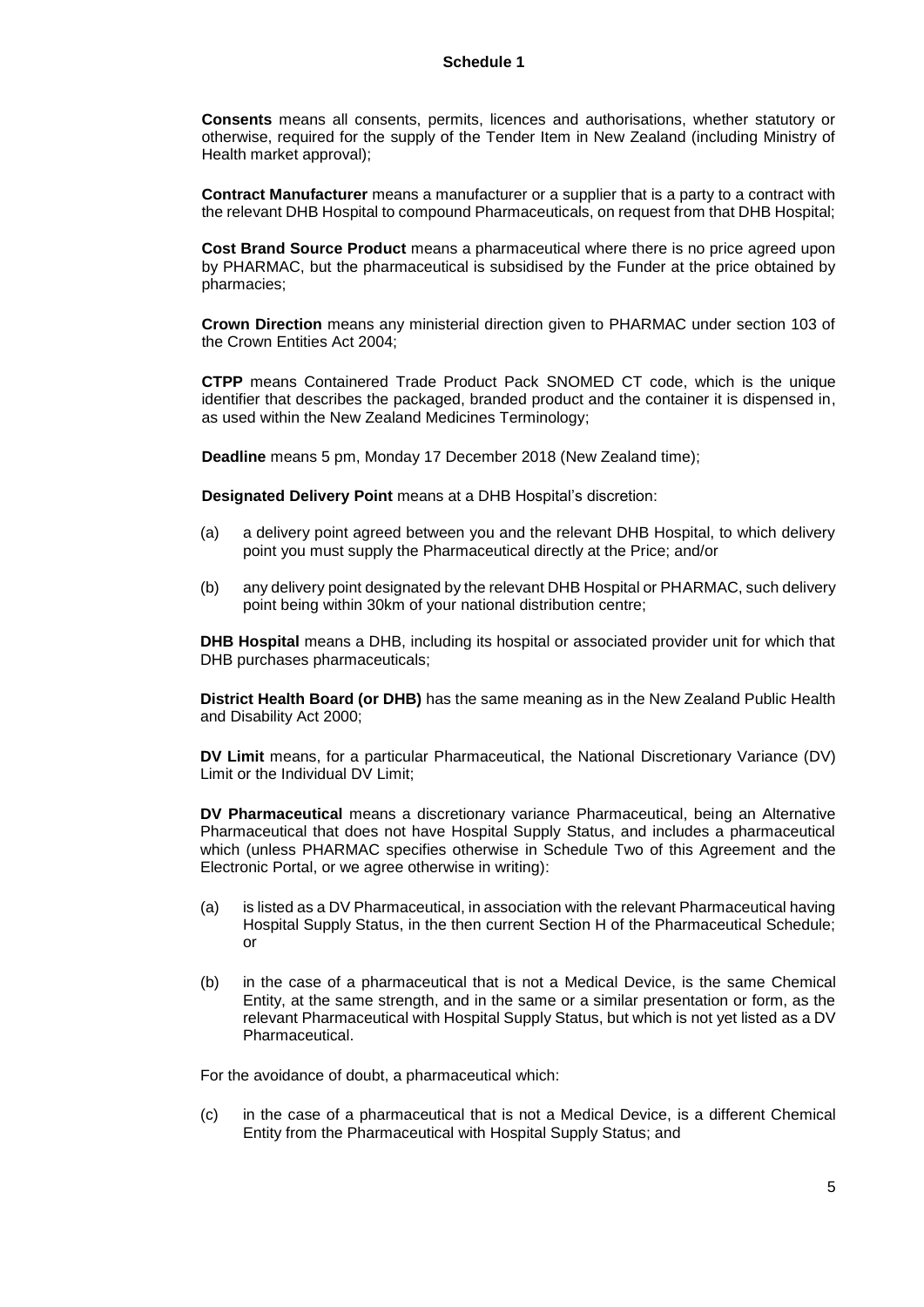(d) is not listed as a DV Pharmaceutical in the then current Section H of the Pharmaceutical Schedule,

is not a DV Pharmaceutical;

**Electronic Portal** means the electronic tender system available via the internet address provided to you by PHARMAC through which you are required to submit your Tender Bid(s);

**End Date** means the last day of the Hospital Supply Status Period, or Sole Supply Period, as applicable;

**Evaluation Committee** means a committee established by PHARMAC to evaluate Tender Bids;

**Final Transition Period** means, in respect of a Pharmaceutical with Sole Supply Status or Hospital Supply Status, as applicable, the period of three calendar months beginning on the day after the relevant End Date;

**First Transition Period** means, in respect of a Pharmaceutical with Sole Supply Status or Hospital Supply Status, the period beginning on the first day of the month following the Market Notification Date and ending on the day prior to five months from the Start Date (or such different or longer period as PHARMAC determines under clause 1.2 of Schedule Three);

**Funder** means the body or bodies responsible, pursuant to the New Zealand Public Health and Disability Act 2000, for the funding of pharmaceuticals listed on the Pharmaceutical Schedule (which may be, without limitation, one or more District Health Boards and/or the Ministry of Health) and their successors;

**GTIN** means the Global Trade Item Number for a Pharmaceutical;

**Hospital Supply Status** means the status of being the brand of the relevant Pharmaceutical listed in Section H of the Pharmaceutical Schedule as having such status, which Pharmaceutical DHB Hospitals must (or in the case of Medical Devices, may) purchase, subject to any DV Limit for that Pharmaceutical, for the Hospital Supply Status Period;

**Hospital Supply Status Period** means the period beginning on the day after the end of the First Transition Period and ending on 30 June 2022;

**Hospital Tender Bid** means a Tender Bid in relation to Hospital Supply;

**Individual DV Limit** means, for:

- (a) a particular Pharmaceutical; and
- (b) a particular DHB Hospital,

the discretionary variance limit, being a percentage of the Individual Total Market Volume, which equals the percentage of the National DV Limit for that Pharmaceutical, up to which that DHB Hospital may purchase DV Pharmaceuticals of that Pharmaceutical. The Individual DV Limit is set:

- (c) for the number of months during which the Hospital Supply Status Period applies during the period ending on 30 June 2020 and
- (d) the number of months during which the Hospital Supply Status Period applies during the twelve month period ending on 30 June 2021 and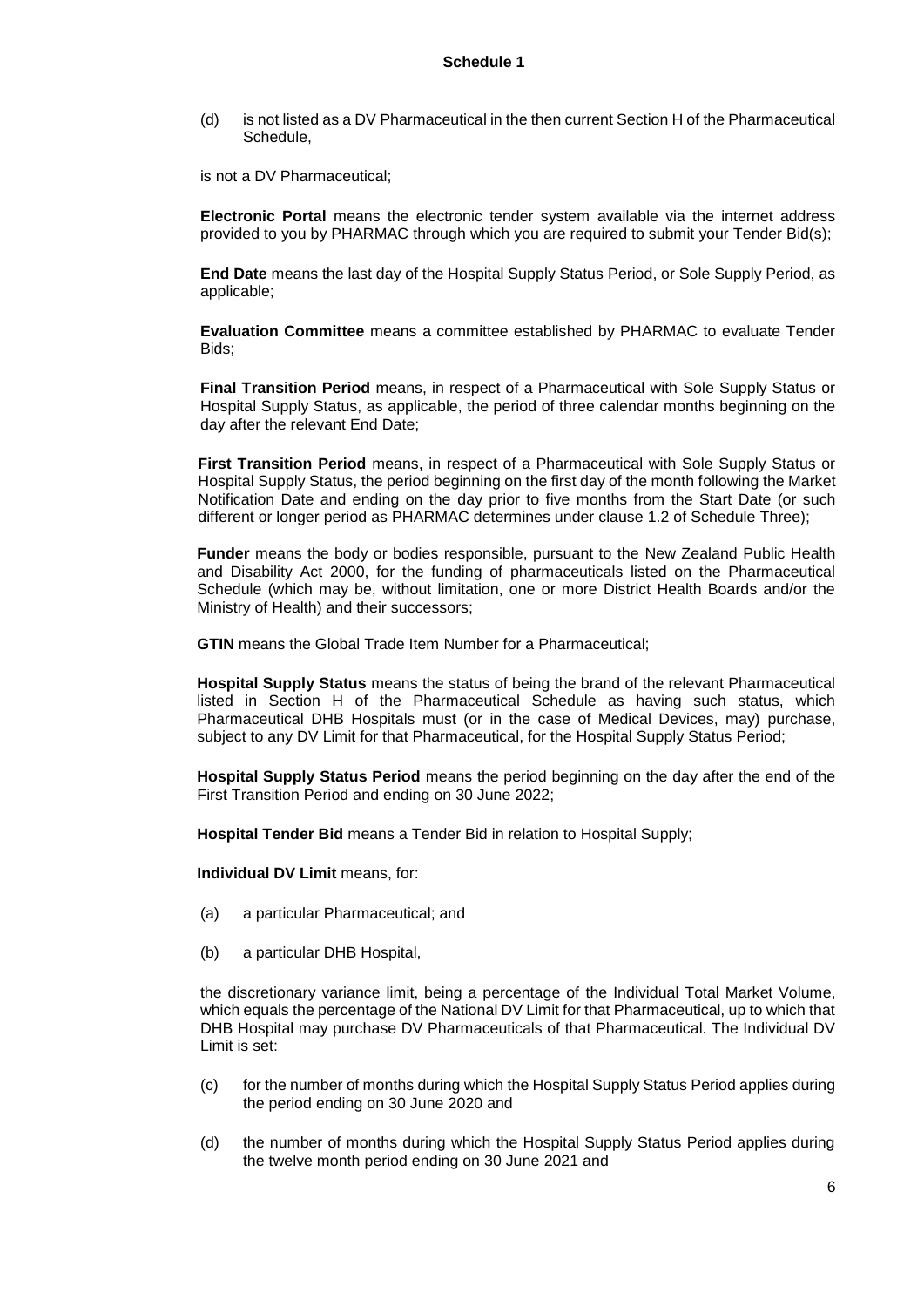#### **Schedule 1**

(e) the number of months during which the Hospital Supply Status Period applies during the twelve month period ending on 30 June 2022.

#### **Individual Total Market Volume** means for:

- (a) a particular Pharmaceutical; and
- (b) a particular DHB Hospital,

in any given period, in accordance with data available to PHARMAC, the sum of:

- (c) the total number of Units of the relevant Pharmaceutical with Hospital Supply Status purchased by the relevant DHB Hospital; and
- (d) the total number of Units of all the relevant DV Pharmaceuticals, listed in Section H in association with that Pharmaceutical, purchased by that DHB Hospital;

**Invitation** means this invitation to tender and includes the cover letter, each of the Schedules and the information on the Electronic Portal referred to in this invitation;

**Lead Time** means the number of months (being whole months only) indicated on your Tender Bid that, if your Tender Bid is accepted, you would require following the Successful Tenderer Notification Date in order to source sufficient stock of your brand of the Tender Item to meet the entire market demand for the Tender Item as at the Start Date. For the avoidance of doubt, the Lead Time does not affect, and should incorporate the extra time needed to allow for, your obligations in clause 3.1 of Schedule 5 and clause 3.1 of Schedule 6;

**Market Notification Date** means the date on which PHARMAC notifies the market that your Tender Bid, in respect of a particular Tender Item, has been accepted, being greater than one month prior to the Start Date;

**Medical Device** means a medical device as that term is defined in the Medicines Act 1981;

**National DV Limit** means, for a particular Pharmaceutical, the discretionary variance limit, being the specified percentage of the National Total Market Volume up to which all DHB Hospitals may collectively purchase DV Pharmaceuticals of that Pharmaceutical. The National DV Limit is set for DHB Hospitals nationally:

- (a) for the number of months during which the Hospital Supply Status Period applies during the period ending on 30 June 2020; and
- (b) the number of months during which the Hospital Supply Status Period applies during the twelve month period ending on 30 June 2021; and
- (c) the number of months during which the Hospital Supply Status Period applies during the twelve month period ending on 30 June 2022.

**National Total Market Volume** means, for a particular Pharmaceutical in any given period, in accordance with data available to PHARMAC, the sum of:

- (a) the total number of Units of the relevant Pharmaceutical with Hospital Supply Status purchased by all DHB Hospitals; and
- (b) the total number of Units of all the relevant DV Pharmaceuticals, listed in Section H in association with that Pharmaceutical, purchased by all DHB Hospitals;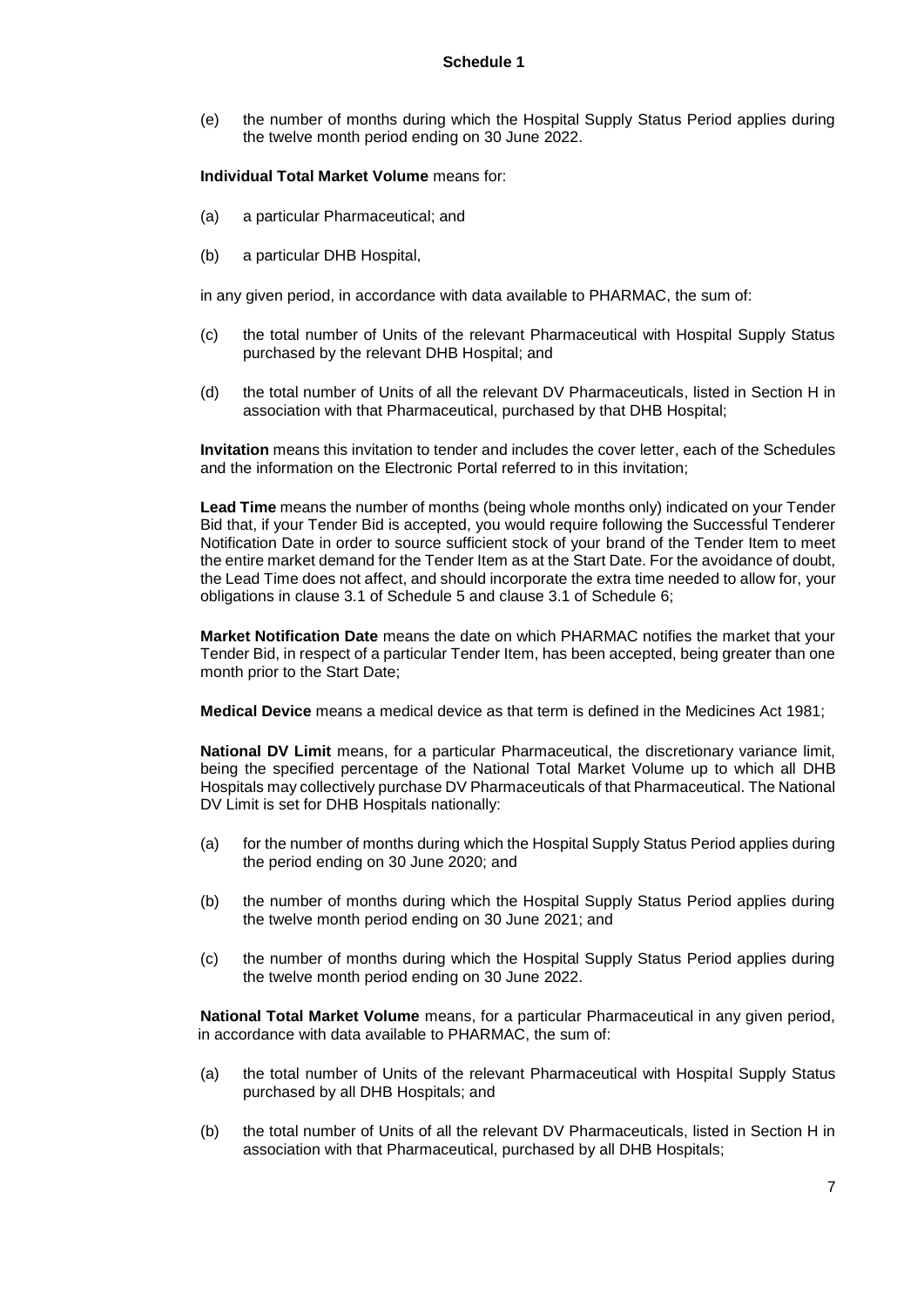**Offer Letter** means the letter of offer which must be attached to your Tender Submission Form, in the form set out in the Electronic Portal;

**OPPs** means PHARMAC's then current Operating Policies and Procedures and any relevant supplements, as applicable;

**PCT** means Pharmaceutical Cancer Treatment. Tender Items that are PCTs are indicated with "PCT" in the list in clause 2 of Schedule Two and the Electronic Portal;

**Pharmaceutical** means the relevant Tender Item (which may be a Medical Device) for which you have submitted, and PHARMAC has accepted on behalf of the Funder, a Tender Bid;

**Pharmacode** means the unique six or seven digit identifier assigned to a pharmaceutical and notified to you by the Pharmacy Guild. Suppliers must apply to the Pharmacy Guild of New Zealand to receive a Pharmacode for each presentation of their pharmaceutical before it is listed;

#### **Potential Out-of-Stock Event** means:

- (a) in relation to community or hospital supply, your stock of the Pharmaceutical in New Zealand falls below two-thirds of your most recent three months' total Unit sales of the Tender Item, or, where the Pharmaceutical is designated an ASP, your stock of the Pharmaceutical in New Zealand falls below your most recent four months' total Unit sales of the Tender Item; or
- (b) in relation to community or hospital supply, forecast sales demand in respect of the next two-month period is greater than your stock of the Pharmaceutical, or, where the Pharmaceutical is designated an ASP, forecast sales demand in respect of the next four-month period is greater than your stock of the Pharmaceutical; or
- (c) in relation to hospital supply, your stock of the Pharmaceutical in New Zealand falls below the average volume of stock of the Pharmaceutical required to supply the entire New Zealand DHB Hospital market for the Pharmaceutical for any given two-month period, or, where the Pharmaceutical is designated an ASP, your stock of the Pharmaceutical in New Zealand falls below the average volume of stock of the Pharmaceutical required to supply the entire New Zealand DHB Hospital market for the Pharmaceutical for any given four-month period; or
- (d) in relation to community supply, your stock of the Pharmaceutical in New Zealand falls below one-sixth of the Unit Volume, or, where the Pharmaceutical is designated an ASP, your stock of the Pharmaceutical in New Zealand falls below one-third of the Unit Volume;
- (e) in relation to community or hospital supply, your stock of the Pharmaceutical in New Zealand is insufficient to enable you to fully fill all orders as they are received (without restricting quantities that may be ordered); or
- (f) in relation to New Zealand manufactured products if either:
	- (i) forecast sales demand in respect of the next two-month period is greater than your stock of the Pharmaceutical; or
	- (ii) you have insufficient stock to enable you to fully fill all orders as they are received; or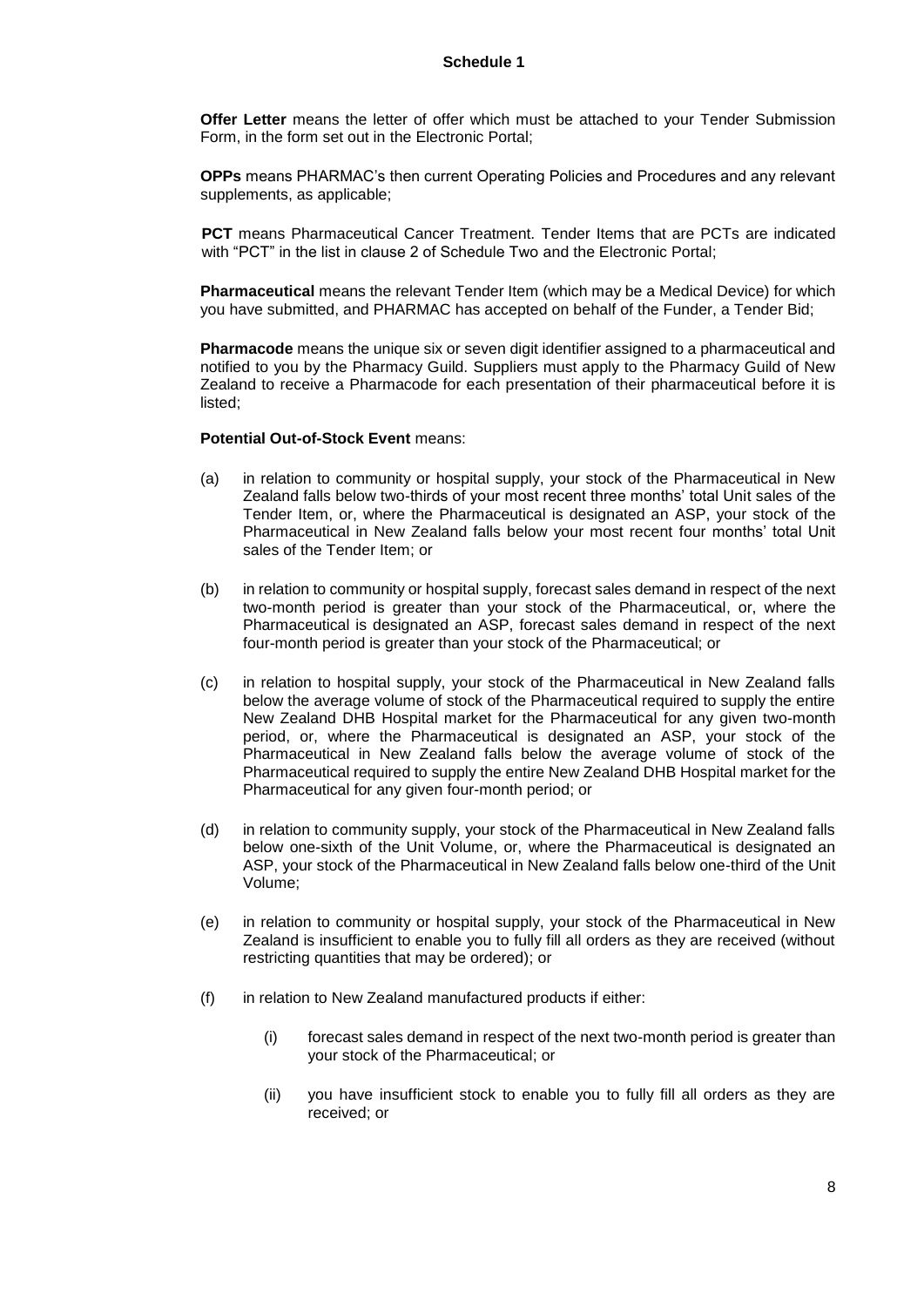(iii) your stock of the active pharmaceutical ingredient taking into account manufacturing and stock on hand falls below two months stock for the Pharmaceutical in New Zealand;

For the avoidance of doubt, references to 'your stock' in (a) to (f) above refer to stock physically held by you or on your behalf in New Zealand and do not include stock held in New Zealand by wholesalers or other parties;

**Price** means the price (in New Zealand dollars and exclusive of GST) at which the Pharmaceutical is to be supplied, or made available for sale and supply, by you to:

- (a) in relation to community supply, wholesalers and other such distributors, and at which the Pharmaceutical is to be subsidised by the Funder, being the price specified in your successful Tender Submission Form, unless there has been a subsequent price change in accordance with the terms of the Invitation, in which case the Price will be the price notified to you by PHARMAC upon acceptance of your Tender Bid; or
- (b) in relation to hospital supply, at a DHB Hospital's discretion, any Designated Delivery Points, and/or Contract Manufacturers (expressly for the purpose of compounding), being the price specified in your successful Tender Submission Form, unless there has been a subsequent price change in accordance with the terms of the Invitation, in which case the Price will be the price notified to you by PHARMAC upon acceptance of your Tender Bid;

**PTAC** means the Pharmacology and Therapeutics Advisory Committee;

**Quarter** means the periods:

- (a) 1 January until 31 March;
- (b) 1 April until 30 June;
- (c) 1 July until 30 September; and
- (d) 1 October until 31 December;

**Section B** means the relevant section or sections of the Pharmaceutical Schedule relating to community pharmaceuticals;

**Section H** means the relevant section or sections of the Pharmaceutical Schedule identified as such, which relate to pharmaceuticals for use in hospitals;

**Sole Supply Period** means the period beginning on the day after the expiry of the First Transition Period and ending on 30 June 2022;

**Sole Supply Status** means, in relation to community supply, the status of being the sole subsidised supplier of the particular Tender Item for the Sole Supply Period;

#### **Start Date** means:

- (a) in relation to a Tender Item for which your Tender Bid has been accepted unconditionally, the first day of the month following the date that represents:
	- (i) the Successful Tenderer Notification Date; plus
	- (ii) the Lead Time; or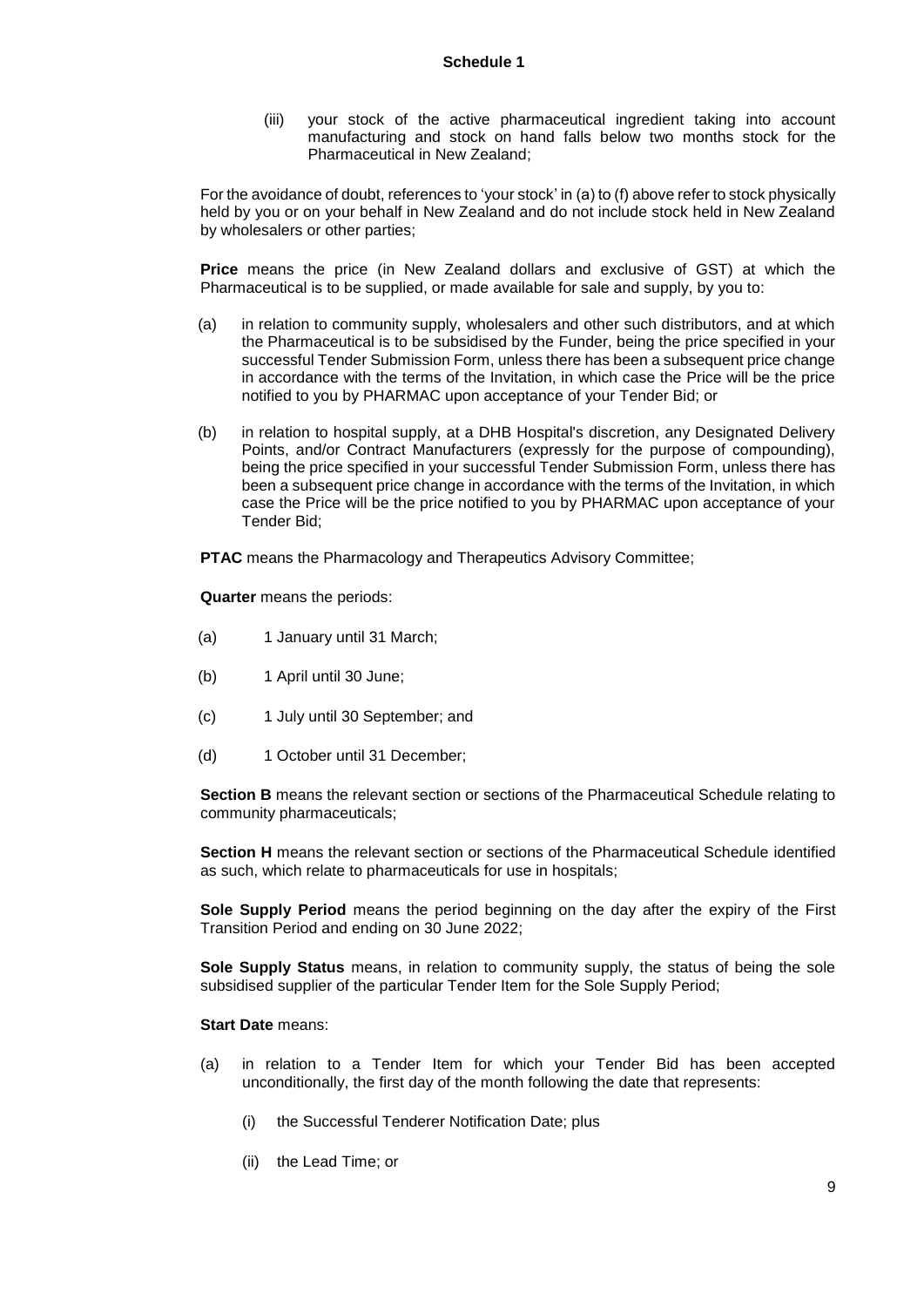- (b) in relation to a Tender Item for which your Tender Bid has received conditional acceptance, in terms of clause 7.4 of Schedule Three, the first day of the month following the date that represents:
	- (i) the date that such acceptance ceases to be conditional; plus
	- (ii) the Lead Time; or
- (c) such other date that is negotiated between you and PHARMAC under clause 1.6 of Schedule Three;

**Successful Tenderer Notification Date** means the date on which PHARMAC notifies you, in relation to a Tender Item for which you have submitted a Tender Bid, that your Tender Bid has been accepted;

**Tender Bid** means the Offer Letter together with the Tender Submission Form submitted through the Electronic Portal for a particular Tender Item, including the Lead Time, and includes a Community Tender Bid, a Hospital Tender Bid and a Combined Community/Hospital Tender Bid;

#### **Tender Item** means:

- (a) in the case of a pharmaceutical that is not a Medical Device, the form and strength of a Chemical Entity (or entities, if applicable) for which you may submit a Tender Bid; or
- (b) in respect of a Medical Device, an item conforming to the individual specifications described for such item in the product list in clause 2 of Schedule Two for which you may submit a Tender Bid;

**Tender Submission Form** means the form on which you must submit your bid for each Tender Item, as set out in the Electronic Portal;

**Transition Periods** collectively refers to the First and Final Transition Periods;

**Unit** means an individual unit of a Tender Item (e.g. tablet, 1 ml of an oral liquid, ampoule, syringe, bag, suture or needle, roll or a dressing);

**Unit Price** means the relevant Price specified for a pack (or equivalent grouping for any Medical Device) of that Tender Item in Section H of the Pharmaceutical Schedule, divided by the number of Units in the pack specified in the Pharmaceutical Schedule as being the listed pack size for that Tender Item (and where that Tender Item is not listed on the Pharmaceutical Schedule, the price and pack size in the most recent issue of the Pharmaceutical Schedule published prior to that Tender Item being delisted);

**Unit Subsidy** means the subsidy specified for a pack of that Tender Item in Sections A to G of the Pharmaceutical Schedule, divided by the number of Units in the pack specified in the Pharmaceutical Schedule as being the subsidised pack size for that Tender Item (and where that Tender Item is not listed on the Pharmaceutical Schedule, the subsidy and pack size specified in the most recent issue of the Pharmaceutical Schedule published prior to that Tender Item being delisted); and

**Unit Volume** means, in relation to community supply, the approximate number of Units of the Tender Item subsidised by PHARMAC, and claimed for by community pharmacies, in one year, as specified in Schedule Two and the Electronic Portal.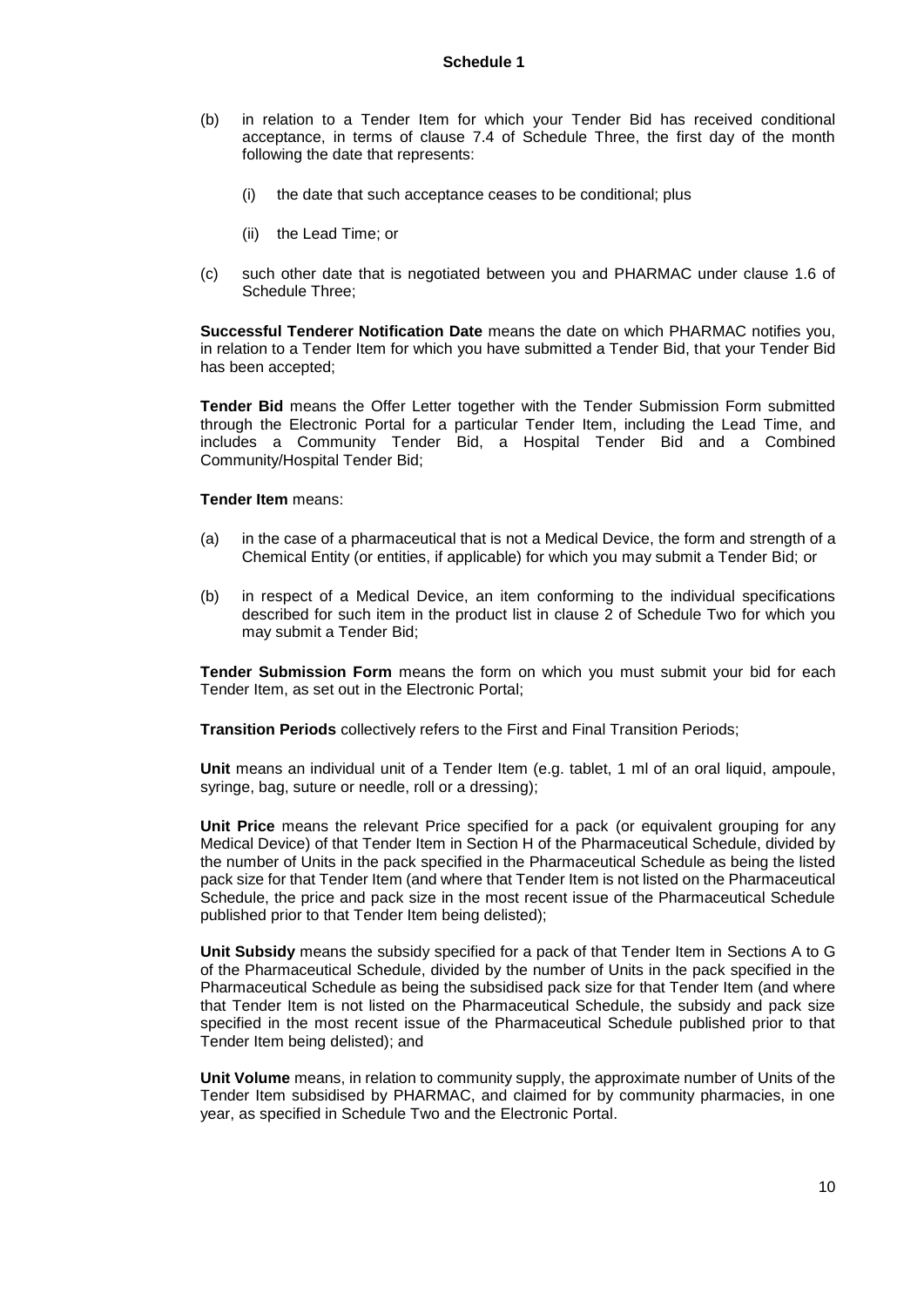## 2. **Interpretation**

In the construction of this Invitation, unless the context otherwise requires:

- (a) a reference to a clause or a Schedule is a reference to a clause of, or a Schedule to, this Invitation;
- (b) a reference to a statute or other law includes regulations and other instruments under it and consolidations, amendments, re-enactments or replacements of any of them (whether before or after the date of this Agreement);
- (c) the singular includes the plural and vice versa;
- (d) the word person includes an individual, a body corporate, an association of persons (whether corporate or not), a trust, a state and an agency of state, in each case, whether or not having a separate legal personality;
- (e) a reference to a person includes a reference to the person's executors, administrators, successors, substitutes, (including, but not limited to, persons taking by novation) and permitted assignees;
- (f) words importing one gender include the other genders;
- (g) headings in this Agreement or in the Electronic Portal are for convenience only and have no legal effect; and
- (h) unless the context requires otherwise, references to the **"listing"** of a Pharmaceutical:
	- (i) in relation to hospital supply, are to the listing of that Pharmaceutical in Section H of the Pharmaceutical Schedule and are deemed to include any written notification by PHARMAC of that Pharmaceutical being the subject of a national supply contract negotiated by PHARMAC on behalf of DHBs, where such written notification is in advance of the actual listing of that Pharmaceutical in Section H of the Pharmaceutical Schedule (and references to "list", "listed", "delist", "delisted", and "delisting" are to be interpreted accordingly);
	- (ii) in relation to community supply, are to the actual listing of that Pharmaceutical in Sections A to G of the Pharmaceutical Schedule (and references to "list", "listed", "delist", "delisted", and "delisting" are to be interpreted accordingly).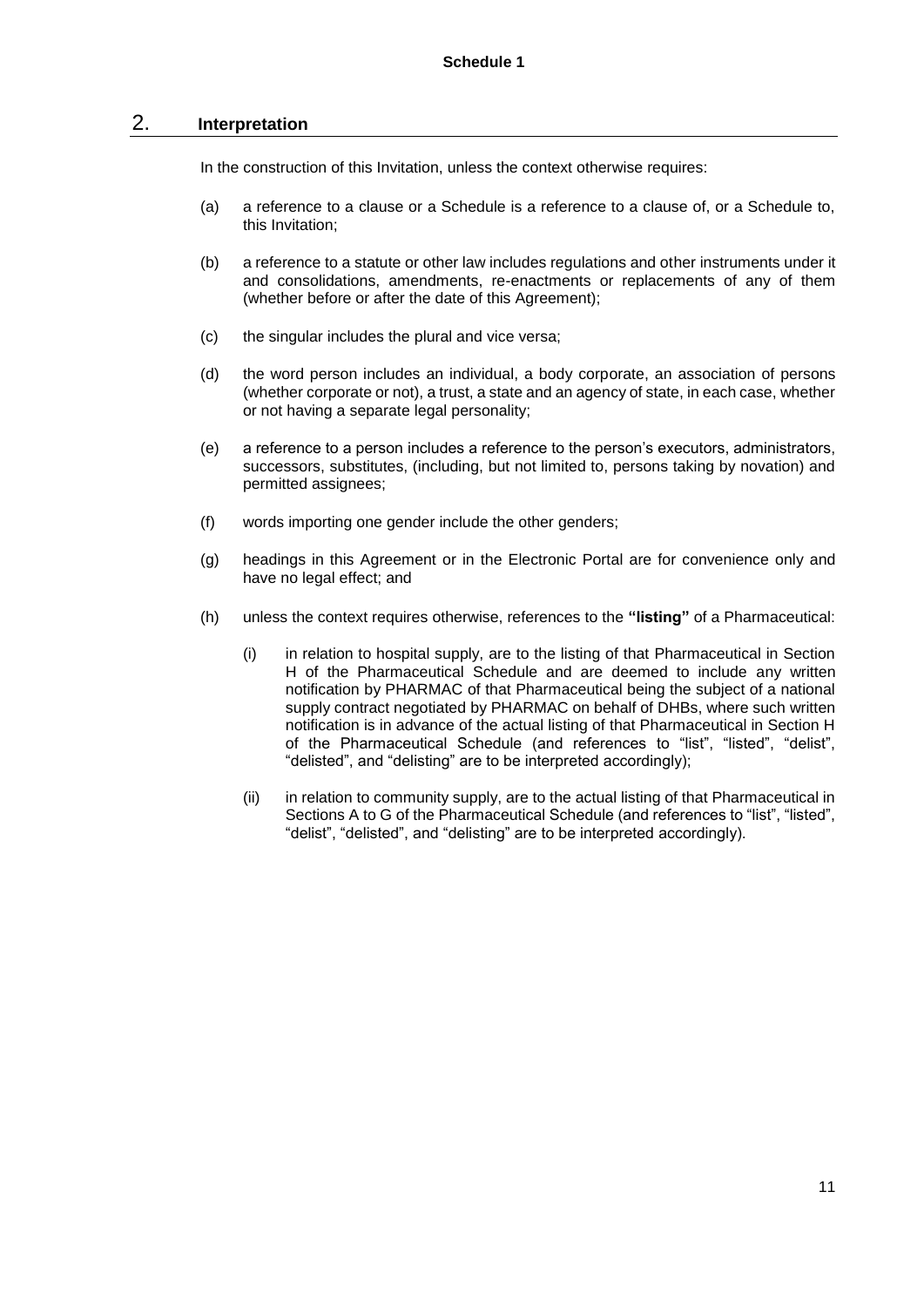# **Schedule 2: Products to be tendered**

# 1. **Information about Tender Items**

## 1.1 **List of Tender Items**

This Schedule sets out the Tender Items and information about the Tender Items. While PHARMAC has taken all reasonable care in preparing the information contained in this Schedule, it accepts no liability for any errors or omissions in the information.

## 1.2 **Patents**

- (a) Where possible, PHARMAC has identified Tender Items that it understands may be the subject of a patent that it believes is due to expire after the Deadline.
- (b) Where PHARMAC has been advised of the existence of a patent prior to sending out this Invitation, it has shown this in the attached list by the use of  $a +$  symbol.
- (c) However, PHARMAC makes no representation as to the patent status of the Tender Items and accepts no liability for any patent infringement that might occur as a result of this tender process or PHARMAC's acceptance of a Tender Bid, including infringement of process patents.

# 1.3 **Unit Volume and market value figures**

- (a) Except where indicated otherwise, the Unit Volume figures, in relation to community supply, are based on actual volumes for the year ending 30 June 2018.
- (b) Market value figures, in relation to community supply, are expressed as the Unit Volume in the year ending 30 June 2018, multiplied by the Unit Subsidy as at 1 July 2018.
- (c) The figures referred to in paragraphs (a) and (b):
	- (i) are approximate and indicative only. PHARMAC makes no representation as to the accuracy of these figures or as to the level of sales or likely sales of any Tender Item. In particular, if these figures change at any time during the period from PHARMAC's pre-tender consultation until decisions have been made about the acceptance of Tender Bids for all Tender Items, PHARMAC is not obliged to notify you of any such change; and
	- (ii) unless specified by PHARMAC do not include DHB Hospital volumes. For the avoidance of doubt, PHARMAC makes no representation as to the size of the DHB Hospital market for any Tender Item, in relation to hospital supply.
- (d) You acknowledge and agree that in submitting your Tender Bid you will rely on your own knowledge, skill and independent advice or assessment of the market size for any Tender Item and PHARMAC is to have no liability in that regard.

## 1.4 **Special terms**

Where there are any special terms relating to a particular Tender Item, those terms are indicated in the column entitled "Comments" in the list and/or Schedule Seven. Special Authority restrictions have been noted for Tender Items where applicable in the list. Further restrictions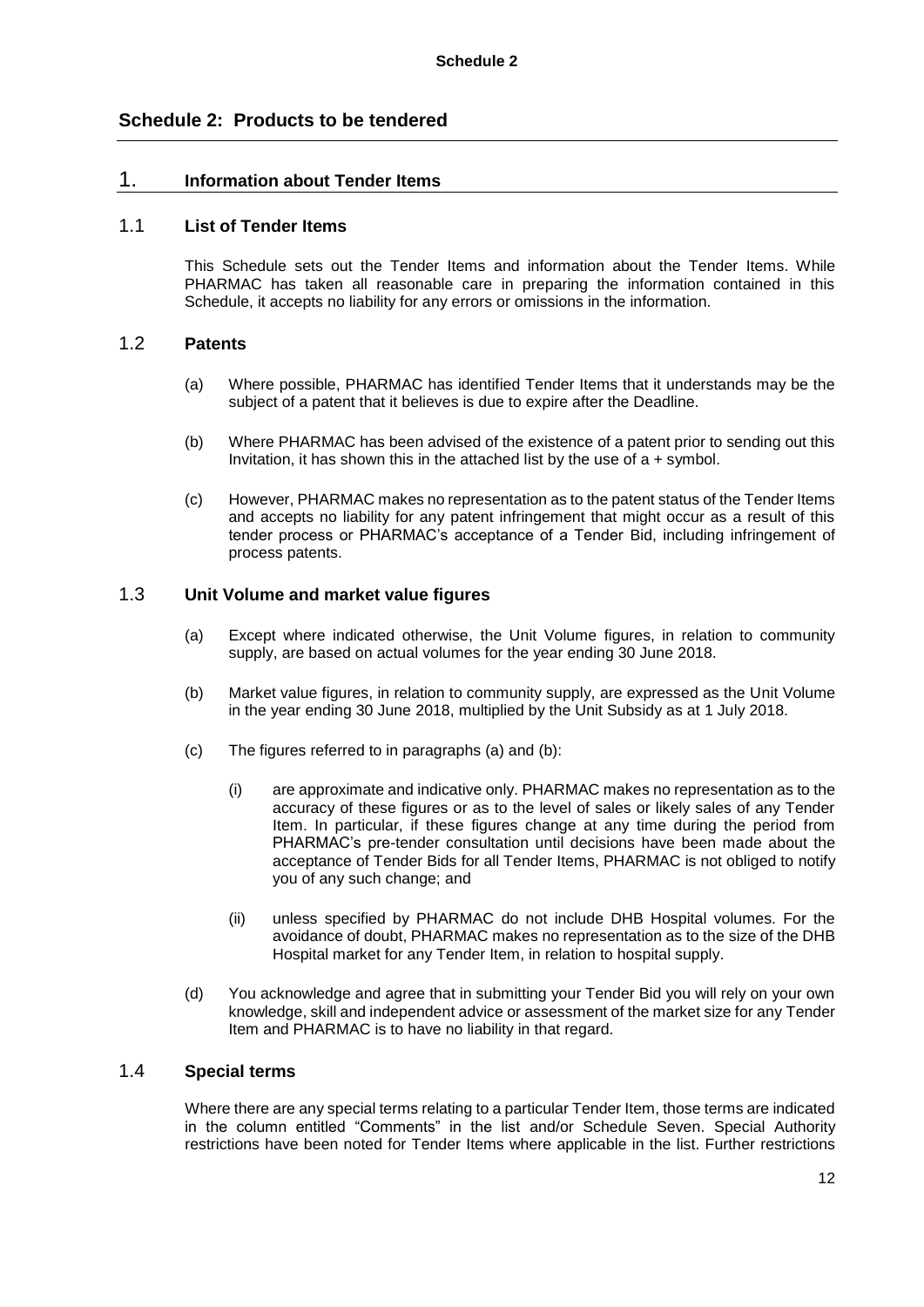#### **Schedule 2**

on the supply of Tender Items within the Pharmaceutical Schedule may apply. You acknowledge and agree that in submitting your Tender Bid you will rely on your own knowledge and assessment of any restrictions applicable to a Tender Item within the Pharmaceutical Schedule.

#### 1.5 **Subsidies**

- (a) The level at which each Tender Item, in relation to community supply, is specified in the attached list as being subsidised per Unit as at 1 July 2018.
- (b) Subsidies of Tender Items, in relation to community supply, may change before a Tender Bid is accepted.
- (c) Where a "\*" symbol is indicated next to the Unit Subsidy in the attached list, there is no fully funded product available, in relation to community supply, for that Tender Item as at 1 July 2018.

#### 1.6 **DV Limits**

Where there is a DV Limit relating to a particular Tender Item, in relation to hospital supply, that limit is indicated as a percentage amount in the column entitled "DV Limit" in the attached list and is also shown in the Electronic Portal.

# 1.7 **Tender Items subject to sole supply arrangements**

Where a Tender Item is underlined in the list of products below, that item is subject to a sole supply contract as at the date of this Invitation. Accordingly, the subsidy for those items is fixed until 30 June 2019 (unless otherwise indicated) and, for items that are the subject of a sole supply contract, the listing of a new brand, in relation to community supply, could only occur after that date. This information is not available in the Electronic Portal.

### 1.8 **Hospital only products**

Where an "H" is indicated, you may submit a Tender Bid for Hospital Supply Status for that Tender Item.

# 1.9 **Community only Products**

Where a "C" is indicated, you may submit a Tender Bid for Sole Supply Status for that Tender Item.

## 1.10 **Community and Hospital Products**

Where a "C" and an "H" are indicated, you may submit a Tender Bid for Sole Supply Status and/or a Tender Bid for Hospital Supply Status for that Tender Item. You may also submit a Combined Community/Hospital Tender Bid in accordance with clause 2.5 of Schedule Three.

# 1.11 **PCTs**

Where a "PCT" is indicated, you may submit a Tender Bid for Hospital Supply Status for that Tender Item on the basis that, if PHARMAC accepts your Tender Bid, the Tender Item would be listed in Section B and/or Part II of Section H of the Pharmaceutical Schedule subject to clause 11 of Schedule Six. This information is also shown in the Electronic Portal.

Where a Tender Item is indicated as being a "PCT" product, it is the preference of PHARMAC that products have post-compounding stability data greater than 48 hours.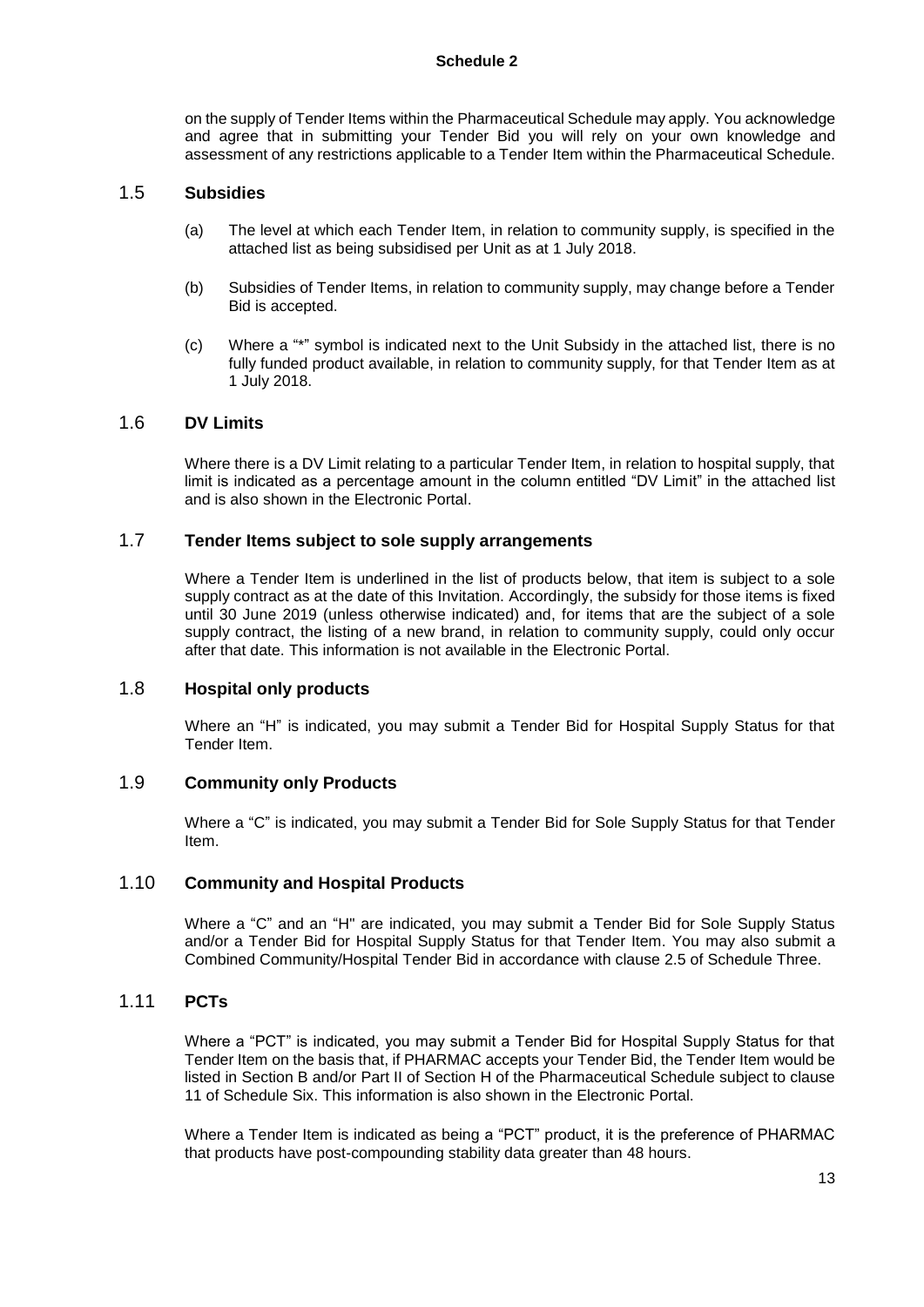# 1.12 **Capsule and tablet form**

Unless otherwise stated, where a Tender Item specifies either:

- (a) a capsule; or
- (b) a tablet,

form of the Chemical Entity, your brand of the relevant Chemical Entity for which you submit a bid may be in either tablet or capsule form, provided that:

- (c) your brand of the relevant Chemical Entity is the same strength as the Tender Item; and
- (d) where the Tender Item specifies both the tablet and capsule form of that Chemical Entity as separate line items, you must submit a bid for the same form and strength for each line item.

# 1.13 **Pack size preference**

Where a Tender Item is specified as being available for a Tender Bid for Sole Supply Status, it is the preference of PHARMAC that the pack size for such a Tender Item is a 30 or 90 day pack where the Tender Item is in a tablet or capsule form.

Notwithstanding the preference of PHARMAC for Tender Items to be in pack sizes as specified above, pack sizes may be specified in the comments column in the attached list or you may submit, and PHARMAC will consider and may accept, a Tender Bid for any pack size, including larger pack sizes, following its evaluation of Tender Bids under clause 5 of Schedule Three.

# 1.14 **Pack size for use in DHB Hospitals**

Where a Tender Item is specified as being available for a Tender Bid for Hospital Supply Status, it is the preference of DHB Hospitals that the pack size for such a Tender Item is:

- (a) 500 ml or less, where the Tender Item is in liquid form;
- (b) 200 tablets or capsules, where the Tender Item is in tablet or capsule form; and
- (c) 10 injections, where the Tender Item is in injection form.

Notwithstanding the preference of DHB Hospitals for Tender Items to be in pack sizes as specified in paragraphs (a) to (c) above, pack sizes may be specified in the comments column in the attached list or you may submit, and PHARMAC will consider and may accept, a Tender Bid for any pack size, including larger pack sizes, following its evaluation of Tender Bids under clause 5 of Schedule Three. For the avoidance of doubt, DHB Hospitals do not have a pack (or other equivalent grouping) size preference for Medical Devices and you may submit, and PHARMAC will consider and may accept, a Tender Bid for any pack size (or other equivalent grouping) following its evaluation of Tender Bids under clause 5 of Schedule Three.

## 1.15 **Pack size for oral contraceptives**

Where an oral contraceptive is included in Schedule Two and on the Electronic Portal, 21 and 28 calendar packs would be considered as different Tender Items (where applicable).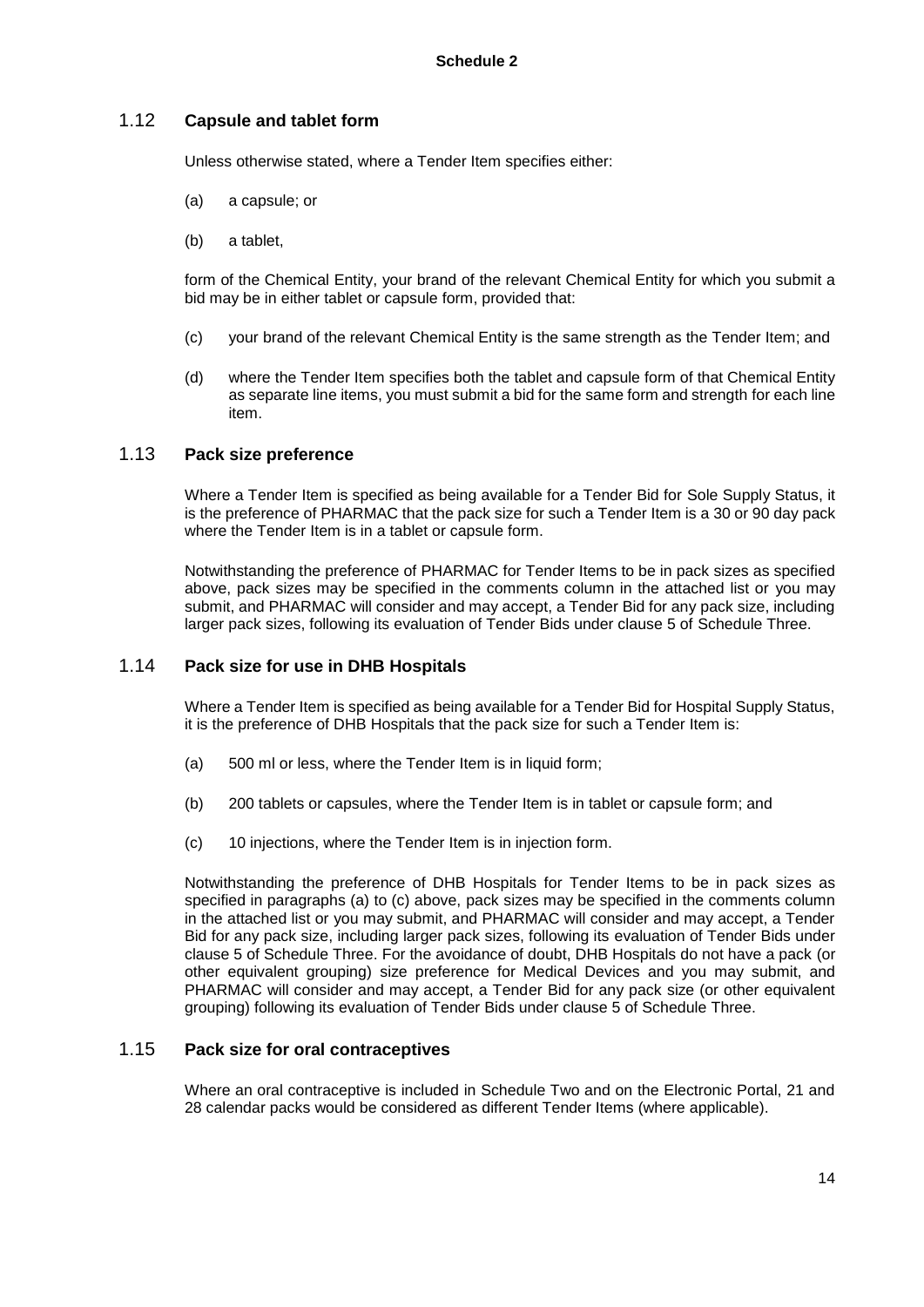| <b>SCHEDULE TWO: PRODUCTS TO BE TENDERED</b>                                          |              |             |                        |   |     |                    |                                                                                                                                                                                                        |  |  |
|---------------------------------------------------------------------------------------|--------------|-------------|------------------------|---|-----|--------------------|--------------------------------------------------------------------------------------------------------------------------------------------------------------------------------------------------------|--|--|
| <b>Chemical Name</b><br>Line Item                                                     | <b>Units</b> | <b>Cost</b> | Unit<br><b>Subsidy</b> |   |     | <b>DV</b><br>Limit | <b>Comments</b>                                                                                                                                                                                        |  |  |
| Acetylcholine chloride                                                                |              |             |                        |   |     |                    |                                                                                                                                                                                                        |  |  |
| Inj 20 mg vial with diluent                                                           |              |             |                        |   | н   | 1%                 |                                                                                                                                                                                                        |  |  |
| <b>Aciclovir</b>                                                                      |              |             |                        |   |     |                    |                                                                                                                                                                                                        |  |  |
| Eye oint 3%                                                                           | 24,125       | \$79,986    | \$3.3156               |   | с н | 1%                 | Units and unit subsidy expressed as "per<br>gram".                                                                                                                                                     |  |  |
| Tab dispersible 200 mg                                                                | 844,786      | \$54,066    | \$0.0640               |   | с н | 1%                 |                                                                                                                                                                                                        |  |  |
| Tab dispersible 400 mg                                                                | 5,750,649    | \$552,465   | \$0.0961               |   | C H | 1%                 |                                                                                                                                                                                                        |  |  |
| Tab dispersible 800 mg                                                                | 827,861      | \$141,448   | \$0.1709               |   | C H | 1%                 |                                                                                                                                                                                                        |  |  |
| Adapalene                                                                             |              |             |                        |   |     |                    |                                                                                                                                                                                                        |  |  |
| Crm 0.1%                                                                              | 270,120      | \$206,102   | \$0.7630#              |   | с н |                    | 1% Preference for a maximum pack size of 30<br>g                                                                                                                                                       |  |  |
| Gel 0.1%                                                                              | 470,250      | \$358,801   | \$0.7630#              |   | с н | 1%                 | Preference for a maximum pack size of 30<br>g                                                                                                                                                          |  |  |
| <b>Adenosine</b>                                                                      |              |             |                        |   |     |                    |                                                                                                                                                                                                        |  |  |
| Inj 3 mg per ml, 10 ml                                                                |              |             |                        |   | н   | 1%                 |                                                                                                                                                                                                        |  |  |
| Inj 3 mg per ml, 2 ml                                                                 |              |             |                        |   | н   | 1%                 |                                                                                                                                                                                                        |  |  |
| <b>Ajmaline</b>                                                                       |              |             |                        |   |     |                    |                                                                                                                                                                                                        |  |  |
| Inj 50 mg per 10 ml                                                                   |              |             |                        |   | н   | 1%                 |                                                                                                                                                                                                        |  |  |
| Albendazole                                                                           |              |             |                        |   |     |                    |                                                                                                                                                                                                        |  |  |
| Tab                                                                                   | 1,726        | \$13,497    | \$7.8200               |   | C H | 1%                 | Special Authority restrictions may apply.<br>Note units and unit subsidy corresponds<br>to the currently listed tab 400 mg<br>presentation. All strengths received as<br>tender bids will be reviewed. |  |  |
| Aluminium hydroxide                                                                   |              |             |                        |   |     |                    |                                                                                                                                                                                                        |  |  |
| Tab 600 mg                                                                            | 2,457,844    | \$308,705   | \$0.1256               |   | C H | 1%                 |                                                                                                                                                                                                        |  |  |
| Aluminium hydroxide with magnesium hydroxide and simethicone                          |              |             |                        |   |     |                    |                                                                                                                                                                                                        |  |  |
| Oral liq 400 mg with magnesium<br>hydroxide 400 mg and simeticone 30 mg               |              |             |                        |   | н   | 1%                 |                                                                                                                                                                                                        |  |  |
| Tab 200 mg with magnesium hydroxide<br>200 mg and simeticone 20 mg                    |              |             |                        |   | н   | 1%                 |                                                                                                                                                                                                        |  |  |
| Amiloride with Hydrochlorothiazide                                                    |              |             |                        |   |     |                    |                                                                                                                                                                                                        |  |  |
| Tab 5 mg with hydrochlorothiazide 50 mg                                               | 847,848      | \$84,785    | \$0.1000               |   | C H | 1%                 |                                                                                                                                                                                                        |  |  |
| Amiodarone hydrochloride                                                              |              |             |                        |   |     |                    |                                                                                                                                                                                                        |  |  |
| Inj 50 mg per ml, 3 ml                                                                | 9,009        | \$17,982    | \$1.9960               |   | C H | 1%                 |                                                                                                                                                                                                        |  |  |
| Tab 100 mg                                                                            | 563,579      | \$87,541    | \$0.1553               |   | C H | 1%                 |                                                                                                                                                                                                        |  |  |
| Tab 200 mg                                                                            | 802,790      | \$204,174   | \$0.2543               |   | C H | 1%                 |                                                                                                                                                                                                        |  |  |
| Amisulpride                                                                           |              |             |                        |   |     |                    |                                                                                                                                                                                                        |  |  |
| Oral lig 100 mg per ml                                                                | 17,671       | \$19,300    | \$1.0922               |   | C H | 1%                 |                                                                                                                                                                                                        |  |  |
| Tab 100 mg                                                                            | 341,381      | \$51,890    | \$0.1520               |   | C H | 1%                 |                                                                                                                                                                                                        |  |  |
| Tab 200 mg                                                                            | 353,807      | \$86,976    | \$0.2458               |   | C H | 1%                 |                                                                                                                                                                                                        |  |  |
| Tab 400 mg                                                                            | 127,334      | \$58,786    | \$0.4617               |   | C H | 1%                 |                                                                                                                                                                                                        |  |  |
| <b>Amoxicillin</b>                                                                    |              |             |                        |   |     |                    |                                                                                                                                                                                                        |  |  |
| Cap 250 mg                                                                            | 970,925      | \$29,069    | \$0.0299               |   | C H | 1%                 |                                                                                                                                                                                                        |  |  |
| Cap 500 mg                                                                            | 17,564,128   | \$588,398   | \$0.0335               |   | C H | 1%                 |                                                                                                                                                                                                        |  |  |
| Amoxicillin clavulanate                                                               |              |             |                        |   |     |                    |                                                                                                                                                                                                        |  |  |
| Grans for oral lig amoxicillin 125 mg with<br>potassium clavulanate 31.25 mg per 5 ml | 4,105,797    | \$157,252   | \$0.0383               | @ | C H | 1%                 | PHARMAC reserves the right to award<br>one or more strengths of amoxicillin with<br>clavulanic acid oral liquids. Additional<br>Stock Pharmaceutical. Preference for a<br>100 ml packsize              |  |  |
| Grans for oral liq amoxicillin 250 mg with<br>potassium clavulanate 62.5 mg per 5 ml  | 10,612,600   | \$233,477   | \$0.0220               | @ | C H | 1%                 | PHARMAC reserves the right to award<br>one or more strengths of amoxicillin with<br>clavulanic acid oral liquids. Additional<br>Stock Pharmaceutical. Preference for a<br>100 ml packsize              |  |  |
| Inj 500 mg with clavulanic acid 100 mg                                                |              |             |                        |   | н   | 1%                 |                                                                                                                                                                                                        |  |  |
| Inj 1000 mg with clavulanic acid 200 mg                                               |              |             |                        |   | н   | 1%                 |                                                                                                                                                                                                        |  |  |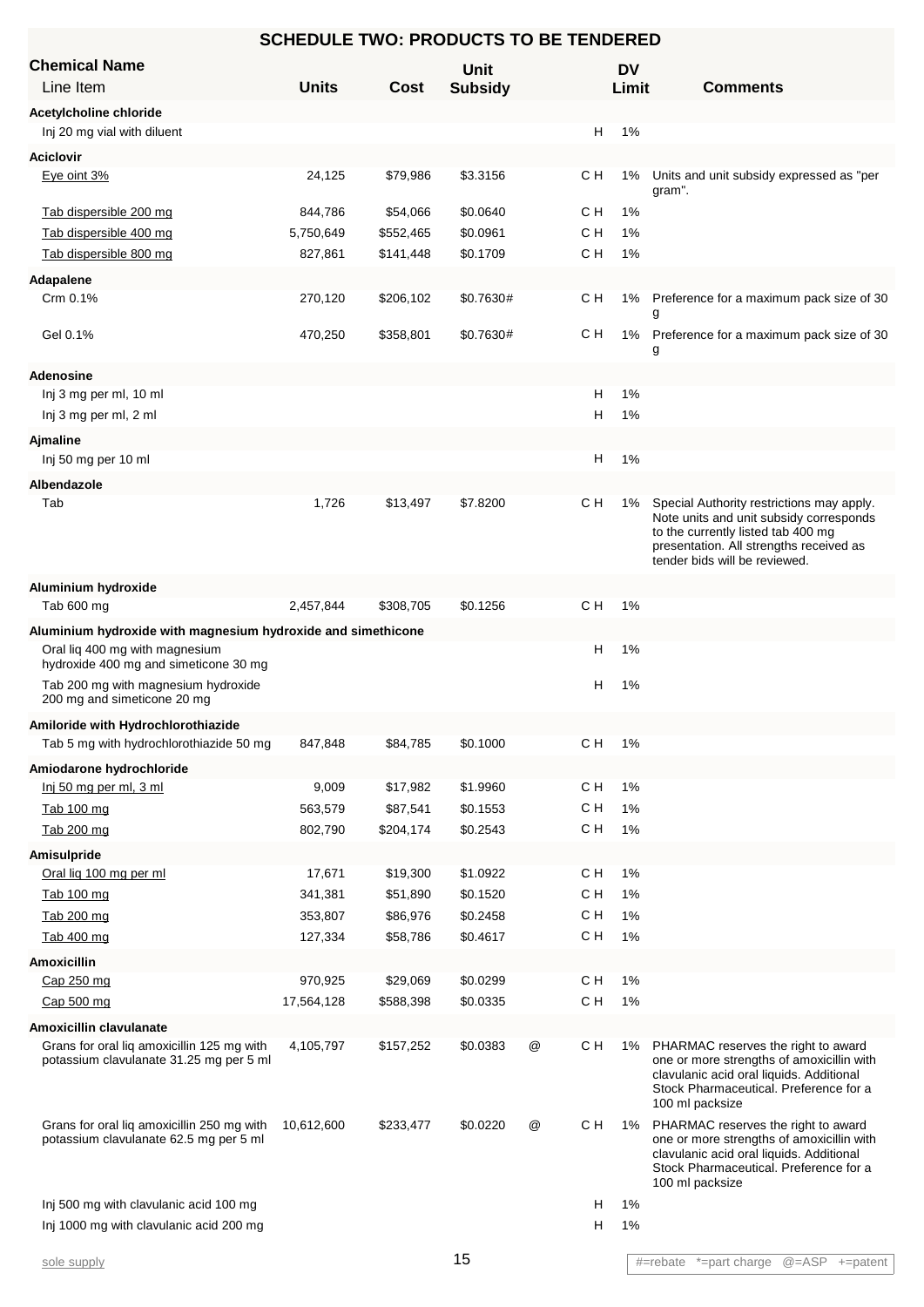| <b>SCHEDULE TWO: PRODUCTS TO BE TENDERED</b>                            |              |             |                        |         |                    |                                                                                                                                    |  |  |  |
|-------------------------------------------------------------------------|--------------|-------------|------------------------|---------|--------------------|------------------------------------------------------------------------------------------------------------------------------------|--|--|--|
| <b>Chemical Name</b><br>Line Item                                       | <b>Units</b> | Cost        | Unit<br><b>Subsidy</b> |         | <b>DV</b><br>Limit | <b>Comments</b>                                                                                                                    |  |  |  |
| <b>Amphotericin B</b>                                                   |              |             |                        |         |                    |                                                                                                                                    |  |  |  |
| Liposomal inj 50 mg                                                     |              |             |                        |         | H<br>1%            | Bids for liposomal formulations will be<br>evaluated only.                                                                         |  |  |  |
| Anagrelide hydrochloride                                                |              |             |                        |         |                    |                                                                                                                                    |  |  |  |
| Cap $0.5$ mg                                                            | 94,118       |             |                        | PCT C H | 1%                 | This is currently a cost-brand source<br>product.                                                                                  |  |  |  |
| Ascorbic acid                                                           |              |             |                        |         |                    |                                                                                                                                    |  |  |  |
| Tab (chewable) 250 mg                                                   |              |             |                        | cн      | 1%                 | Not currently listed in Section B of the<br><b>Pharmaceutical Schedule.</b>                                                        |  |  |  |
| Tab 100 mg                                                              | 4,124,811    | \$66,822    | \$0.0162               | с н     | 1%                 |                                                                                                                                    |  |  |  |
| <b>Aspirin</b>                                                          |              |             |                        |         |                    |                                                                                                                                    |  |  |  |
| Tab 75 mg - 100 mg                                                      | 98,737,607   | \$1,247,056 | \$0.0126               | C H     | 10%                | Units and unit subsidy shown are per 100<br>mg tablet                                                                              |  |  |  |
| Tab dispersible or soluble 300 mg                                       | 1,177,686    | \$45,930    | \$0.0390               | с н     | 1%                 |                                                                                                                                    |  |  |  |
| Azathioprine<br>Inj 50 mg                                               |              |             |                        |         | н<br>1%            |                                                                                                                                    |  |  |  |
| Tab 50 mg                                                               | 4,064,825    | \$430,058   | \$0.1058               | CН      | 1%                 | Preference for blister packaging.                                                                                                  |  |  |  |
| Tab 25 mg                                                               | 155,278      | \$15,000    | \$0.0966               | с н     | 1%                 | Preference for blister packaging.                                                                                                  |  |  |  |
| <b>Beclomethasone Dipropionate</b>                                      |              |             |                        |         |                    |                                                                                                                                    |  |  |  |
| Metered aqueous nasal spray, 50 mcg per 3,755,200<br>dose               |              | \$44,124    | \$0.0118               | C H     | 1%                 |                                                                                                                                    |  |  |  |
| Metered aqueous nasal spray, 100 mcg<br>per dose                        | 10,984,200   | \$135,106   | \$0.0123               | с н     | 1%                 |                                                                                                                                    |  |  |  |
| Bee venom allergy treatment                                             |              |             |                        |         |                    |                                                                                                                                    |  |  |  |
| Maintenance kit - 6 vials 120 mcg freeze                                | 15           | \$4,275     | \$285.0000             | с н     | 1%                 |                                                                                                                                    |  |  |  |
| dried venom with diluent<br>Treatment kit - 1 vial 550 mcg freeze dried | 605          | \$184,525   | \$305.0000             | с н     | 1%                 |                                                                                                                                    |  |  |  |
| venom, 1 diluent 9 ml, 3 diluent 1.8 ml                                 |              |             |                        |         |                    |                                                                                                                                    |  |  |  |
| <b>Bendamustine</b>                                                     |              |             |                        |         |                    |                                                                                                                                    |  |  |  |
| Inj 100 mg vial                                                         |              |             |                        | $+PCT$  | н<br>1%            |                                                                                                                                    |  |  |  |
| Inj 25 mg vial                                                          |              |             |                        | $+PCT$  | н<br>1%            |                                                                                                                                    |  |  |  |
| <b>Benzatropine Mesylate</b>                                            |              |             |                        |         |                    |                                                                                                                                    |  |  |  |
| Inj 1 mg per ml, 2 ml                                                   | 2,203        | \$41,857    | \$19.0000              | C H     | 1%                 |                                                                                                                                    |  |  |  |
| Tab 2 mg                                                                | 828,601      | \$110,345   | \$0.1332               | C H     | 1%                 |                                                                                                                                    |  |  |  |
| <b>Benzoyl peroxide</b>                                                 |              |             |                        |         |                    |                                                                                                                                    |  |  |  |
| Soln/Gel/Cream/Lotion 5%                                                |              |             |                        | с н     | 1%                 | PHARMAC would accept a bid for either a<br>solution or a gel. Not currently listed in<br>Section B of the Pharmaceutical Schedule. |  |  |  |
| Benzydamine hydrochloride with cetylpyridinium chloride                 |              |             |                        |         |                    |                                                                                                                                    |  |  |  |
| Lozenge 3 mg with cetylpyridinium chloride                              |              |             |                        |         | н<br>1%            |                                                                                                                                    |  |  |  |
| <b>Betamethasone</b>                                                    |              |             |                        |         |                    |                                                                                                                                    |  |  |  |
| Inj 4 mg per ml, 1 ml                                                   |              |             |                        | с н     | 1%                 | Not currently listed in Section B of the<br>Pharmaceutical Schedule.                                                               |  |  |  |
| Tab 500 mcg                                                             |              |             |                        | с н     | 1%                 | Not currently listed in Section B of the<br><b>Pharmaceutical Schedule.</b>                                                        |  |  |  |
| <b>Betamethasone Dipropionate</b>                                       |              |             |                        |         |                    |                                                                                                                                    |  |  |  |
| Crm 0.05% (pack size 30 g and over)                                     | 183,900      | \$32,992    | \$0.1794               | C H     |                    |                                                                                                                                    |  |  |  |
| Crm 0.05% (pack size 30 g and under)                                    |              |             |                        |         | н<br>1%            |                                                                                                                                    |  |  |  |
| Oint 0.05% (pack size 30 g and over)                                    | 224,155      | \$40,213    | \$0.1794               | C H     |                    |                                                                                                                                    |  |  |  |
| Oint 0.05% (pack size 30 g and under)                                   |              |             |                        |         | н<br>1%            |                                                                                                                                    |  |  |  |
| Betamethasone Sodium Phosphate with Betamethasone Acetate               |              |             |                        |         |                    |                                                                                                                                    |  |  |  |
| Inj 3.9 mg with betamethasone acetate 3<br>mg per ml, 1ml               | 957          | \$3,675     | \$3.8400               | C H     | 1%                 |                                                                                                                                    |  |  |  |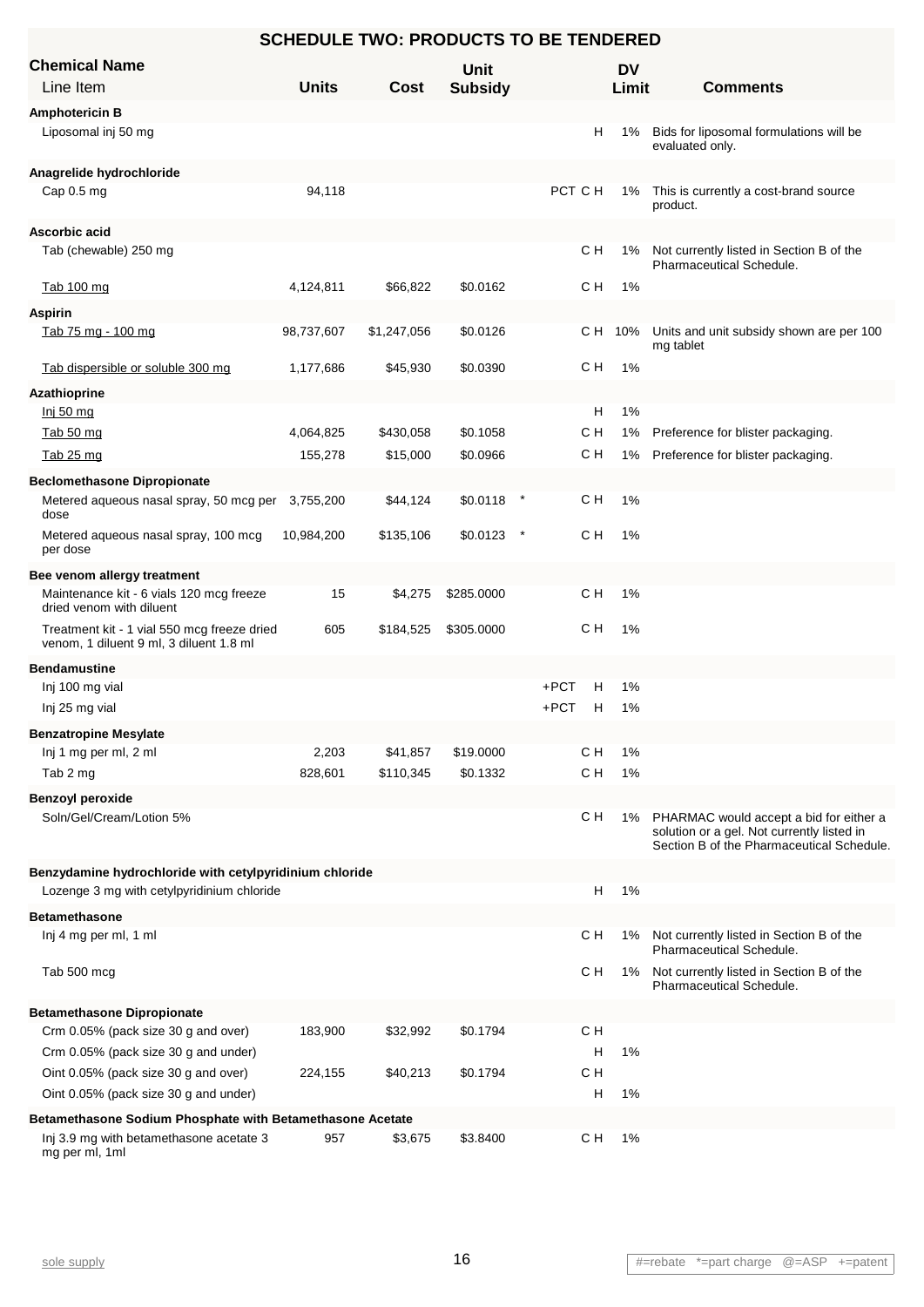| <b>SCHEDULE TWO: PRODUCTS TO BE TENDERED</b>                                            |              |             |                |            |     |           |                                                                                                                                                                                       |  |
|-----------------------------------------------------------------------------------------|--------------|-------------|----------------|------------|-----|-----------|---------------------------------------------------------------------------------------------------------------------------------------------------------------------------------------|--|
| <b>Chemical Name</b>                                                                    |              |             | <b>Unit</b>    |            |     | <b>DV</b> |                                                                                                                                                                                       |  |
| Line Item                                                                               | <b>Units</b> | Cost        | <b>Subsidy</b> |            |     | Limit     | <b>Comments</b>                                                                                                                                                                       |  |
| <b>Betaxolol hydrochloride</b>                                                          |              |             |                |            |     |           |                                                                                                                                                                                       |  |
| Eye drops 0.25%                                                                         | 18,430       | \$43,495    | \$2.3600       |            | C H | 1%        | For products containing BAK, PHARMAC<br>reserves the right to list a BAK or<br>preservative free product for a restricted<br>market. Units and unit subsidy expressed<br>as "per ml". |  |
| Eye drops 0.5%                                                                          | 7,675        | \$11,513    | \$1.5000       |            | C H | 1%        | For products containing BAK, PHARMAC<br>reserves the right to list a BAK or<br>preservative free product for a restricted<br>market. Units and unit subsidy expressed<br>as "per ml". |  |
| <b>Bortezomib</b>                                                                       |              |             |                |            |     |           |                                                                                                                                                                                       |  |
| Inj 3.5 mg                                                                              |              |             |                | $+PCT$     | H   | 1%        |                                                                                                                                                                                       |  |
| <b>Brimonidine Tartrate with Timolol Maleate</b>                                        |              |             |                |            |     |           |                                                                                                                                                                                       |  |
| Eye drops 0.2% with timolol maleate 0.5%                                                | 229,840      | \$850,408   | \$3.7000#      |            | CН  | 1%        | For products containing BAK, PHARMAC<br>reserves its right to list a BAK or<br>preservative free product for a restricted<br>market. Units and unit subsidy expressed<br>as "per ml"  |  |
| <b>Brinzolamide</b>                                                                     |              |             |                |            |     |           |                                                                                                                                                                                       |  |
| Eye drops 1%                                                                            | 355,625      | \$694,891   | \$1.9540       |            | CН  | 1%        | For products containing BAK, PHARMAC<br>reserves its right to list a BAK or<br>preservative free product for a restricted<br>market. Units and unit subsidy shown are<br>per ml.      |  |
| <b>Bupivacaine hydrochloride</b>                                                        |              |             |                |            |     |           |                                                                                                                                                                                       |  |
| Inj 2.5 mg per ml, 20 ml ampoule                                                        |              |             |                |            | н   | 1%        |                                                                                                                                                                                       |  |
| Inj 5 mg per ml, 20 ml ampoule                                                          |              |             |                |            | Н   | 1%        |                                                                                                                                                                                       |  |
| Inj 1.25 mg per ml, 100 ml bag                                                          |              |             |                |            | н   | 1%        |                                                                                                                                                                                       |  |
| Inj 1.25 mg per ml, 200 ml bag                                                          |              |             |                |            | н   | 1%        |                                                                                                                                                                                       |  |
| Inj 1.25 mg per ml, 500ml bag                                                           |              |             |                |            | н   | 1%        |                                                                                                                                                                                       |  |
| Inj 2.5 mg per ml, 200 ml bag                                                           |              |             |                |            | н   | 1%        |                                                                                                                                                                                       |  |
| Bupivacaine hydrochloride with adrenaline<br>Inj 0.25% with 1:400,000 of adrenaline, 20 |              |             |                |            | н   | 1%        |                                                                                                                                                                                       |  |
| ml non-sterile pack<br>Inj 0.5% with 1:200,000 of adrenaline, 20                        |              |             |                |            | н   | 1%        |                                                                                                                                                                                       |  |
| ml non-sterile pack                                                                     |              |             |                |            |     |           |                                                                                                                                                                                       |  |
| <b>Bupivacaine hydrochloride with fentanyl</b>                                          |              |             |                |            |     |           |                                                                                                                                                                                       |  |
| Inj 0.625 mg with fentanyl 2 mcg per ml,<br>200 ml bag                                  |              |             |                |            | н   | 1%        |                                                                                                                                                                                       |  |
| Inj 0.625 mg with fentanyl 2 mcg per ml,<br>100 ml bag                                  |              |             |                |            | н   | 1%        |                                                                                                                                                                                       |  |
| Inj 1.25 mg with fentanyl 2 mcg per ml,<br>100 ml syringe                               |              |             |                |            | н   | 1%        |                                                                                                                                                                                       |  |
| Inj 1.25 mg with fentanyl 2 mcg per ml, 50<br>ml syringe                                |              |             |                |            | н   | 1%        |                                                                                                                                                                                       |  |
| Inj 1.25mg with 2 mcg fentanyl per ml, 15<br>ml syringe                                 |              |             |                |            | н   | 1%        | Sterile pack preferred                                                                                                                                                                |  |
| Inj 1.25mg with 2 mcg fentanyl per ml, 20<br>ml syringe                                 |              |             |                |            | н   | 1%        |                                                                                                                                                                                       |  |
| Inj 1.25mg with 2 mcg fentanyl per ml, 100<br>ml bag                                    |              |             |                |            | н   | 1%        |                                                                                                                                                                                       |  |
| Inj 1.25mg with 2 mcg fentanyl per ml, 200<br>ml bag                                    |              |             |                |            | н   | 1%        |                                                                                                                                                                                       |  |
| Bupivacaine hydrochloride with glucose                                                  |              |             |                |            |     |           |                                                                                                                                                                                       |  |
| Inj 0.5% with glucose 8%, 4 ml ampoule                                                  |              |             |                |            | н   | 1%        | Sterile pack preferred                                                                                                                                                                |  |
| <b>Buprenorphine with Naloxone</b>                                                      |              |             |                |            |     |           |                                                                                                                                                                                       |  |
| Tab sublingual 2 mg with naloxone 0.5 mg                                                | 407,043      | \$834,437   | \$2.0500       |            | cн  | 1%        | Special Authority restrictions may apply.                                                                                                                                             |  |
| Tab sublingual 8 mg with naloxone 2 mg                                                  | 434,467      | \$2,575,766 | \$5.9286       |            | C H | 1%        | Special Authority restrictions may apply.                                                                                                                                             |  |
| <b>Busulfan</b>                                                                         |              |             |                |            |     |           |                                                                                                                                                                                       |  |
| Inj 6 mg per ml                                                                         |              |             |                | <b>PCT</b> | H   | $1\%$     |                                                                                                                                                                                       |  |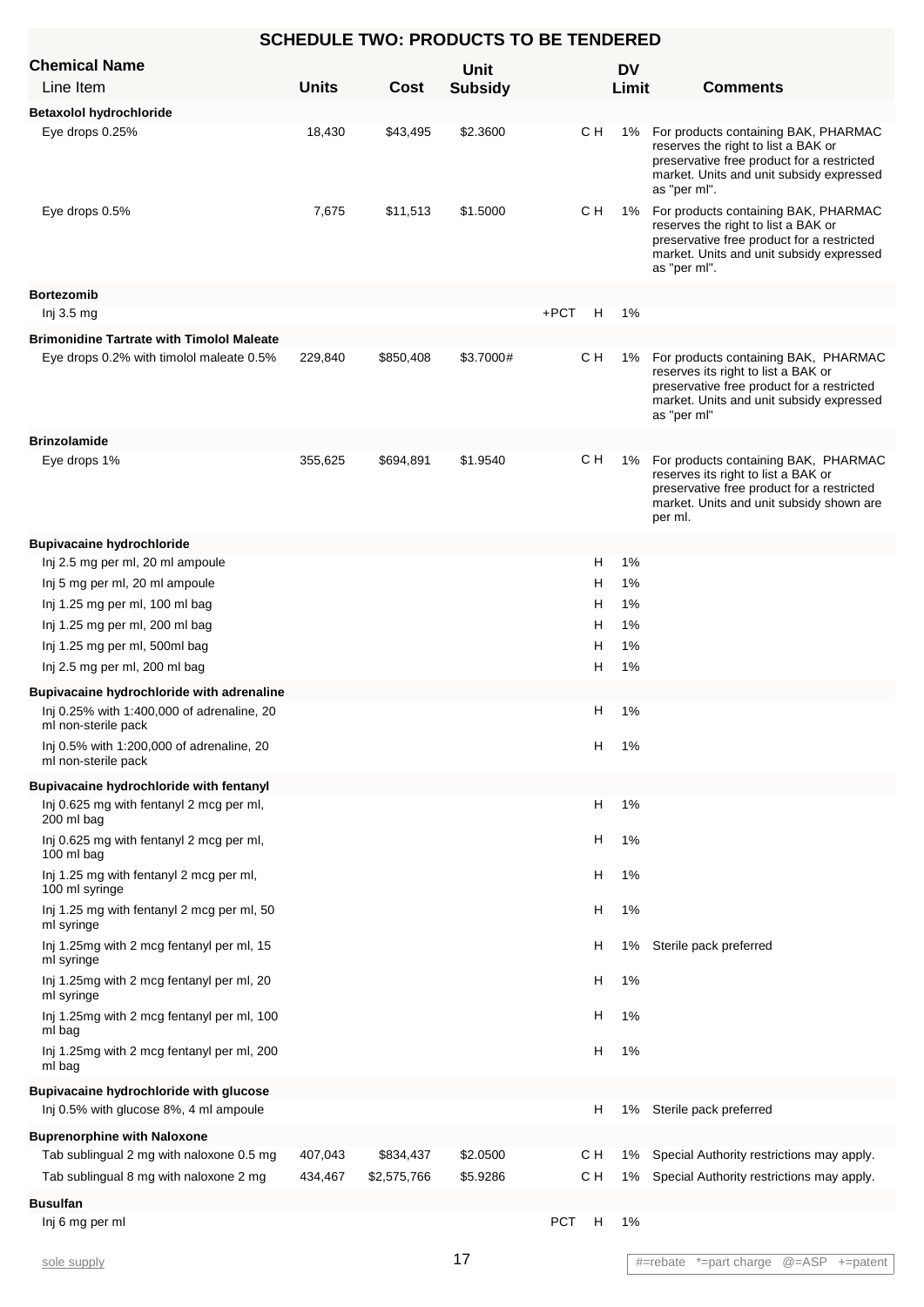| <b>SCHEDULE TWO: PRODUCTS TO BE TENDERED</b>          |              |           |                |                 |           |                                                                                                                                                            |  |  |  |  |
|-------------------------------------------------------|--------------|-----------|----------------|-----------------|-----------|------------------------------------------------------------------------------------------------------------------------------------------------------------|--|--|--|--|
| <b>Chemical Name</b>                                  |              |           | Unit           |                 | <b>DV</b> |                                                                                                                                                            |  |  |  |  |
| Line Item                                             | <b>Units</b> | Cost      | <b>Subsidy</b> |                 | Limit     | <b>Comments</b>                                                                                                                                            |  |  |  |  |
| <b>Busulfan</b>                                       |              |           |                |                 |           |                                                                                                                                                            |  |  |  |  |
| Tab 2 mg                                              | 10,038       | \$8,959   | \$0.8925       | PCT C H         | 1%        |                                                                                                                                                            |  |  |  |  |
| <b>Caffeine citrate</b>                               |              |           |                |                 |           |                                                                                                                                                            |  |  |  |  |
| Inj 20 mg per ml (caffeine 10 mg per ml),<br>$2.5$ ml |              |           |                | н               | 1%        |                                                                                                                                                            |  |  |  |  |
| Oral liq 20 mg per ml (10 mg base per ml)             | 11,400       | \$6,772   | \$0.5940       | C H             | 1%        |                                                                                                                                                            |  |  |  |  |
| <b>Calcitonin</b>                                     |              |           |                |                 |           |                                                                                                                                                            |  |  |  |  |
| Inj 100 iu per ml, 1 ml                               | 627          | \$15,173  | \$24.2000      | C H             | 1%        |                                                                                                                                                            |  |  |  |  |
| <b>Calcitriol</b>                                     |              |           |                |                 |           |                                                                                                                                                            |  |  |  |  |
| Inj 1 mcg per ml, 1 ml                                |              |           |                | H               | 1%        |                                                                                                                                                            |  |  |  |  |
| Cap 0.25 mcq                                          | 1,350,030    | \$134,328 | \$0.0995       | C H             | 1%        |                                                                                                                                                            |  |  |  |  |
| Cap 0.5 mcq                                           | 523,086      | \$96,196  | \$0.1839       | C H             | 1%        |                                                                                                                                                            |  |  |  |  |
| Oral liq 1 mcg per ml                                 |              |           |                | C H             | 1%        |                                                                                                                                                            |  |  |  |  |
| <b>Calcium folinate</b>                               |              |           |                |                 |           |                                                                                                                                                            |  |  |  |  |
| Inj 3 mg                                              |              |           | \$3.4200       | PCT C H         | 1%        |                                                                                                                                                            |  |  |  |  |
| Inj 300 mg - 350 mg                                   |              |           |                | <b>PCT</b><br>H | 1%        | Units and subsidy shown are per 300 mg<br>injection                                                                                                        |  |  |  |  |
| Inj 50 mg                                             |              |           | \$3.6500       | PCT C H         | 1%        |                                                                                                                                                            |  |  |  |  |
| Inj 100 mg                                            |              |           |                | <b>PCT</b><br>H | 1%        |                                                                                                                                                            |  |  |  |  |
| Inj 1 g                                               |              |           |                | <b>PCT</b><br>H | 1%        |                                                                                                                                                            |  |  |  |  |
| Tab 15 mg                                             | 18,030       | \$187,981 | \$10.4260      | PCT C H         | 1%        |                                                                                                                                                            |  |  |  |  |
| <b>Calcium Gluconate</b>                              |              |           |                |                 |           |                                                                                                                                                            |  |  |  |  |
| Gel 2.5%                                              |              |           |                | н               | 1%        | Preference for a pack size of 40 g - 100 g                                                                                                                 |  |  |  |  |
| Candesartan cilexetil with hydrochlorothiazide        |              |           |                |                 |           |                                                                                                                                                            |  |  |  |  |
| Tab 16 mg with hydrochlorothiazide 12.5<br>mg         |              |           |                | C H             | 1%        | Not currently listed in the Pharmaceutical<br>Schedule.                                                                                                    |  |  |  |  |
| Tab 32 mg with hydrochlorothiazide 12.5<br>mg         |              |           |                | с н             | 1%        | Not currently listed in the Pharmaceutical<br>Schedule.                                                                                                    |  |  |  |  |
| Tab 32 mg with hydrochlorothiazide 25 mg              |              |           |                | CН              | 1%        | Not currently listed in the Pharmaceutical<br>Schedule.                                                                                                    |  |  |  |  |
| <b>Capecitabine</b>                                   |              |           |                |                 |           |                                                                                                                                                            |  |  |  |  |
| Tab 150 mg                                            | 162,674      | \$30,230  | \$0.1858       | C H             | 1%        |                                                                                                                                                            |  |  |  |  |
| Tab 500 mg                                            | 807,907      | \$419,304 | \$0.5190       | C H             | 1%        |                                                                                                                                                            |  |  |  |  |
| Capsaicin                                             |              |           |                |                 |           |                                                                                                                                                            |  |  |  |  |
| Crm 0.025%                                            | 1,196,720    | \$264,595 | \$0.2211#      | C H             | 1%        | Special Authority restrictions may apply.                                                                                                                  |  |  |  |  |
| Crm 0.075%                                            | 325,710      | \$90,476  | \$0.2778       | C H             | 1%        | Special Authority restrictions may apply.                                                                                                                  |  |  |  |  |
| Captopril                                             |              |           |                |                 |           |                                                                                                                                                            |  |  |  |  |
| Oral liq 5 mg per ml                                  | 156,845      | \$156,828 | \$0.9999       | C H             | 1%        |                                                                                                                                                            |  |  |  |  |
| Carboprost                                            |              |           |                |                 |           |                                                                                                                                                            |  |  |  |  |
| Inj 250 mcg per ml, 1ml                               |              |           |                | Н               | 1%        |                                                                                                                                                            |  |  |  |  |
| Carboxymethylcellulose                                |              |           |                |                 |           |                                                                                                                                                            |  |  |  |  |
| Oral spray                                            |              |           |                | CН              | 1%        | Not currently listed in Section B of the<br>Pharmaceutical Schedule.                                                                                       |  |  |  |  |
| Caspofungin                                           |              |           |                |                 |           |                                                                                                                                                            |  |  |  |  |
| Inj 50 $mg$                                           |              |           |                | н               | 1%        | PHARMAC reserves the right to award a<br>tender for 50 mg injections for the whole<br>market or two separate tenders for 50 mg<br>and 70 mg presentations. |  |  |  |  |
| Inj 70 mg                                             |              |           |                | н               | 1%        | PHARMAC reserves the right to award a<br>tender for 50 mg injections for the whole<br>market or two separate tenders for 50 mg<br>and 70 mg presentations. |  |  |  |  |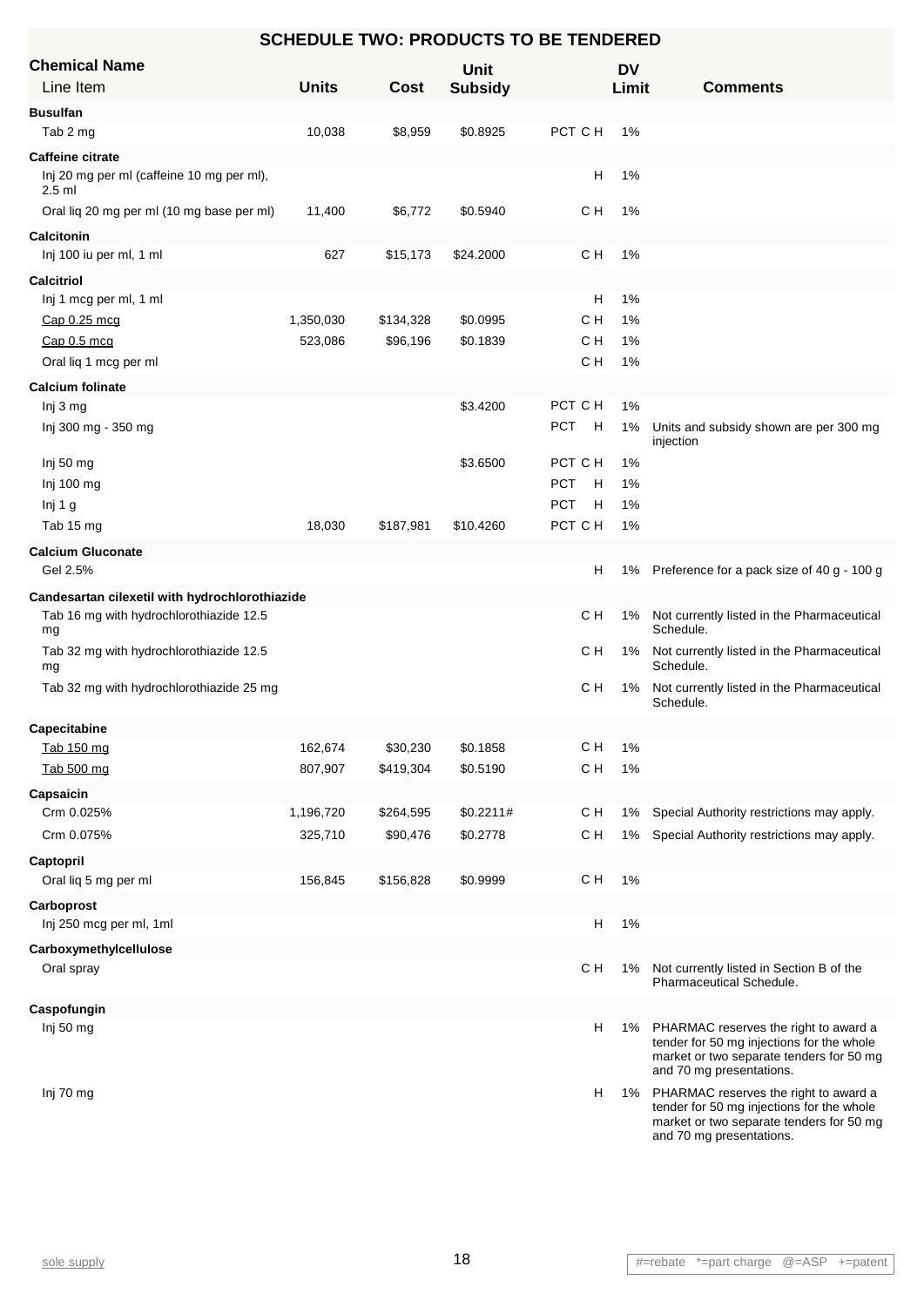| <b>SCHEDULE TWO: PRODUCTS TO BE TENDERED</b> |              |           |                        |     |                    |                                                                                                                                                                                                                                                  |  |  |  |  |
|----------------------------------------------|--------------|-----------|------------------------|-----|--------------------|--------------------------------------------------------------------------------------------------------------------------------------------------------------------------------------------------------------------------------------------------|--|--|--|--|
| <b>Chemical Name</b><br>Line Item            | <b>Units</b> | Cost      | Unit<br><b>Subsidy</b> |     | <b>DV</b><br>Limit | <b>Comments</b>                                                                                                                                                                                                                                  |  |  |  |  |
| Caspofungin [whole market]                   |              |           |                        |     |                    |                                                                                                                                                                                                                                                  |  |  |  |  |
| Inj 50 mg                                    |              |           |                        | н   | 1%                 | PHARMAC reserves the right to award a<br>tender for 50 mg injections for the whole<br>market or two separate tenders for 50 mg<br>and 70 mg presentations. Bids should<br>reflect wastage resulting from having a<br>single presentation listed. |  |  |  |  |
| Cefaclor monohydrate                         |              |           |                        |     |                    |                                                                                                                                                                                                                                                  |  |  |  |  |
| Cap 250 mg                                   | 3,088,738    | \$762,918 | \$0.2470               | C H | 1%                 |                                                                                                                                                                                                                                                  |  |  |  |  |
| Grans for oral lig 125 mg per 5 ml           | 5,368,308    | \$189,501 | \$0.0353               | C H | 1%                 |                                                                                                                                                                                                                                                  |  |  |  |  |
| Cefalexin monohydrate                        |              |           |                        |     |                    |                                                                                                                                                                                                                                                  |  |  |  |  |
| Cap 250 mg                                   | 204,983      | \$35,872  | \$0.1750               | CН  | 1%                 | Not currently listed in the Pharmaceutical<br>Schedule                                                                                                                                                                                           |  |  |  |  |
| Cap 500 mg                                   | 2,364,371    | \$466,963 | \$0.1975               | C H | 1%                 |                                                                                                                                                                                                                                                  |  |  |  |  |
| <b>Cefotaxime</b>                            |              |           |                        |     |                    |                                                                                                                                                                                                                                                  |  |  |  |  |
| Inj 500 mg                                   |              |           |                        | H   | 1%                 |                                                                                                                                                                                                                                                  |  |  |  |  |
| <b>Cefoxitin Sodium</b>                      |              |           |                        |     |                    |                                                                                                                                                                                                                                                  |  |  |  |  |
| Inj 1 g                                      |              |           |                        | H   | 1%                 |                                                                                                                                                                                                                                                  |  |  |  |  |
| Ceftriaxone sodium                           |              |           |                        |     |                    |                                                                                                                                                                                                                                                  |  |  |  |  |
| Inj 500 mg                                   | 6,202        | \$7,442   | \$1.2000               | C H | 1%                 |                                                                                                                                                                                                                                                  |  |  |  |  |
| <u>lnj 1 g</u>                               | 5,813        | \$4,883   | \$0.8400               | C H | 1%                 |                                                                                                                                                                                                                                                  |  |  |  |  |
| Inj 2 g                                      |              |           |                        | H   | 1%                 |                                                                                                                                                                                                                                                  |  |  |  |  |
| <b>Cefuroxime Axetil</b>                     |              |           |                        |     |                    |                                                                                                                                                                                                                                                  |  |  |  |  |
| Tab 250 mg                                   | 10,825       | \$6,365   | \$0.5880               | C H | 1%                 |                                                                                                                                                                                                                                                  |  |  |  |  |
| Cetirizine hydrochloride                     |              |           |                        |     |                    |                                                                                                                                                                                                                                                  |  |  |  |  |
| Tab 10 mg                                    | 36,847,950   | \$372,164 | \$0.0101               | C H | 1%                 |                                                                                                                                                                                                                                                  |  |  |  |  |
| Cetomacrogol with glycerol                   |              |           |                        |     |                    |                                                                                                                                                                                                                                                  |  |  |  |  |
| Crm 90% with glycerol 10%, 1,000 ml          | 67,048,890   | \$259,479 | \$0.0039               | C H | 1%                 | There may be a preference for a sodium<br>lauryl sulphate (SLS)-free presentation.<br>There may be a preference for a pump<br>bottle                                                                                                             |  |  |  |  |
| Crm 90% with glycerol 10%, 100 g             |              |           |                        |     | H.                 | 1% There may be a preference for a sodium<br>lauryl sulphate (SLS)-free presentation.<br>There may be a preference for a tube                                                                                                                    |  |  |  |  |
| Crm 90% with glycerol 10%, 500 ml            | 109,395,558  | \$616,991 | \$0.0056               | C H | 1%                 | There may be a preference for a sodium<br>lauryl sulphate (SLS)-free presentation.<br>There may be a preference for a pump<br>bottle                                                                                                             |  |  |  |  |
| <b>Cetrimide</b>                             |              |           |                        |     |                    |                                                                                                                                                                                                                                                  |  |  |  |  |
| Solution 20% (pack size of 100 ml or less)   |              |           |                        | C H | 1%                 | Not currently listed on the Pharmaceutical<br>Schedule.                                                                                                                                                                                          |  |  |  |  |
| Chloramphenicol                              |              |           |                        |     |                    |                                                                                                                                                                                                                                                  |  |  |  |  |
| Eye drops 0.5%                               | 1,602,980    | \$157,092 | \$0.0980               | C H | 1%                 | Single dose presentation would not be a<br>DV Pharmaceutical. Unit subsidy<br>expressed as "per ml"                                                                                                                                              |  |  |  |  |
| Eye oint 1%                                  | 594,532      | \$368,610 | \$0.6200               | C H | 1%                 |                                                                                                                                                                                                                                                  |  |  |  |  |
| <b>Chlorpheniramine Maleate</b>              |              |           |                        |     |                    |                                                                                                                                                                                                                                                  |  |  |  |  |
| Inj 10 mg per ml                             |              |           |                        | H   | 1%                 |                                                                                                                                                                                                                                                  |  |  |  |  |
| Oral liq 2 mg per 5 ml                       | 2,904,765    | \$46,825  | \$0.0161               | C H | 1%                 |                                                                                                                                                                                                                                                  |  |  |  |  |
| <b>Chlorpromazine Hydrochloride</b>          |              |           |                        |     |                    |                                                                                                                                                                                                                                                  |  |  |  |  |
| Inj 25 mg per ml, 2 ml                       | 1,979        | \$5,078   | \$2.5660               | C H | 1%                 |                                                                                                                                                                                                                                                  |  |  |  |  |
| Oral liq 100 mg per 5 ml                     |              |           |                        | H   | 1%                 |                                                                                                                                                                                                                                                  |  |  |  |  |
| Tab 10 mg                                    | 109,866      | \$13,579  | \$0.1236               | C H | 1%                 |                                                                                                                                                                                                                                                  |  |  |  |  |
| Tab 100 mg                                   | 200,125      | \$61,258  | \$0.3061               | C H | 1%                 |                                                                                                                                                                                                                                                  |  |  |  |  |
| Tab 25 mg                                    | 532,593      | \$69,344  | \$0.1302               | C H | 1%                 |                                                                                                                                                                                                                                                  |  |  |  |  |
| <b>Chlortalidone [Chlorthalidone]</b>        |              |           |                        |     |                    |                                                                                                                                                                                                                                                  |  |  |  |  |
| Tab 25 mg                                    | 2,904,368    | \$464,699 | \$0.1600               | C H | 1%                 |                                                                                                                                                                                                                                                  |  |  |  |  |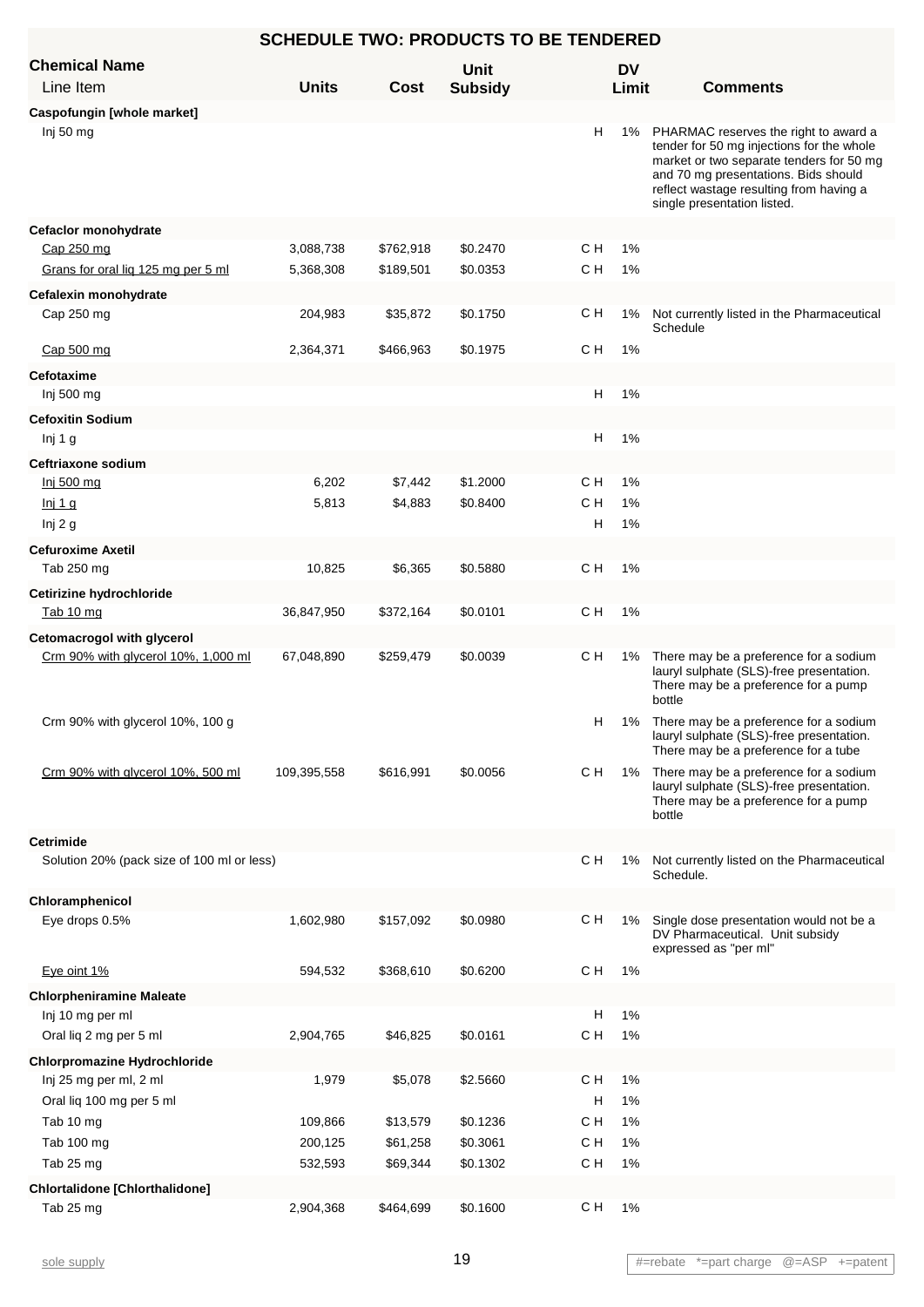| <b>SCHEDULE TWO: PRODUCTS TO BE TENDERED</b>        |              |             |                               |                    |                                                                                                                                                                                                                        |  |  |  |  |
|-----------------------------------------------------|--------------|-------------|-------------------------------|--------------------|------------------------------------------------------------------------------------------------------------------------------------------------------------------------------------------------------------------------|--|--|--|--|
| <b>Chemical Name</b><br>Line Item                   | <b>Units</b> | Cost        | <b>Unit</b><br><b>Subsidy</b> | <b>DV</b><br>Limit | <b>Comments</b>                                                                                                                                                                                                        |  |  |  |  |
| Cilazapril                                          |              |             |                               |                    |                                                                                                                                                                                                                        |  |  |  |  |
| Tab 0.5 mg                                          | 22,654,097   | \$503,374   | \$0.0222                      | с н<br>1%          | Note market data for this product is<br>subject to change.                                                                                                                                                             |  |  |  |  |
| Tab 2.5 mg                                          | 24,223,025   | \$872,029   | \$0.0360                      | C H<br>$1\%$       | Note market data for this product is<br>subject to change.                                                                                                                                                             |  |  |  |  |
| Tab 5 mg                                            | 27,704,484   | \$1,662,269 | \$0.0600                      | CН<br>1%           | Note market data for this product is<br>subject to change.                                                                                                                                                             |  |  |  |  |
| Cilazapril with hydrochlorothiazide                 |              |             |                               |                    |                                                                                                                                                                                                                        |  |  |  |  |
| Tab 5 mg with hydrochlorothiazide 12.5 mg20,532,740 |              | \$2,090,233 | \$0.1018                      | C H<br>1%          |                                                                                                                                                                                                                        |  |  |  |  |
| Clarithromycin                                      |              |             |                               |                    |                                                                                                                                                                                                                        |  |  |  |  |
| Grans for oral liq 250 mg per 5 ml                  | 4,109        | \$1,900     | \$0.4624                      | с н<br>1%          |                                                                                                                                                                                                                        |  |  |  |  |
| Clindamycin                                         |              |             |                               |                    |                                                                                                                                                                                                                        |  |  |  |  |
| Cap hydrochloride 150 mg                            | 731,143      | \$187,356   | \$0.2563                      | C H<br>1%          |                                                                                                                                                                                                                        |  |  |  |  |
| Inj 150 mg per ml, 4 ml                             | 213          | \$1,385     | \$6.5000                      | C H<br>1%          |                                                                                                                                                                                                                        |  |  |  |  |
| <b>Clobetasol propionate</b>                        |              |             |                               |                    |                                                                                                                                                                                                                        |  |  |  |  |
| Crm 0.05% (pack size 30 g or less)                  | 3,722,250    | \$272,953   | \$0.0733                      | C H<br>1%          |                                                                                                                                                                                                                        |  |  |  |  |
| Oint 0.05% (pack size 30 g or less)                 | 3,484,800    | \$255,540   | \$0.0733                      | C H<br>1%          |                                                                                                                                                                                                                        |  |  |  |  |
| Scalp app 0.05%                                     | 736,770      | \$170,931   | \$0.2320                      | C H<br>1%          |                                                                                                                                                                                                                        |  |  |  |  |
| <b>Clobetasone butyrate</b>                         |              |             |                               |                    |                                                                                                                                                                                                                        |  |  |  |  |
| Crm 0.05% (pack size 30 g or less)                  | 450,840      | \$80,849    | \$0.1793                      | с н<br>1%          |                                                                                                                                                                                                                        |  |  |  |  |
| Clopidogrel                                         |              |             |                               |                    |                                                                                                                                                                                                                        |  |  |  |  |
| Tab 75 mg                                           | 11,128,232   | \$720,664   | \$0.0648                      | C H<br>1%          |                                                                                                                                                                                                                        |  |  |  |  |
| Clotrimazole                                        |              |             |                               |                    |                                                                                                                                                                                                                        |  |  |  |  |
| Vaginal crm 1% with applicators                     | 1,888,845    | \$86,339    | \$0.0457                      | C H<br>1%          |                                                                                                                                                                                                                        |  |  |  |  |
| Vaginal crm 2% with applicators                     | 1,670,980    | \$175,453   | \$0.1050                      | C H<br>1%          |                                                                                                                                                                                                                        |  |  |  |  |
| Coal tar                                            |              |             |                               |                    |                                                                                                                                                                                                                        |  |  |  |  |
| Soln BP                                             | 181,902      | \$29,968    | \$0.1648                      | C H<br>$1\%$       | Preference for a pack size of 100 ml or<br>less.                                                                                                                                                                       |  |  |  |  |
| <b>Compound electrolytes</b>                        |              |             |                               |                    |                                                                                                                                                                                                                        |  |  |  |  |
| Powder for soln for oral use                        | 1,421,333    | \$326,907   | \$0.2300                      | с н<br>1%          | Units and unit subsidy expressed as 'per<br>sachet'. There may be a preference for<br>products to include a measuring device or<br>to come in unit dose sachets. Preference<br>for pack sizes of 10 - 20 sachet packs. |  |  |  |  |
| <b>Compound Hydroxybenzoate</b>                     |              |             |                               |                    |                                                                                                                                                                                                                        |  |  |  |  |
| Soln                                                | 44,308       | \$14,219    | \$0.3209                      | C H<br>1%          | Units expressed as per 'ml'. More than<br>one brand is currently listed in the<br>Pharmaceutical Schedule. Unit subsidy<br>shown as the average unit subsidy of the<br>products listed in the 2018 FYR.                |  |  |  |  |
| <b>Cyclizine lactate</b>                            |              |             |                               |                    |                                                                                                                                                                                                                        |  |  |  |  |
| Inj 50 mg per ml, 1 ml                              | 60,265       | \$180,191   | \$2.9900                      | C H<br>1%          |                                                                                                                                                                                                                        |  |  |  |  |
| <b>Dacarbazine</b>                                  |              |             |                               |                    |                                                                                                                                                                                                                        |  |  |  |  |
| Inj                                                 |              |             |                               | <b>PCT</b><br>H    | 1% Preference for 200 mg or more per vial.                                                                                                                                                                             |  |  |  |  |
| <b>Dapsone</b>                                      |              |             |                               |                    |                                                                                                                                                                                                                        |  |  |  |  |
| Tab 100 mg                                          | 38,236       | \$125,986   | \$3.2950                      | C H<br>1%          | Preference for a small pack size.                                                                                                                                                                                      |  |  |  |  |
| Tab 25 mg                                           | 89,091       | \$239,209   | \$2.6850                      | с н<br>1%          | Preference for a small pack size.                                                                                                                                                                                      |  |  |  |  |
| Desmopressin                                        |              |             |                               |                    |                                                                                                                                                                                                                        |  |  |  |  |
| Inj 15 mcg per ml, 1 ml                             |              |             |                               | H<br>1%            |                                                                                                                                                                                                                        |  |  |  |  |
| Inj 4 mcg per ml, 1 ml                              | 5,165        | \$34,698    | \$6.7180                      | C H<br>1%          |                                                                                                                                                                                                                        |  |  |  |  |
| Nasal drops 100 mcg per ml                          | 5,840        | \$91,174    | \$15.6120                     | C H<br>1%          |                                                                                                                                                                                                                        |  |  |  |  |
| Tab 100 mcg                                         | 82,063       | \$68,386    | \$0.8333                      | C H<br>1%          | Special Authority restrictions may apply                                                                                                                                                                               |  |  |  |  |
| Tab 200 mcg                                         | 36,695       | \$66,601    | \$1.8150                      | с н<br>1%          | Special Authority restrictions may apply                                                                                                                                                                               |  |  |  |  |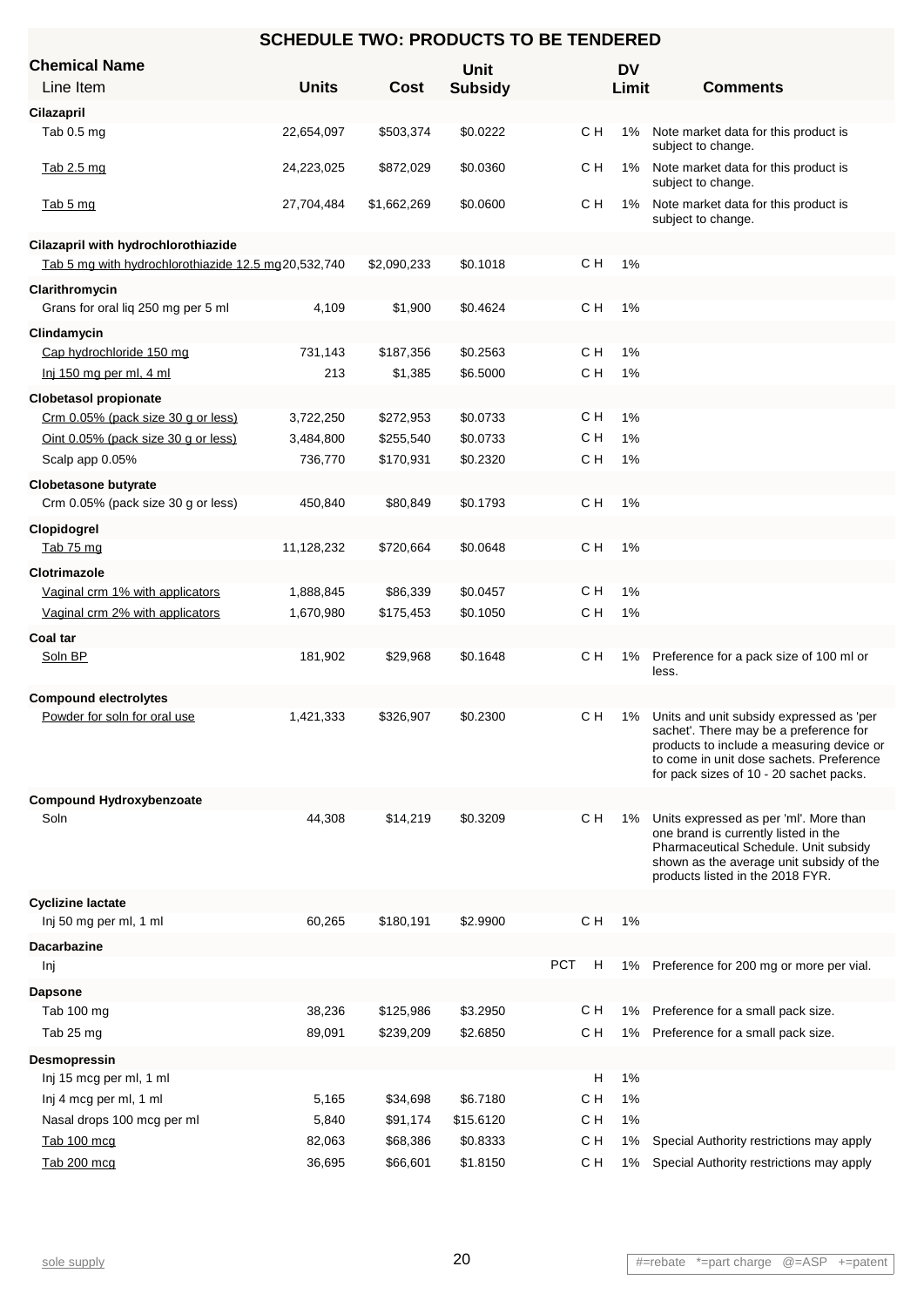| <b>SCHEDULE TWO: PRODUCTS TO BE TENDERED</b>                                               |                      |                     |                      |            |           |                                                                                                                                                                                         |  |  |  |
|--------------------------------------------------------------------------------------------|----------------------|---------------------|----------------------|------------|-----------|-----------------------------------------------------------------------------------------------------------------------------------------------------------------------------------------|--|--|--|
| <b>Chemical Name</b>                                                                       |                      |                     | <b>Unit</b>          |            | <b>DV</b> |                                                                                                                                                                                         |  |  |  |
| Line Item                                                                                  | <b>Units</b>         | Cost                | <b>Subsidy</b>       |            | Limit     | <b>Comments</b>                                                                                                                                                                         |  |  |  |
| <b>Dexamethasone</b>                                                                       |                      |                     |                      |            |           |                                                                                                                                                                                         |  |  |  |
| Eye drops 0.1%                                                                             | 186,220              | \$167,598           | \$0.9000#            | C H        | 1%        | For products containing BAK, PHARMAC<br>reserves its right to list a BAK or<br>preservative free product for a restricted<br>market. Units and unit subsidy expressed<br>as "per ml".   |  |  |  |
| Eye oint 0.1%                                                                              | 25,221               | \$42,227            | \$1.6743#            | C H        | 1%        | For products containing BAK, PHARMAC<br>reserves its right to list a BAK or<br>preservative free product for a restricted<br>market. Units and unit subsidy expressed<br>as "per gram". |  |  |  |
| Dexamethasone phosphate                                                                    |                      |                     |                      |            |           |                                                                                                                                                                                         |  |  |  |
| Inj 4 mg per ml, 1 ml                                                                      | 58,136               | \$82,495            | \$1.4190             | C H        | 1%        |                                                                                                                                                                                         |  |  |  |
| Inj 4 mg per ml, 2 ml                                                                      | 93,379               | \$235,130           | \$2.5180             | C H        | 1%        |                                                                                                                                                                                         |  |  |  |
| <b>Dextrochlorpheniramine Maleate</b>                                                      |                      |                     |                      |            |           |                                                                                                                                                                                         |  |  |  |
| Oral liq 2 mg per 5 ml                                                                     | 10,925               | \$193               | \$0.0177             | C H        |           | Funding restrictions may apply.                                                                                                                                                         |  |  |  |
| Tab 2 mg                                                                                   | 153,977              | \$7,776             | \$0.0505             | C H        |           | Funding restrictions may apply.                                                                                                                                                         |  |  |  |
| <b>Diazoxide</b>                                                                           |                      |                     |                      |            |           |                                                                                                                                                                                         |  |  |  |
| Inj 15 mg per ml, 20 ml                                                                    |                      |                     |                      | H          | 1%        |                                                                                                                                                                                         |  |  |  |
| Dichlorobenzyl alcohol with amylmetacresol<br>Lozenge 1.2 mg with amylmetacresol 0.6<br>mg |                      |                     |                      | H          | 1%        |                                                                                                                                                                                         |  |  |  |
| Diclofenac sodium                                                                          |                      |                     |                      |            |           |                                                                                                                                                                                         |  |  |  |
| Tab 50 mg dispersible                                                                      | 924,927              | \$69,370            | \$0.0750             | C H        | 1%        |                                                                                                                                                                                         |  |  |  |
| <b>Diflucortolone Valerate</b>                                                             |                      |                     |                      |            |           |                                                                                                                                                                                         |  |  |  |
| Crm 0.1%                                                                                   | 107,600              | \$19,303            | \$0.1794             | C H        | 1%        |                                                                                                                                                                                         |  |  |  |
| Fatty oint 0.1%                                                                            | 149,400              | \$26,802            | \$0.1794             | C H        | 1%        |                                                                                                                                                                                         |  |  |  |
| <b>Digoxin</b>                                                                             |                      |                     |                      |            |           |                                                                                                                                                                                         |  |  |  |
| Inj 250 mcg per ml, 2 ml                                                                   |                      |                     |                      | H          | 1%        |                                                                                                                                                                                         |  |  |  |
| Oral lig 50 mcg per ml<br>Tab 250 mcg                                                      | 13,077<br>988,798    | \$3,618<br>\$59,822 | \$0.2767<br>\$0.0605 | с н<br>C H | 1%<br>1%  |                                                                                                                                                                                         |  |  |  |
| Tab 62.5 mcg                                                                               | 8,158,365            | \$226,721           | \$0.0278             | C H        | $1\%$     |                                                                                                                                                                                         |  |  |  |
|                                                                                            |                      |                     |                      |            |           |                                                                                                                                                                                         |  |  |  |
| Dihydrocodeine tartrate<br>Tab long-acting 60 mg                                           | 5,062,463            | \$805,792           | \$0.1592             | C H        | 1%        |                                                                                                                                                                                         |  |  |  |
| <b>Dimethicone</b>                                                                         |                      |                     |                      |            |           |                                                                                                                                                                                         |  |  |  |
| Crm 5% (pack size 100 g or less)                                                           |                      |                     |                      | с н        | 1%        | Not currently listed in Section B of the<br>Pharmaceutical Schedule. There may be<br>a preference for a tube.                                                                           |  |  |  |
| Lotn 4% - head lice suffocant                                                              | 3,860,400            | \$96,124            | \$0.0249             | C H        | 1%        |                                                                                                                                                                                         |  |  |  |
| Crm 5% (pack size greater than 100 g)                                                      | 2,050,000            | \$18,819            | \$0.0092             | C          | 1%        | There may be a preference for a pump<br>bottle                                                                                                                                          |  |  |  |
| Dipyridamole<br>Oral long-acting 150 mg                                                    | 2,851,887            | \$547,562           | \$0.1920             | C H        | 1%        |                                                                                                                                                                                         |  |  |  |
| Disodium edetate                                                                           |                      |                     |                      |            |           |                                                                                                                                                                                         |  |  |  |
| Inj 150 mg per ml, 20 ml - 100 ml                                                          |                      |                     |                      | H          | 1%        |                                                                                                                                                                                         |  |  |  |
| <b>Disulfiram</b>                                                                          |                      |                     |                      |            |           |                                                                                                                                                                                         |  |  |  |
| Tab 200 mg                                                                                 | 388,012              | \$171,889           | \$0.4430             | C H        | 1%        |                                                                                                                                                                                         |  |  |  |
| Docusate sodium                                                                            |                      |                     |                      |            |           |                                                                                                                                                                                         |  |  |  |
| Ear drops 0.5%                                                                             |                      |                     |                      | C H        | 1%        | Not currently listed in Section B of the<br><b>Pharmaceutical Schedule</b>                                                                                                              |  |  |  |
| Dosulepin [Dothiepin] Hydrochloride                                                        |                      | \$171,085           | \$0.0645             | C H        |           |                                                                                                                                                                                         |  |  |  |
| Cap 25 mg<br>Tab 75 mg                                                                     | 2,652,487<br>961,386 | \$107,579           | \$0.1119             | C H        |           |                                                                                                                                                                                         |  |  |  |
| Doxepin hydrochloride                                                                      |                      |                     |                      |            |           |                                                                                                                                                                                         |  |  |  |
| Cap 10 mg                                                                                  | 1,230,443            | \$77,518            | \$0.0630             | C H        | 1%        |                                                                                                                                                                                         |  |  |  |
| Cap 25 mg                                                                                  | 1,440,469            | \$98,816            | \$0.0686             | C H        | 1%        |                                                                                                                                                                                         |  |  |  |
| Cap 50 mg                                                                                  | 701,051              | \$59,940            | \$0.0855             | C H        | 1%        |                                                                                                                                                                                         |  |  |  |
| sole supply                                                                                |                      |                     | 21                   |            |           | #=rebate *=part charge @=ASP +=patent                                                                                                                                                   |  |  |  |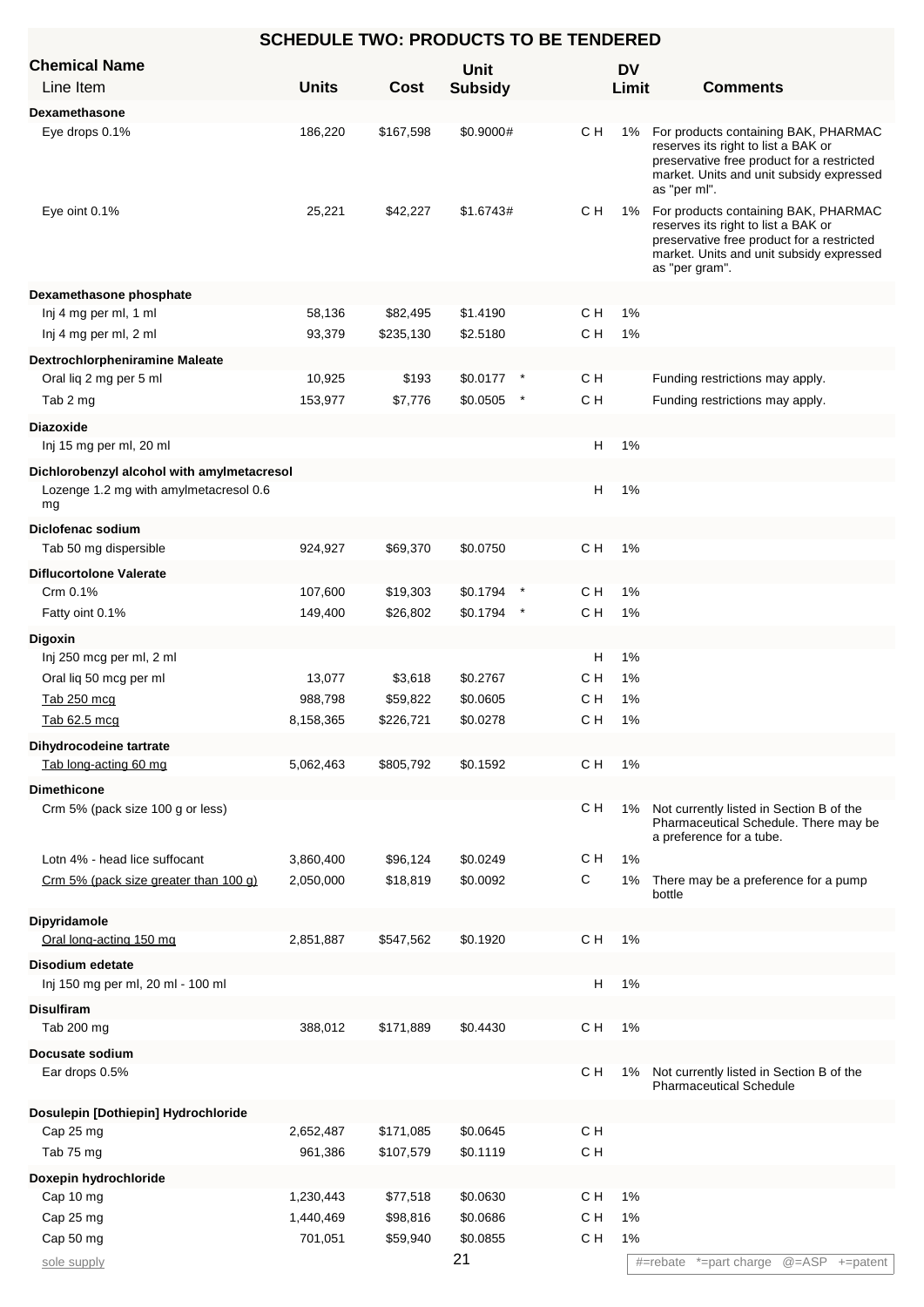| <b>Chemical Name</b>                                                                |              |           | <b>Unit</b>    |        |                 | <b>DV</b> |                                                                                                                |
|-------------------------------------------------------------------------------------|--------------|-----------|----------------|--------|-----------------|-----------|----------------------------------------------------------------------------------------------------------------|
| Line Item                                                                           | <b>Units</b> | Cost      | <b>Subsidy</b> |        |                 | Limit     | <b>Comments</b>                                                                                                |
| <b>Doxorubicin</b>                                                                  |              |           |                |        |                 |           |                                                                                                                |
| Inj 10 mg                                                                           |              |           |                |        | <b>PCT</b><br>Н | 1%        |                                                                                                                |
| Inj 50 mg                                                                           |              |           |                |        | <b>PCT</b><br>н | 1%        |                                                                                                                |
| Inj 100 mg                                                                          |              |           |                |        | PCT<br>H        | 1%        |                                                                                                                |
| <b>Doxycycline</b>                                                                  |              |           |                |        |                 |           |                                                                                                                |
| Inj 100 mg per 20 ml                                                                |              |           |                |        | H               | 1%        |                                                                                                                |
| Tab 20 mg - 50 mg                                                                   | 731,132      | \$70,679  | \$0.0967       | $\ast$ | C H             | 1%        |                                                                                                                |
| <b>Droperidol</b>                                                                   |              |           |                |        |                 |           |                                                                                                                |
| Inj 2.5 mg per ml, 1 ml                                                             |              |           |                |        | H               | 1%        |                                                                                                                |
| <b>Edrophonium chloride</b>                                                         |              |           |                |        |                 |           |                                                                                                                |
| Inj 10 mg per ml, 1 ml                                                              |              |           |                |        | H               | 1%        |                                                                                                                |
| Inj 10 mg per ml, 15 ml                                                             |              |           |                |        | H               | 1%        |                                                                                                                |
|                                                                                     |              |           |                |        |                 |           |                                                                                                                |
| Enalapril<br>Tab 5 mg                                                               | 2,592,325    | \$24,886  | \$0.0096       |        | C H             | 1%        | Preference for a scored tablet.                                                                                |
|                                                                                     |              |           | \$0.0124       |        | C H             | 1%        |                                                                                                                |
| Tab 10 mg                                                                           | 2,760,583    | \$34,231  |                |        |                 |           |                                                                                                                |
| Tab 20 mg                                                                           | 3,437,253    | \$61,183  | \$0.0178       |        | C H             | 1%        |                                                                                                                |
| Ertapenem                                                                           |              |           |                |        |                 |           |                                                                                                                |
| Inj 1 g vial                                                                        |              |           |                |        | н               | 1%        |                                                                                                                |
| <b>Erythromycin Ethyl Succinate</b>                                                 |              |           |                |        |                 |           |                                                                                                                |
| Grans for oral liq 200 mg per 5 ml                                                  | 3,447,118    | \$172,356 | \$0.0500       |        | C H             | 1%        |                                                                                                                |
| Grans for oral liq 400 mg per 5 ml                                                  | 3,941,154    | \$266,816 | \$0.0677       |        | C H             | 1%        |                                                                                                                |
| Tab 400 mg                                                                          | 3,556,065    | \$602,753 | \$0.1695       |        | C H             | 1%        |                                                                                                                |
| <b>Erythromycin Lactobionate</b>                                                    |              |           |                |        |                 |           |                                                                                                                |
| Inj 1 g                                                                             | 433          | \$6,928   | \$16.0000      |        | C H             | 1%        |                                                                                                                |
| <b>Erythromycin Stearate</b>                                                        |              |           |                |        |                 |           |                                                                                                                |
| Tab 250 mg                                                                          | 111,865      | \$16,724  | \$0.1495       |        | C H             | 1%        |                                                                                                                |
| Tab 500 mg                                                                          | 51,120       | \$15,285  | \$0.2990       |        | C H             | 1%        |                                                                                                                |
| <b>Ethambutol hydrochloride</b>                                                     |              |           |                |        |                 |           |                                                                                                                |
| Tab 100 mg                                                                          | 32,241       | \$27,641  | \$0.8573       |        | C H             | 1%        |                                                                                                                |
| Tab 400 mg                                                                          | 87,321       | \$76,951  | \$0.8813       |        | C H             | 1%        |                                                                                                                |
| <b>Ethinyloestradiol with Desogestrel</b>                                           |              |           |                |        |                 |           |                                                                                                                |
| Tab 20 mcg with desogestrel 150 mcg                                                 | 315,532      | \$24,867  | \$0.0788       |        | C H             | 1%        |                                                                                                                |
| Tab 30 mcg with desogestrel 150 mcg                                                 | 311,836      | \$24,576  | \$0.0788       |        | C H             | 1%        |                                                                                                                |
|                                                                                     |              |           |                |        |                 |           |                                                                                                                |
| <b>Ethinyloestradiol with Norethisterone</b><br>Tab 35 mcg with norethisterone 1 mg | 107,709      | \$11,318  | \$0.1051       |        | C H             | 1%        |                                                                                                                |
| Tab 35 mcg with norethisterone 500 mcg                                              | 108,087      | \$11,358  | \$0.1051       |        | C H             | 1%        |                                                                                                                |
|                                                                                     |              |           |                |        |                 |           |                                                                                                                |
| <b>Etoposide</b>                                                                    |              |           |                |        |                 |           |                                                                                                                |
| Inj 20 mg per ml, 5 ml                                                              |              | \$38,580  | \$7.9000       |        | PCT C H         | 1%        |                                                                                                                |
| Cap 50 mg                                                                           | 11,412       | \$194,415 | \$17.0365      |        | PCT C H         | 1%        |                                                                                                                |
| Cap 100 mg                                                                          | 1,722        | \$58,674  | \$34.0730      |        | PCT C H         | 1%        |                                                                                                                |
| Fentanyl                                                                            |              |           |                |        |                 |           |                                                                                                                |
| inj 10 mcg per ml, 10 ml syringe                                                    |              |           |                |        | н               | 1%        |                                                                                                                |
| inj 10 mcg per ml, 100 ml premixed bag                                              |              |           |                |        | н               | 1%        |                                                                                                                |
| inj 10 mcg per ml, 50 ml prefilled syringe                                          |              |           |                |        | н               | 1%        |                                                                                                                |
| inj 10 mcg per ml, 50 ml premixed bag                                               |              |           |                |        | н               | 1%        |                                                                                                                |
| inj 20 mcg per ml, 100 ml bag                                                       |              |           |                |        | н               | 1%        |                                                                                                                |
| <b>Ferrous Sulphate</b>                                                             |              |           |                |        |                 |           |                                                                                                                |
| Oral lig 30 mg (6 mg elemental) per ml                                              | 6,770,719    | \$146,248 | \$0.0216       |        | C H             | 1%        | There may be a preference for a child-<br>resistant cap and a preference for a pack<br>size of 500 ml or less. |
| <b>Fluconazole</b>                                                                  |              |           |                |        |                 |           |                                                                                                                |
| Inj 2 mg per ml                                                                     |              |           |                |        | н               |           | Preference for a bag containing up to 400<br>mg.                                                               |
| Inj 2 mg per ml, 50 ml                                                              |              |           |                |        | н               | 1%        |                                                                                                                |
| sole supply                                                                         |              |           | 22             |        |                 |           | *=part charge @=ASP +=patent<br>#=rebate                                                                       |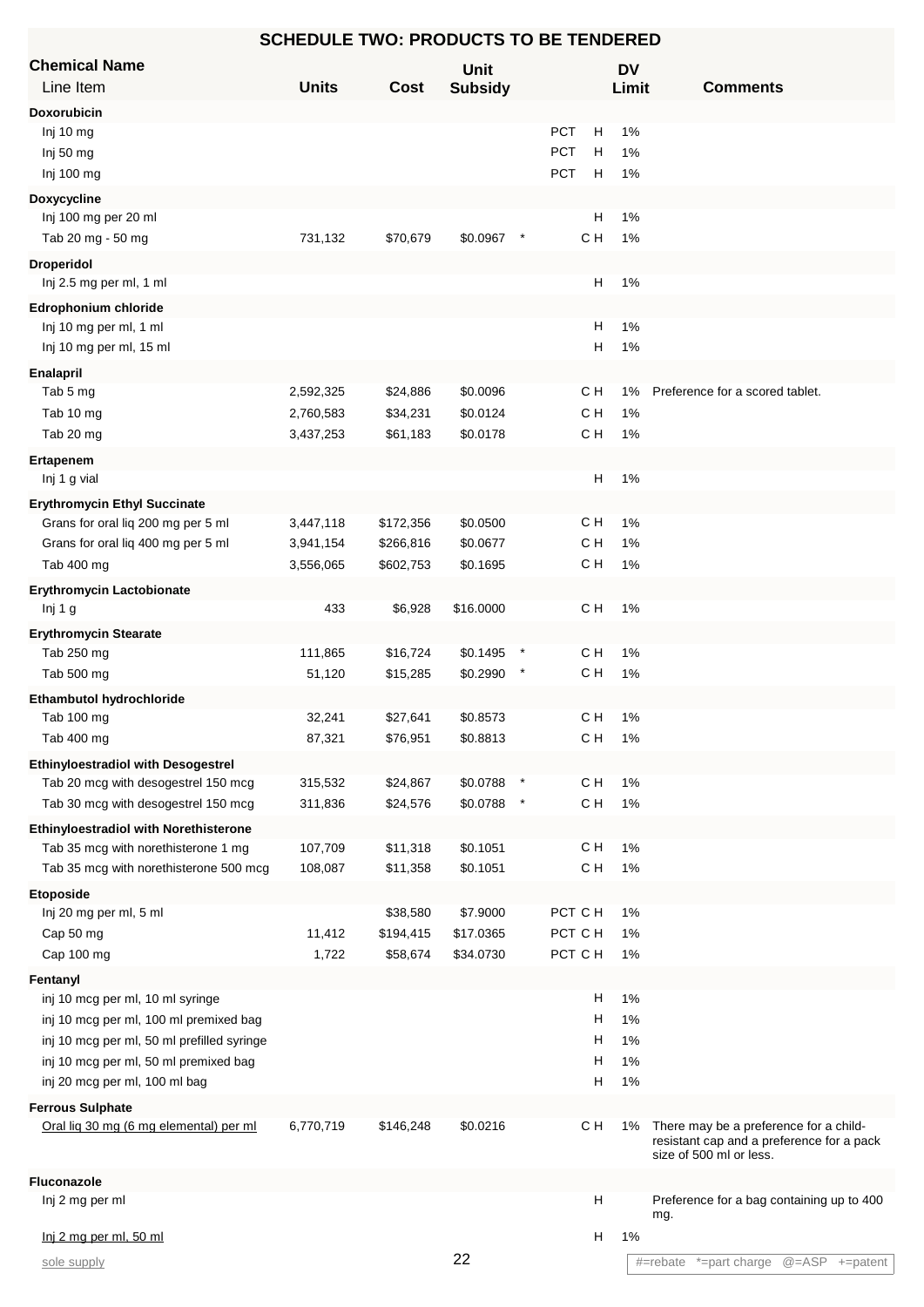| <b>SCHEDULE TWO: PRODUCTS TO BE TENDERED</b>                                                                                                                            |              |           |                |            |     |           |                                                                                                                                                                            |  |  |
|-------------------------------------------------------------------------------------------------------------------------------------------------------------------------|--------------|-----------|----------------|------------|-----|-----------|----------------------------------------------------------------------------------------------------------------------------------------------------------------------------|--|--|
| <b>Chemical Name</b>                                                                                                                                                    |              |           | <b>Unit</b>    |            |     | <b>DV</b> |                                                                                                                                                                            |  |  |
| Line Item                                                                                                                                                               | <b>Units</b> | Cost      | <b>Subsidy</b> |            |     | Limit     | <b>Comments</b>                                                                                                                                                            |  |  |
| <b>Fluconazole</b>                                                                                                                                                      |              |           |                |            |     |           |                                                                                                                                                                            |  |  |
| $lni$ 2 mg per ml, 100 ml                                                                                                                                               |              |           |                |            | H   | 1%        |                                                                                                                                                                            |  |  |
| <b>Fludarabine phosphate</b>                                                                                                                                            |              |           |                |            |     |           |                                                                                                                                                                            |  |  |
| <u>lnj 50 mg</u>                                                                                                                                                        |              |           |                | <b>PCT</b> | Н   | 1%        |                                                                                                                                                                            |  |  |
| Fluocortolone Caproate with Fluocortolone Pivalate and Cinchocaine<br>Oint 950 mcg, with fluocortolone pivalate<br>920 mcg, and cinchocaine hydrochloride 5<br>mg per g | 2,579,850    | \$546,077 | \$0.2117       |            | C H | 1%        |                                                                                                                                                                            |  |  |
| Suppos 630 mcg, with fluocortolone<br>pivalate 610 mcg, and cinchocaine<br>hydrochloride 1 mg                                                                           | 657,653      | \$145,782 | \$0.2217       |            | CН  | 1%        |                                                                                                                                                                            |  |  |
| <b>Fluorescein</b>                                                                                                                                                      |              |           |                |            |     |           |                                                                                                                                                                            |  |  |
| Inj 10%, 5 ml vial                                                                                                                                                      |              |           |                |            | н   | 1%        | Preference for vial.                                                                                                                                                       |  |  |
| <b>Fluorometholone</b>                                                                                                                                                  |              |           |                |            |     |           |                                                                                                                                                                            |  |  |
| Eye drops 0.1%                                                                                                                                                          | 149,045      | \$92,110  | \$0.6180       |            | C H | 1%        | For products containing BAK, PHARMAC<br>reserves its right to list a BAK or<br>preservative free product for a restricted<br>market. Unit subsidy expressed as "per<br>ml" |  |  |
| <b>Fluorouracil sodium</b>                                                                                                                                              |              |           |                |            |     |           |                                                                                                                                                                            |  |  |
| Inj 50 mg per ml, 50 ml                                                                                                                                                 |              |           |                | <b>PCT</b> | - H | 1%        |                                                                                                                                                                            |  |  |
| Fluoxetine hydrochloride [split market]                                                                                                                                 |              |           |                |            |     |           |                                                                                                                                                                            |  |  |
| Cap 20 mg                                                                                                                                                               | 23,321,368   | \$515,635 | \$0.0221       |            | CН  | 1%        | PHARMAC reserves the right to award a<br>tender for capsules for the whole market<br>or two separate tenders for capsules and<br>dispersible tablets                       |  |  |
| Tab disperible 20 mg, scored                                                                                                                                            | 1,364,440    | \$112,334 | \$0.0823       |            | CН  | 1%        | PHARMAC reserves the right to award a<br>tender for dispersible tablets for the whole<br>market or two separate tenders for<br>capsules and dispersible tablets            |  |  |
| <b>Furosemide [Frusemide]</b>                                                                                                                                           |              |           |                |            |     |           |                                                                                                                                                                            |  |  |
| Inj 10 mg per ml, 25 ml                                                                                                                                                 | 562          | \$5,411   | \$9.6283       |            | C H | 1%        |                                                                                                                                                                            |  |  |
| Oral liq 10 mg per ml                                                                                                                                                   | 84,060       | \$29,869  | \$0.3553       |            | C H | 1%        |                                                                                                                                                                            |  |  |
| Inj 10 mg per ml, 2 ml                                                                                                                                                  | 10,188       | \$2,445   | \$0.2400       |            | C H | 1%        |                                                                                                                                                                            |  |  |
| <b>Ganciclovir</b>                                                                                                                                                      |              |           |                |            |     |           |                                                                                                                                                                            |  |  |
| Inj 500 mg                                                                                                                                                              |              |           |                |            | н   | 1%        |                                                                                                                                                                            |  |  |
| Gemcitabine hydrochloride                                                                                                                                               |              |           |                |            |     |           |                                                                                                                                                                            |  |  |
| Inj 200 mg                                                                                                                                                              |              |           |                | <b>PCT</b> | Н   | $1\%$     |                                                                                                                                                                            |  |  |
| Inj 1 g                                                                                                                                                                 |              |           |                | PCT        | H   | $1\%$     |                                                                                                                                                                            |  |  |
| Gemfibrozil                                                                                                                                                             |              |           |                |            |     |           |                                                                                                                                                                            |  |  |
| Tab 600 mg                                                                                                                                                              | 395,252      | \$128,852 | \$0.3260       |            | C H | $1\%$     |                                                                                                                                                                            |  |  |
| <b>Gentamicin Sulphate</b>                                                                                                                                              |              |           |                |            |     |           |                                                                                                                                                                            |  |  |
| Eye drops 0.3%                                                                                                                                                          | 1,380        | \$3,146   | \$2.2800       |            | C H | 1%        | Single dose presentation would not be a<br>DV Pharmaceutical. Units and unit<br>subsidy expressed as "per ml".                                                             |  |  |
| Glycerin with sodium saccharin                                                                                                                                          |              |           |                |            |     |           |                                                                                                                                                                            |  |  |
| Suspension                                                                                                                                                              | 84,948       | \$5,837   | \$0.0687       |            | C H | 1%        |                                                                                                                                                                            |  |  |
| <b>Glycerin with sucrose</b>                                                                                                                                            |              |           |                |            |     |           |                                                                                                                                                                            |  |  |
| Suspension                                                                                                                                                              | 469,226      | \$32,241  | \$0.0687       |            | C H | 1%        |                                                                                                                                                                            |  |  |
| <b>Glyceryl trinitrate</b>                                                                                                                                              |              |           |                |            |     |           |                                                                                                                                                                            |  |  |
| Tab 600 mcg                                                                                                                                                             | 3,600        | \$288     | \$0.0800       |            | C H | 1%        |                                                                                                                                                                            |  |  |
| Patch 25 mg, 5 mg per day                                                                                                                                               | 69,477       | \$36,429  | \$0.5243       |            | C H | 1%        |                                                                                                                                                                            |  |  |
| Patch 50 mg, 10 mg per day                                                                                                                                              | 30,647       | \$19,022  | \$0.6207       |            | C H | 1%        |                                                                                                                                                                            |  |  |
| Haloperidol                                                                                                                                                             |              |           |                |            |     |           |                                                                                                                                                                            |  |  |
| Inj 5 mg per ml, 1 ml                                                                                                                                                   | 85,655       | \$184,587 | \$2.1550       |            | C H | 1%        |                                                                                                                                                                            |  |  |
| Oral lig 2 mg per ml                                                                                                                                                    | 69,227       | \$16,504  | \$0.2384       |            | C H | 1%        |                                                                                                                                                                            |  |  |
| Tab 500 mcg                                                                                                                                                             | 1,270,261    | \$79,137  | \$0.0623       |            | с н | 1%        |                                                                                                                                                                            |  |  |
| Tab 1.5 mg                                                                                                                                                              | 208,095      | \$19,623  | \$0.0943       |            | C H | $1\%$     |                                                                                                                                                                            |  |  |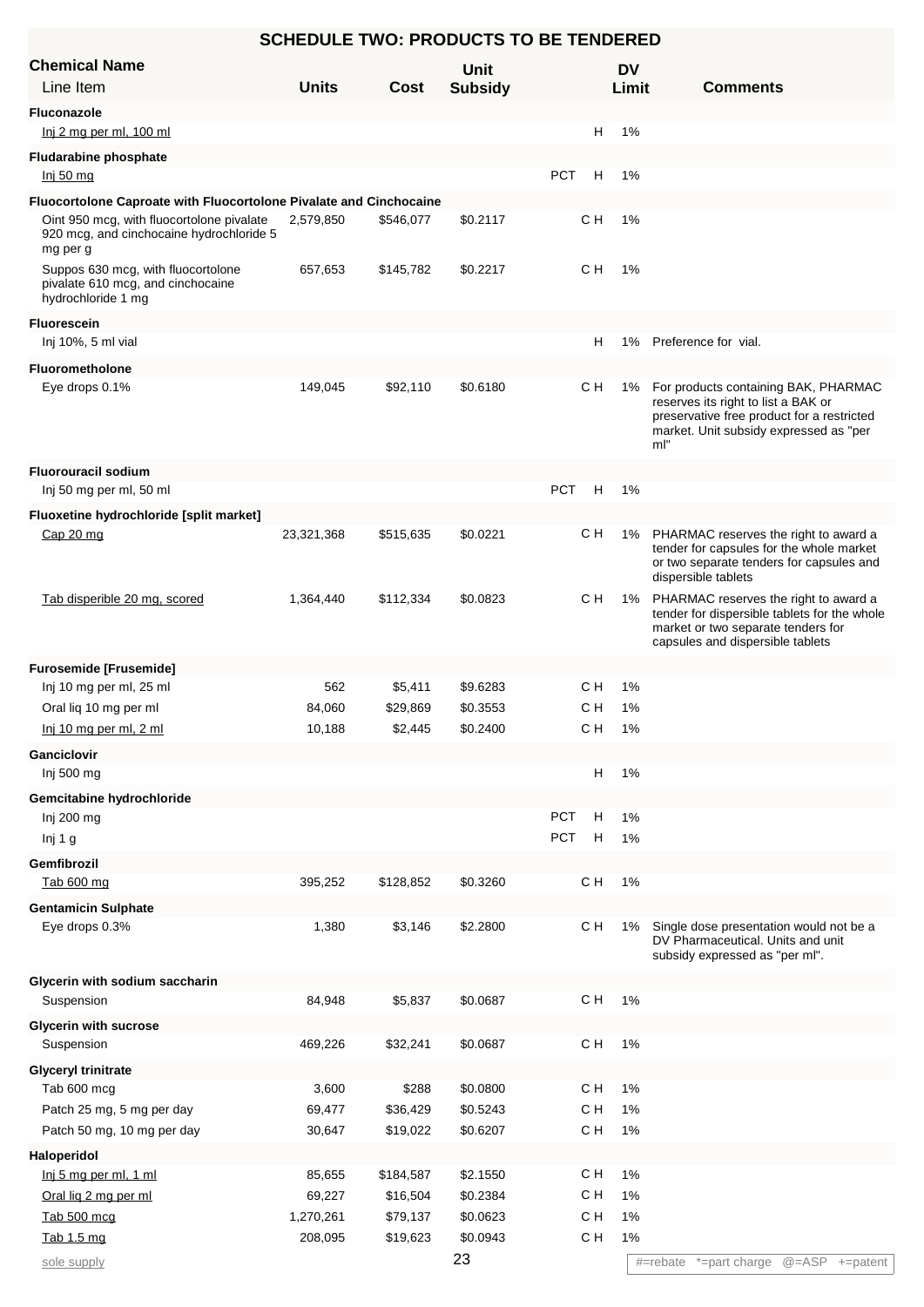| <b>SCHEDULE TWO: PRODUCTS TO BE TENDERED</b>                                                   |                |                      |                       |            |           |                                                                                                                                                                |  |  |  |
|------------------------------------------------------------------------------------------------|----------------|----------------------|-----------------------|------------|-----------|----------------------------------------------------------------------------------------------------------------------------------------------------------------|--|--|--|
| <b>Chemical Name</b>                                                                           |                |                      | <b>Unit</b>           |            | <b>DV</b> |                                                                                                                                                                |  |  |  |
| Line Item                                                                                      | <b>Units</b>   | Cost                 | <b>Subsidy</b>        |            | Limit     | <b>Comments</b>                                                                                                                                                |  |  |  |
| Haloperidol                                                                                    |                |                      |                       |            |           |                                                                                                                                                                |  |  |  |
| Tab 5 mg                                                                                       | 218,478        | \$64,932             | \$0.2972              | с н        | 1%        |                                                                                                                                                                |  |  |  |
| Haloperidol decanoate                                                                          |                |                      |                       |            |           |                                                                                                                                                                |  |  |  |
| Inj 100 mg per ml, 1 ml ampoule<br>Inj 50 mg per ml, 1 ml ampoule                              | 5,768<br>3,269 | \$64,486<br>\$18,561 | \$11.1800<br>\$5.6780 | с н<br>C H | 1%<br>1%  |                                                                                                                                                                |  |  |  |
|                                                                                                |                |                      |                       |            |           |                                                                                                                                                                |  |  |  |
| <b>Hyaluronidase</b><br>Inj 1,500 iu per ml                                                    |                |                      |                       | н          | 1%        |                                                                                                                                                                |  |  |  |
| Hydrocortisone                                                                                 |                |                      |                       |            |           |                                                                                                                                                                |  |  |  |
| Crm 1% (pack size greater than or equal 18,111,551<br>to 15 g and less than or equal to 100 g) |                | \$670,127            | \$0.0370              | CН         | 1%        | There may be a preference for a sodium<br>lauryl sulphate (SLS)-free presentation.<br>Subsidies shown are for 30 g presentation.                               |  |  |  |
| Crm 1% (pack size greater than 100 g)                                                          | 18,111,551     | \$588,625            | \$0.0325              | C H        | 1%        | There may be a preference for a sodium<br>lauryl sulphate (SLS)-free presentation                                                                              |  |  |  |
| <u>lnj 50 mg per ml, 2 ml</u>                                                                  | 5,884          | \$31,185             | \$5.3000              | C H        | 1%        |                                                                                                                                                                |  |  |  |
| <b>Hydrocortisone with Cinchocaine</b>                                                         |                |                      |                       |            |           |                                                                                                                                                                |  |  |  |
| Oint 5 mg with cinchocaine hydrochloride<br>5 mg per g                                         | 956,970        | \$478,485            | \$0.5000#             | C H        | 1%        | Note this product is currently described as<br>'Cinchocaine hydrochloride with<br>hydrocortisone' in Section H of the<br><b>Pharmaceutical Schedule</b>        |  |  |  |
| Suppos 5 mg with cinchocaine<br>hydrochloride 5 mg per g                                       | 266,475        | \$219,842            | \$0.8250#             | C H        | 1%        | Note this product is currently described as<br>'Cinchocaine hydrochloride with<br>hydrocortisone' in Section H of the<br>Pharmaceutical Schedule.              |  |  |  |
| Hydrogen peroxide                                                                              |                |                      |                       |            |           |                                                                                                                                                                |  |  |  |
| Soln 3% (10 vol)                                                                               |                |                      |                       | н          | 1%        | Preference for pack size <200mL                                                                                                                                |  |  |  |
| <b>Hyoscine (Scopolamine)</b>                                                                  |                |                      |                       |            |           |                                                                                                                                                                |  |  |  |
| Patches, 1.5 mg                                                                                | 30,936         | \$184,843            | \$5.9750              | с н        |           | 1% Special Authority restrictions may apply.                                                                                                                   |  |  |  |
| Hyoscine hydrobromide<br>Inj 400 mcg per ml, 1 ml                                              | 11,940         | \$111,042            | \$9.3000              | C H        | 1%        |                                                                                                                                                                |  |  |  |
|                                                                                                |                |                      |                       |            |           |                                                                                                                                                                |  |  |  |
| <b>Iloprost</b><br>Inj 50 mcg per ml, 0.5 ml                                                   |                |                      |                       | H.         | 1%        |                                                                                                                                                                |  |  |  |
| Nebuliser soln 10 mcg per ml, 2 ml                                                             | 15,329         | \$605,496            | \$39.5000#            | C H        |           | 1% Special Authority restrictions may apply.                                                                                                                   |  |  |  |
| Imipenem with cilastatin                                                                       |                |                      |                       |            |           |                                                                                                                                                                |  |  |  |
| Inj 500 mg with cilastatin 500 mg                                                              |                |                      |                       | н          | 1%        |                                                                                                                                                                |  |  |  |
| Imipramine Hydrochloride                                                                       |                |                      |                       |            |           |                                                                                                                                                                |  |  |  |
| Tab 10 mg                                                                                      | 1,175,169      | \$128,916            | \$0.1097              | C H        | 1%        |                                                                                                                                                                |  |  |  |
| Tab 25 mg                                                                                      | 332,643        | \$58,545             | \$0.1760              | C H        | 1%        |                                                                                                                                                                |  |  |  |
| Indapamide                                                                                     |                |                      |                       |            |           |                                                                                                                                                                |  |  |  |
| Tab 2.5 mg                                                                                     | 1,499,333      | \$43,316             | \$0.0289              | C H        | 1%        |                                                                                                                                                                |  |  |  |
| <b>Intra-Uterine Copper Device</b><br><b>IUD</b> long                                          | 4,916          | \$155,346            | \$31.6000             | C H        | 1%        | PHARMAC reserves the right to award<br>one, some or all presentations of intra-<br>uterine copper device. Refer to Schedule<br>7 for additional Special Terms. |  |  |  |
| <b>IUD</b> medium                                                                              | 6,825          | \$215,670            | \$31.6000             | с н        | 1%        | PHARMAC reserves the right to award<br>one, some or all presentations of intra-<br>uterine copper device. Refer to Schedule<br>7 for additional Special Terms. |  |  |  |
| <b>IUD short</b>                                                                               | 3,265          | \$103,174            | \$31.6000             | C H        | 1%        | PHARMAC reserves the right to award<br>one, some or all presentations of intra-<br>uterine copper device. Refer to Schedule<br>7 for additional Special Terms. |  |  |  |
| Ipratropium bromide                                                                            |                |                      |                       |            |           |                                                                                                                                                                |  |  |  |
| Nebuliser soln, 250 mcg per ml, 1 ml - 2 ml                                                    | 43,950         | \$7,362              | \$0.1675              | C H        | 1%        |                                                                                                                                                                |  |  |  |
| Iron sucrose<br>Inj 20 mg per ml, 5 ml ampoule                                                 |                |                      |                       | н          | 1%        |                                                                                                                                                                |  |  |  |
|                                                                                                |                |                      |                       |            |           |                                                                                                                                                                |  |  |  |
| <b>Itraconazole</b><br>Cap 100 mg                                                              | 325,428        | \$60,530             | \$0.1860              | C H        | 1%        |                                                                                                                                                                |  |  |  |
|                                                                                                |                |                      |                       |            |           |                                                                                                                                                                |  |  |  |
| sole supply                                                                                    |                |                      | 24                    |            |           | #=rebate *=part charge @=ASP +=patent                                                                                                                          |  |  |  |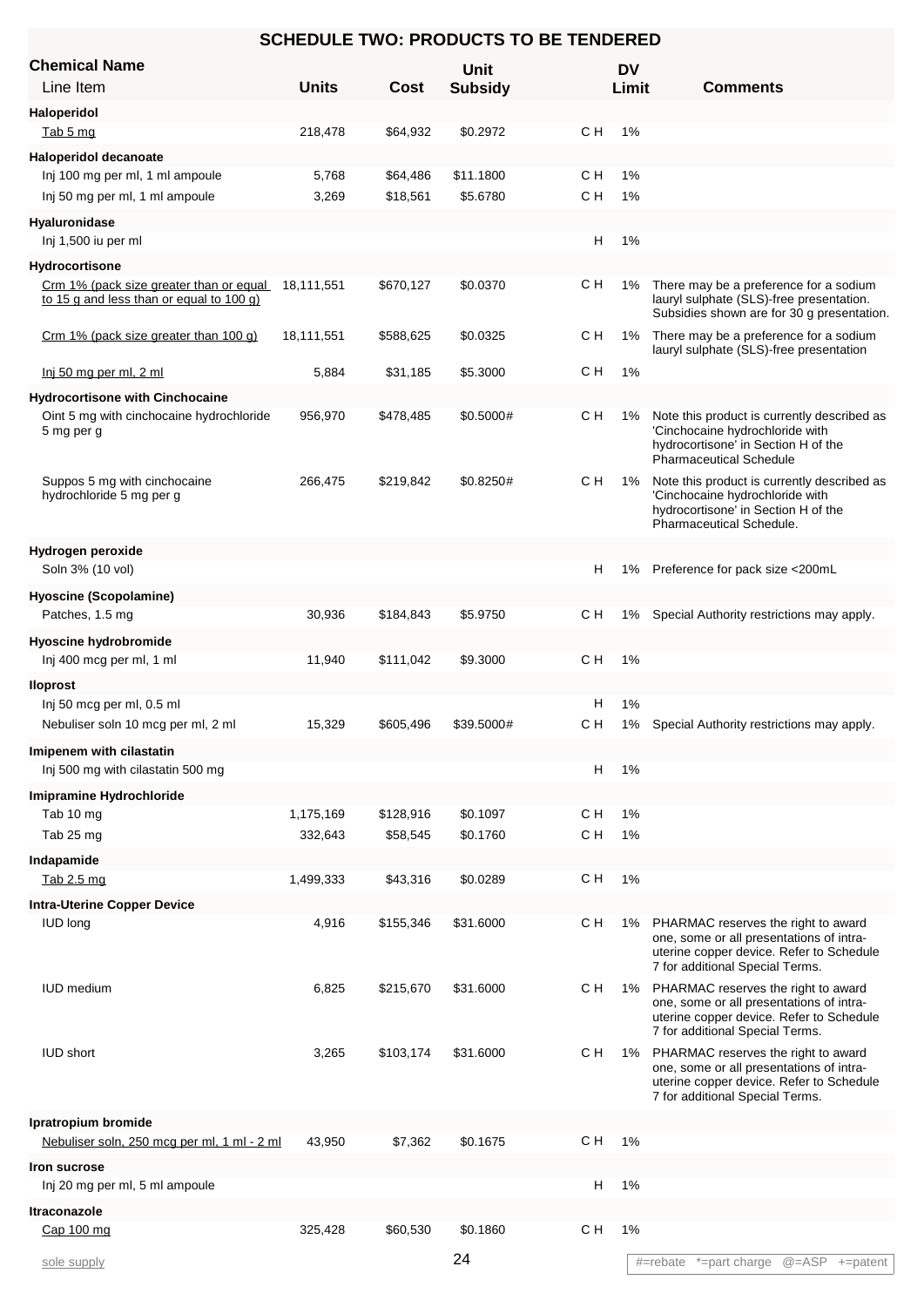| <b>Chemical Name</b>                                       |              |             | Unit           |                          | <b>DV</b> |                                                                                 |
|------------------------------------------------------------|--------------|-------------|----------------|--------------------------|-----------|---------------------------------------------------------------------------------|
| Line Item                                                  | <b>Units</b> | Cost        | <b>Subsidy</b> |                          | Limit     | <b>Comments</b>                                                                 |
| Ketamine                                                   |              |             |                |                          |           |                                                                                 |
| Inj 1 mg per ml, 100 ml bag                                |              |             |                | н                        | 1%        |                                                                                 |
| Inj 10 mg per ml, 10 ml syringe                            |              |             |                | н                        | 1%        |                                                                                 |
| Inj 4 mg per ml, 50 ml syringe                             |              |             |                | н                        | 1%        |                                                                                 |
|                                                            |              |             |                |                          |           |                                                                                 |
| Ketoprofen<br>Cap long-acting 200 mg                       | 104,603      | \$45,091    | \$0.4311       | C H                      | 1%        |                                                                                 |
|                                                            |              |             |                |                          |           |                                                                                 |
| Lacosamide                                                 |              |             |                |                          |           |                                                                                 |
| Inj 10 mg per ml, 20 ml                                    |              |             |                | H                        | 1%        | Special Authority restrictions may apply.                                       |
| Lactulose                                                  |              |             |                |                          |           |                                                                                 |
| Oral lig 10 g per 15 ml                                    | 209,546,610  | \$1,332,716 | \$0.0064       | CН                       | 1%        | Preference for a pack size of 500 ml or<br>similar                              |
|                                                            |              |             |                |                          |           |                                                                                 |
| Levetiracetam                                              |              |             |                |                          |           |                                                                                 |
| Inj 100 mg per ml, 5 ml                                    |              |             |                | H                        | 1%        |                                                                                 |
| Tab 1 g                                                    | 166,902      | \$164,454   | \$0.9853#      | с н                      | 1%        | Net effective price per pack \$33.97                                            |
| Tab 250 mg                                                 | 1,665,612    | \$667,078   | \$0.4005#      | с н                      | 1%        | Longer transition periods may apply to this                                     |
|                                                            |              |             |                |                          |           | product. Net effective price per pack<br>\$12.68                                |
| Tab 500 mg                                                 | 5,031,934    | \$2,407,780 | \$0.4785#      | с н                      | 1%        | Longer transition periods may apply to this                                     |
|                                                            |              |             |                |                          |           | product. Net effective price per pack                                           |
|                                                            |              |             |                |                          |           | \$17.06                                                                         |
| Tab 750 mg                                                 | 615,548      | \$464,018   | \$0.7538#      | с н                      | $1\%$     | Longer transition periods may apply to this                                     |
|                                                            |              |             |                |                          |           | product. Net effective price per pack<br>\$26.40                                |
|                                                            |              |             |                |                          |           |                                                                                 |
| Levomepromazine                                            |              |             |                |                          |           |                                                                                 |
| Inj 25 mg per ml, 1 ml                                     | 71,541       | \$342,609   | \$4.7890       | CН                       | 1%        |                                                                                 |
| Tab 100 mg                                                 | 90,338       | \$39,712    | \$0.4396       | с н                      | 1%        | Preference for a scored tablet.                                                 |
| Tab 25 mg                                                  | 517,708      | \$87,648    | \$0.1693       | C H                      | 1%        | Preference for a scored tablet.                                                 |
| Levonorgestrel                                             |              |             |                |                          |           |                                                                                 |
| $0.75$ mg - 1.5 mg                                         | 77,057       | \$381,432   | \$4.9500       | C H                      | 1%        | Registration of STAT dosing of 1.5 mg                                           |
|                                                            |              |             |                |                          |           | would be needed.                                                                |
| Tab 30 mcg                                                 | 208,348      | \$16,420    | $$0.0788#$ *   | с н                      |           |                                                                                 |
| Levosimendan                                               |              |             |                |                          |           |                                                                                 |
| Inj 2.5 mg per ml, 10 ml                                   |              |             |                | н                        | 1%        |                                                                                 |
| Inj 2.5 mg per ml, 5 ml                                    |              |             |                | Н                        | 1%        |                                                                                 |
| Lidocaine [Lignocaine]                                     |              |             |                |                          |           |                                                                                 |
| Gel 2 %, 10 ml urethral syringe                            | 63,311       | \$460,588   | \$7.2750       | CН                       | 1%        | More than one brand is currently listed in                                      |
|                                                            |              |             |                |                          |           | the Pharmaceutical Schedule. Unit                                               |
|                                                            |              |             |                |                          |           | subsidy shown as the average unit<br>subsidy of the products listed in the 2018 |
|                                                            |              |             |                |                          |           | FYR.                                                                            |
| Lidocaine [Lignocaine] hydrochloride                       |              |             |                |                          |           |                                                                                 |
| Inj 1%, 20 ml, sterile pack                                |              |             |                | H                        | 1%        |                                                                                 |
| Inj 2%, 20 ml, sterile pack                                |              |             |                | н                        | 1%        |                                                                                 |
|                                                            |              |             |                |                          |           |                                                                                 |
| Spray - 10 mg dose per spray                               |              |             |                | Н                        | 1%        |                                                                                 |
| Inj 1%, 5 ml                                               | 117,342      | \$41,070    | \$0.3500       | с н                      | 1%        | Preference for plastic ampoules.                                                |
| Inj 1%, 20 ml                                              | 2,277        | \$5,465     | \$2.4000       | C H                      | 1%        | Preference for plastic ampoules.                                                |
| Inj 2%, 5 ml                                               | 24,524       | \$6,769     | \$0.2760       | C H                      | 1%        | Preference for plastic ampoules.                                                |
| Inj 2%, 20 ml                                              | 315          | \$756       | \$2.4000       | C H                      | $1\%$     | Preference for plastic ampoules.                                                |
| Lidocaine [lignocaine] hydrochloride with adrenaline       |              |             |                |                          |           |                                                                                 |
| Inj 1% with adrenaline 1:100,000, 5 ml                     |              |             |                | н                        | 1%        |                                                                                 |
| Inj 1% with adrenaline 1:200,000, 20 ml                    |              |             |                | н                        | 1%        | Sterile pack preferred                                                          |
| Inj 2% with adrenaline 1:200,000, 20 ml                    |              |             |                | н                        | 1%        | Sterile pack preferred                                                          |
|                                                            |              |             |                |                          |           |                                                                                 |
| Lidocaine [Ligocaine] hydrochloride with chlorhexidine     |              |             |                |                          |           |                                                                                 |
| Gel 2% with 0.05% chlorhexidine, 10 ml<br>urethral syringe | 5,382        | \$43,863    | \$8.1500       | C H                      | 1%        |                                                                                 |
|                                                            |              |             |                |                          |           |                                                                                 |
| Lithium carbonate (immediate-release)                      |              |             |                | $\mathtt{C}\,\mathtt{H}$ | 1%        |                                                                                 |
| Cap 250 mg                                                 | 1,877,457    | \$176,856   | \$0.0942<br>25 |                          |           |                                                                                 |
| sole supply                                                |              |             |                |                          |           | @=ASP +=patent<br>#=rebate *=part charge                                        |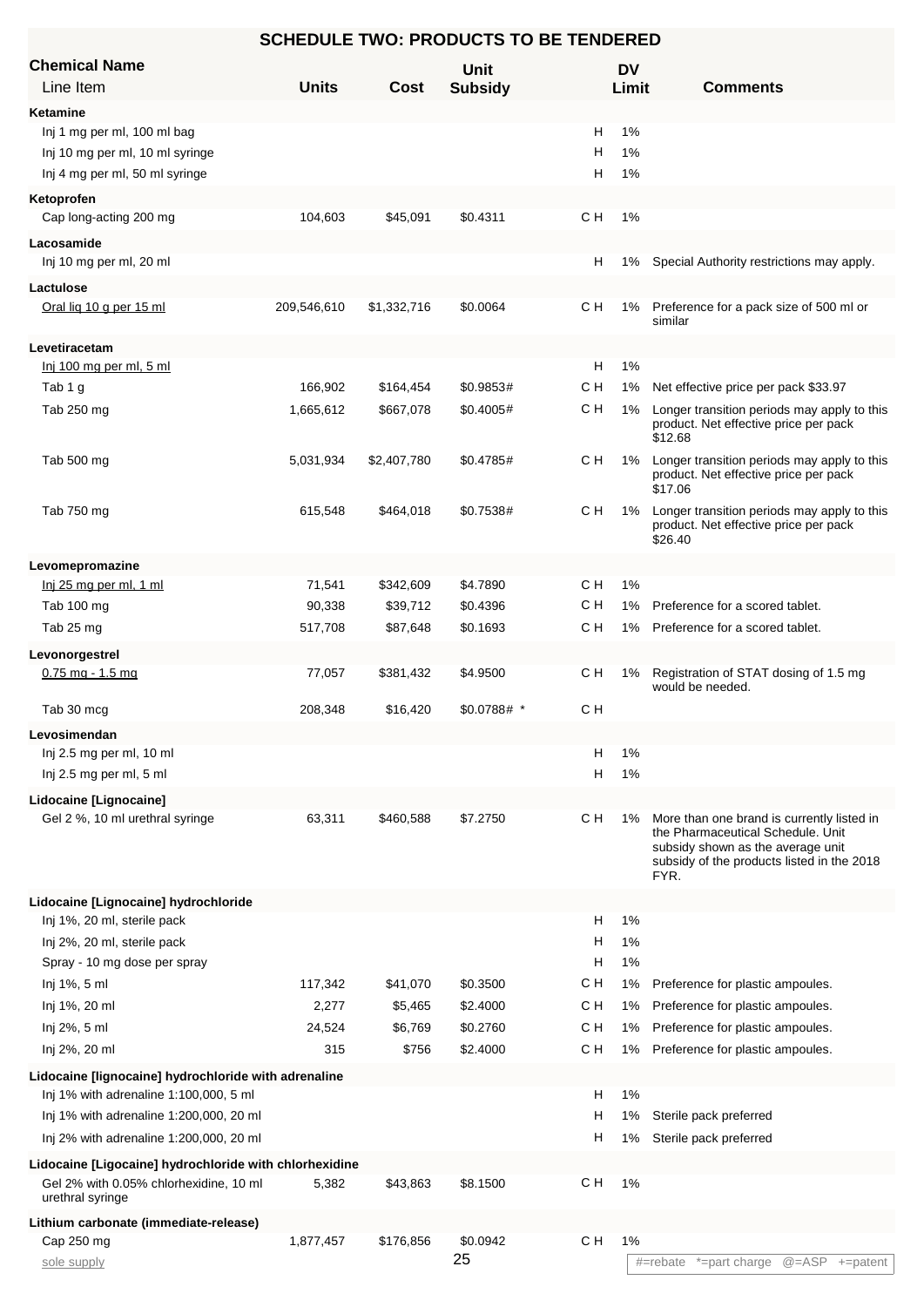| <b>SCHEDULE TWO: PRODUCTS TO BE TENDERED</b>                                                                                                                                                                                                                                                                                           |              |                         |                |        |           |                                                                                                                                                        |  |
|----------------------------------------------------------------------------------------------------------------------------------------------------------------------------------------------------------------------------------------------------------------------------------------------------------------------------------------|--------------|-------------------------|----------------|--------|-----------|--------------------------------------------------------------------------------------------------------------------------------------------------------|--|
| <b>Chemical Name</b>                                                                                                                                                                                                                                                                                                                   |              |                         | Unit           |        | <b>DV</b> |                                                                                                                                                        |  |
| Line Item                                                                                                                                                                                                                                                                                                                              | <b>Units</b> | <b>Cost</b>             | <b>Subsidy</b> |        | Limit     | <b>Comments</b>                                                                                                                                        |  |
| Lithium carbonate (immediate-release)                                                                                                                                                                                                                                                                                                  |              |                         |                |        |           |                                                                                                                                                        |  |
| Tab 250 mg                                                                                                                                                                                                                                                                                                                             | 1,581,753    | \$108,508               | \$0.0686       | C H    | 1%        |                                                                                                                                                        |  |
| Tab 400 mg                                                                                                                                                                                                                                                                                                                             | 344,070      | \$44,144                | \$0.1283       | C H    | 1%        |                                                                                                                                                        |  |
| Loperamide hydrochloride [split market]                                                                                                                                                                                                                                                                                                |              |                         |                |        |           |                                                                                                                                                        |  |
| Cap 2 mg                                                                                                                                                                                                                                                                                                                               | 10,345,581   | \$182,289               | \$0.0176       | C H    | 1%        | PHARMAC reserves the right to award a<br>tender for capsules for the whole market<br>or two separate tenders for capsules and<br>tablets               |  |
| Tab 2 mg                                                                                                                                                                                                                                                                                                                               | 1,988,098    | \$53,440                | \$0.0269       | CН     | 1%        | PHARMAC reserves the right to award a<br>tender for tablets for the whole market or<br>two separate tenders for capsules and<br>tablets                |  |
| Loratadine                                                                                                                                                                                                                                                                                                                             |              |                         |                |        |           |                                                                                                                                                        |  |
| Oral lig 1 mg per ml                                                                                                                                                                                                                                                                                                                   | 22,528,806   | \$403,716               | \$0.0179       | C H    | 1%        |                                                                                                                                                        |  |
| Tab 10 mg                                                                                                                                                                                                                                                                                                                              | 30,985,776   | \$396,618               | \$0.0128       | C H    | 1%        |                                                                                                                                                        |  |
| Lorazepam                                                                                                                                                                                                                                                                                                                              |              |                         |                |        |           |                                                                                                                                                        |  |
| Inj 2 mg per ml, 1 ml                                                                                                                                                                                                                                                                                                                  |              |                         |                | н      | 1%        |                                                                                                                                                        |  |
| Inj 4 mg per ml, 1 ml                                                                                                                                                                                                                                                                                                                  |              |                         |                | н      | 1%        |                                                                                                                                                        |  |
| Lormetazepam                                                                                                                                                                                                                                                                                                                           |              |                         |                |        |           |                                                                                                                                                        |  |
| Tab 1 mg                                                                                                                                                                                                                                                                                                                               | 34,028       | \$3,528                 | \$0.1037       | C H    | 1%        |                                                                                                                                                        |  |
| Macrogol 3350                                                                                                                                                                                                                                                                                                                          |              |                         |                |        |           |                                                                                                                                                        |  |
| Powder for oral soln                                                                                                                                                                                                                                                                                                                   |              |                         |                | C H    | 1%        | Not currently listed on the Pharmaceutical<br>Schedule, Special Authority restrictions<br>may apply. Note this is an electrolyte free<br>presentation. |  |
| Macrogol 3350 with ascorbic acid, potassium chloride and sodium chloride<br>Powder for oral soln 755.68 mg with<br>ascorbic acid 85.16 mg, potassium<br>chloride 10.55 mg, sodium chloride 37.33<br>mg and sodium sulphate 80.62 mg per g,<br>210 g sachet<br>Powder for oral soln 755.68 mg with<br>ascorbic acid 85.16 mg, potassium |              |                         |                | н<br>H | 1%<br>1%  |                                                                                                                                                        |  |
| chloride 10.55 mg, sodium chloride 37.33<br>mg and sodium sulphate 80.62 mg per g,<br>70 g sachet                                                                                                                                                                                                                                      |              |                         |                |        |           |                                                                                                                                                        |  |
| Macrogol 3350 with potassium chloride, sodium bicarbonate and sodium chloride                                                                                                                                                                                                                                                          |              |                         |                |        |           |                                                                                                                                                        |  |
| Powder for oral soln 6.563 g with<br>potassium chloride 23.3 mg, sodium<br>bicarbonate 89.3 mg and sodium chloride<br>175.4 mg                                                                                                                                                                                                         |              |                         |                | CН     | 1%        | Not currently listed in Section B of the<br>Pharmaceutical Schedule. Any listing may<br>be subject to Special Authority restrictions.                  |  |
| Macrogol 3350 with potassium chloride, sodium bicarbonate, sodium chloride and sodium sulphate                                                                                                                                                                                                                                         |              |                         |                |        |           |                                                                                                                                                        |  |
| Powder for oral soln 59 q with potassium<br>chloride 0.7425 g, sodium bicarbonate<br>1.685 g, sodium chloride 1.465 g and<br>sodium sulphate 5.685 g per sachet                                                                                                                                                                        |              |                         |                |        | H 1%      |                                                                                                                                                        |  |
| <b>Magnesium Salt</b>                                                                                                                                                                                                                                                                                                                  |              |                         |                |        |           |                                                                                                                                                        |  |
| Tab                                                                                                                                                                                                                                                                                                                                    |              |                         |                | C H    | 1%        | Not currently listed in Section B of the<br>Pharmaceutical Schedule.                                                                                   |  |
| <b>Magnesium sulphate</b>                                                                                                                                                                                                                                                                                                              |              |                         |                |        |           |                                                                                                                                                        |  |
| Inj 0.4 mmol per ml, 250 ml bag                                                                                                                                                                                                                                                                                                        |              |                         |                | H      | 1%        |                                                                                                                                                        |  |
| <b>Maprotiline Hydrochloride</b>                                                                                                                                                                                                                                                                                                       |              |                         |                |        |           |                                                                                                                                                        |  |
| Tab 25 mg                                                                                                                                                                                                                                                                                                                              | 58,535       | \$14,669                | \$0.2506       | CН     | 1%        |                                                                                                                                                        |  |
| Tab 75 mg                                                                                                                                                                                                                                                                                                                              | 2,715        | \$1,901                 | \$0.7003       | C H    | 1%        |                                                                                                                                                        |  |
| Medroxyprogesterone acetate<br>Inj long-acting 150 mg per ml, 1 ml syringe                                                                                                                                                                                                                                                             | 155,379      |                         | \$7.2500       | C H    | 1%        |                                                                                                                                                        |  |
| Tab 2.5 mg                                                                                                                                                                                                                                                                                                                             | 608,136      | \$1,126,498<br>\$76,017 | \$0.1250       | CН     | 1%        |                                                                                                                                                        |  |
| Tab 5 mg                                                                                                                                                                                                                                                                                                                               | 743,954      | \$104,154               | \$0.1400       | C H    | 1%        |                                                                                                                                                        |  |
| Tab 10 mg                                                                                                                                                                                                                                                                                                                              | 1,580,799    | \$376,752               | \$0.2383       | C H    | 1%        |                                                                                                                                                        |  |
| Tab 100 mg                                                                                                                                                                                                                                                                                                                             | 32,135       | \$32,456                | \$1.0100       | C H    | 1%        |                                                                                                                                                        |  |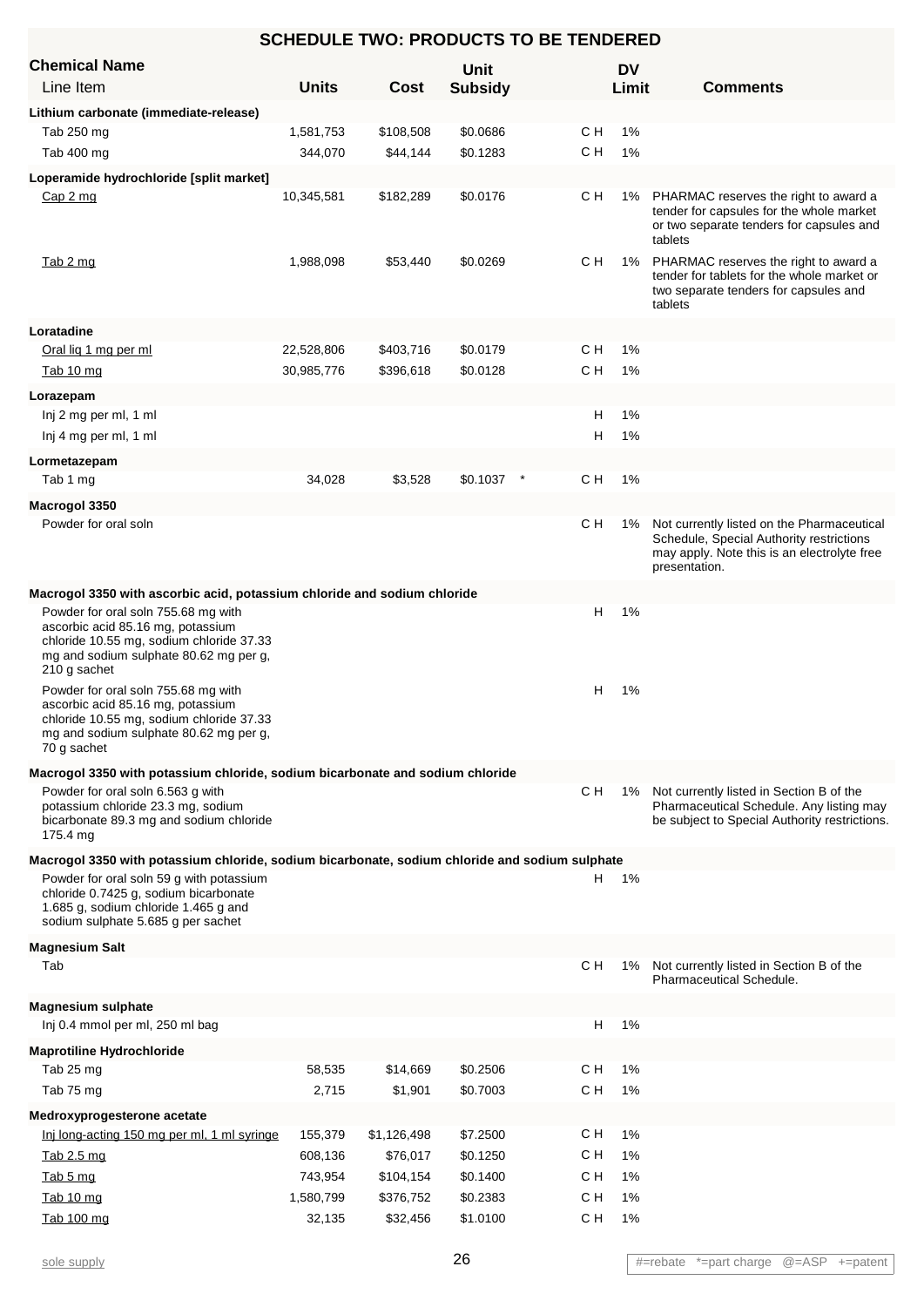| <b>SCHEDULE TWO: PRODUCTS TO BE TENDERED</b>       |                |             |                |                 |           |                                                                                                                                                                                                               |  |  |
|----------------------------------------------------|----------------|-------------|----------------|-----------------|-----------|---------------------------------------------------------------------------------------------------------------------------------------------------------------------------------------------------------------|--|--|
| <b>Chemical Name</b>                               |                |             | Unit           |                 | <b>DV</b> |                                                                                                                                                                                                               |  |  |
| Line Item                                          | <b>Units</b>   | <b>Cost</b> | <b>Subsidy</b> |                 | Limit     | <b>Comments</b>                                                                                                                                                                                               |  |  |
| <b>Meloxicam [current access]</b>                  |                |             |                |                 |           |                                                                                                                                                                                                               |  |  |
| Tab 7.5 mg                                         | 20,983         | \$8,043     | \$0.3833       | C H             |           | 1% PHARMAC would only award a tender for<br>either current access or widened access.<br>Note 'current access' refers to access<br>available as of 1 July 2018. PHARMAC<br>reserves the right to widen access. |  |  |
| <b>Meloxicam [widened access]</b>                  |                |             |                |                 |           |                                                                                                                                                                                                               |  |  |
| Tab 7.5 mg                                         |                |             |                | C H             |           | 1% PHARMAC would only award a tender for<br>either current access or widened access.<br>Widened access would result in open<br>access (e.g. no restrictions). PHARMAC<br>reserves the right to widen access.  |  |  |
| Mercaptopurine                                     |                |             |                |                 |           |                                                                                                                                                                                                               |  |  |
| Tab 50 mg                                          | 425,758        | \$841,467   | \$1.9764       | PCT C H         | 1%        |                                                                                                                                                                                                               |  |  |
| Mesna                                              |                |             |                |                 |           |                                                                                                                                                                                                               |  |  |
| Inj 100 mg per ml, 4 ml                            |                |             |                | <b>PCT</b><br>н | 1%        |                                                                                                                                                                                                               |  |  |
| Inj 100 mg per ml, 10 ml                           |                |             |                | <b>PCT</b><br>H | 1%        |                                                                                                                                                                                                               |  |  |
| Tab 400 mg                                         | 3,887          | \$21,223    | \$5.4600       | PCT C H         | 1%        |                                                                                                                                                                                                               |  |  |
| Tab 600 mg                                         | 113            | \$921       | \$8.1500       | PCT C H         | 1%        |                                                                                                                                                                                                               |  |  |
| Methadone hydrochloride                            |                |             |                |                 |           |                                                                                                                                                                                                               |  |  |
| Tab 5 mg                                           | 2,216,649      | \$410,080   | \$0.1850       | C H             | 1%        |                                                                                                                                                                                                               |  |  |
| <b>Methotrexate</b>                                |                |             |                |                 |           |                                                                                                                                                                                                               |  |  |
| Inj 25 mg per ml, 2 ml                             | 1,527          | \$9,165     | \$6.0000       | PCT C H         | 1%        |                                                                                                                                                                                                               |  |  |
| Inj 25 mg per ml, 20 ml                            | $\overline{7}$ | \$315       | \$45.0000      | PCT C H         | 1%        |                                                                                                                                                                                                               |  |  |
| <b>Methyl Hydroxybenzoate</b>                      |                |             |                |                 |           |                                                                                                                                                                                                               |  |  |
| Powder                                             | 2,143          | \$770       | \$0.3592       | с н             |           | 1% Preference for smaller pack size (25 g -<br>50 g).                                                                                                                                                         |  |  |
| Methylcellulose                                    |                |             |                |                 |           |                                                                                                                                                                                                               |  |  |
| Powder                                             | 2,628          | \$971       | \$0.3695       | с н             | 1%        |                                                                                                                                                                                                               |  |  |
| Suspension                                         | 617,816        | \$42,450    | \$0.0687       | C H             | 1%        |                                                                                                                                                                                                               |  |  |
| Methylcellulose with glycerin and sodium saccharin |                |             |                |                 |           |                                                                                                                                                                                                               |  |  |
| Suspension                                         | 865,831        | \$59,491    | \$0.0687       | C H             | 1%        |                                                                                                                                                                                                               |  |  |
| Methylcellulose with glycerin and sucrose          |                |             |                |                 |           |                                                                                                                                                                                                               |  |  |
| Suspension                                         | 1,260,226      | \$86,590    | \$0.0687       | C H             | 1%        |                                                                                                                                                                                                               |  |  |
| Methylprednisolone aceponate                       |                |             |                |                 |           |                                                                                                                                                                                                               |  |  |
| Crm 0.1%                                           | 628,170        | \$207,296   | \$0.3300       | C H             | $1\%$     |                                                                                                                                                                                                               |  |  |
| Oint 0.1%                                          | 359,175        | \$118,528   | \$0.3300       | C H             | 1%        |                                                                                                                                                                                                               |  |  |
| Methylprednisolone Acetate with Lignocaine         |                |             |                |                 |           |                                                                                                                                                                                                               |  |  |
| Inj 40 mg per ml with lignocaine 1 ml              | 1,985          | \$18,361    | \$9.2500       | C H             | 1%        |                                                                                                                                                                                                               |  |  |
| Inj 40 mg per ml with lignocaine 2 ml              |                |             |                | C H             | $1\%$     | Not currently listed on the Pharmaceutical<br>Schedule.                                                                                                                                                       |  |  |
| Metoclopramide hydrochloride                       |                |             |                |                 |           |                                                                                                                                                                                                               |  |  |
| Inj 5 mg per ml, 2 ml ampoule                      | 216,568        | \$97,456    | \$0.4500       | C H             | 1%        |                                                                                                                                                                                                               |  |  |
| Oral liq 5 mg per 5 ml                             |                |             |                | C H             | 1%        | Not currently listed in Section B of the<br><b>Pharmaceutical Schedule</b>                                                                                                                                    |  |  |
| Metronidazole                                      |                |             |                |                 |           |                                                                                                                                                                                                               |  |  |
| Inj 5 mg per ml, 100 ml                            |                |             |                | H               | 1%        | Preference for a bag presentation with<br>space to add another antibiotic.                                                                                                                                    |  |  |
| <b>Mexiletine</b>                                  |                |             |                |                 |           |                                                                                                                                                                                                               |  |  |
| Cap 150 mg                                         | 43,909         | \$71,133    | \$1.6200       | C H             | 1%        |                                                                                                                                                                                                               |  |  |
| Cap 250 mg                                         | 11,029         | \$22,279    | \$2.0200       | C H             | 1%        |                                                                                                                                                                                                               |  |  |
| Mianserin hydrochloride                            |                |             |                |                 |           |                                                                                                                                                                                                               |  |  |
| Tab 30 mg                                          |                |             |                | Н               | 1%        |                                                                                                                                                                                                               |  |  |
| <b>Mifepristone</b>                                |                |             |                |                 |           |                                                                                                                                                                                                               |  |  |
| Tab 200 mg                                         |                |             |                | H               | $1\%$     |                                                                                                                                                                                                               |  |  |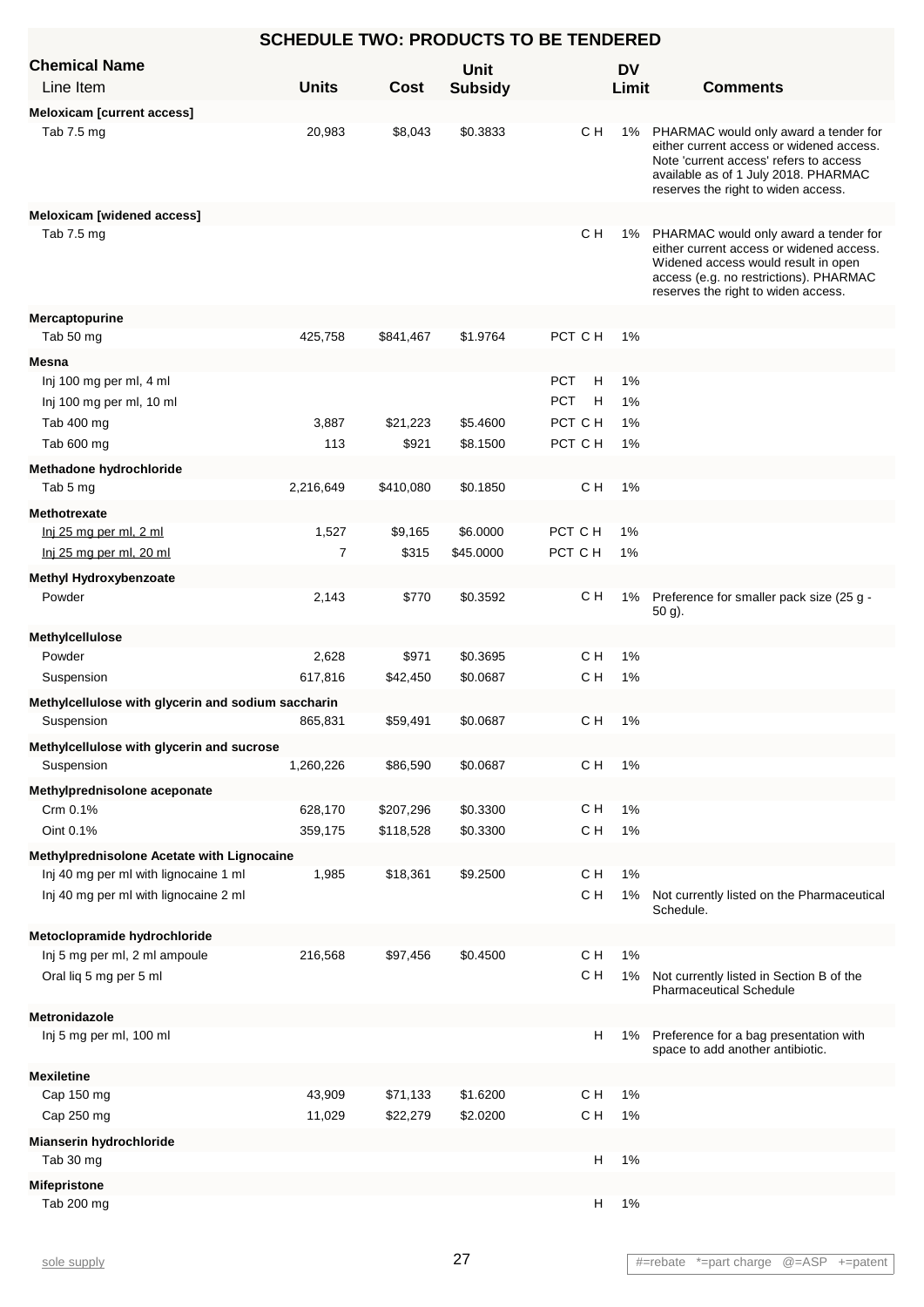|                                     | <b>SCHEDULE TWO: PRODUCTS TO BE TENDERED</b> |             |                |            |     |           |                                                                                                                                                                                                              |
|-------------------------------------|----------------------------------------------|-------------|----------------|------------|-----|-----------|--------------------------------------------------------------------------------------------------------------------------------------------------------------------------------------------------------------|
| <b>Chemical Name</b>                |                                              |             | <b>Unit</b>    |            |     | <b>DV</b> |                                                                                                                                                                                                              |
| Line Item                           | <b>Units</b>                                 | <b>Cost</b> | <b>Subsidy</b> |            |     | Limit     | <b>Comments</b>                                                                                                                                                                                              |
| Minocycline hydrochloride           |                                              |             |                |            |     |           |                                                                                                                                                                                                              |
| Cap 100 mg                          | 145,484                                      |             |                |            | C H | 1%        | PHARMAC may choose to accept one or<br>both presentations of minocycline<br>capsules or tablets.                                                                                                             |
| Tab 50 mg                           | 545,891                                      |             | $\star$        |            | C H | 1%        | PHARMAC may choose to accept one or<br>both presentations of minocycline<br>capsules or tablets. Special Authority<br>restrictions may apply.                                                                |
| <b>Misoprostol</b>                  |                                              |             |                |            |     |           |                                                                                                                                                                                                              |
| Tab 200 mcg                         | 46,214                                       | \$15,982    | \$0.3458       |            | C H | 1%        |                                                                                                                                                                                                              |
| <b>Mitomycin C</b>                  |                                              |             |                |            |     |           |                                                                                                                                                                                                              |
| <u>lnj 2 mg - 5 mg</u>              |                                              |             |                | PCT        | Н   | 1%        |                                                                                                                                                                                                              |
| Inj 10 mg - 20 mg                   |                                              |             |                | <b>PCT</b> | н   | 1%        |                                                                                                                                                                                                              |
| <b>Montelukast</b>                  |                                              |             |                |            |     |           |                                                                                                                                                                                                              |
| Tab 10 mg                           | 631,706                                      | \$127,472   | \$0.2018       |            | C H | 1%        |                                                                                                                                                                                                              |
| Tab 4 mg                            | 184,916                                      | \$34,672    | \$0.1875       |            | C H | 1%        |                                                                                                                                                                                                              |
| Tab 5 mg                            | 188,766                                      | \$37,079    | \$0.1964       |            | C H | 1%        |                                                                                                                                                                                                              |
| <b>Morphine sulphate</b>            |                                              |             |                |            |     |           |                                                                                                                                                                                                              |
| Cap long-acting 10 mg               | 3,506,727                                    | \$596,144   | \$0.1700       |            | C H | $1\%$     |                                                                                                                                                                                                              |
| Cap long-acting 30 mg               | 1,067,253                                    | \$266,813   | \$0.2500       |            | C H | 1%        |                                                                                                                                                                                                              |
| Cap long-acting 60 mg               | 339,576                                      | \$183,371   | \$0.5400       |            | C H | 1%        |                                                                                                                                                                                                              |
| Cap long-acting 100 mg              | 186,207                                      | \$118,800   | \$0.6380       |            | C H | 1%        |                                                                                                                                                                                                              |
| Tab long-acting 10 mg               | 752,348                                      | \$145,203   | \$0.1930       |            | C H | 1%        |                                                                                                                                                                                                              |
| Tab long-acting 30 mg               | 234,121                                      | \$66,724    | \$0.2850       |            | с н | 1%        |                                                                                                                                                                                                              |
| Tab long-acting 60 mg               | 109,340                                      | \$61,230    | \$0.5600       |            | с н | 1%        |                                                                                                                                                                                                              |
| Tab long-acting 100 mg              | 164,440                                      | \$100,308   | \$0.6100       |            | C H | 1%        |                                                                                                                                                                                                              |
| <b>Morphine tartrate</b>            |                                              |             |                |            |     |           |                                                                                                                                                                                                              |
| Inj 80 mg per ml, 1.5 ml            | 16,670                                       | \$142,428   | \$8.5440       |            | C H | 1%        |                                                                                                                                                                                                              |
| <b>Moxifloxacin</b>                 |                                              |             |                |            |     |           |                                                                                                                                                                                                              |
| Inj 400 mg                          |                                              |             |                |            | н   | 1%        |                                                                                                                                                                                                              |
| Tab 400 mg                          | 12,188                                       | \$126,755   | \$10.4000      |            | C H | 1%        | May be subject to Special Authority<br>restrictions.                                                                                                                                                         |
| <b>Multivitamins</b>                |                                              |             |                |            |     |           |                                                                                                                                                                                                              |
| Tab (BPC cap strength)              | 16,634,721                                   | \$174,665   | \$0.0105       |            | C H | 1%        |                                                                                                                                                                                                              |
| Mupirocin (pack size 5 g or less)   |                                              |             |                |            |     |           |                                                                                                                                                                                                              |
| Oint 2%                             | 665,475                                      | \$292,809   | \$0.4400       |            | C H | 1%        | Any agreement may be subject to Special<br>Authority restriction. Intended for intra-<br>nasal administration only. All other pack<br>sizes of mupirocin would be delisted<br>should a tender award be made. |
| Nicorandil                          |                                              |             |                |            |     |           |                                                                                                                                                                                                              |
| Tab 10 mg                           | 540,727                                      | \$251,887   | \$0.4658#      |            | C H | 1%        |                                                                                                                                                                                                              |
| Tab 20 mg                           | 110,962                                      | \$61,547    | \$0.5547#      |            | C H | 1%        |                                                                                                                                                                                                              |
| <b>Nicotine</b>                     |                                              |             |                |            |     |           |                                                                                                                                                                                                              |
| Oral spray 1 mg per dose            |                                              |             |                |            | н   | 1%        | Access restrictions apply.                                                                                                                                                                                   |
| Soln for inhalation 15 mg cartridge |                                              |             |                |            | н   | 1%        | Access restrictions apply.                                                                                                                                                                                   |
| Nimodipine                          |                                              |             |                |            |     |           |                                                                                                                                                                                                              |
| Inj 0.2 mg per ml, 50 ml            |                                              |             |                |            | н   | $1\%$     |                                                                                                                                                                                                              |
| Tab 30 mg                           |                                              |             |                |            | н   | 1%        |                                                                                                                                                                                                              |
| Nitazoxanide                        |                                              |             |                |            |     |           |                                                                                                                                                                                                              |
| Tab 500 mg                          |                                              |             |                |            | C H | 1%        | Not currently listed in Section B of the                                                                                                                                                                     |
|                                     |                                              |             |                |            |     |           | Pharmaceutical Schedule.                                                                                                                                                                                     |
| Nitrazepam                          |                                              |             |                |            |     |           |                                                                                                                                                                                                              |
| Tab 5 mg                            | 413,285                                      | \$21,573    | \$0.0522       |            | C H | 1%        |                                                                                                                                                                                                              |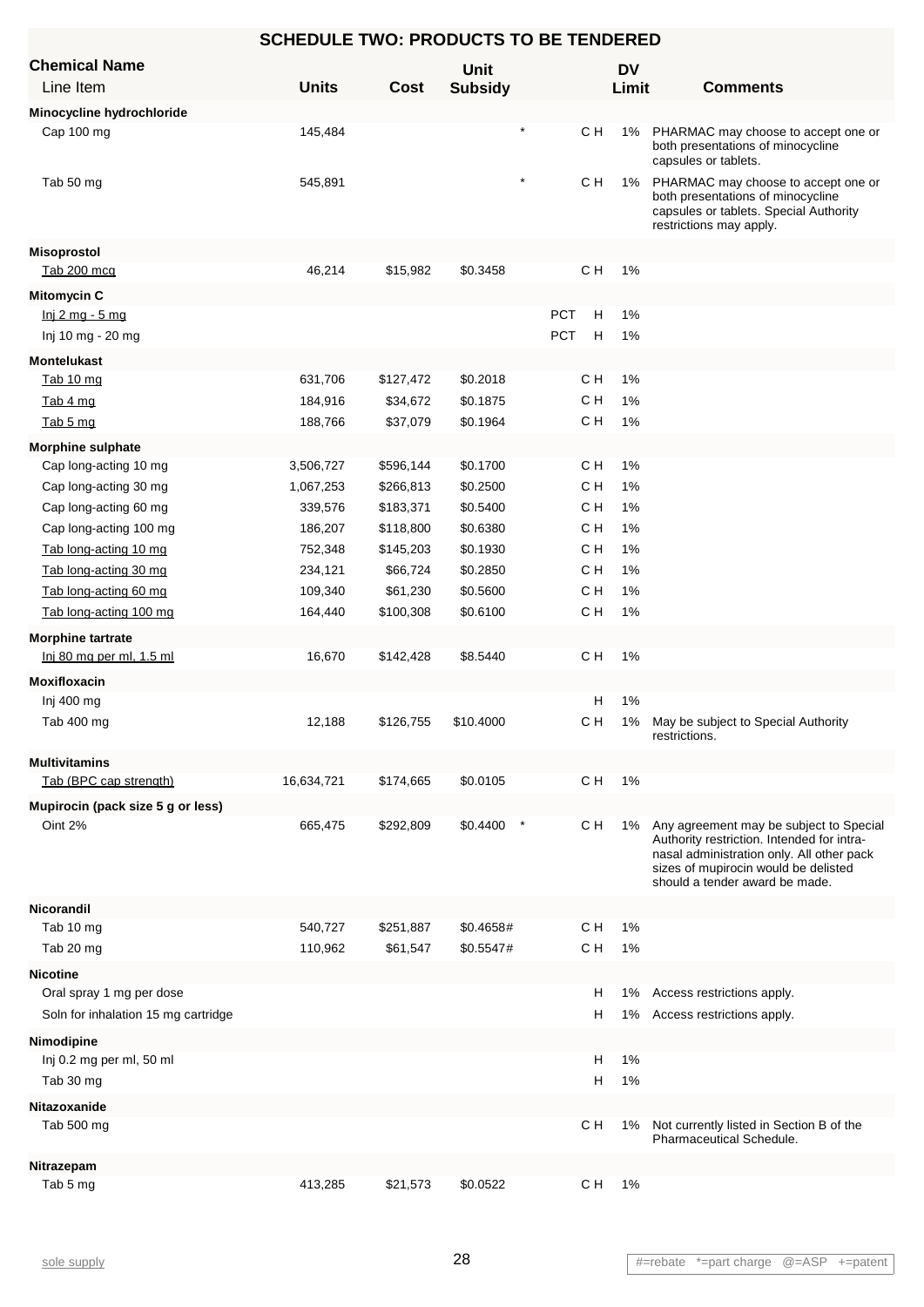| <b>SCHEDULE TWO: PRODUCTS TO BE TENDERED</b>       |                      |                           |                               |           |            |             |                                                                                                                                                                                       |  |
|----------------------------------------------------|----------------------|---------------------------|-------------------------------|-----------|------------|-------------|---------------------------------------------------------------------------------------------------------------------------------------------------------------------------------------|--|
| <b>Chemical Name</b><br>Line Item                  | <b>Units</b>         | <b>Cost</b>               | <b>Unit</b><br><b>Subsidy</b> |           |            | DV<br>Limit | <b>Comments</b>                                                                                                                                                                       |  |
| Nitrofurantoin                                     |                      |                           |                               |           |            |             |                                                                                                                                                                                       |  |
| Modified-release 100 mg                            |                      |                           |                               |           | CН         | 1%          | Not currently listed on the Pharmaceutical<br>Schedule.                                                                                                                               |  |
| Noradrenaline                                      |                      |                           |                               |           |            |             |                                                                                                                                                                                       |  |
| Inj 0.06 mg per ml, 100 ml bag                     |                      |                           |                               |           | н          | 1%          |                                                                                                                                                                                       |  |
| Inj 0.06 mg per ml, 50 ml syringe                  |                      |                           |                               |           | н          | 1%          |                                                                                                                                                                                       |  |
| Inj 0.1 mg per ml, 100 ml bag                      |                      |                           |                               |           | н          | 1%          |                                                                                                                                                                                       |  |
| Inj 0.12 mg per ml, 100 ml bag                     |                      |                           |                               |           | н          | 1%          |                                                                                                                                                                                       |  |
| Inj 0.12 mg per ml, 50 ml syringe                  |                      |                           |                               |           | н          | 1%          |                                                                                                                                                                                       |  |
| Inj 0.16 mg per ml, 50 ml syringe                  |                      |                           |                               |           | н          | 1%          |                                                                                                                                                                                       |  |
| Inj 1 mg per ml, 100 ml bag                        |                      |                           |                               |           | н          | 1%          |                                                                                                                                                                                       |  |
| Inj 1 mg per ml, 4 ml ampoule                      |                      |                           |                               |           | Н          | 1%          |                                                                                                                                                                                       |  |
| Norfloxacin                                        |                      |                           |                               |           |            |             |                                                                                                                                                                                       |  |
| Tab 400 mg                                         | 139,370              | \$188,149                 | \$1.3500                      |           | CН         | $1\%$       |                                                                                                                                                                                       |  |
| Nortriptyline hydrochloride                        |                      |                           |                               |           |            |             |                                                                                                                                                                                       |  |
| Tab 10 mg                                          | 12,025,307           | \$387,215                 | \$0.0322                      |           | с н        | 1%          |                                                                                                                                                                                       |  |
| Tab 25 mg                                          | 9,086,003            | \$357,352                 | \$0.0393                      |           | C H        | 1%          |                                                                                                                                                                                       |  |
| <b>Nystatin</b>                                    |                      |                           |                               |           |            |             |                                                                                                                                                                                       |  |
| Cap 500,000 u                                      | 105,310              | \$26,980                  | \$0.2562                      | $\cdot$   | C H        | 1%          |                                                                                                                                                                                       |  |
| Crm 100,000 u per g                                | 17,115               | \$1,141                   | \$0.0667                      | $\ast$    | C H        | 1%          |                                                                                                                                                                                       |  |
| Tab 500,000 u                                      | 42,364               | \$11,997                  | \$0.2832                      |           | C H        | 1%          |                                                                                                                                                                                       |  |
| Octreotide (somatostatin analogue)                 |                      |                           |                               |           |            |             |                                                                                                                                                                                       |  |
| LAR 10 mg pre-filled syringe                       | 347                  |                           | \$615,058 \$1,772.5000#       | $\ddot{}$ | CН         | 1%          | Special Authority restrictions may apply.                                                                                                                                             |  |
| LAR 20 mg pre-filled syringe                       | 2,161                | \$5,097,259 \$2,358.7500# |                               | $\ddot{}$ | C H        | 1%          | Special Authority restrictions may apply.                                                                                                                                             |  |
| LAR 30 mg pre-filled syringe                       | 1,993                | \$5,881,841 \$2,951.2500# |                               | $+$       | C H        | 1%          | Special Authority restrictions may apply.                                                                                                                                             |  |
| <b>Oestradiol</b>                                  |                      |                           |                               |           |            |             |                                                                                                                                                                                       |  |
| Tab 1 mg                                           | 398,804              | \$58,680                  | \$0.1471                      |           | CН         | 1%          |                                                                                                                                                                                       |  |
| Tab 2 mg                                           | 256,564              | \$37,751                  | \$0.1471                      | $\ast$    | C H        | 1%          |                                                                                                                                                                                       |  |
| TDDS 25 mcg per day                                | 198,222              | \$151,640                 | \$0.7650                      |           | C H        | 1%          |                                                                                                                                                                                       |  |
| TDDS 50 mcg per day                                | 254,756              | \$224,185                 | \$0.8800                      |           | C H        | 1%          |                                                                                                                                                                                       |  |
| TDDS 75 mcg per day                                | 32,136               | \$31,774                  | \$0.9888                      |           | C H        | 1%          |                                                                                                                                                                                       |  |
| TDDS 100 mcg per day                               | 88,460               | \$87,465                  | \$0.9888                      |           | C H        | 1%          |                                                                                                                                                                                       |  |
| Olopatadine                                        |                      |                           |                               |           |            |             |                                                                                                                                                                                       |  |
| Eye drops 0.1%                                     | 698,070              | \$1,396,140               | \$2.0000#                     |           | C H        | 1%          | For products containing BAK, PHARMAC<br>reserves its right to list a BAK or<br>preservative free product for a restricted<br>market. Units and unit subsidy expressed<br>as "per ml". |  |
| Omeprazole                                         |                      |                           |                               |           |            |             |                                                                                                                                                                                       |  |
| Inj 40 mg                                          |                      |                           |                               |           | н          | 1%          |                                                                                                                                                                                       |  |
| Inj 40 mg with diluent                             | 3,297                | \$22,406                  | \$6.7960                      |           | C H        | 1%          |                                                                                                                                                                                       |  |
| Tab dispersible 20 mg                              |                      |                           |                               |           | н          | 1%          |                                                                                                                                                                                       |  |
| Powder                                             | 8,065                | \$68,549                  | \$8.5000                      |           | C H        | 1%          |                                                                                                                                                                                       |  |
| Ondansetron                                        |                      |                           |                               |           |            |             |                                                                                                                                                                                       |  |
| Tab 4 mg<br>Tab 8 mg                               | 2,101,881<br>633,627 | \$141,246<br>\$60,448     | \$0.0672<br>\$0.0954          |           | C H<br>C H | 1%<br>1%    |                                                                                                                                                                                       |  |
|                                                    |                      |                           |                               |           |            |             |                                                                                                                                                                                       |  |
| Ondansetron hydrochloride<br>Inj 2 mg per ml, 2 ml |                      |                           |                               |           | H          | $1\%$       |                                                                                                                                                                                       |  |
| Inj 2 mg per ml, 4 ml                              |                      |                           |                               |           | Н          | 1%          |                                                                                                                                                                                       |  |
| Ornidazole                                         |                      |                           |                               |           |            |             |                                                                                                                                                                                       |  |
| Tab 500 mg                                         | 143,078              | \$329,079                 | \$2.3000                      |           | C H        | $1\%$       |                                                                                                                                                                                       |  |
| Oxybutynin                                         |                      |                           |                               |           |            |             |                                                                                                                                                                                       |  |
| Oral lig 1 mg per ml                               | 419,837              | \$53,613                  | \$0.1277                      |           | C H        | 1%          | Preference for pack size 500 ml or less                                                                                                                                               |  |
| Tab 5 mg                                           | 6,492,036            | \$114,909                 | \$0.0177                      |           | C H        | 1%          |                                                                                                                                                                                       |  |
|                                                    |                      |                           |                               |           |            |             |                                                                                                                                                                                       |  |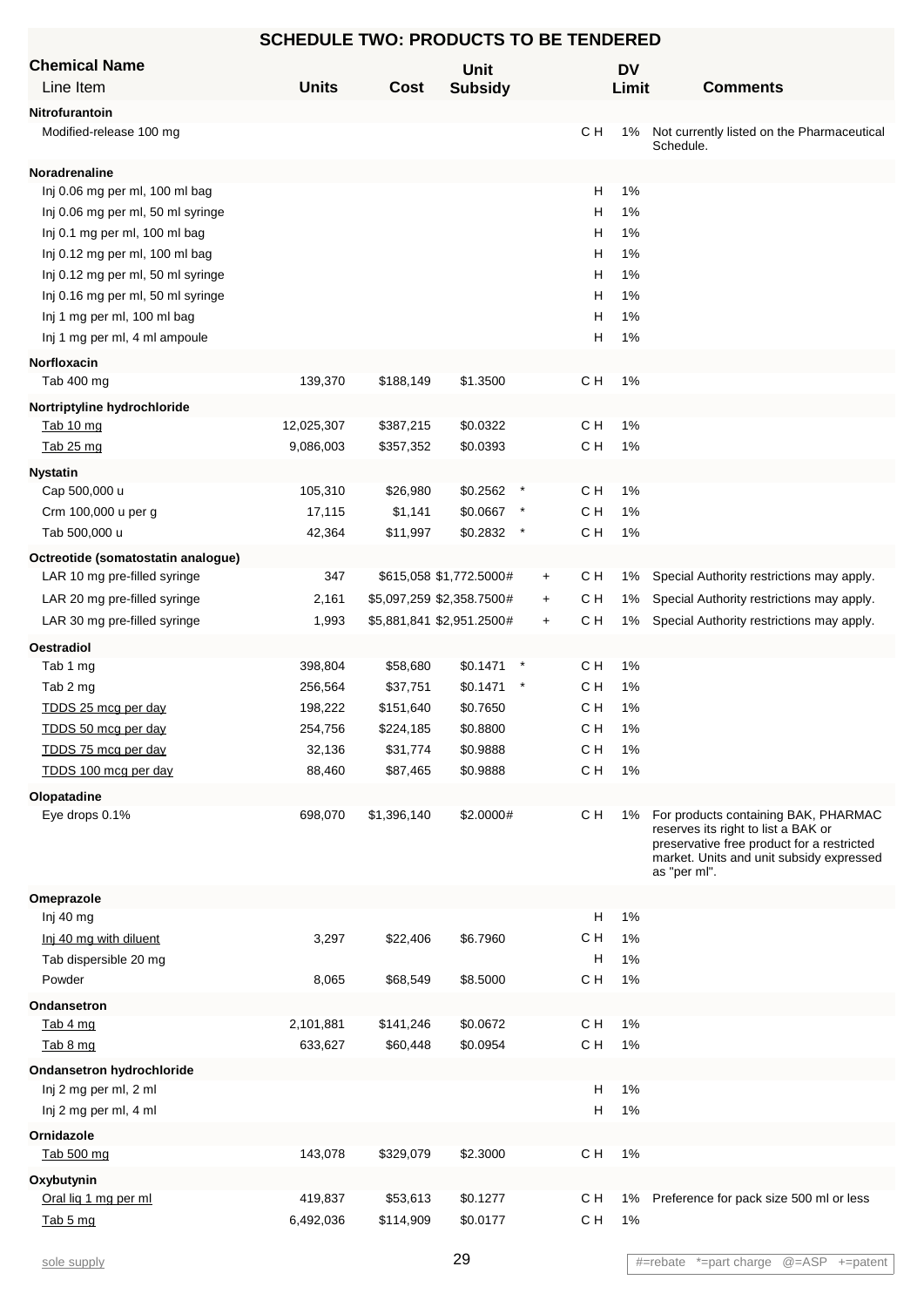| <b>Chemical Name</b><br>Line Item                                                                             | <b>Units</b> | Cost        | Unit<br><b>Subsidy</b>    |            |     | <b>DV</b><br>Limit | <b>Comments</b>                                                                                   |
|---------------------------------------------------------------------------------------------------------------|--------------|-------------|---------------------------|------------|-----|--------------------|---------------------------------------------------------------------------------------------------|
| Oxycodone hydrochloride                                                                                       |              |             |                           |            |     |                    |                                                                                                   |
| Inj 1 mg per ml, 100 ml bag                                                                                   |              |             |                           |            | H   | 1%                 |                                                                                                   |
| Paliperidone                                                                                                  |              |             |                           |            |     |                    |                                                                                                   |
| Inj 100 mg syringe                                                                                            | 11,052       | \$4,808,946 | \$435.1200#               | $+$        | с н | 1%                 | Depot injection. Special Authority<br>restrictions may apply. Training<br>requirements may apply. |
| Inj 150 mg syringe                                                                                            | 12,277       | \$5,341,968 | \$435.1200#               | $\ddot{}$  | с н | 1%                 | Depot injection. Special Authority<br>restrictions may apply. Training<br>requirements may apply. |
| Inj 25 mg syringe                                                                                             | 720          | \$139,860   | \$194.2500#               | $\ddot{}$  | C H | 1%                 | Depot injection. Special Authority<br>restrictions may apply. Training<br>requirements may apply. |
| Inj 50 mg syringe                                                                                             | 2,249        | \$611,616   | \$271.9500#               | $\ddot{}$  | с н | 1%                 | Depot injection. Special Authority<br>restrictions may apply. Training<br>requirements may apply. |
| Inj 75 mg syringe                                                                                             | 4,784        | \$1,709,897 | \$357.4200#               | $\ddot{}$  | с н | 1%                 | Depot injection. Special Authority<br>restrictions may apply. Training<br>requirements may apply. |
| <b>Pancreatic enzyme</b>                                                                                      |              |             |                           |            |     |                    |                                                                                                   |
| Cap pancreatin (175 mg (25,000 lipase,<br>22,500 U amylase, 1,250 U protease))                                | 69,957       | \$66,039    | \$0.9440                  |            | с н | 1%                 |                                                                                                   |
| Powder pancreatin 60.12 mg (3,600 Ph.<br>Eur. u/amylase, 5,000 Ph. Eur. u/lipase<br>and 200 Ph. Eur/protease) |              |             |                           |            | н   | 1%                 |                                                                                                   |
| Pantoprazole                                                                                                  |              |             |                           |            |     |                    |                                                                                                   |
| Inj 40 mg                                                                                                     |              |             |                           |            | н   | 1%                 |                                                                                                   |
| Tab EC 20 mg                                                                                                  | 9,409,478    | \$226,768   | \$0.0241                  |            | с н | 1%                 |                                                                                                   |
| Tab EC 40 mg                                                                                                  | 10,712,955   | \$358,884   | \$0.0335                  |            | с н | 1%                 |                                                                                                   |
| Paper wasp venom                                                                                              |              |             |                           |            |     |                    |                                                                                                   |
| Inj 550 mcg vial with diluent                                                                                 | 108          | \$32,940    | \$305.0000                |            | с н | 1%                 | Special Authority restrictions may apply.                                                         |
| Treatment kit - 6 vials 120 mcg freeze<br>dried venom, with diluent                                           | 1            | \$305       | \$305.0000                |            | с н | 1%                 | Special Authority restrictions may apply.                                                         |
| Paracetamol                                                                                                   |              |             |                           |            |     |                    |                                                                                                   |
| Suppos 25 mg                                                                                                  |              |             |                           |            | Н   | 1%                 |                                                                                                   |
| Suppos 50 mg                                                                                                  |              |             |                           |            | H   | $1\%$              |                                                                                                   |
| <b>Paraffin</b>                                                                                               |              |             |                           |            |     |                    |                                                                                                   |
| Enema 133 ml                                                                                                  |              |             |                           |            | H   | 1%                 |                                                                                                   |
| White soft - 2,500 g                                                                                          | 2,401,598    | \$19,405    | \$0.0081                  |            | С   |                    | PHARMAC reserves the right to amend<br>access.                                                    |
| White soft - 500 g                                                                                            | 2,401,598    | \$17,195    | \$0.0072                  |            | с н | 1%                 | PHARMAC reserves the right to amend<br>access.                                                    |
| Paromomycin                                                                                                   |              |             |                           |            |     |                    |                                                                                                   |
| Cap 250 mg                                                                                                    | 951          | \$7,489     | \$7.8750                  |            | с н | 1%                 | Special Authority restrictions may apply.                                                         |
| Paroxetine                                                                                                    |              |             |                           |            |     |                    |                                                                                                   |
| Tab 20 mg                                                                                                     | 11,053,399   | \$493,755   | \$0.0447                  |            | с н | 1%                 | Tablet must be scored                                                                             |
| Pegfilgrastim<br>Inj 6 mg per 0.6 ml prefilled syringe                                                        | 7,563        |             | \$8,168,040 \$1,080.0000# |            | с н | 1%                 | Special Authority restrictions may apply.                                                         |
| Pemetrexed                                                                                                    |              |             |                           |            |     |                    |                                                                                                   |
| Powder for infusion, 100 mg                                                                                   |              |             |                           | <b>PCT</b> | н   | 1%                 | Special Authority restrictions may apply.                                                         |
| Powder for infusion, 500 mg                                                                                   |              |             |                           | <b>PCT</b> | H   | 1%                 | Special Authority restrictions may apply.                                                         |
| Pentamidine isethionate                                                                                       |              |             |                           |            |     |                    |                                                                                                   |
| Inj 300 mg                                                                                                    |              |             |                           |            | н   | 1%                 |                                                                                                   |
| <b>Perhexiline maleate</b>                                                                                    |              |             |                           |            |     |                    |                                                                                                   |
| Tab 100 mg                                                                                                    | 286,922      | \$180,474   | \$0.6290                  |            | с н | 1%                 |                                                                                                   |
| Pericyazine                                                                                                   |              |             |                           |            |     |                    |                                                                                                   |
| Tab 10 mg                                                                                                     | 161,098      | \$71,608    | \$0.4445                  |            | C H | 1%                 |                                                                                                   |
| Tab 2.5 mg                                                                                                    | 261,584      | \$32,672    | \$0.1249                  |            | CН  | 1%                 |                                                                                                   |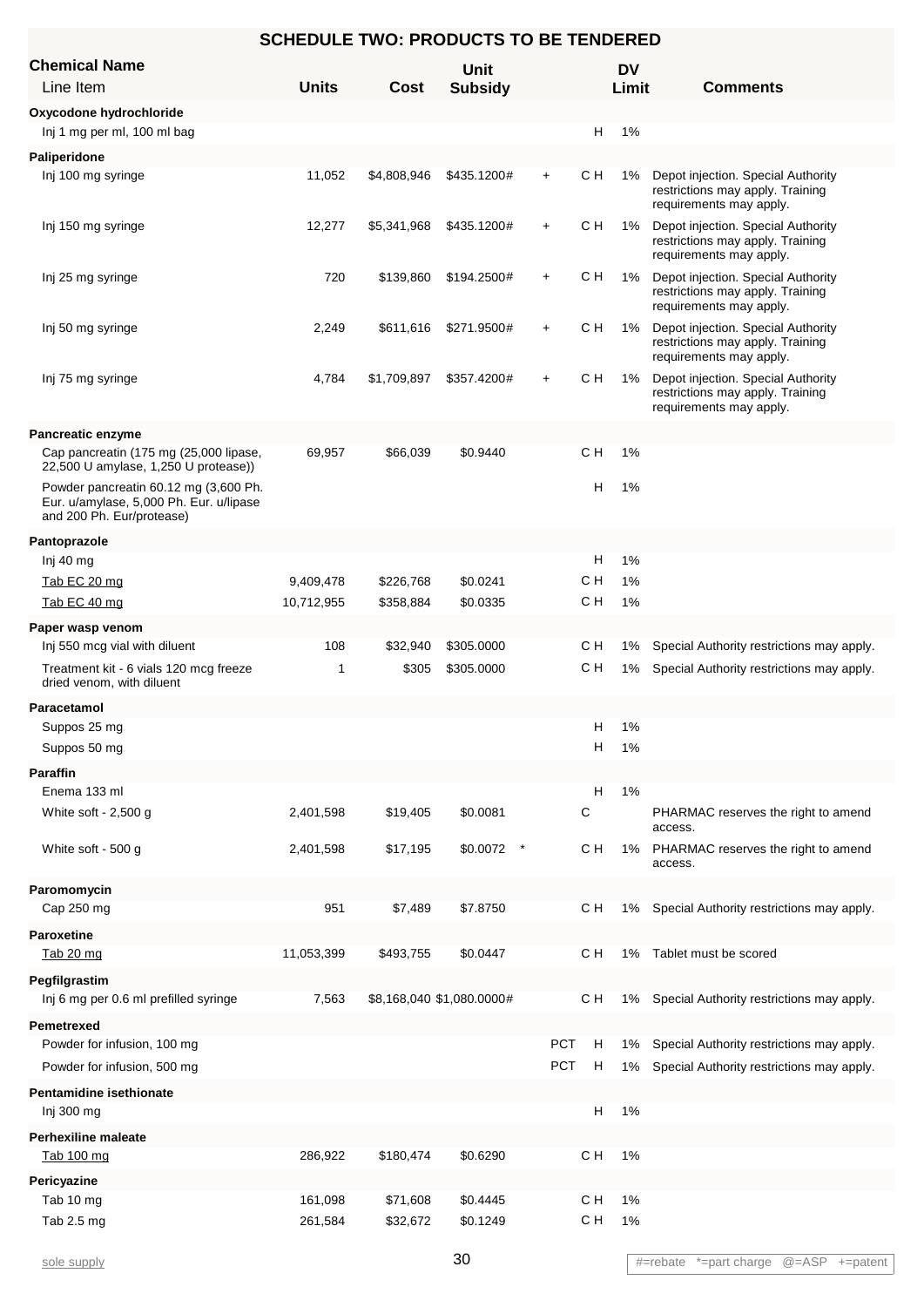|                                                                                                       |              | <b>SCHEDULE TWO: PRODUCTS TO BE TENDERED</b> |                        |     |                    |                                                                                                                                                                                 |
|-------------------------------------------------------------------------------------------------------|--------------|----------------------------------------------|------------------------|-----|--------------------|---------------------------------------------------------------------------------------------------------------------------------------------------------------------------------|
| <b>Chemical Name</b><br>Line Item                                                                     | <b>Units</b> | <b>Cost</b>                                  | Unit<br><b>Subsidy</b> |     | <b>DV</b><br>Limit | <b>Comments</b>                                                                                                                                                                 |
| Phenothrin                                                                                            |              |                                              |                        |     |                    |                                                                                                                                                                                 |
| Shampoo 0.5%                                                                                          | 6,056,700    | \$344,021                                    | \$0.0568#              | CН  | 1%                 |                                                                                                                                                                                 |
| Phenoxymethylpenicillin (Penicillin V)                                                                |              |                                              |                        |     |                    |                                                                                                                                                                                 |
| Grans for oral lig 125 mg per 5 ml                                                                    | 557,467      | \$8,251                                      | \$0.0148               | CН  | 1%                 |                                                                                                                                                                                 |
| Grans for oral lig 250 mg per 5 ml                                                                    | 3,945,833    | \$62,344                                     | \$0.0158               | C H | 1%                 |                                                                                                                                                                                 |
| <b>Phentolamine Mesylate</b>                                                                          |              |                                              |                        |     |                    |                                                                                                                                                                                 |
| Inj 10 mg per ml, 1 ml                                                                                |              |                                              |                        |     | H<br>1%            |                                                                                                                                                                                 |
| Inj 5 mg per ml, 1 ml                                                                                 |              |                                              |                        |     | H<br>1%            |                                                                                                                                                                                 |
| <b>Pholcodine</b>                                                                                     |              |                                              |                        |     |                    |                                                                                                                                                                                 |
| Oral liq 1 mg per ml                                                                                  |              |                                              |                        |     | н<br>1%            | Preference for a smaller pack size (100<br>ml to 200 ml).                                                                                                                       |
| <b>Pimozide</b>                                                                                       |              |                                              |                        |     |                    |                                                                                                                                                                                 |
| Tab 2 mg or less                                                                                      |              |                                              |                        | с н | 1%                 | Not currently listed in the Pharmaceutical                                                                                                                                      |
|                                                                                                       |              |                                              |                        |     |                    | Schedule                                                                                                                                                                        |
| Tab 4 mg or more                                                                                      |              |                                              |                        | с н | 1%                 | Not currently listed in the Pharmaceutical<br>Schedule                                                                                                                          |
|                                                                                                       |              |                                              |                        |     |                    |                                                                                                                                                                                 |
| Piperacillin with tazobactam<br>Inj 4 g with tazobactam 500 mg                                        |              |                                              |                        |     | H<br>1%            | PHARMAC will consider other 8:1                                                                                                                                                 |
|                                                                                                       |              |                                              |                        |     |                    | (piperacillin:tazobactam) presentations if<br>cost effective.                                                                                                                   |
| Pivmecillinam                                                                                         |              |                                              |                        |     |                    |                                                                                                                                                                                 |
| Tab 200 mg                                                                                            |              |                                              |                        | C H | 1%                 | Not currently listed in Section B of the<br>Pharmaceutical Schedule. Any listing may                                                                                            |
|                                                                                                       |              |                                              |                        |     |                    | be subject to Special Authority restrictions.                                                                                                                                   |
| Podophyllotoxin                                                                                       |              |                                              |                        |     |                    |                                                                                                                                                                                 |
| Soln 0.5%                                                                                             | 11,043       | \$106,008                                    | \$9.6000               | C H | 1%                 |                                                                                                                                                                                 |
| Polyvinyl alcohol                                                                                     |              |                                              |                        |     |                    |                                                                                                                                                                                 |
| Eye drops 1.4%                                                                                        | 381,930      | \$66,712                                     | \$0.1747               | CН  | 1%                 | For products containing BAK, PHARMAC<br>reserves its right to list a BAK or<br>preservative free product for a restricted<br>market. Units and unit subsidy shown are<br>per ml |
| Eye drops 3%                                                                                          | 229,185      | \$56,226                                     | \$0.2453               | C H | 1%                 | For products containing BAK, PHARMAC<br>reserves its right to list a BAK or<br>preservative free product for a restricted<br>market. Units and unit subsidy shown are<br>per ml |
| <b>Povidone lodine</b>                                                                                |              |                                              |                        |     |                    |                                                                                                                                                                                 |
| Skin preparation, povidone iodine 10%<br>with 30% alcohol (pack size 100 ml or less)                  | 78,575       | \$1,281                                      | \$0.0163               | C H | 1%                 |                                                                                                                                                                                 |
| Skin preparation, povidone iodine 10%<br>with 30% alcohol (pack size greater than<br>$100 \text{ ml}$ | 78,575       | \$1,572                                      | \$0.0200               | CН  | 1%                 |                                                                                                                                                                                 |
| Pramipexole hydrochloride                                                                             |              |                                              |                        |     |                    |                                                                                                                                                                                 |
| Tab 0.25 mg                                                                                           | 910,464      | \$65,553                                     | \$0.0720               | C H | 1%                 |                                                                                                                                                                                 |
| Tab 1 mg                                                                                              | 122,624      | \$29,908                                     | \$0.2439               | C H | 1%                 |                                                                                                                                                                                 |
| <b>Primidone</b>                                                                                      |              |                                              |                        |     |                    |                                                                                                                                                                                 |
| Tab 25 mg                                                                                             |              |                                              |                        | с н | 1%                 | Not currently listed in Section B of the<br>Pharmaceutical Schedule.                                                                                                            |
| Tab 50 mg                                                                                             |              |                                              |                        | с н | 1%                 | Not currently listed in Section B of the<br>Pharmaceutical Schedule.                                                                                                            |
| Prochlorperazine                                                                                      |              |                                              |                        |     |                    |                                                                                                                                                                                 |
| Tab 3 mg buccal                                                                                       | 358,093      | \$42,756                                     | \$0.1194               | C H | 1%                 |                                                                                                                                                                                 |
| Progesterone                                                                                          |              |                                              |                        |     |                    |                                                                                                                                                                                 |
| Cap 100 mg                                                                                            | 38,651       | \$21,258                                     | \$0.5500               | C H | 1%                 | Must be compatible for intra-vaginal use.<br>Special Authority restrictions may apply.<br>PHARMAC reserves the right to amend<br>access.                                        |
| Promethazine hydrochloride                                                                            |              |                                              |                        |     |                    |                                                                                                                                                                                 |
| Inj 25 mg per ml, 2 ml                                                                                | 9,524        | \$29,601                                     | \$3.1080               | C H | 1%                 |                                                                                                                                                                                 |
| sole supply                                                                                           |              |                                              | 31                     |     |                    | #=rebate *=part charge @=ASP +=patent                                                                                                                                           |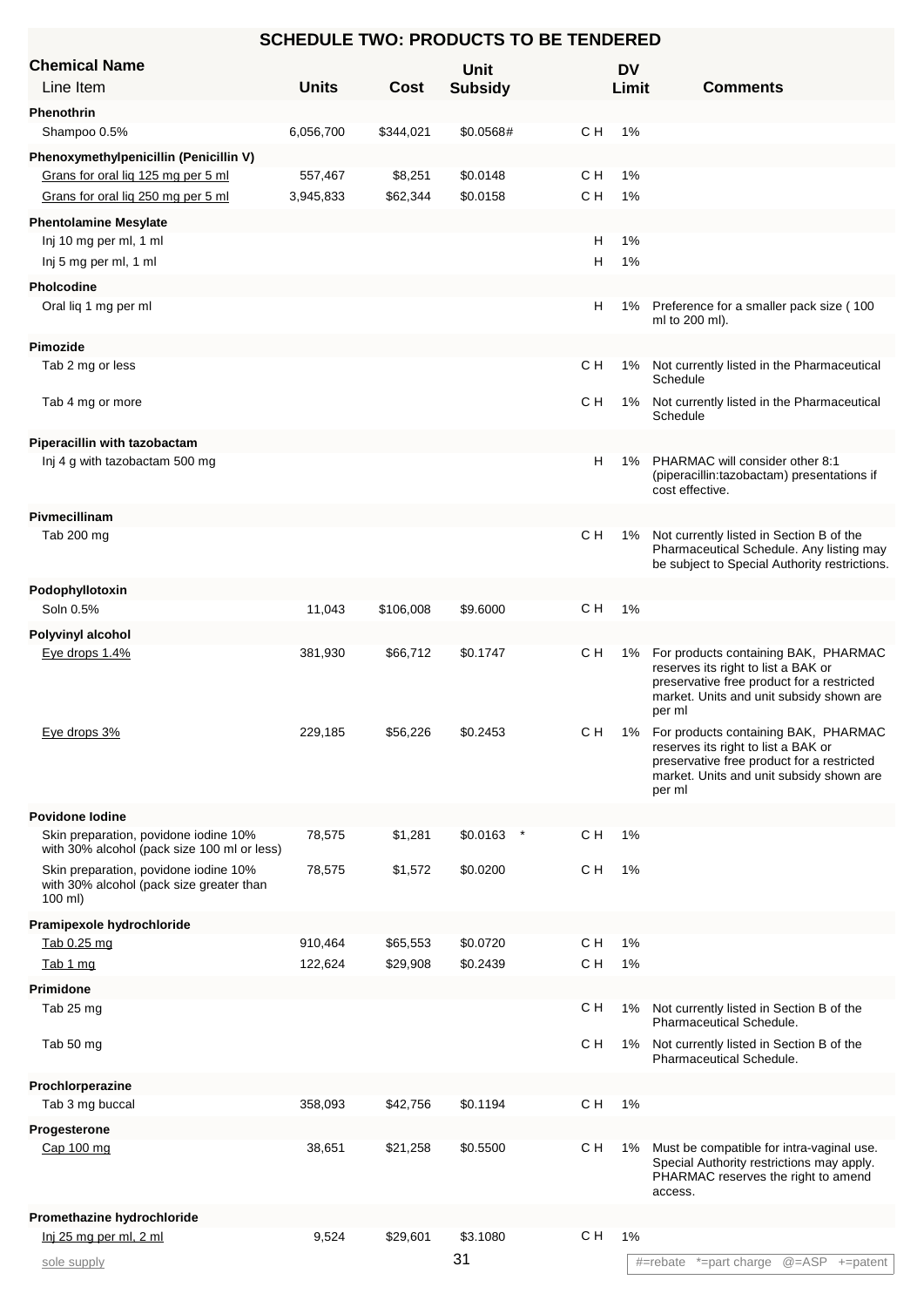| <b>SCHEDULE TWO: PRODUCTS TO BE TENDERED</b>       |              |             |                |     |           |                                                                                                   |  |  |
|----------------------------------------------------|--------------|-------------|----------------|-----|-----------|---------------------------------------------------------------------------------------------------|--|--|
| <b>Chemical Name</b>                               |              |             | <b>Unit</b>    |     | <b>DV</b> |                                                                                                   |  |  |
| Line Item                                          | <b>Units</b> | Cost        | <b>Subsidy</b> |     | Limit     | <b>Comments</b>                                                                                   |  |  |
| Propofol                                           |              |             |                |     |           |                                                                                                   |  |  |
| Inj 10 mg per ml, 100 ml vial                      |              |             |                |     | H 10%     | Preference may be for an EDTA<br>containing product.                                              |  |  |
| Inj 10 mg per ml, 20 ml vial                       |              |             |                | H.  | 10%       | Preference may be for an EDTA<br>containing product.                                              |  |  |
| Inj 10 mg per ml, 50 ml vial                       |              |             |                | H   | 10%       | Preference may be for an EDTA<br>containing product.                                              |  |  |
| Propranolol                                        |              |             |                |     |           |                                                                                                   |  |  |
| Cap long-acting 160 mg                             | 573,802      | \$104,260   | \$0.1817       | C H | 1%        |                                                                                                   |  |  |
| Oral liq 4 mg per ml                               | 223,546      |             |                | CН  | 1%        | This is currently a Cost Brand Source<br>product. Units are expressed as 'per ml'                 |  |  |
| Inj 1 mg per ml, 1 ml                              |              |             |                | H   | 1%        |                                                                                                   |  |  |
| Protionamide                                       |              |             |                |     |           |                                                                                                   |  |  |
| Tab 250 mg                                         | 6,918        | \$21,100    | \$3.0500       | CН  | 1%        |                                                                                                   |  |  |
| Pseudoephedrine Hydrochloride<br>Tab 60 mg         |              |             |                | н   | 1%        |                                                                                                   |  |  |
| Pyridostigmine bromide                             |              |             |                |     |           |                                                                                                   |  |  |
| Tab 60 mg                                          | 523,332      | \$223,934   | \$0.4279       | C H | 1%        |                                                                                                   |  |  |
| Pyridoxine hydrochloride                           |              |             |                |     |           |                                                                                                   |  |  |
| Inj 100 mg per ml, 1 ml                            |              |             |                | н   | 1%        |                                                                                                   |  |  |
| Inj 100 mg per ml, 30 ml                           |              |             |                | Н   | 1%        |                                                                                                   |  |  |
| Rasburicase                                        |              |             |                |     |           |                                                                                                   |  |  |
| Inj 1.5 mg                                         |              |             |                | н   | 1%        |                                                                                                   |  |  |
| Retinol                                            |              |             |                |     |           |                                                                                                   |  |  |
| Cap 25,000 iu                                      |              |             |                | н   | 1%        |                                                                                                   |  |  |
| Oral liq 150,000 iu per ml                         |              |             |                | н   | 1%        |                                                                                                   |  |  |
| Tab 10,000 iu                                      |              |             |                | Н   | 1%        |                                                                                                   |  |  |
| <b>Retinol palmitate</b>                           |              |             |                |     |           |                                                                                                   |  |  |
| Eye oint 138 mcg per g                             | 36,915       | \$28,055    | \$0.7600       | cн  | 1%        | Units and unit subsidy expressed as "per<br>gram".                                                |  |  |
| <b>Rifabutin</b>                                   |              |             |                |     |           |                                                                                                   |  |  |
| Cap 150 mg                                         | 3,731        | \$34,201    | \$9.1667       | CН  | 1%        |                                                                                                   |  |  |
| <b>Risedronate sodium</b>                          |              |             |                |     |           |                                                                                                   |  |  |
| Tab 35 mg                                          | 323,086      | \$306,932   | \$0.9500       | C H | $1\%$     |                                                                                                   |  |  |
| Risperidone                                        |              |             |                |     |           |                                                                                                   |  |  |
| Inj 25 mg per 2 ml                                 | 5,199        | \$706,960   | \$135.9800     | CН  | 1%        | Depot injection. Special Authority<br>restrictions may apply. Training<br>requirements may apply. |  |  |
| Inj 37.5 mg per 2 ml                               | 6,219        | \$1,111,397 | \$178.7100     | C H | 1%        | Depot injection. Special Authority<br>restrictions may apply. Training<br>requirements may apply. |  |  |
| Inj 50 mg per 2 ml                                 | 8,557        | \$1,861,661 | \$217.5600     | C H | 1%        | Depot injection. Special Authority<br>restrictions may apply. Training<br>requirements may apply. |  |  |
| <b>Rocuronium bromide</b>                          |              |             |                |     |           |                                                                                                   |  |  |
| Inj 10 mg per ml, 5 ml                             |              |             |                | н   | 1%        |                                                                                                   |  |  |
| Ropinirole hydrochloride                           |              |             |                |     |           |                                                                                                   |  |  |
| Tab 1 mg                                           | 946,642      | \$47,332    | \$0.0500       | C H | 1%        |                                                                                                   |  |  |
| Tab 2 mg                                           | 429,181      | \$33,133    | \$0.0772       | C H | 1%        |                                                                                                   |  |  |
| Tab 250 mcg                                        | 1,302,265    | \$36,203    | \$0.0278       | C H | 1%        |                                                                                                   |  |  |
| Tab 5 mg                                           | 49,630       | \$8,194     | \$0.1651       | C H | 1%        |                                                                                                   |  |  |
| Ropivacaine hydrochloride with fentanyl            |              |             |                |     |           |                                                                                                   |  |  |
| Inj 2 mg with fentanyl 2 mcg per ml, 100<br>ml bag |              |             |                | H   | 1%        | Sterile bag preferred.                                                                            |  |  |
| Inj 2 mg with fentanyl 2 mcg per ml, 200<br>ml bag |              |             |                | н   | 1%        | Sterile bag preferred.                                                                            |  |  |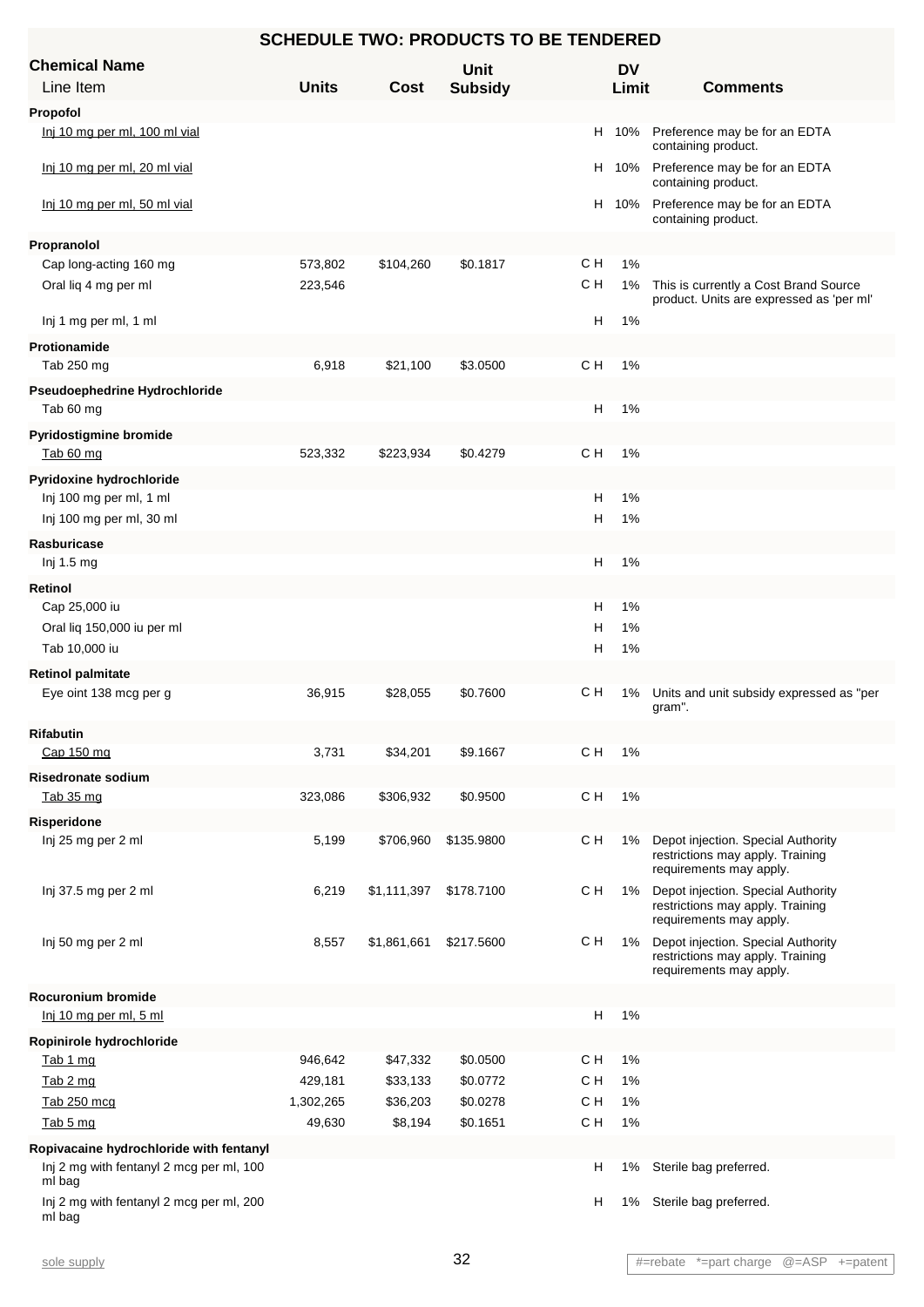| <b>SCHEDULE TWO: PRODUCTS TO BE TENDERED</b>                                      |              |           |                |   |     |           |                                                                                   |  |
|-----------------------------------------------------------------------------------|--------------|-----------|----------------|---|-----|-----------|-----------------------------------------------------------------------------------|--|
| <b>Chemical Name</b>                                                              |              |           | Unit           |   |     | <b>DV</b> |                                                                                   |  |
| Line Item                                                                         | <b>Units</b> | Cost      | <b>Subsidy</b> |   |     | Limit     | <b>Comments</b>                                                                   |  |
| Roxithromycin                                                                     |              |           |                |   |     |           |                                                                                   |  |
| Dispersible tab - 50 mg                                                           | 16,225       | \$11,666  | \$0.7190       |   | C H | 1%        |                                                                                   |  |
| Tab 150 mg                                                                        | 2,229,712    | \$333,565 | \$0.1496       | @ | C H | 1%        | <b>Additional Stock Pharmaceutical</b>                                            |  |
| Tab 300 mg                                                                        | 966,686      | \$278,406 | \$0.2880       | @ | с н | 1%        | <b>Additional Stock Pharmaceutical</b>                                            |  |
| <b>Salicylic Acid</b>                                                             |              |           |                |   |     |           |                                                                                   |  |
| Powder                                                                            | 239,985      | \$18,124  | \$0.0755       |   | C H | 1%        |                                                                                   |  |
| <b>Sertraline</b>                                                                 |              |           |                |   |     |           |                                                                                   |  |
| Tab 50 mg                                                                         | 9,373,033    | \$317,652 | \$0.0339       |   | с н | 1%        |                                                                                   |  |
| Tab 100 mg                                                                        | 3,932,521    | \$229,384 | \$0.0583       |   | C H | 1%        |                                                                                   |  |
| <b>Sildenafil</b>                                                                 |              |           |                |   |     |           |                                                                                   |  |
| Inj 0.8 mg per ml, 12.5 ml vial                                                   |              |           |                |   | н   | 1%        |                                                                                   |  |
| <b>Simeticone</b>                                                                 |              |           |                |   |     |           |                                                                                   |  |
| Oral drops 100 mcg per ml                                                         |              |           |                |   | H   | 1%        |                                                                                   |  |
|                                                                                   |              |           |                |   |     |           |                                                                                   |  |
| Sodium alginate with magnesium alginate<br>Powder for oral soln 225 mg with       | 1,116,496    | \$197,620 | \$0.1770       |   | C H | 1%        | Note this product is currently described as                                       |  |
| magnesium alginate 87.5 mg, sachet                                                |              |           |                |   |     |           | 'Alginic acid - sodium alginate 225 mg and                                        |  |
|                                                                                   |              |           |                |   |     |           | magnesium alginate 87.5 mg per sachet'<br>in Section B of the Pharmacetucial      |  |
|                                                                                   |              |           |                |   |     |           | Schedule                                                                          |  |
| Sodium alginate with sodium bicarbonate and calcium carbonate                     |              |           |                |   |     |           |                                                                                   |  |
| Oral lig 500 mg with sodium bicarbonate                                           | 14,639,379   | \$43,918  | \$0.0030       |   | C H | $1\%$     | Note this product is currently described as                                       |  |
| 267 mg and calcium carbonate 160 mg                                               |              |           |                |   |     |           | 'Sodium alginate - oral liq 500 mg with                                           |  |
| per 10 ml                                                                         |              |           |                |   |     |           | sodium bicarbonate 267 mg and calcium<br>carbonate 160 mg per 10 ml               |  |
| Tab 500 mg with sodium bicarbonate 267                                            | 478,794      | \$14,364  | \$0.0300       |   | CН  | 1%        | Note this product is currently described as                                       |  |
| mg and calcium carbonate 160 mg                                                   |              |           |                |   |     |           | 'Sodium alginate - tab 500 mg with                                                |  |
|                                                                                   |              |           |                |   |     |           | sodium bicarbonate 267 mg and calcium<br>carbonate 160 mg' in Section B of the    |  |
|                                                                                   |              |           |                |   |     |           | <b>Pharmaceutical Schedule</b>                                                    |  |
| <b>Sodium Bicarbonate</b>                                                         |              |           |                |   |     |           |                                                                                   |  |
| Powder BP                                                                         | 339,633      | \$6,079   | \$0.0179       |   | CН  |           | 1% Preference for pack size less than 100 g                                       |  |
| Sodium chloride                                                                   |              |           |                |   |     |           |                                                                                   |  |
| Aqueous nasal spray isotonic                                                      |              |           |                |   | н   | 1%        |                                                                                   |  |
| Nebuliser soln, 7%                                                                | 970,110      | \$253,305 | \$0.2611       |   | C H | 1%        |                                                                                   |  |
| Inj 0.9%, 5 ml                                                                    | 103,697      | \$14,518  | \$0.1400       |   | C H | 1%        | There may be a preference for plastic                                             |  |
|                                                                                   |              |           |                |   |     |           | ampoules                                                                          |  |
| Inj 0.9%, 10 ml                                                                   | 541,599      | \$71,816  | \$0.1326       |   | C H | 1%        | There may be a preference for plastic                                             |  |
|                                                                                   |              |           |                |   |     |           | ampoules                                                                          |  |
| Inj 0.9%, 20 ml                                                                   | 132,810      | \$33,203  | \$0.2500       |   | с н | 1%        | There may be a preference for plastic<br>ampoules                                 |  |
| Sodium citrate                                                                    |              |           |                |   |     |           |                                                                                   |  |
| Oral liq 8.8% (300 mmol/l)                                                        |              |           |                |   | Н   | 1%        |                                                                                   |  |
|                                                                                   |              |           |                |   |     |           |                                                                                   |  |
| Sodium citrate with sodium lauryl sulphoacetate<br>Enema 90 mg with sodium lauryl | 464,567      | \$248,265 | \$0.5344       |   | с н | 1%        | There would be a preference for a pack                                            |  |
| sulphoacetate 9 mg per ml, 5 ml                                                   |              |           |                |   |     |           | size of 50 enemas or fewer                                                        |  |
| Sodium cromoglicate                                                               |              |           |                |   |     |           |                                                                                   |  |
| Cap 100 mg                                                                        | 220,159      | \$204,550 | \$0.9291       |   | C H | 1%        |                                                                                   |  |
| Eye drops 2%                                                                      | 266,410      | \$45,290  | \$0.1700       |   | C H | 1%        | For products containing BAK, PHARMAC                                              |  |
|                                                                                   |              |           |                |   |     |           | reserves its right to list a BAK or<br>preservative free product for a restricted |  |
|                                                                                   |              |           |                |   |     |           | market. Units and unit subsidy expressed                                          |  |
|                                                                                   |              |           |                |   |     |           | as "per ml".                                                                      |  |
| Nasal spray, 4%                                                                   |              |           |                |   | H   | 1%        |                                                                                   |  |
| Sodium fusidate [fusidic acid]                                                    |              |           |                |   |     |           |                                                                                   |  |
| Eye drops 1%                                                                      | 327,515      | \$294,764 | \$0.9000       |   | с н | 1%        | Units and unit subsidy expressed as "per                                          |  |
|                                                                                   |              |           |                |   |     |           | ml".                                                                              |  |
| Sodium hyaluronate [hyaluronic acid]                                              |              |           |                |   |     |           |                                                                                   |  |
| Inj 10 mg per ml, 0.85 ml syringe                                                 |              |           |                |   | H   | 1%        | Please note in tender bid if product is<br>dispersive or cohesive viscoelastic    |  |
|                                                                                   |              |           |                |   |     |           |                                                                                   |  |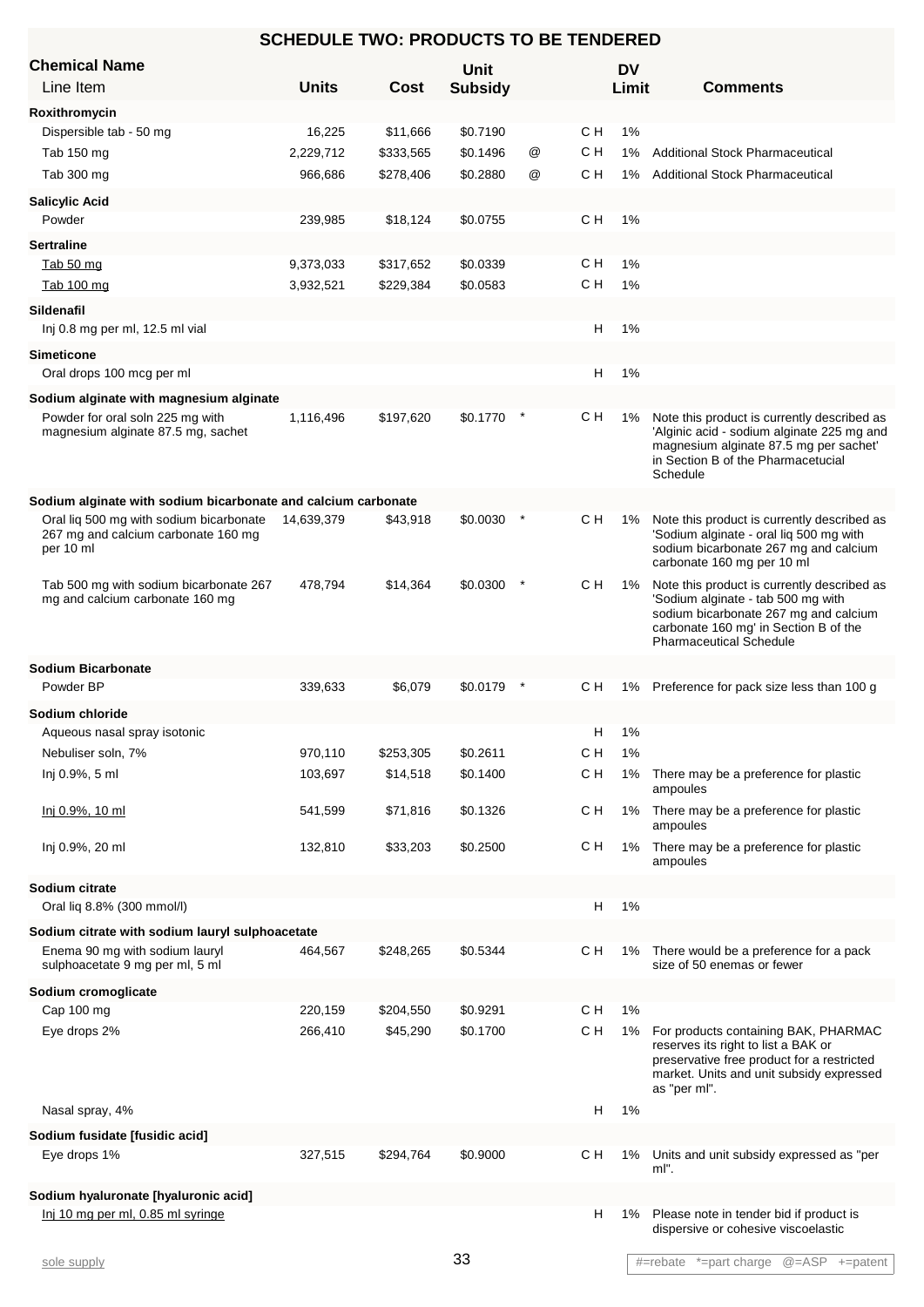| <b>Chemical Name</b>                                                                                                                                        |                      |                       | <b>Unit</b>          |            | <b>DV</b> |                                                                                                                                                                                                                                                            |
|-------------------------------------------------------------------------------------------------------------------------------------------------------------|----------------------|-----------------------|----------------------|------------|-----------|------------------------------------------------------------------------------------------------------------------------------------------------------------------------------------------------------------------------------------------------------------|
| Line Item                                                                                                                                                   | <b>Units</b>         | Cost                  | <b>Subsidy</b>       |            | Limit     | <b>Comments</b>                                                                                                                                                                                                                                            |
| Sodium hyaluronate [hyaluronic acid]                                                                                                                        |                      |                       |                      |            |           |                                                                                                                                                                                                                                                            |
| Inj 14 mg per ml, 0.55 ml syringe                                                                                                                           |                      |                       |                      | H          | 1%        | Please note in tender bid if product is<br>dispersive or cohesive viscoelastic                                                                                                                                                                             |
| Inj 14 mg per ml, 0.85 ml syringe                                                                                                                           |                      |                       |                      | H          |           | 1% Please note in tender bid if product is<br>dispersive or cohesive viscoelastic                                                                                                                                                                          |
| Inj 23 mg per ml, 0.6 ml syringe                                                                                                                            |                      |                       |                      | н          |           | 1% Please note in tender bid if product is<br>dispersive or cohesive viscoelastic                                                                                                                                                                          |
| Sodium hyaluronate [hyaluronic acid] with chondroitin sulphate                                                                                              |                      |                       |                      |            |           |                                                                                                                                                                                                                                                            |
| Inj 30 mg per ml with chondroitin sulphate<br>40 mg per ml, 0.35 ml syringe and inj 10<br>mg sodium hyaluronate [hyaluronic acid]<br>per ml, 0.4 ml syringe |                      |                       |                      | H          | 1%        | Please note in tender bid if product is<br>dispersive or cohesive viscoelastic                                                                                                                                                                             |
| Inj 30 mg per ml with chondroitin sulphate<br>40 mg per ml, 0.5 ml syringe and inj 10<br>mg sodium hyaluronate [hyaluronic acid]<br>per ml, 0.55 ml syringe |                      |                       |                      | н          | 1%        | Please note in tender bid if product is<br>dispersive or cohesive viscoelastic                                                                                                                                                                             |
| Inj 30 mg with chondroitin sulphate 40 mg<br>per ml, 0.75 ml syringe                                                                                        |                      |                       |                      | H          | 1%        | Please note in tender bid if product is<br>dispersive or cohesive viscoelastic                                                                                                                                                                             |
| Sodium nitroprusside                                                                                                                                        |                      |                       |                      |            |           |                                                                                                                                                                                                                                                            |
| Inj 50 mg                                                                                                                                                   |                      |                       |                      | н          | 1%        |                                                                                                                                                                                                                                                            |
| Sodium Phosphate with Phosphoric Acid                                                                                                                       |                      |                       |                      |            |           |                                                                                                                                                                                                                                                            |
| Enema 10% with phosphoric acid 6.58%                                                                                                                        | 53,344               | \$133,361             | \$2,5000             | C H        | 1%        | Note this product is currently listed as<br>'Sodium Acid Phosphate - Enema 16%<br>with sodium phosphate 8%" in Section B<br>of the Pharmaceutical Schedule                                                                                                 |
| Oral liq 16.4% with phosphoric acid<br>25.14%                                                                                                               |                      |                       |                      | H          | 1%        |                                                                                                                                                                                                                                                            |
| <b>Sotalol</b>                                                                                                                                              |                      |                       |                      |            |           |                                                                                                                                                                                                                                                            |
| Tab 80 mg<br>Tab 160 mg                                                                                                                                     | 3,648,446<br>175,791 | \$288,446<br>\$21,939 | \$0.0791<br>\$0.1248 | C H<br>C H | 1%<br>1%  |                                                                                                                                                                                                                                                            |
| Spiramycin                                                                                                                                                  |                      |                       |                      |            |           |                                                                                                                                                                                                                                                            |
| Tab 500 mg                                                                                                                                                  |                      |                       |                      | н          | 1%        |                                                                                                                                                                                                                                                            |
| Spironolactone                                                                                                                                              |                      |                       |                      |            |           |                                                                                                                                                                                                                                                            |
| Oral lig 5 mg per ml                                                                                                                                        | 36,425               | \$43,710              | \$1.2000             | C H        | 1%        |                                                                                                                                                                                                                                                            |
| <u>Tab 25 mg</u>                                                                                                                                            | 7,065,330            | \$309,461             | \$0.0438             | C H        |           | 1% Tender is for tablets only, bids for<br>capsules will not be accepted                                                                                                                                                                                   |
| Tab 100 mg                                                                                                                                                  | 1,422,660            | \$167,874             | \$0.1180             | CН         | 1%        | Tender is for tablets only, bids for<br>capsules will not be accepted                                                                                                                                                                                      |
| <b>Sucralfate</b>                                                                                                                                           |                      |                       |                      |            |           |                                                                                                                                                                                                                                                            |
| Tab 1 g                                                                                                                                                     | 125,449              | \$37,112              | \$0.2958             | CН         | 1%        |                                                                                                                                                                                                                                                            |
| <b>Sucrose</b>                                                                                                                                              |                      |                       |                      |            |           |                                                                                                                                                                                                                                                            |
| Oral liq 25%                                                                                                                                                |                      |                       |                      | н          | 1%        | Preference for a smaller pack size (25 -<br>50 ml)                                                                                                                                                                                                         |
| Sulfasalazine                                                                                                                                               |                      |                       |                      |            |           |                                                                                                                                                                                                                                                            |
| Tab 500 mg<br>Tab EC 500 mg                                                                                                                                 | 268,785<br>6,622,502 | \$37,630<br>\$894,038 | \$0.1400<br>\$0.1350 | C H<br>C H | 1%<br>1%  |                                                                                                                                                                                                                                                            |
| Sumatriptan                                                                                                                                                 |                      |                       |                      |            |           |                                                                                                                                                                                                                                                            |
| Inj 12 mg per ml, 0.5 ml                                                                                                                                    | 44,305               | \$945,247             | \$21.3350            | CН         | 1%        | Price should include autoinjector                                                                                                                                                                                                                          |
| <b>Tab 100 mg</b>                                                                                                                                           | 309,878              | \$143,256             | \$0.4623             | CН         | 1%        |                                                                                                                                                                                                                                                            |
| Tab 50 mg                                                                                                                                                   | 949,688              | \$232,104             | \$0.2444             | C H        | 1%        |                                                                                                                                                                                                                                                            |
| <b>Sunscreens, proprietary</b>                                                                                                                              |                      |                       |                      |            |           |                                                                                                                                                                                                                                                            |
| SPF 50+ or greater                                                                                                                                          | 773,400              | \$25,522              | \$0.0330             | CН         | 1%        | Subsidy by endorsement only. Please<br>note there are two formulations currently<br>listed in the Pharmaceutical Schedule,<br>tender award would result in one<br>formulation being delisted. Unit and<br>subsidy data reflect sunscreen lotion<br>market. |
| Syrup (pharmaceutical grade)                                                                                                                                |                      |                       |                      |            |           |                                                                                                                                                                                                                                                            |
| Liq                                                                                                                                                         | 149,675              | \$1,628               | \$0.0109             | C H        | 1%        |                                                                                                                                                                                                                                                            |
| sole supply                                                                                                                                                 |                      |                       | 34                   |            |           | @=ASP +=patent<br>#=rebate *=part charge                                                                                                                                                                                                                   |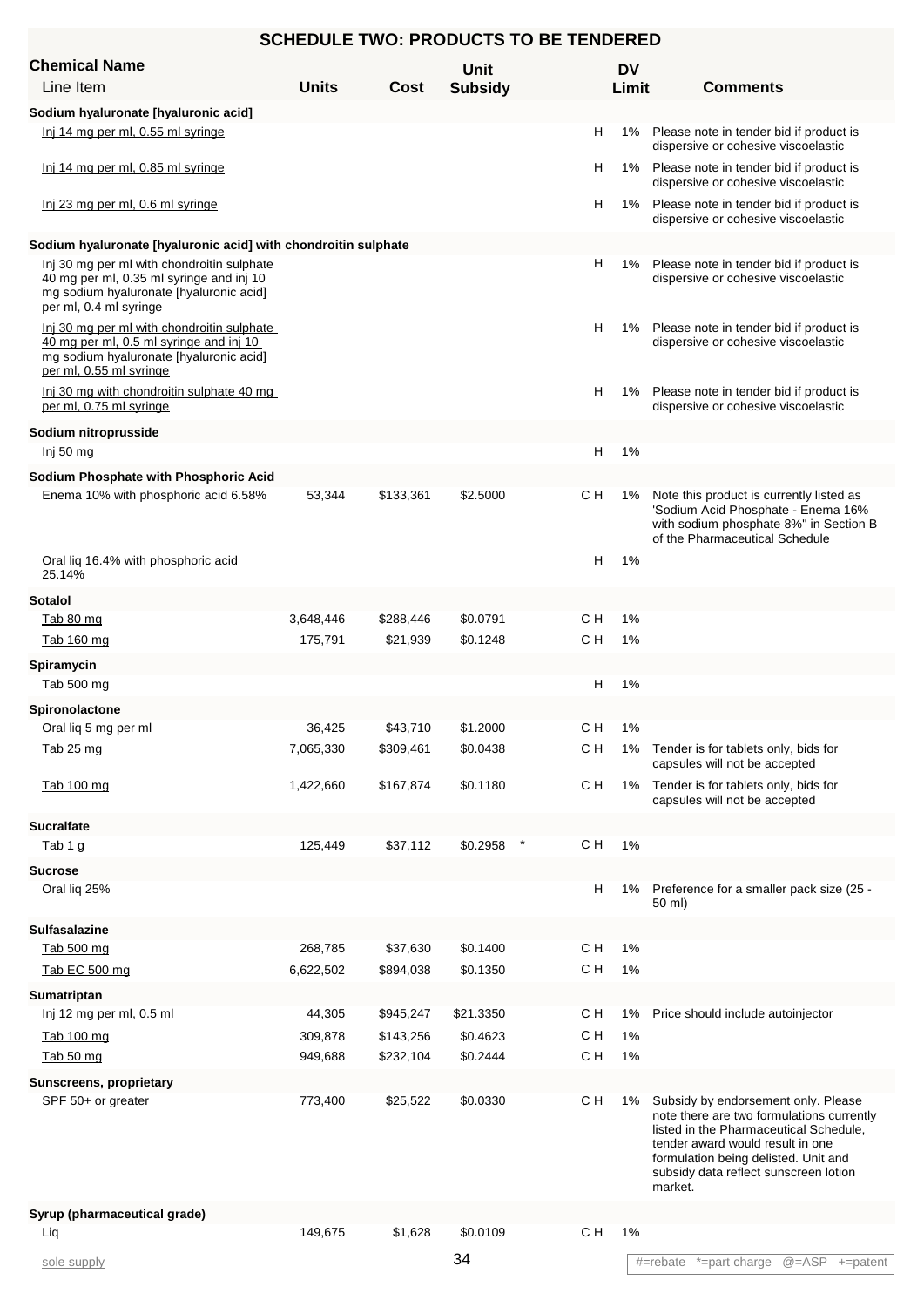#### Line Item **Chemical Name** Units Cost Subsidy **Limit** Comments **Unit Cost Subsidy DV Limit Talc** Powder H 1% Soln (slurry) 100 mg per ml, 50 ml H 1% **Tamsulosin [Current Access]** Tab 400 mcg 2,390,622 \$268,945 \$0.1125 CH 1% Special Authority restrictions may apply. PHARMAC would only award a tender for either current or widened access. C H **Tamsulosin [Widened Access]** Tab 400 mcg extended to the extended only award a tender for the PHARMAC would only award a tender for either current or widened access. Widened access would result in removal of Special Authority criteria. C H **Temozolomide** Cap 100 mg 21,010 \$168,920 \$8.0400 C H 1% Special Authority restrictions may apply. Cap 140 mg  $363$   $363$   $363$   $4,066$   $511.2000$  CH 1% Special Authority restrictions may apply. Cap 20 mg 17,272 \$63,216 \$3.6600 C H 1% Special Authority restrictions may apply. Cap 250 mg external cap 315 \$17,714 \$19.3600 C H 1% Special Authority restrictions may apply. Cap 5 mg **7,255** \$14,800 \$2.0400 C H 1% Special Authority restrictions may apply. **Tenoxicam** Inj 20 mg \$9.9500 C H 1% Tab 20 mg 733,680 \$80,338 \$0.1095 C H 1% **Terazosin hydrochloride** Tab 1 mg 849,683 \$17,903 \$0.0211 C H 1% Tab 2 mg 4,395,956 \$65,939 \$0.0150 C H 1% Tab 5 mg 3,180,973 \$69,345 \$0.0218 C H 1% **Teriparatide** Inj 250 mcg per ml 2,421 \$1,186,290 \$490.0000# C H 1% Special Authority restrictions may apply. **Tetrabenazine** Tab 25 mg 125,840 \$102,357 \$0.8134 C H 1% **Tetracaine [amethocaine] hydrochloride** Eye drops 0.5%, single dose  $\overline{H}$  1% Eye drops 1%, single dose **H** 1% Gel 4% **Gel 4%** Special Authority restrictions may apply. **Tetracosactide [Tetracosactrin]** Inj 250 mcg per ml, 1 ml 365 \$27,375 \$75.0000 C H 1% Inj 1 mg per ml, 1 ml 17 \$11,730 \$690.0000 C H 1% **Tetracycline** Cap 500 mg 22,392 \$34,334 \$1.5333 C H 1% Special Authority restrictions may apply. Tab 250 mg H 1% **Theophylline** Oral liq 80 mg per 15 ml **70,355** \$2,181 \$0.0310 C H 1% Tab long-acting 250 mg 647,365 \$139,248 \$0.2151 C H 1% **Thymol glycerin** Compound, BPC 269,225 \$4,927 \$0.0183 C H 1% **Ticagrelor** Tab 90 mg 2,910,441 \$4,677,486 \$1.6071 + C H 1% Special Authority restrictions may apply. **Tigecycline** Inj 50 mg H 1% **Tobramycin** Eye drops 0.3% 2,435 \$5,591 \$2.2960 Units and unit subsidy expressed as "per ml".  $C<sub>1</sub>$  H **Tolcapone** Tab 100 mg 159,813 \$211,752 \$1.3250 C H 1%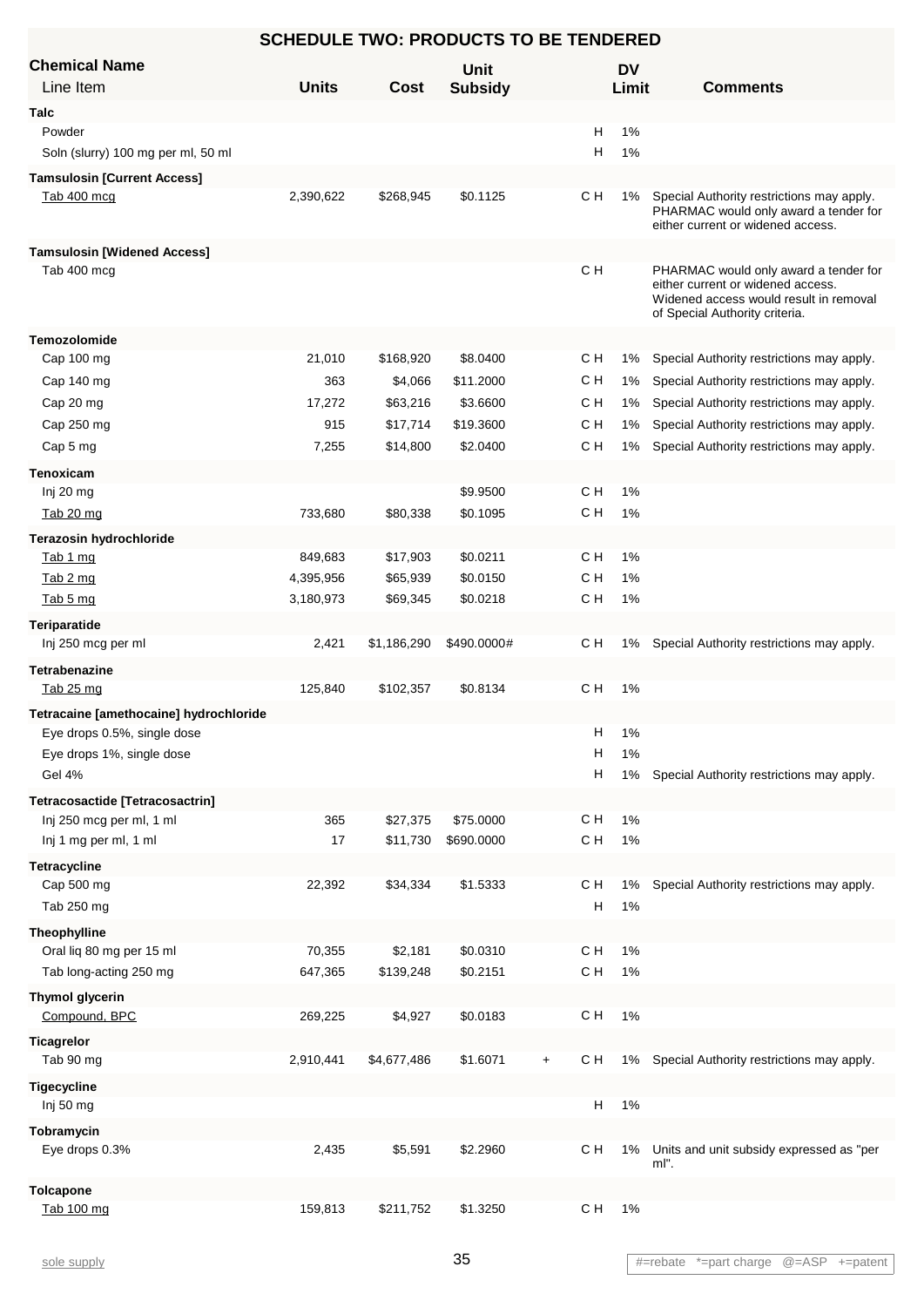| <b>SCHEDULE TWO: PRODUCTS TO BE TENDERED</b>                             |              |             |                |  |         |       |                                                                                                                                         |  |
|--------------------------------------------------------------------------|--------------|-------------|----------------|--|---------|-------|-----------------------------------------------------------------------------------------------------------------------------------------|--|
| <b>Chemical Name</b>                                                     |              |             | Unit           |  |         | DV    |                                                                                                                                         |  |
| Line Item                                                                | <b>Units</b> | <b>Cost</b> | <b>Subsidy</b> |  |         | Limit | <b>Comments</b>                                                                                                                         |  |
| <b>Tolterodone tartrate</b>                                              |              |             |                |  |         |       |                                                                                                                                         |  |
| Tab 1 mg                                                                 | 161,678      | \$42,036    | \$0.2600       |  | с н     | 1%    | Special Authority restrictions may apply.                                                                                               |  |
| Tab 2 mg                                                                 | 178,032      | \$46,288    | \$0.2600       |  | с н     | 1%    | Special Authority restrictions may apply.                                                                                               |  |
| <b>Tranexamic acid</b>                                                   |              |             |                |  |         |       |                                                                                                                                         |  |
| Tab 500 mg                                                               | 2,774,356    | \$573,459   | \$0.2067       |  | C H     | 1%    |                                                                                                                                         |  |
| <b>Triazolam</b>                                                         |              |             |                |  |         |       |                                                                                                                                         |  |
| Tab 125 mcg                                                              | 1,859,263    | \$94,822    | \$0.0510       |  | C H     | 1%    |                                                                                                                                         |  |
| Tab 250 mcg                                                              | 1,571,192    | \$64,419    | \$0.0410       |  | C H     | 1%    |                                                                                                                                         |  |
| <b>Triclosan</b>                                                         |              |             |                |  |         |       |                                                                                                                                         |  |
| Soln 1%                                                                  | 2,104,000    | \$24,827    | \$0.0118       |  | С       |       | Preference for pack size of 500 ml or less.<br>Subsidy by endorsement only.                                                             |  |
| Trimethoprim with sulphamethoxazole [Co-trimoxazole]                     |              |             |                |  |         |       |                                                                                                                                         |  |
| Tab trimethoprim 80 mg - 160 mg and<br>sulphamethoxazole 400 mg - 800 mg | 3,816,786    | \$174,809   | \$0.0458       |  | CН      | 1%    | Units and unit subsidy shown are per 480<br>mg tablet.                                                                                  |  |
| Tropicamide                                                              |              |             |                |  |         |       |                                                                                                                                         |  |
| Eye drops 0.5%                                                           | 1,770        | \$844       | \$0.4767       |  | с н     | 1%    | Single unit dose presentation (indiviual<br>vial) would not count towards DV limit.<br>Units and unit subsidy expressed as "per<br>ml". |  |
| Eye drops 1%                                                             | 7,500        | \$4,330     | \$0.5773       |  | C H     | 1%    | Single unit dose presentation (individual<br>vial) would not count towards DV limit.<br>Unit and unit subsidy expressed as "per<br>ml". |  |
| Urea                                                                     |              |             |                |  |         |       |                                                                                                                                         |  |
| Crm 10%                                                                  | 20,278,700   | \$277,818   | \$0.0137       |  | C H     | 1%    | Preference for 100 g pack size. There<br>may be a preference for a tube.                                                                |  |
| Vecuronium                                                               |              |             |                |  |         |       |                                                                                                                                         |  |
| $Inj$ 10 mg                                                              |              |             |                |  | н       | 1%    |                                                                                                                                         |  |
| Vincristine sulphate<br>Inj 1 mg per ml, 1 - 2 ml                        | 2,411        | \$41,275    | \$17.1220      |  | PCT C H | 1%    |                                                                                                                                         |  |
|                                                                          |              |             |                |  |         |       |                                                                                                                                         |  |
| Vitamin B complex (strong)<br><u>Tab</u>                                 | 3,592,332    | \$51.370    | \$0.0143       |  | C H     | 1%    |                                                                                                                                         |  |
| Voriconazole                                                             |              |             |                |  |         |       |                                                                                                                                         |  |
| Inj 200 mg                                                               |              |             |                |  | н       | 1%    |                                                                                                                                         |  |
| Yellow jacket wasp venom                                                 |              |             |                |  |         |       |                                                                                                                                         |  |
| Inj 550 mcg vial with diluent                                            |              |             |                |  | н       | 1%    | Special Authority restrictions may apply.                                                                                               |  |
| Treatment kit - 6 vials 120 mcg freeze<br>dried venom with diluent       |              |             |                |  | н       | 1%    | Special Authority restrictions may apply.                                                                                               |  |
| Zidovudine                                                               |              |             |                |  |         |       |                                                                                                                                         |  |
| Cap 100 mg                                                               | 3,200        | \$4,872     | \$1.5225       |  | с н     | 1%    | Special Authority restrictions may apply.                                                                                               |  |
| Oral lig 10 mg per ml                                                    | 1,200        | \$183       | \$0.1523       |  | с н     | 1%    | Special Authority restrictions may apply.                                                                                               |  |
| Inj 10 mg per ml, 20 ml vial                                             |              |             |                |  | Н       | 1%    |                                                                                                                                         |  |
| Zinc                                                                     |              |             |                |  |         |       |                                                                                                                                         |  |
| Oral liq 5 mg per 5 drops                                                |              |             |                |  | H       | 1%    |                                                                                                                                         |  |
| Zinc chloride                                                            |              |             |                |  |         |       |                                                                                                                                         |  |
| Inj 5.3 mg per ml (5.1 mg per ml<br>elemental), 2 ml                     |              |             |                |  | н       | 1%    |                                                                                                                                         |  |
| Zinc oxide                                                               |              |             |                |  |         |       |                                                                                                                                         |  |
| Powder                                                                   |              |             |                |  | Н       | 1%    |                                                                                                                                         |  |
| Zinc sulphate                                                            |              |             |                |  |         |       |                                                                                                                                         |  |
| Cap 50 mg elemental                                                      | 1,203,725    | \$132,410   | \$0.1100       |  | C H     | 1%    | This product has specific Medsafe<br>requirements that must be met before a<br>tender decision could be made.                           |  |
| <b>Zoledronic Acid</b>                                                   |              |             |                |  |         |       |                                                                                                                                         |  |
| Inj 5 mg                                                                 | 1,208,700    | \$7,252,200 | \$6.0000#      |  | с н     | 1%    | Special Authority restrictions may apply.                                                                                               |  |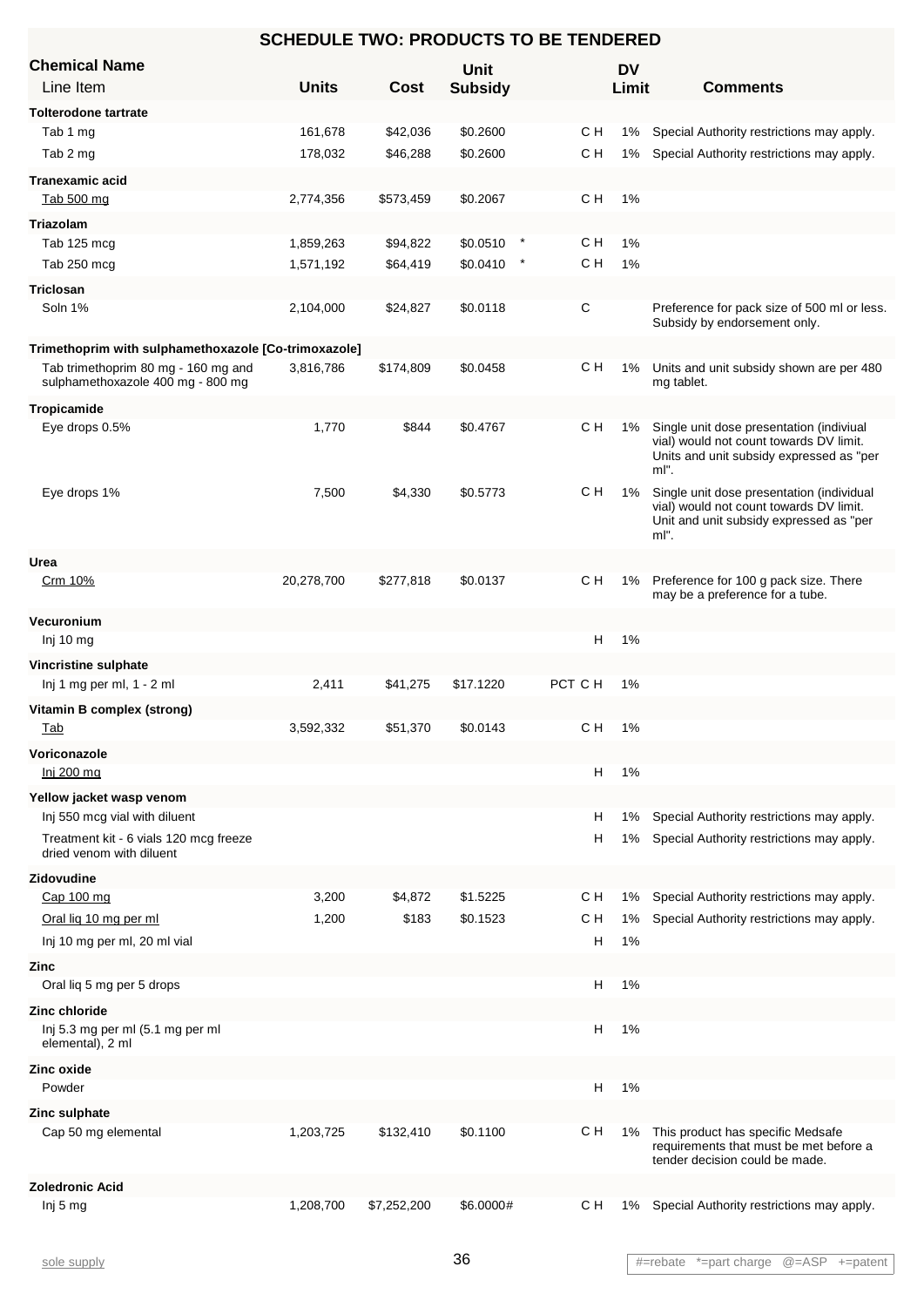#### Line Item **Chemical Name Units Comments Cost Subsidy SCHEDULE TWO: PRODUCTS TO BE TENDERED Unit DV Limit Zopiclone** Tab 3.75 mg Not currently listed on the Pharmaceutical Schedule. Preference for pack size of 30 tablets or less. @ H 1% Tab 7.5 mg Tablets should be scored. Preference for H 1% pack size of 30 tablets or less. **Zuclopenthixol Acetate** Inj 50mg per ml, 2 ml **Zuclopenthixol Decanoate** Inj 200 mg per ml 27,156 \$107,538 \$3.9600 C H 1% Inj 500 mg per ml **Not currently listed in Section B of the** Not currently listed in Section B of the Pharmaceutical Schedule.  $C H$ **Zuclopenthixol hydrochloride** Tab 10 mg 175,778 \$55,282 \$0.3145 C H 1%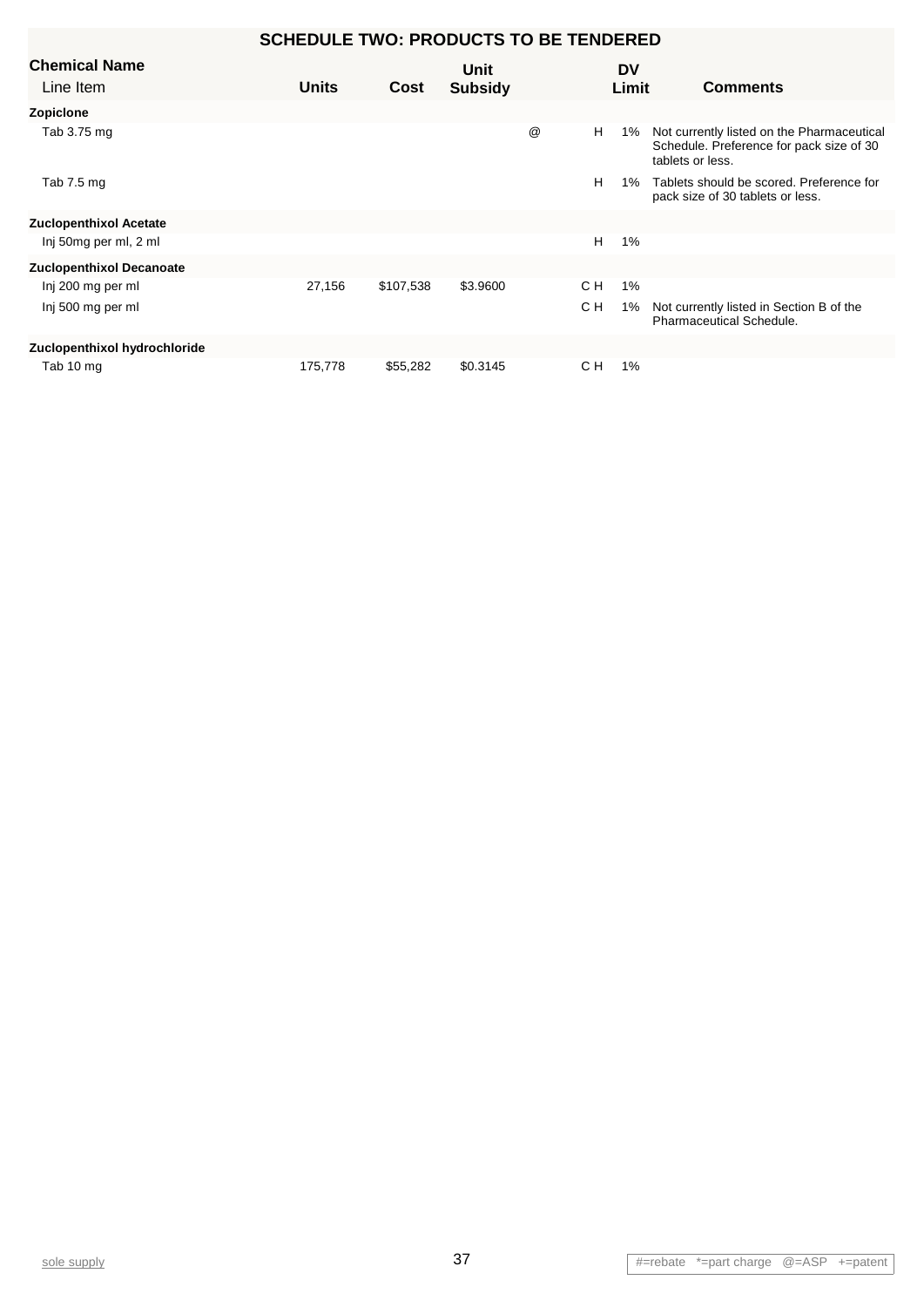### 1. **General**

### 1.1 **Sole Supply Period and Hospital Supply Status Period**

- (a) Hospital Tender Bids are to be submitted on the basis that if your Hospital Tender Bid is accepted, you will have Hospital Supply Status for the particular Tender Item for the Hospital Supply Status Period.
- (b) Community Tender Bids are to be submitted on the basis that if your Community Tender Bid is accepted, you will have Sole Supply Status for the particular Tender Item for the Sole Supply Period.
- (c) Combined Community/Hospital Tender Bids are to be submitted on the basis that if your Combined Community/Hospital Tender Bid is accepted, you will have Hospital Supply Status for the particular Tender Item for the Hospital Supply Status Period and Sole Supply Status for the particular Tender Item for the Sole Supply Period.

### 1.2 **Transition Periods**

- (a) In relation to hospital supply:
	- (i) there will be two Transition Periods (the First Transition Period and the Final Transition Period) during which the successful tenderer's brand is to be available for supply and purchase by DHB Hospitals. Additionally, where the successful tenderer's brand of the Pharmaceutical is not listed immediately prior to the First Transition Period, the successful tenderer's brand must be available for supply and purchase by DHB Hospitals from the applicable dates specified in clause 3 of Schedule 6;
	- (ii) the First Transition Period is intended to allow for an orderly transition to the arrangements that will apply during the Hospital Supply Status Period;
	- (iii) the Final Transition Period is intended to allow for an orderly transition to any new arrangements following the end of the Hospital Supply Status Period;
	- (iv) DHB Hospitals may purchase DV Pharmaceuticals at any time within the First Transition Period and Final Transition Period without any requirement to comply with the DV Limit.
- (b) Subject to paragraph (d) below, in relation to community supply:
	- (i) there will be two Transition Periods (the First Transition Period and the Final Transition Period) during which the successful tenderer's brand is to be available for supply and subsidised, but may not be the sole subsidised brand of that Tender Item. Additionally, where the successful tenderer's brand of the Pharmaceutical is not listed immediately prior to the First Transition Period, the successful tenderer's brand must be available for supply from the applicable dates specified in clause 3 of Schedule 5;
	- (ii) the First Transition Period is intended to allow for an orderly transition to the arrangements that will apply during the Sole Supply Period;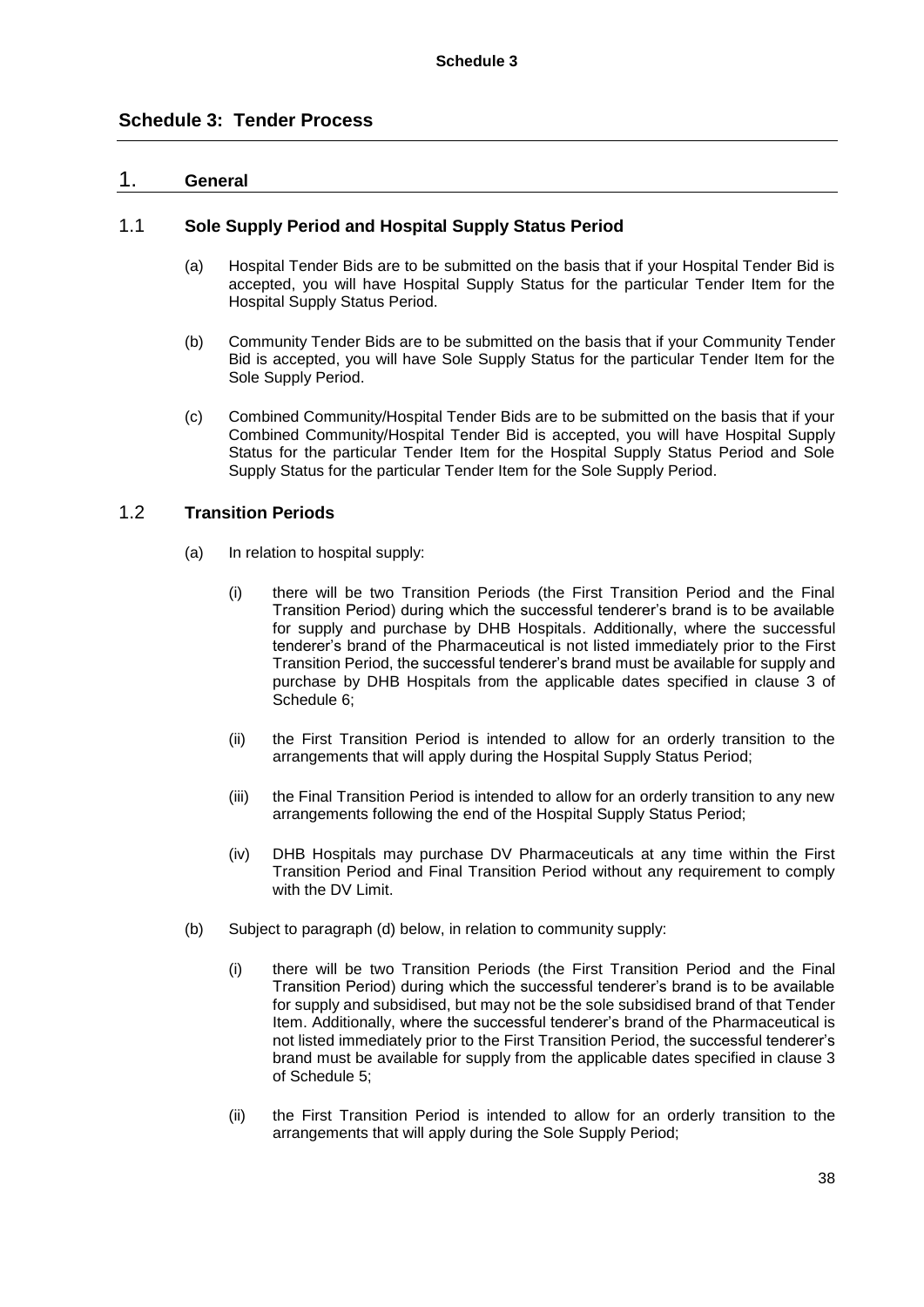- (iii) the Final Transition Period is intended to allow for an orderly transition to any new arrangements following the end of the Sole Supply Period.
- (c) In relation to community and/or hospital supply, PHARMAC may, in its sole discretion:
	- (i) determine a different commencement date for the First Transition Period, including where it considers that a different commencement date is necessary to ensure appropriate stock management or appropriate supply of the Tender Item; and/or
	- (ii) extend the period of the First Transition Period, by determining a different end date, and may do so before or after the commencement date of the First Transition Period. For the avoidance of doubt, in the event that PHARMAC extends the First Transition Period under this clause 1.2(c)(ii):
		- (A) the delisting of all other brands of that form and strength of the Chemical Entity is to be deferred until the actual commencement date of the Sole Supply Period, notwithstanding any date previously notified to suppliers by PHARMAC as being the intended date of delisting;
		- (B) all other brands of that form and strength of the Chemical Entity are to remain listed in accordance with the terms of any existing contract between PHARMAC and the particular pharmaceutical supplier in respect of the relevant brand(s) until such time as that supplier's brand of that form and strength of the Chemical Entity is actually delisted.
- (d) In relation to community supply, if the successful tenderer's brand is the only brand of the Tender Item listed on the Pharmaceutical Schedule as at the Market Notification Date, then the First Transition Period and clause 1.1(a) of Schedule Five will not apply.
- (e) For the avoidance of doubt, any notification by PHARMAC of the delisting of all other brands of that form and strength of the Chemical Entity on the first day of the Sole Supply Period operates solely as advance notice of the intended delisting of those pharmaceuticals and does not constitute a notice of termination of any existing contract for the supply of those other brands.

### 1.3 **Contract**

If PHARMAC accepts your:

- (a) Community Tender Bid, then a contract on the terms and conditions set out in:
	- (i) your Tender Bid (incorporating any variations as a result of negotiations or discussions under clause 1.6 of this Schedule); and
	- (ii) Schedule Four; and
	- (iii) Schedule Five; and
	- (iv) Schedule Seven (as applicable),

will be deemed to have been entered into between you and PHARMAC for Sole Supply Status for the relevant Pharmaceutical and, where applicable, its listing on the Pharmaceutical Schedule;

(b) Hospital Tender Bid, then a contract on the terms and conditions set out in: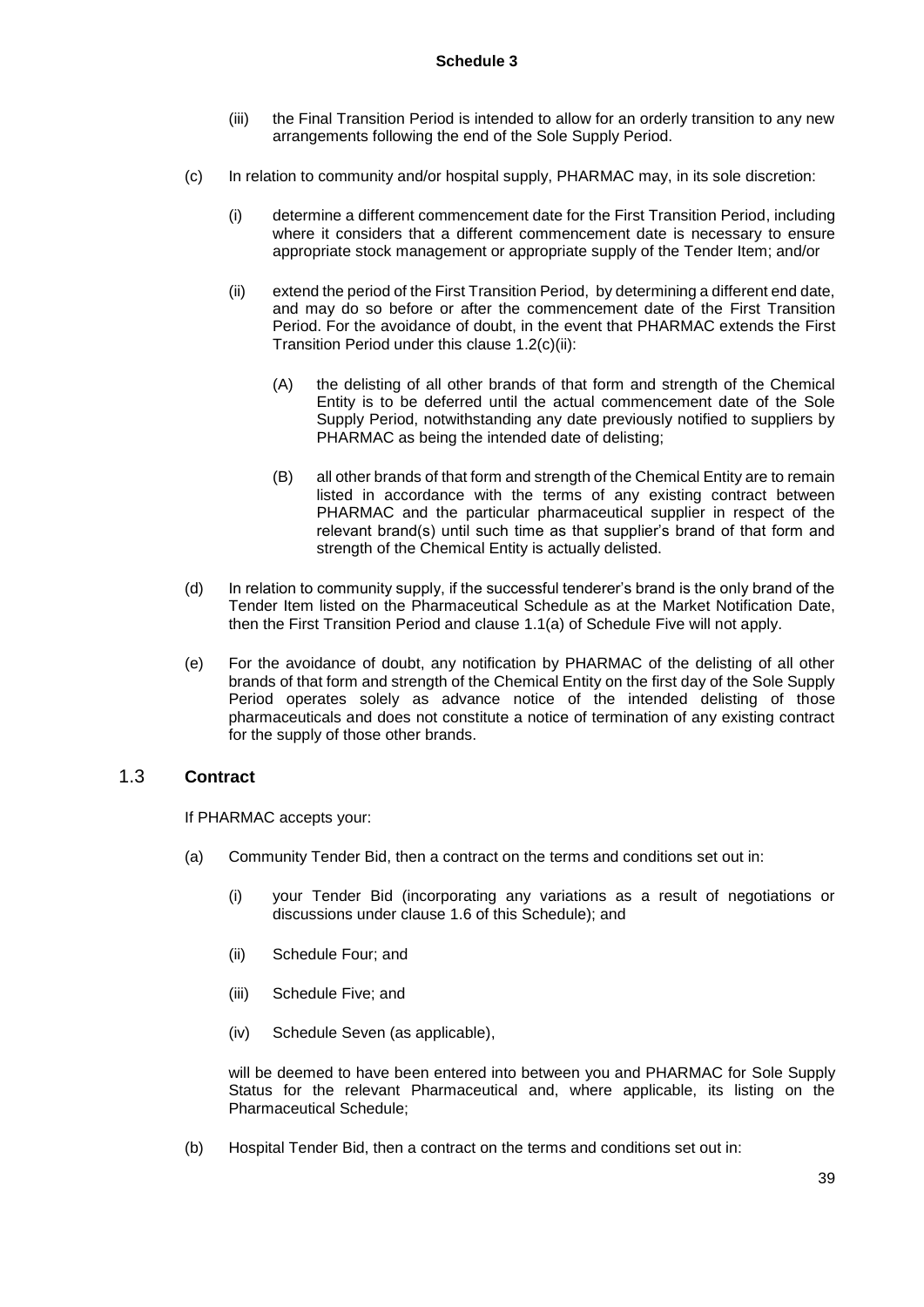- (i) your Tender Bid (incorporating any variations as a result of negotiations or discussions under clause 1.6 of this Schedule); and
- (ii) Schedule Four; and
- (iii) Schedule Six; and
- (iv) Schedule Seven (as applicable),

will be deemed to have been entered into between you and PHARMAC for Hospital Supply Status for the relevant Pharmaceutical and, where applicable, its listing on the Pharmaceutical Schedule;

- (c) Combined Community/Hospital Tender Bid, then:
	- (i) a contract on the terms and conditions set out in:
		- (A) your Tender Bid, to the extent applicable (incorporating any variations as a result of negotiations or discussions under clause 1.6 of this Schedule); and
		- (B) Schedule Four; and
		- (C) for the Community Tender Bid element of that Combined Community/Hospital Tender Bid, Schedule Five; and
		- (D) Schedule Seven (as applicable),

will be deemed to have been entered into between you and PHARMAC for Sole Supply Status for the relevant Pharmaceutical and, where applicable, its listing on the Pharmaceutical Schedule; and

- (ii) a separate contract on the terms and conditions set out in:
	- (A) your Tender Bid, to the extent applicable (incorporating any variations as a result of negotiations or discussions under clause 1.6 of this Schedule); and
	- (B) Schedule Four; and
	- (C) for the Hospital Tender Bid element of that Combined Community/Hospital Tender Bid, Schedule Six; and
	- (D) Schedule Seven (as applicable),

will be deemed to have been entered into between you and PHARMAC for Hospital Supply Status for the relevant Pharmaceutical and, where applicable, its listing on the Pharmaceutical Schedule.

For the avoidance of doubt, the terms and conditions specified in Schedule Four, Schedule Five, Schedule Six and Schedule Seven, as applicable, apply from the date when PHARMAC notifies you in accordance with clause 7.2 of this Schedule of its acceptance of your Tender Bid, and do not apply solely for the Sole Supply Period or Hospital Supply Status Period, as applicable.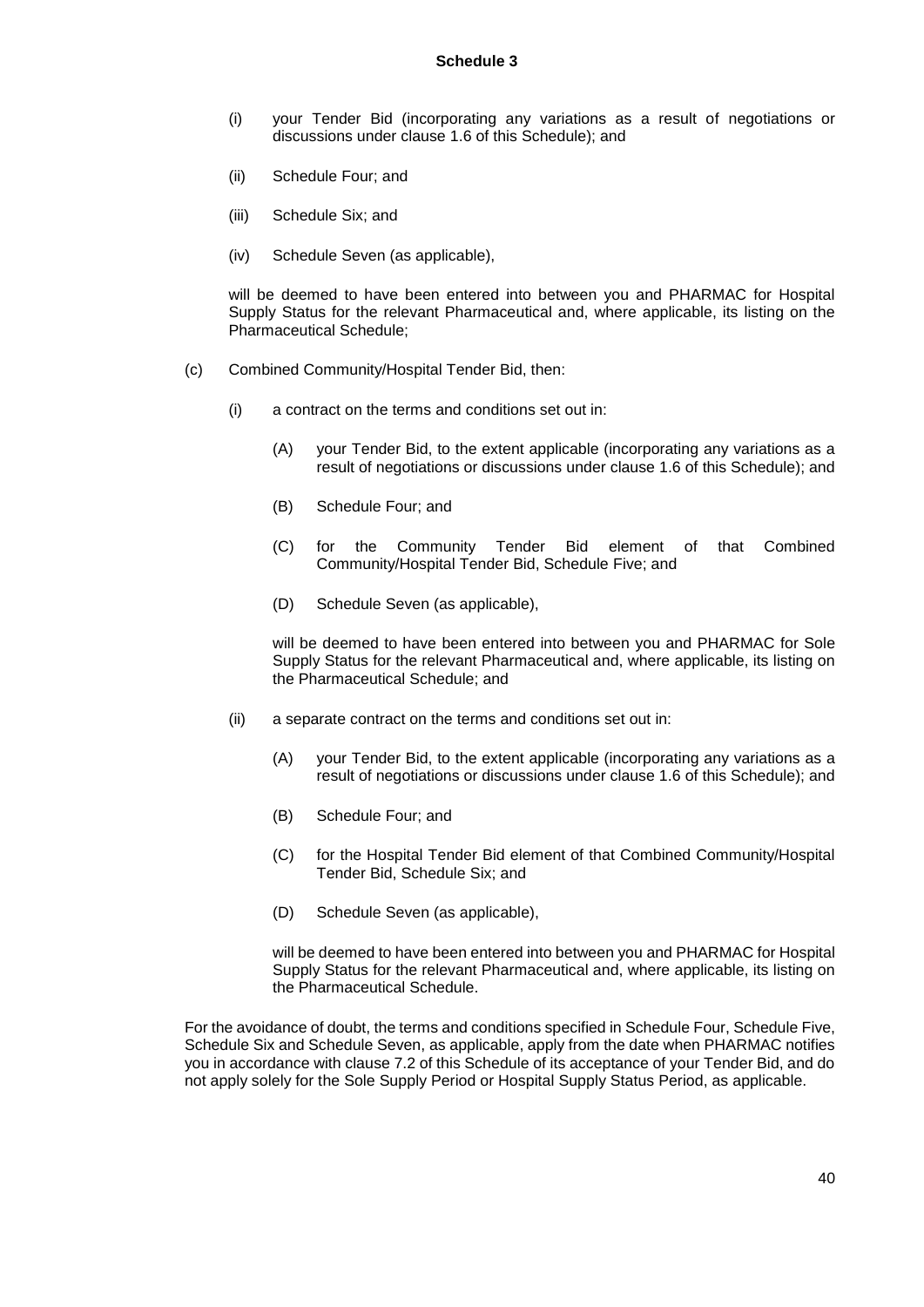### 1.4 **Extension of Hospital Supply Status to include Sole Supply Status**

- (a) You acknowledge and agree that if your Hospital Tender Bid is for a Tender Item that is specified in the product list in clause 2 of Schedule Two and the Electronic Portal as being a Tender Item for which you may submit a Tender Bid for Sole Supply Status, you may agree (such consent not to be unreasonably withheld), if so requested by PHARMAC:
	- (i) if PHARMAC has not yet accepted a Hospital Tender Bid for the particular Tender Item, to extend your Tender Bid to cover community supply; or
	- (ii) if PHARMAC has accepted your Hospital Tender Bid for the particular Tender Item, to supply the Tender Item for use in the community under Sole Supply Status as soon as practicable after such requirement is notified to you, and in any case no later than three months after that notification, under a separate contract for Sole Supply Status.
- (b) The Community Tender Bid referred to in paragraph (a)(i) above and the contract for Sole Supply Status referred to in paragraph (a)(ii) above will be:
	- (i) at a price that is equal to the Price specified for that Pharmaceutical in your Hospital Tender Bid; and
	- (ii) on the other terms and conditions set out in your Hospital Tender Bid (incorporating any variations as a result of negotiations or discussions under clause 1.6 of this Schedule), as applicable; and
	- (iii) for supply in accordance with Schedules Four, Five and Seven; and
	- (iv) for such quantities of the Pharmaceutical as are required for use in the community.
- (c) This clause confers a benefit on, and is enforceable by, the Funder in accordance with the Contract and Commercial Law Act 2017, Part 2, Subpart 1.

### 1.5 **Extension of Sole Supply Status to include Hospital Supply Status**

- (a) You acknowledge and agree that if your Community Tender Bid is for a Tender Item that is specified in the product list in clause 2 of Schedule Two as being a Tender Item for which you may submit a Tender Bid for Hospital Supply Status, you may agree (such consent not to be unreasonably withheld), if so required by PHARMAC:
	- (i) if PHARMAC has not yet accepted a Community Tender Bid for the particular Tender Item, to extend your Tender Bid to cover hospital supply; or
	- (ii) if PHARMAC has accepted your Community Tender Bid for the particular Tender Item, to supply the Tender Item for use in DHB Hospitals under Hospital Supply Status as soon as practicable after such requirement is notified to you, and in any case no later than three months after that notification, under a separate contract for Hospital Supply Status.
- (b) The Hospital Tender Bid referred to in paragraph (a)(i) above and the contract for Hospital Supply Status referred to in paragraph (a)(ii) above will be:
	- (i) at a price that is equal to the Price specified for that Pharmaceutical in your Community Tender Bid; and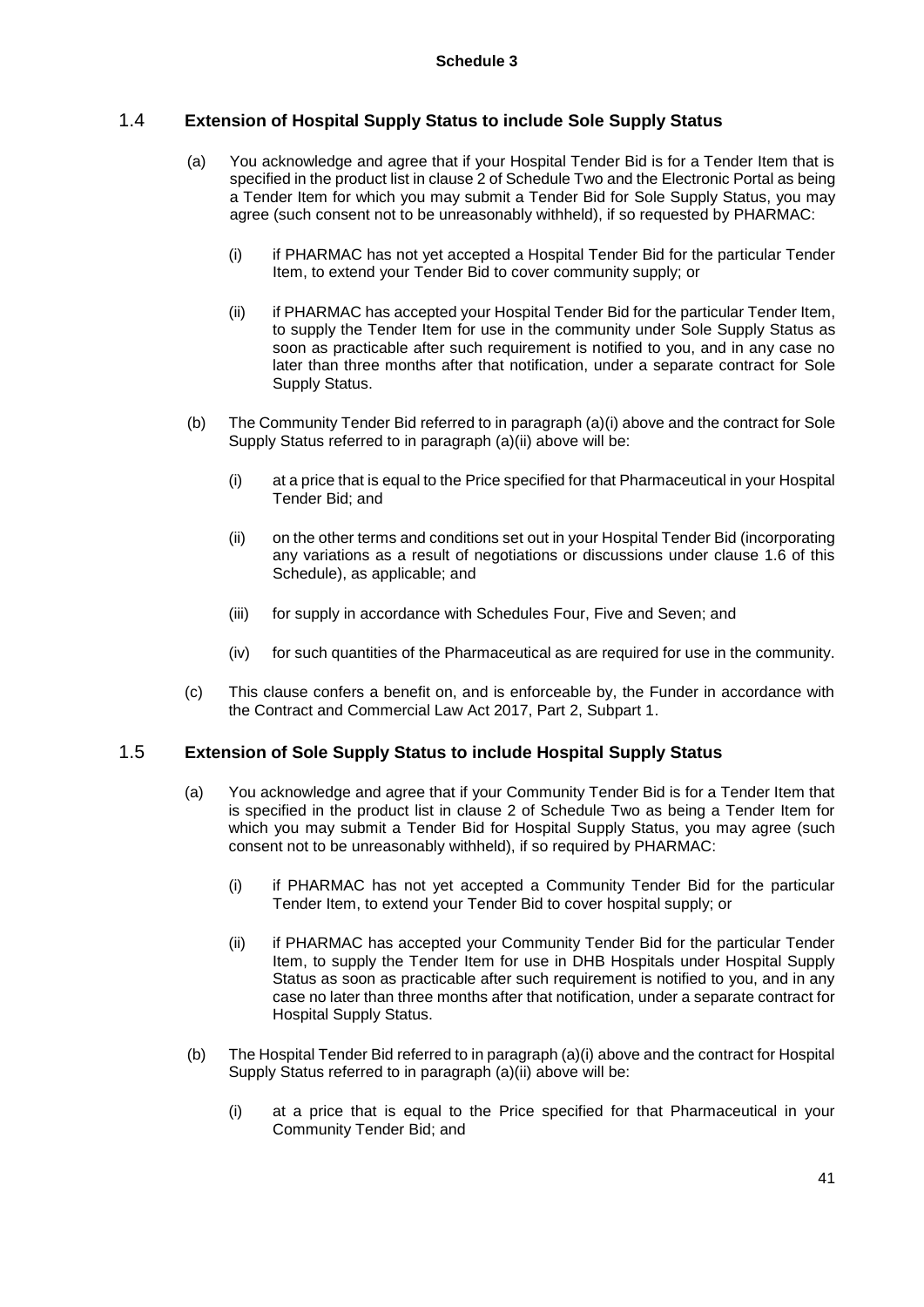- (ii) on the other terms and conditions set out in your Community Tender Bid (incorporating any variations as a result of negotiations or discussions under clause 1.6 of this Schedule), as applicable; and
- (iii) for supply in accordance with Schedules Four, Six and Seven; and
- (iv) for such quantities of the Pharmaceutical as are required for use in DHB Hospitals.
- (c) This clause confers a benefit on, and is enforceable by, DHB Hospitals in accordance with the Contract and Commercial Law Act 2017, Part 2, Subpart 1.

### 1.6 **PHARMAC may initiate limited negotiations**

- (a) Notwithstanding clause 2.7 of this Schedule, PHARMAC may, in its sole discretion, initiate negotiations or discussions with you in relation to your Tender Bid about:
	- (i) any of the terms and conditions to apply if your Tender Bid is accepted;
	- (ii) the proposed packaging or pack size of the Tender Item;
	- (iii) your ability to ensure continued availability of the Tender Item throughout the Hospital Supply Status Period and/or Sole Supply Period, as applicable;
	- (iv) the price of the Tender Item, but only where PHARMAC determines, in its sole discretion, that an increased price for the Tender Item may be necessary for practicality of supply of the Tender Item (for example, because of particular packaging requirements);
	- (v) DV Limits and/or DV Pharmaceuticals, in relation to hospital supply;
	- (vi) the Lead Time and/or the Start Date; or
	- (vii) any other matter that PHARMAC considers necessary or appropriate.
- (b) If PHARMAC initiates negotiations or discussions with you under paragraph (a), and as a result there is a change to any of the terms and conditions relating to the supply of a Tender Item, PHARMAC is not obliged to inform the other tenderers of that change, nor give those tenderers an opportunity to amend their bid for that Tender Item, unless the change is one which would result in the terms and conditions being materially different in scope from those set out in this Invitation.
- (c) The initiation and pursuit of any negotiations or discussions under this clause shall not constitute a counter-offer and your original Tender Bid will remain open for acceptance in accordance with clause 4.2(b) of this Schedule in the absence of agreement on any variation to that Tender Bid.

### 1.7 **Termination and amendment of Invitation**

#### PHARMAC may:

- (a) amend this Invitation at any time up to five business days before the Deadline; and/or
- (b) terminate this Invitation at any time before the acceptance of any Tender Bid by giving five business days' written notice.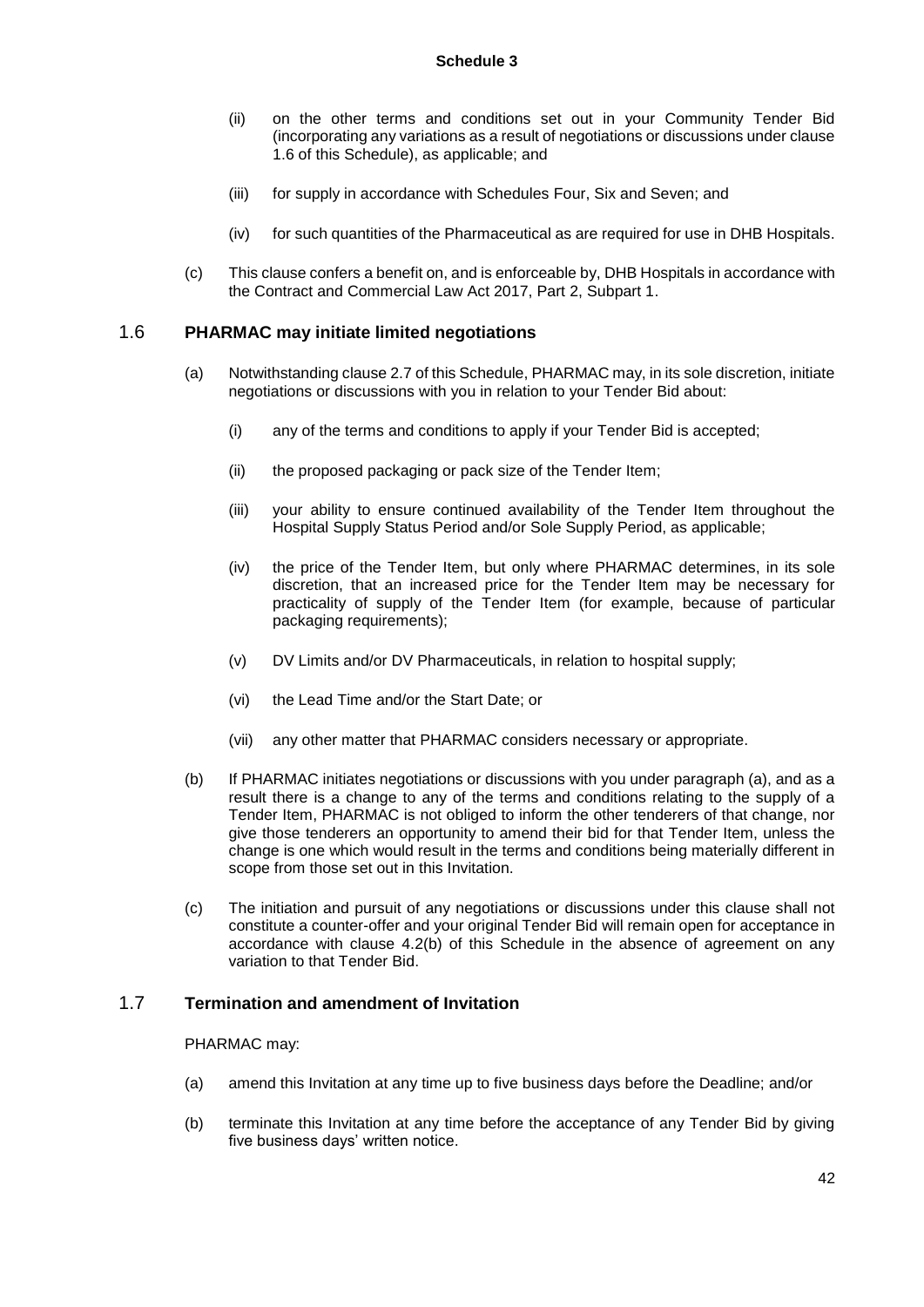### 2. **Information about submitting a Tender Bid**

### 2.1 **Choice of forms and strengths**

Where a Tender Item includes different forms and strengths of a Chemical Entity or entities, your Tender Bid may, but does not need to, include all of the forms and strengths of the Chemical Entity or entities contained in that Tender Item.

### 2.2 **Consents not yet held**

You may submit a Tender Bid for a Tender Item where your brand of the Tender Item is yet to obtain all necessary Consents. In those circumstances, you may be required to demonstrate your ability to obtain those consents within a time frame acceptable to PHARMAC. For example, you may be required to demonstrate that you have the dossier for that brand of the Tender Item ready to submit to Medsafe within one month of such a request being made by PHARMAC. For the avoidance of doubt where your brand of the Tender Item is yet to obtain all necessary Consents, any time period to obtain those Consents shall be exclusive of the Lead Time indicated on your Tender Bid.

### 2.3 **Individual Tender Bids**

You may submit more than one bid for a Tender Item (for example, you may submit separate bids for different pack sizes (or other equivalent grouping for a Medical Device) of a Tender Item).

### 2.4 **Aggregated Tender Bids**

- (a) You may, in addition to submitting a separate Tender Bid for each Tender Item, submit an Aggregated Tender Bid, provided that:
	- (i) in the case of a pharmaceutical that is not a Medical Device, each brand contained in an Aggregated Tender Bid is only a different form and strength of the same Chemical Entity;
	- (ii) you may not aggregate across different chemical entities when submitting a Tender Bid;
	- (iii) you may not aggregate within a single Tender Item (for example, two different brands or pack sizes);
	- (iv) you must also submit a separate Community Tender Bid and/or Hospital Tender Bid, as applicable, for each particular Tender Item.
- (b) Where a Tender Item includes different forms and strengths of a Chemical Entity or different entities (for example, a two-part injection), and you bid for the whole Tender Item, that is not an Aggregated Tender Bid.

### 2.5 **Combined Community/Hospital Tender Bids**

You may submit a Combined Community/Hospital Tender Bid, provided that you must also submit a separate Community Tender Bid and a separate Hospital Tender Bid for each Tender Item in respect of which you submit a Combined Community/Hospital Tender Bid.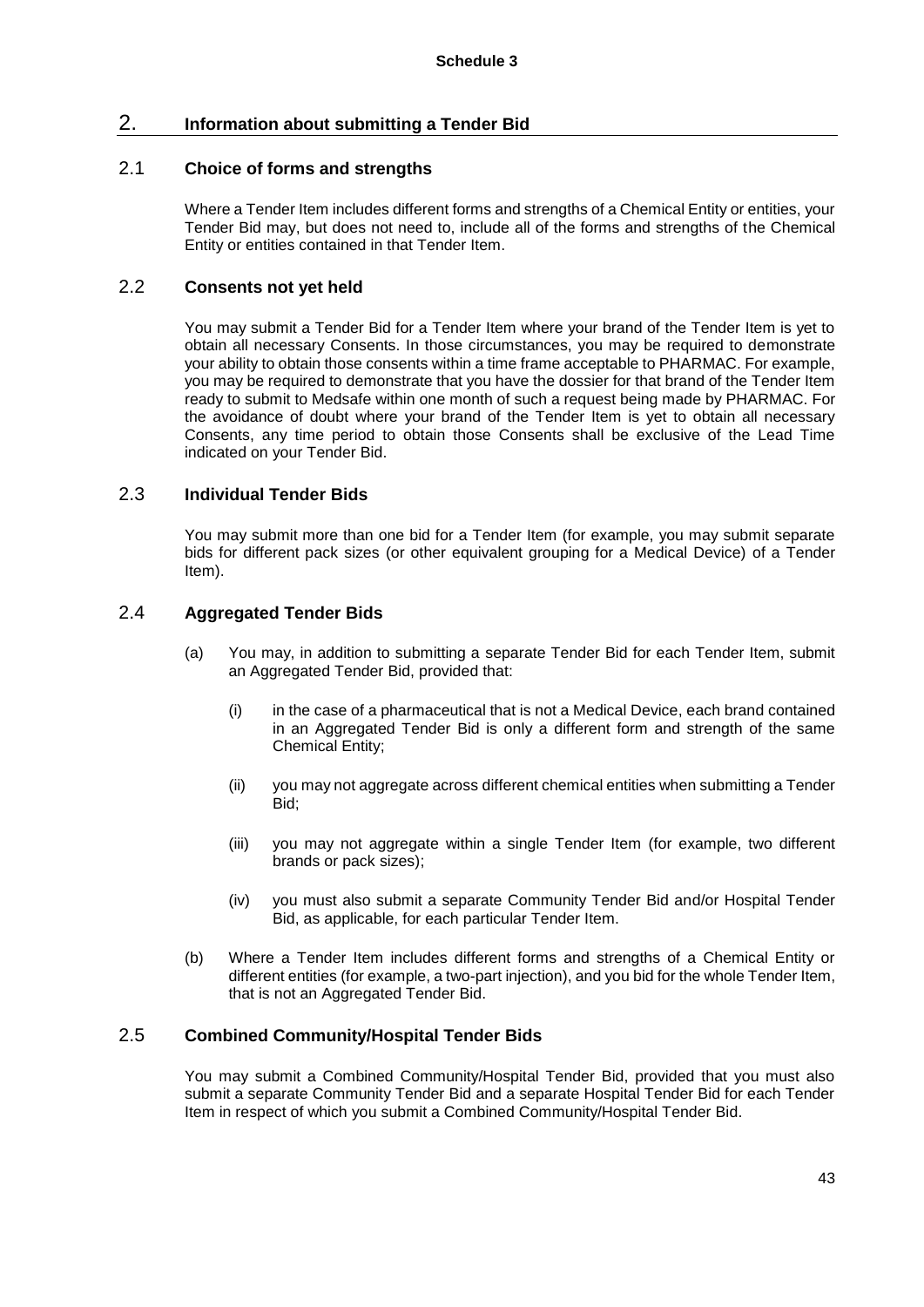## 2.6 **Aggregated Combined Community/Hospital Tender Bids**

You may submit a Tender Bid that is both an Aggregated Tender Bid and a Combined Community/Hospital Tender Bid, provided that you comply with clauses 2.4 and 2.5 above.

### 2.7 **No conditions**

You cannot make a conditional Tender Bid nor qualify a Tender Bid in any way.

### 2.8 **Separate offers**

PHARMAC will treat each Tender Bid as a separate offer.

## 2.9 **Tender Bid prices**

You must submit, for each Tender Bid, a single price in New Zealand dollars (exclusive of GST), which will be the Price at which you will supply the Tender Item.

### 3. **What to include in your Offer Letter and Tender Submission Form**

### 3.1 **Compulsory use of Offer Letter and Tender Submission Form**

- (a) You must submit your Tender Bid using the Electronic Portal and attach the Offer Letter and a completed Tender Submission Form for each Tender Item for which you wish to submit a bid.
- (b) An electronic version of the Offer Letter is available on the Electronic Portal.

### 3.2 **Information that must be supplied about you**

In the Offer Letter, you must supply the following information about you:

- (a) your company structure;
- (b) your management and technical skills;
- (c) your financial resources;
- (d) your (or your supplier's) existing supply commitments;
- (e) your (or your supplier's) previous supply performance; and
- (f) your quality assurance processes, where applicable.

## 3.3 **Information that must be supplied about the Tender Item**

In your Tender Submission Form, you must supply the following information about the Tender Item:

(a) in the case of a pharmaceutical that is not a Medical Device, the chemical, form, strength, brand name, pack size and type of packaging;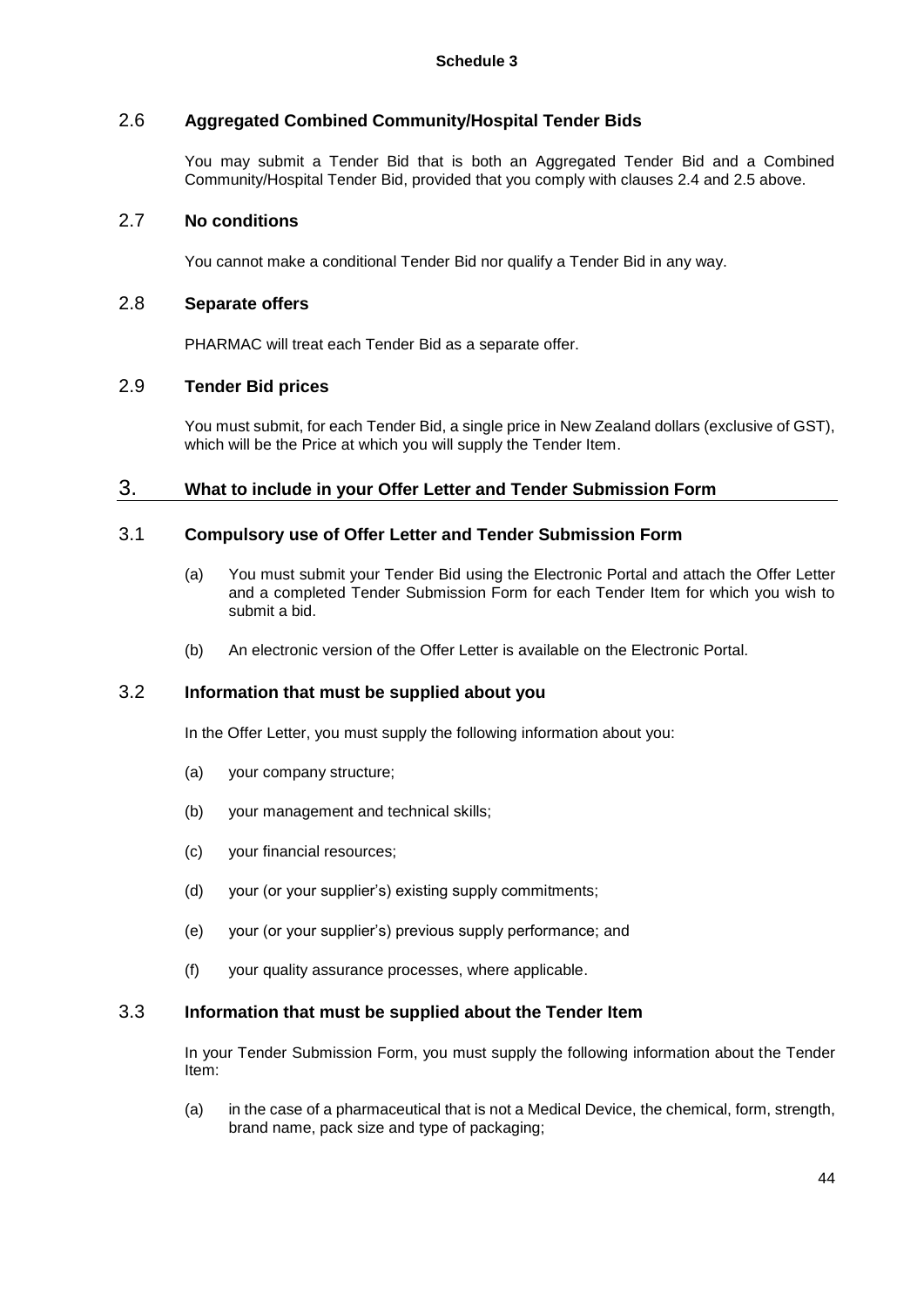- (b) for any Pharmaceutical that does not require Consent from Medsafe;
	- (i) evidence and justification as to why Consent from Medsafe is not required for the Tender Item(s);
	- (ii) confirmation that the Tender Item(s) that you are submitting a Tender Bid in respect of meet the relevant standards and/or regulatory requirements for its intended use and what those standards and/or regulatory requirements are; and
	- (iii) details of the Tender Item(s), including excipients and shelf life;
- (c) for any Medical Device:
	- (i) the brand name, pack size (or other equivalent grouping) and type of packaging;
	- (ii) details of the Tender Item(s) and any associated services available in relation to the Tender item(s), including training, education and product support;
	- (iii) confirmation that the Tender Item(s) that you are submitting a Tender Bid in respect of meet the relevant standards and regulatory requirements for its intended use;
	- (iv) information on current usage of and expenditure on the Tender Item(s) by DHBs;
	- (v) confirmation that you have a business continuity plan with a brief summary of the plan;
	- (vi) demonstration of experience and knowledge within the healthcare sector, and specifically DHB Hospitals;
	- (vii) the WAND registration number of the Tender Item(s); and
	- (viii) the name of the sponsor of the Tender Item for the purpose of the Medicines (Database of Medical Devices) Regulations 2003;
- (d) a single price in New Zealand dollars (exclusive of GST) at which you will supply the Tender Item:
	- (i) to wholesalers and other distributors during the Sole Supply Period in respect of a Community Tender Bid; or
	- (ii) to, at a DHB Hospital's discretion, Designated Delivery Points, and/or Contract Manufacturers (expressly for the purpose of compounding), in respect of a Hospital Tender Bid;
- (e) whether it has all necessary Consents (and if not, what the status of registration is);
- (f) the Lead Time for supply of the Tender Item;
- (g) the name and location of:
	- (i) the manufacturer(s) of the finished product (and name and location of the packaging site, if different); and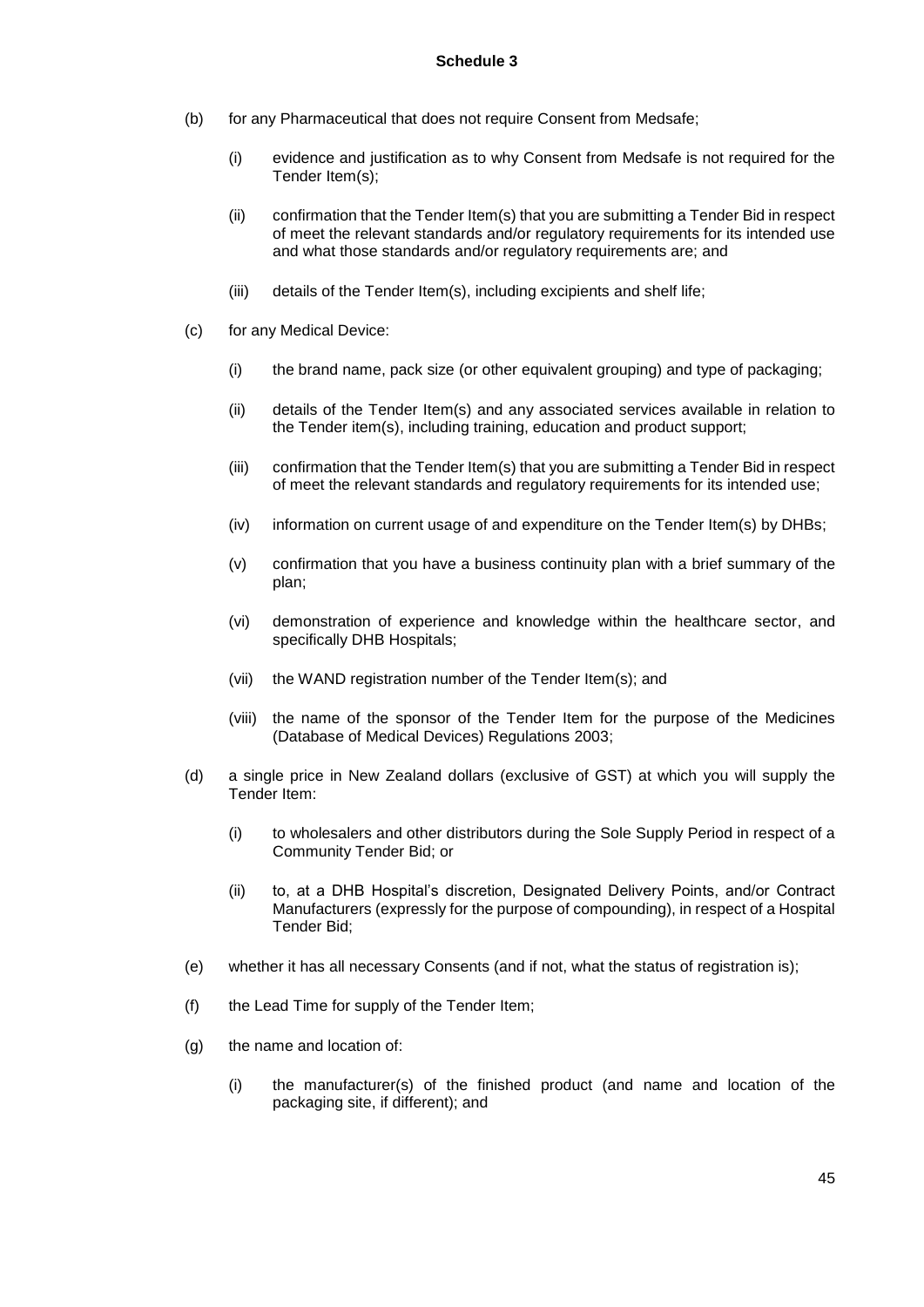- (ii) the manufacturer(s) of the active ingredients (not required in respect of Medical Devices); and
- (iii) alternative manufacturers of the finished product and active ingredients (if any) (not required in respect of Medical Devices);
- (h) your proposed distribution and supply arrangements for the Tender Item.

## 3.4 **Information that may be supplied about the Tender Item**

In your Tender Submission Form, you may supply the following information about the Tender Item:

- (a) For any Pharmaceutical or Medical Device:
	- (i) other markets you currently provide the Pharmaceutical or Medical Device in.

## 3.5 **PHARMAC may request further information**

- (a) PHARMAC may request such further information as it considers necessary from or about you for the purposes of clarifying or evaluating your Tender Bid, including (but not limited to):
	- (i) information about your credit status;
	- (ii) information on the price of a Tender Item, but only where PHARMAC requires clarification to confirm the exact price being offered, or where PHARMAC initiates negotiations with you under clause 1.6 of this Schedule;
	- (iii) where a Tender Item is a controlled drug, information about the form in which the Tender Item will be supplied, in which case you must supply that information within 10 business days of PHARMAC requesting the information; and
	- (iv) a sample pack or container of the Tender Item (and if you intend supplying it in a different form from that sample pack or container, information about the form in which it will be supplied), in which case you must supply that sample pack or container or information within 10 business days of PHARMAC requesting it.
- (b) If PHARMAC requests further information from or about you it is not obliged to request the same or any other information from or about any other party.

## 4. **How to submit a Tender Bid**

### 4.1 **Submission of Tender Bids**

All Tender Bids must be submitted via the Electronic Portal. Tender Bids or any copies of Tender Bids should not be delivered in person, by courier, by post, by facsimile or by email to PHARMAC.

### 4.2 **Key dates**

Your Tender Bid must:

(a) be submitted via the Electronic Portal by no later than the Deadline; and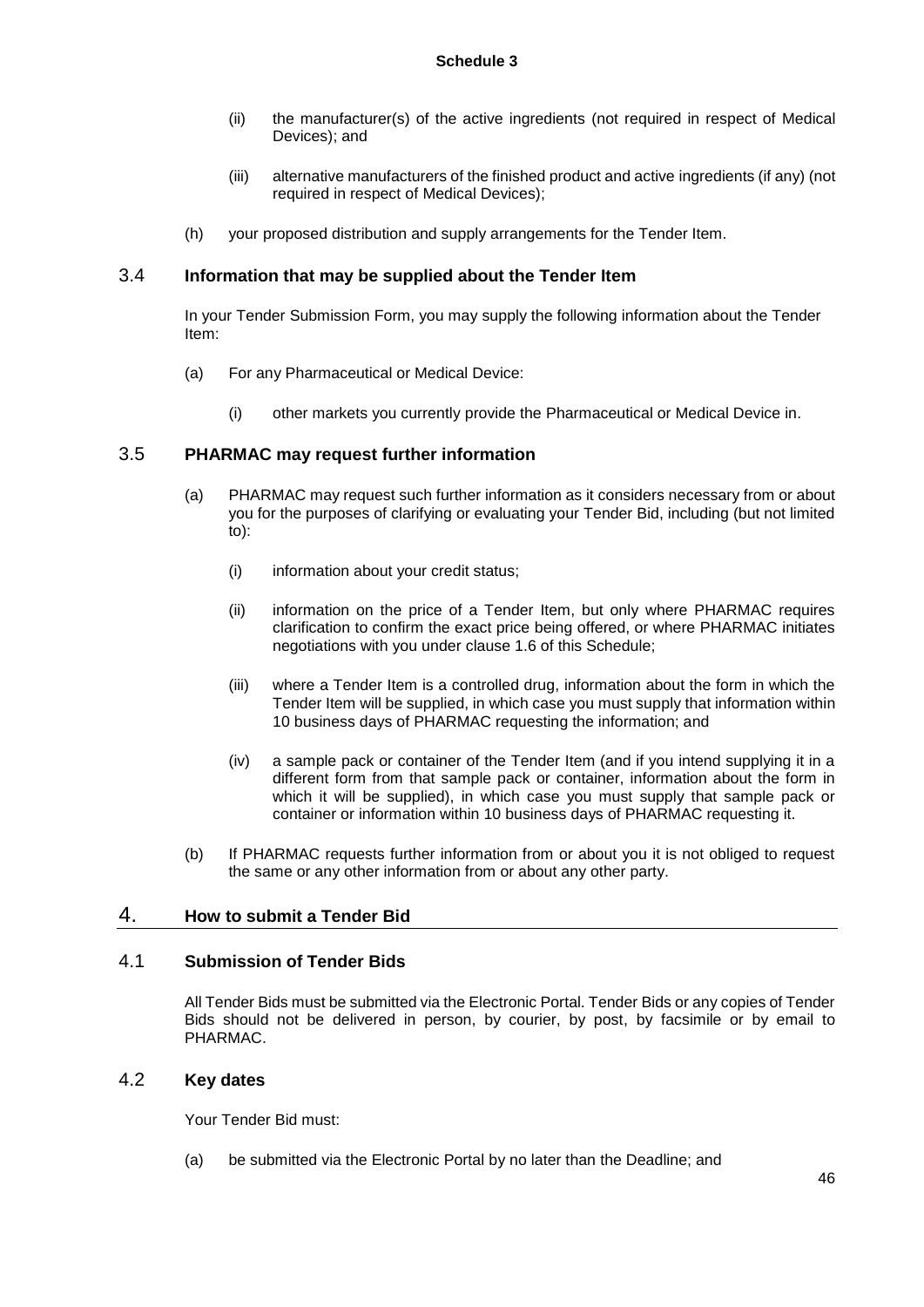- (b) be irrevocable and remain open for acceptance by PHARMAC until, as applicable:
	- (i) Monday, 31 July 2019;
	- (ii) the date specified for a Tender Item in Schedule Two or on the Electronic Portal (if any); or
	- (iii) if PHARMAC so requests at any time, such later date as you agree in writing.

## 5. **Evaluation**

### 5.1 **Process of evaluation**

The Evaluation Committee, taking such regulatory, legal, medical and other advice as it considers appropriate, will evaluate all conforming Tender Bids that have been checked for conformity under clause 6(a) of this Schedule, and any non-conforming Tender Bids that are admitted for consideration under clause 6(b) of this Schedule.

### 5.2 **Matters for evaluation**

The Evaluation Committee will evaluate Tender Bids in light of PHARMAC's statutory objective which is "to secure for eligible people in need of pharmaceuticals, the best health outcomes that are reasonably achievable from pharmaceutical treatment and from within the amount of funding provided". In doing so the Evaluation Committee will be guided by the Factors for Consideration (Factors) that form part of PHARMAC's then current Operating Policies and Procedures (OPPs), as published on PHARMAC's website (www.pharmac.govt.nz), to the extent applicable. More information on the Factors can be found at [www.pharmac.health.nz/factors-for-consideration.](http://www.pharmac.health.nz/medicines/how-medicines-are-funded/factors-for-consideration/)

The requirement for PHARMAC to pursue its statutory objective means that particular emphasis will be given to those aspects of proposals which demonstrate "health outcomes", and those aspects of proposals which demonstrate the impact on the "funding provided" for pharmaceuticals. Those Factors which relate directly to these aspects will be given the greatest weight by the Evaluation Committee but all Factors are important.

The information to be taken into account in applying the Factors by the Evaluation Committee will include, in particular:

- (a) your ability to ensure continued availability of the Tender Item throughout the Sole Supply Period and/or Hospital Supply Status Period and each of the Transition Periods, as applicable, taking into account each of the following separate points:
	- (i) your financial resources;
	- (ii) your management and technical skills;
	- (iii) your, or your supplier's, existing supply commitments;
	- (iv) your, or your supplier's, previous supply performance;
	- (v) your quality assurance processes, where applicable;
	- (vi) the site of manufacture and packaging of the Pharmaceutical, and site of manufacture of the active ingredient;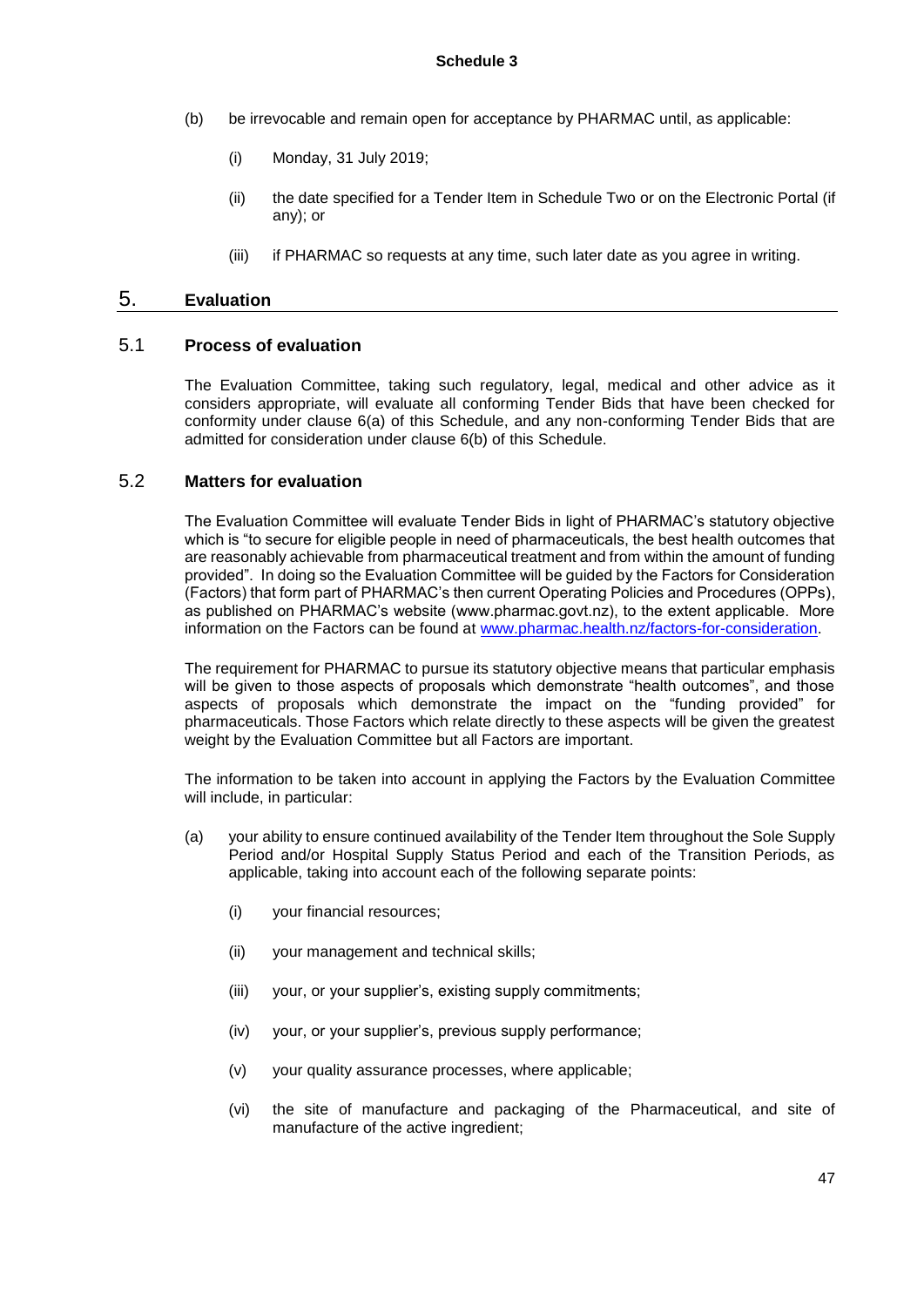- (vii) alternative manufacturers of the finished product and active ingredients (if any);
- (viii) other markets in which you currently supply the Pharmaceutical;
- (ix) your proposed distribution and supply arrangements for the Tender Item; and
- (x) the Lead Time for supply of the Tender Item;
- (b) the pack size (or other relevant grouping for a Medical Device) of the Tender Item and the type of packaging;
- (c) the price of the Tender Item;
- (d) the amount and timing of savings, including non-pharmaceutical savings accruing to the Funder or PHARMAC during the Hospital Supply Status Period and the Sole Supply Period, as applicable;
- (e) either:
	- (i) evidence that you have obtained, and still have, market approval for your brand of the Tender Item, and all necessary Consents; or
	- (ii) evidence that will enable the Evaluation Committee to form a view on the likelihood and timing of your brand of the Tender Item gaining all necessary Consents;
- (f) the name and location of the manufacturer of the finished product and active ingredients of the Tender Item; and
- (g) any other benefits to the Funder of selecting you as the supplier of the Tender Item.

## 6. **Conformity**

- (a) PHARMAC may, in its sole discretion, check your Tender Bid for conformity with this Invitation. If PHARMAC does elect to check your Tender Bid, it is not obliged to check all or any other Tender Bids for conformity, provided that in PHARMAC's judgment this would not be unfair to you in comparison to any other party. A Tender Bid will conform if it:
	- (i) is submitted via the Electronic Portal by the Deadline;
	- (ii) is submitted on the Tender Submission Form and an Offer Letter is attached;
	- (iii) has no conditions or qualifications attached;
	- (iv) includes all information required under clauses 3.2 and 3.3 of this Schedule; and
	- (v) otherwise complies, both as to form and substance, with the requirements of this Invitation.
- (b) PHARMAC may, in its sole discretion, provided that in PHARMAC's judgment this would not be unfair to you in comparison to any other party:
	- (i) exclude any non-conforming Tender Bid from consideration; or
	- (ii) consider, and accept, any non-conforming Tender Bid.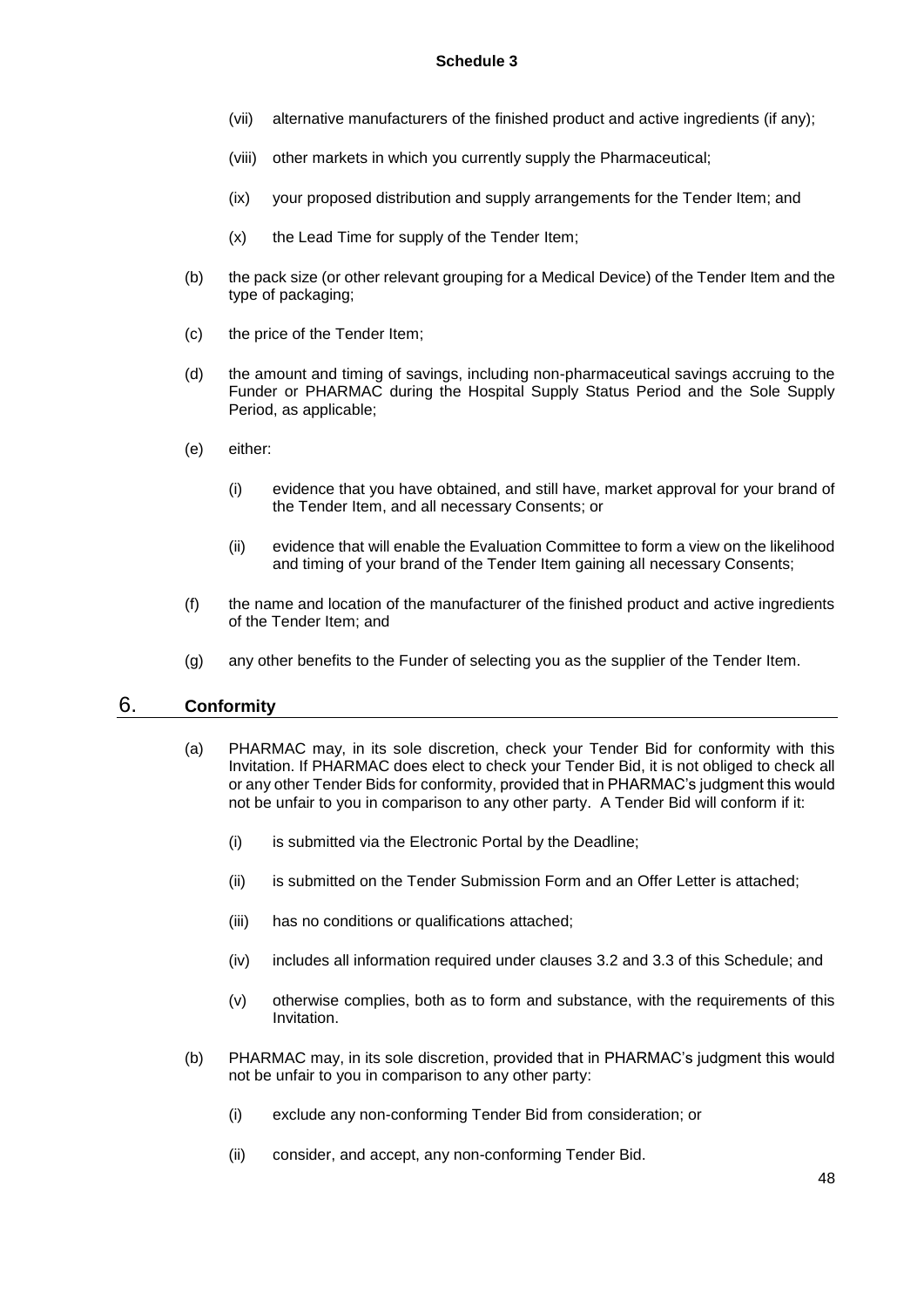### 7. **Decision**

### 7.1 **Decision on acceptance of Tender Bid**

- (a) The Evaluation Committee will make a recommendation as to which Tender Bid should be accepted to PHARMAC's Board of Directors (or its delegate under Delegated Authority pursuant to Section 73 of the Crown Entities Act 2004, where applicable).
- (b) PHARMAC's Board of Directors (or its delegate, where applicable) will have the sole discretion to decide whether or not to accept a Tender Bid for any Tender Item.
- (c) PHARMAC's Board of Directors (or its delegate, where applicable):
	- (i) will use the Factors in PHARMAC's then current OPPs as applicable, in deciding whether or not to accept a Tender Bid for any Tender Item; and
	- (ii) is not obliged to act in accordance with any recommendation of the Evaluation Committee.

### 7.2 **Notification of acceptance**

- (a) Once PHARMAC's Board of Directors (or its delegate, where applicable) has decided under clause 7.1 above which Tender Bid (if any) to accept for a Tender Item, PHARMAC will, within a reasonable period of time, notify the successful tenderer in writing that it has been successful and in addition:
	- (i) subject to paragraph (b) below, if the successful Tender Bid is unconditionally accepted, PHARMAC will, within a reasonable period of time, notify each unsuccessful tenderer in writing of the identity of the successful tenderer; or
	- (ii) subject to paragraph (b) below, if the successful Tender Bid is conditionally accepted, PHARMAC will, within a reasonable period of time of that tender becoming unconditionally accepted, notify each unsuccessful tenderer in writing of the identity of the successful tenderer.
- (b) If for any reason you do not receive written notification from PHARMAC in accordance with paragraph (a) above, you will be deemed to have received the required notification on the date that each Tender Item you bid for is notified in the Pharmaceutical Schedule.

## 7.3 **PHARMAC's rights reserved**

- (a) PHARMAC reserves the right to accept or reject any Tender Bid.
- (b) While it is PHARMAC's current intention, unless specified otherwise in Schedule Two or the Electronic Portal, to enter into an agreement to award Hospital Supply Status and/or Sole Supply Status for each Tender Item, PHARMAC will not in any circumstances be bound to accept any or all Tender Bids and, in particular, PHARMAC will not be bound to accept the lowest or any other Tender Bid for a Tender Item.
- (c) Acceptance only occurs if, and when, PHARMAC's Board of Directors (or its delegate, where applicable) resolves to accept a Tender Bid and this acceptance is notified to the successful tenderer.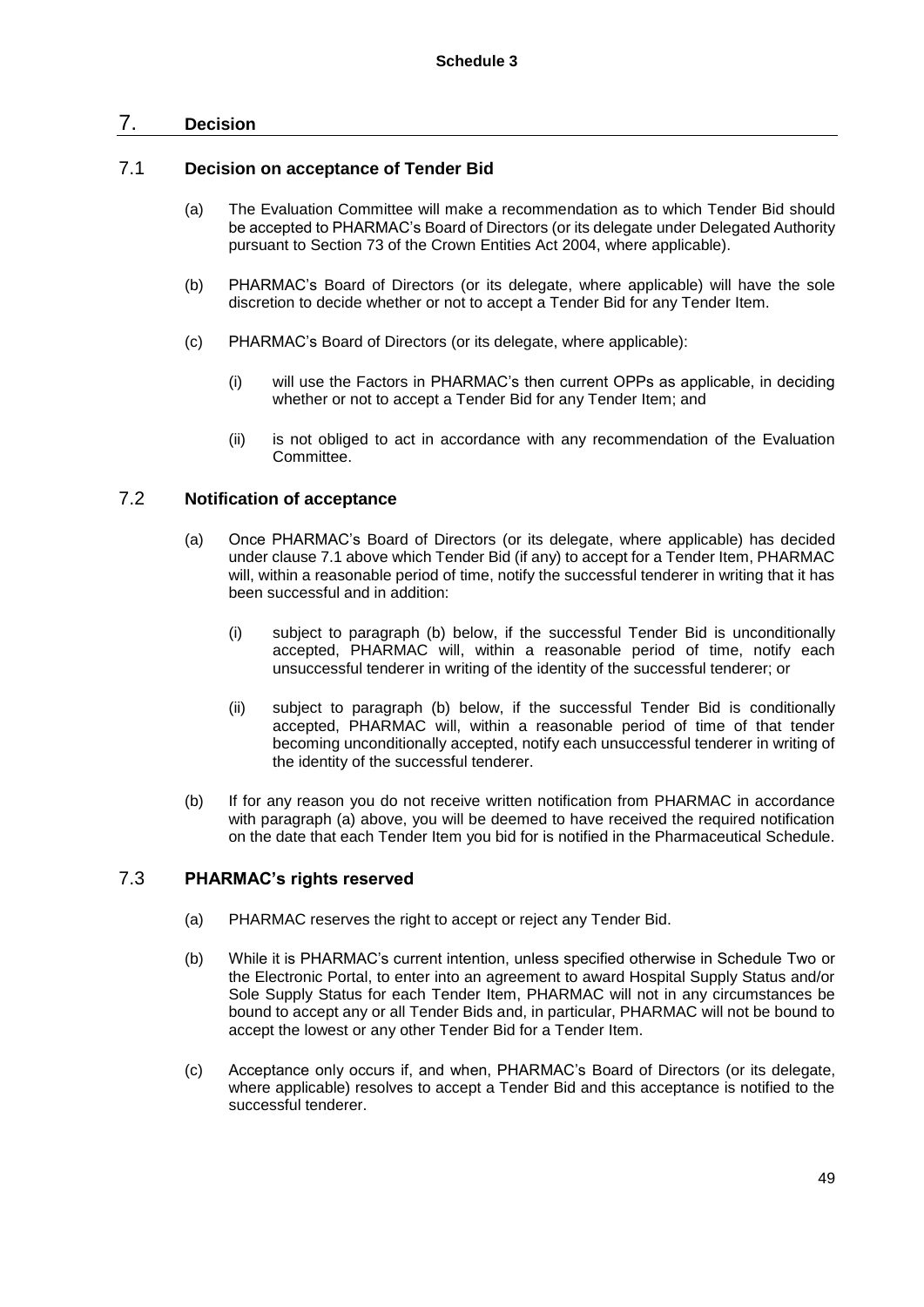- (d) PHARMAC may take any action, including making any adjustments to the tender process that it considers appropriate, acting reasonably (provided that it notifies tenderers materially affected by such adjustments).
- (e) PHARMAC may, at any time, suspend or cancel in whole or in part, this tender process in order to fulfil its public law obligations through consultation, or otherwise. In this situation PHARMAC may (without limitation) ask you to adapt and resubmit your Tender Bid in light of consultation, or alternatively we may request that new Tender Bids be submitted (or in the case of a suspension PHARMAC may also resume the tender process without further change following the end of the period of suspension).

## 7.4 **Conditional acceptance**

- (a) Where the successful tenderer's brand of a Tender Item is yet to receive all necessary Consents:
	- (i) the contract referred to in clause 1.3 of this Schedule will be conditional upon such Consents being received within a time period specified by PHARMAC; and
	- (ii) PHARMAC may terminate the contract if such Consents have not been obtained, or in PHARMAC's view are unlikely to be obtained, within the period specified by PHARMAC.
- (b) Acceptance of a Tender Bid by PHARMAC's Board of Directors (or its delegate, where applicable), and the contract referred to in clause 1.3 of this Schedule may be conditional upon you satisfying PHARMAC that you will have sufficient stock of the Tender Item available to commence supply as at a date reasonably determined by PHARMAC.

## 8. **Back-up supply**

### **Back-up Supply Agreements**

- (a) PHARMAC may at any time negotiate a Back-up Supply Agreement with another supplier for any Tender Item.
- (b) PHARMAC may, at its sole discretion, seek proposals for Back-up Supply Agreements under a separate process to this Invitation to Tender. PHARMAC does not seek submissions for Back-up Supply Agreements in response to this Invitation to Tender and is not obliged to consider proposals or bids for back-up supply submitted as part of the tender process.

### 9. **Dealing with information**

### 9.1 **Confidentiality**

Subject to clause 9.2 below, all Confidential Information is confidential to us and our employees, legal advisers, electronic procurement providers and other consultants (including PTAC and its sub-committees), the Ministry of Health, DHBs and the Funder. You acknowledge that it may be necessary or appropriate for PHARMAC to disclose Confidential Information:

- (a) pursuant to the Official Information Act 1982; or
- (b) in publicly notifying any acceptance of your Tender Bid; or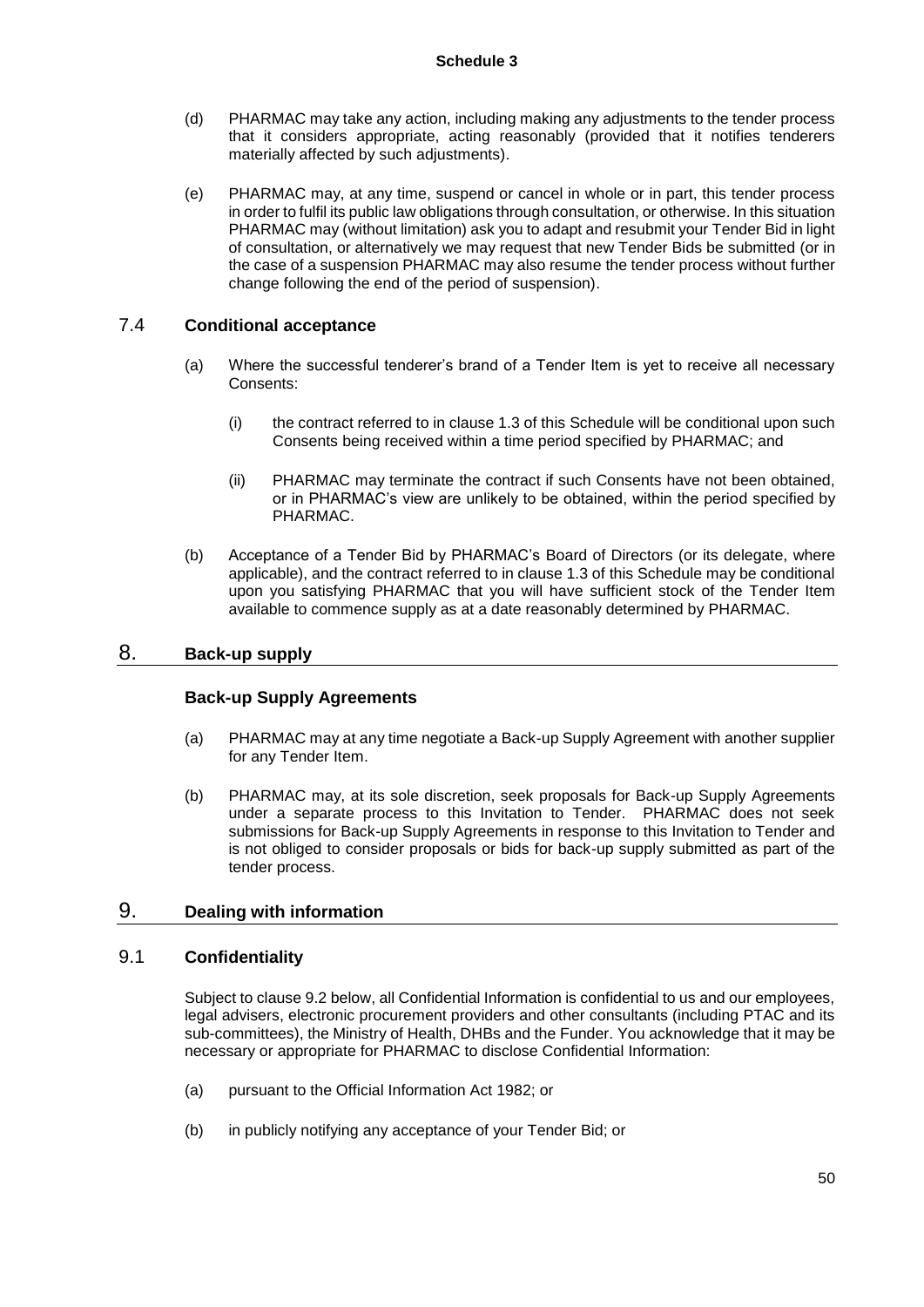(c) otherwise pursuant to PHARMAC's public law or any other legal obligations.

PHARMAC may consult with you before deciding whether to disclose Confidential Information for the purposes described in paragraphs (a) and (c) above, in order to ascertain any objections you may have to the disclosure of any of the Confidential Information. You acknowledge, however, that it is for PHARMAC to decide, in its absolute discretion, whether it is necessary or appropriate to disclose information for any of the above purposes, provided that PHARMAC shall act in good faith in disclosing any Confidential Information. Outside the circumstances described in paragraphs (a) and (c) above, Confidential Information must not be disclosed by either of us (or by our employees, legal advisers and other consultants) unless:

- (d) the information is publicly available without any cause attributable to the disclosing party; or
- (e) the other party has been reasonably informed prior to disclosure, and the disclosure is:
	- (i) for the purposes of this Agreement; or
	- (ii) required by law; or
	- (iii) in a form, and of content, agreed to by us.

For the avoidance of doubt, information released by PHARMAC in accordance with paragraphs (a) to (c) above ceases to be Confidential Information and you agree that PHARMAC may release that information again at any time in future without consulting with you or obtaining your prior agreement.

### 9.2 **Use of information**

Generalised aggregated information regarding your Tender Bid that does not identify you or that cannot reasonably be expected to identify you or lead to the connection of you with your Tender Bid is not Confidential Information and PHARMAC may use and publish such information as it sees fit.

### 10. **Miscellaneous**

### 10.1 **Process contract**

In submitting a Tender Bid, you agree that you and PHARMAC are contractually bound to follow the process and comply with the obligations expressly contained in this Invitation.

### 10.2 **Costs**

PHARMAC is not liable in any way whatsoever for any direct or indirect costs incurred, or loss (including loss of profit) or damage sustained, by you in respect, or arising out, of this tendering process or the obtaining or granting of Hospital Supply Status and/or Sole Supply Status, as applicable, for your supply of the Tender Item including, without limitation, costs of obtaining all necessary Consents for any Tender Item.

### 10.3 **No reliance**

Your Tender Bid is submitted in reliance on your own knowledge, skill and independent advice, and not in reliance on any representations made by PHARMAC (including for these purposes the sales and market information (if any) provided in Schedule Two or on the Electronic Portal).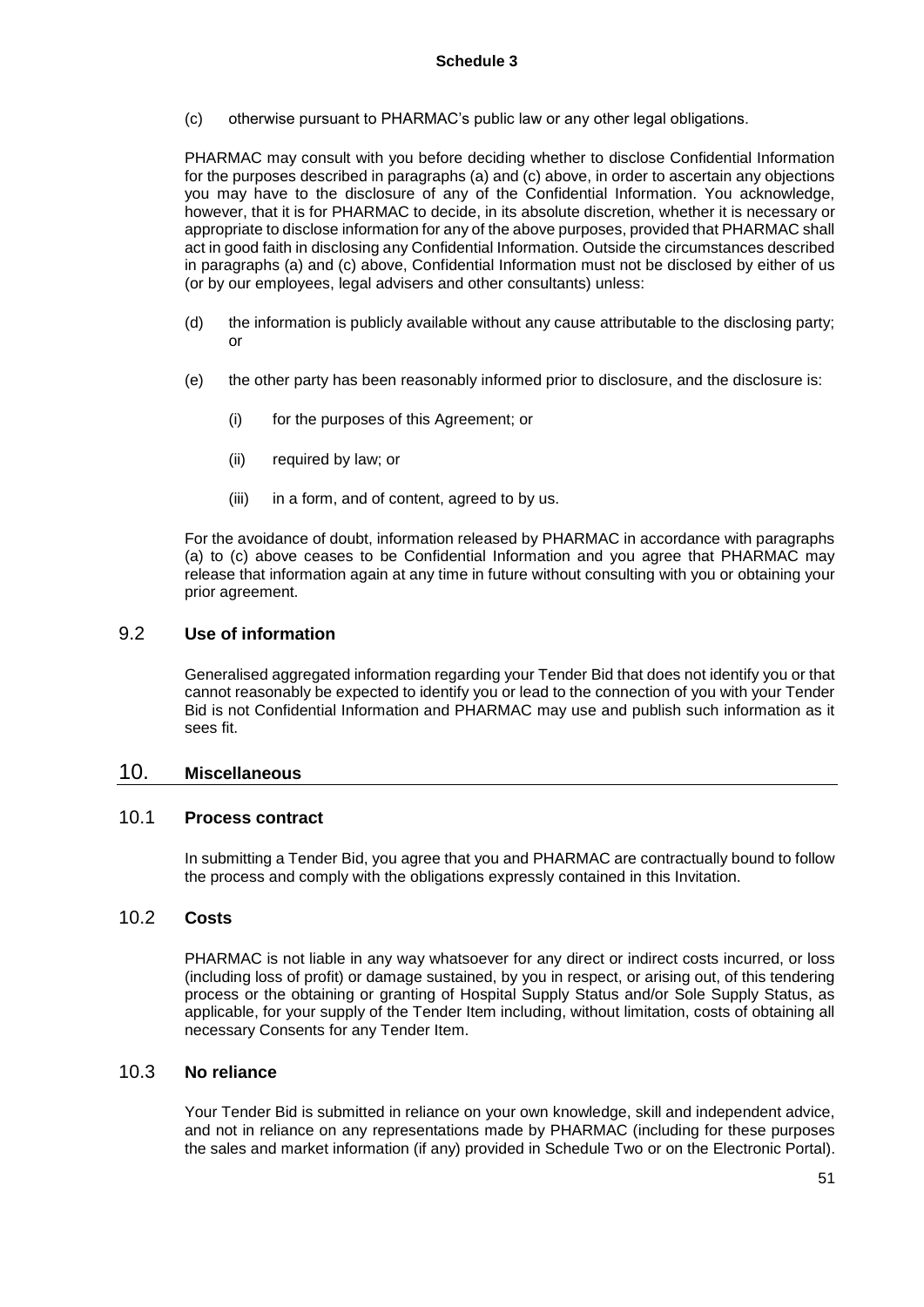### 10.4 **No further liability**

PHARMAC is not, in any event, liable in contract, tort or any other way whatsoever for any direct or indirect loss (including loss of profit), damage or cost of any kind incurred by you or any other person in relation to this tendering process.

## 10.5 **No lobbying**

- (a) You are not to initiate any communication with PHARMAC or its advisors, the Minister of Health (or any Associate Ministers), the Ministry of Health (including its operating unit Medsafe), or a District Health Board or any of their officers or directors, at any time with a view to influencing the outcome of the tendering process.
- (b) Failure to comply with this clause will entitle PHARMAC, in its sole discretion, to disqualify you from this tendering process.

### 10.6 **Enquiries**

If you have any enquiries about this Invitation you should contact Nerissa Ramlall at PHARMAC. Any additional information that PHARMAC gives to you as a result of your enquiry will also be given by PHARMAC to other potential tenderers, if PHARMAC determines that such information is material.

### 10.7 **Jurisdiction and governing law**

We each submit to the exclusive jurisdiction of the New Zealand courts and agree that this Invitation is governed by New Zealand law.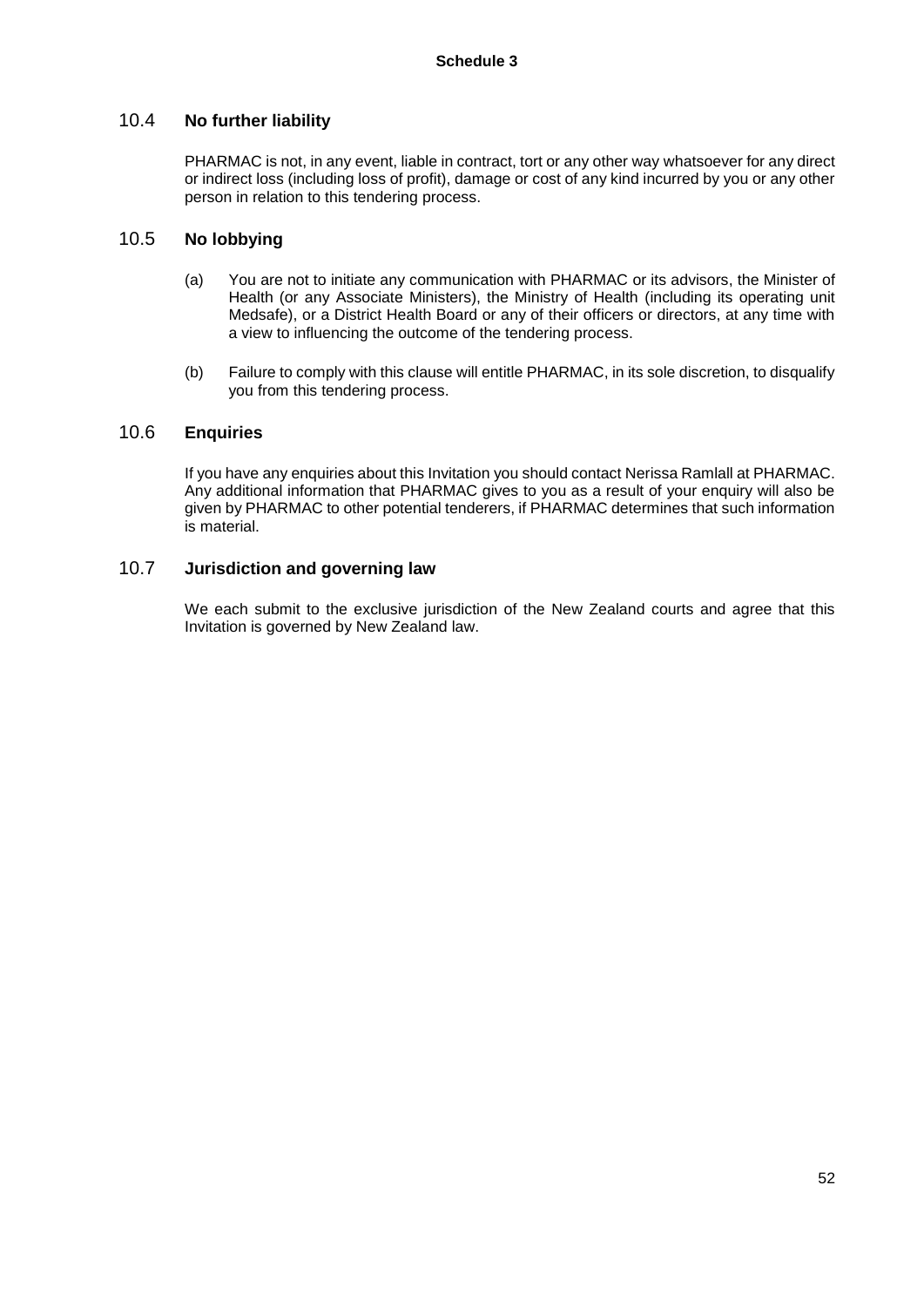# **Schedule 4: Contract terms for both Sole Supply Status and Hospital Supply Status**

### 1. **General**

### 1.1 **Operating Policies and Procedures**

- (a) You acknowledge that:
	- (i) PHARMAC is required to pursue the objectives, carry out the functions, and otherwise comply with the statutory obligations, prescribed for PHARMAC in the New Zealand Public Health and Disability Act 2000;
	- (ii) PHARMAC is subject to other statutory and public law obligations, which govern PHARMAC's decision-making processes;
	- (iii) PHARMAC has OPPs which provide guidance on the way in which PHARMAC carries out its statutory responsibilities in relation to the management of the Pharmaceutical Schedule;
	- (iv) PHARMAC's OPPs may be amended or updated from time to time, following consultation with relevant groups;
	- (v) the actions which PHARMAC may take under its OPPs include (without limitation):
		- (A) listing new pharmaceuticals;
		- (B) changing guidelines or restrictions on the purchasing, prescribing and dispensing of listed pharmaceuticals;
		- (C) changing the subsidy levels and/or market dynamics for pharmaceuticals as a result of PHARMAC adopting one of the strategies set out in the OPPs or by any other means;
		- (D) amending the basis on which pharmaceuticals are classified into therapeutic groups and sub-groups;
		- (E) delisting pharmaceuticals, or delisting all or part of a therapeutic group or sub-group;
	- (vi) any action taken by PHARMAC pursuant to its OPPs may impact on the listing of the Pharmaceutical.
- (b) PHARMAC agrees not to apply, amend or update its OPPs in order to avoid any of PHARMAC's obligations under this Agreement.

## 1.2 **Amendments to Pharmaceutical Schedule**

PHARMAC will consult with you before amending the Pharmaceutical Schedule if a proposed amendment would have a material adverse effect on the listing of the Pharmaceutical.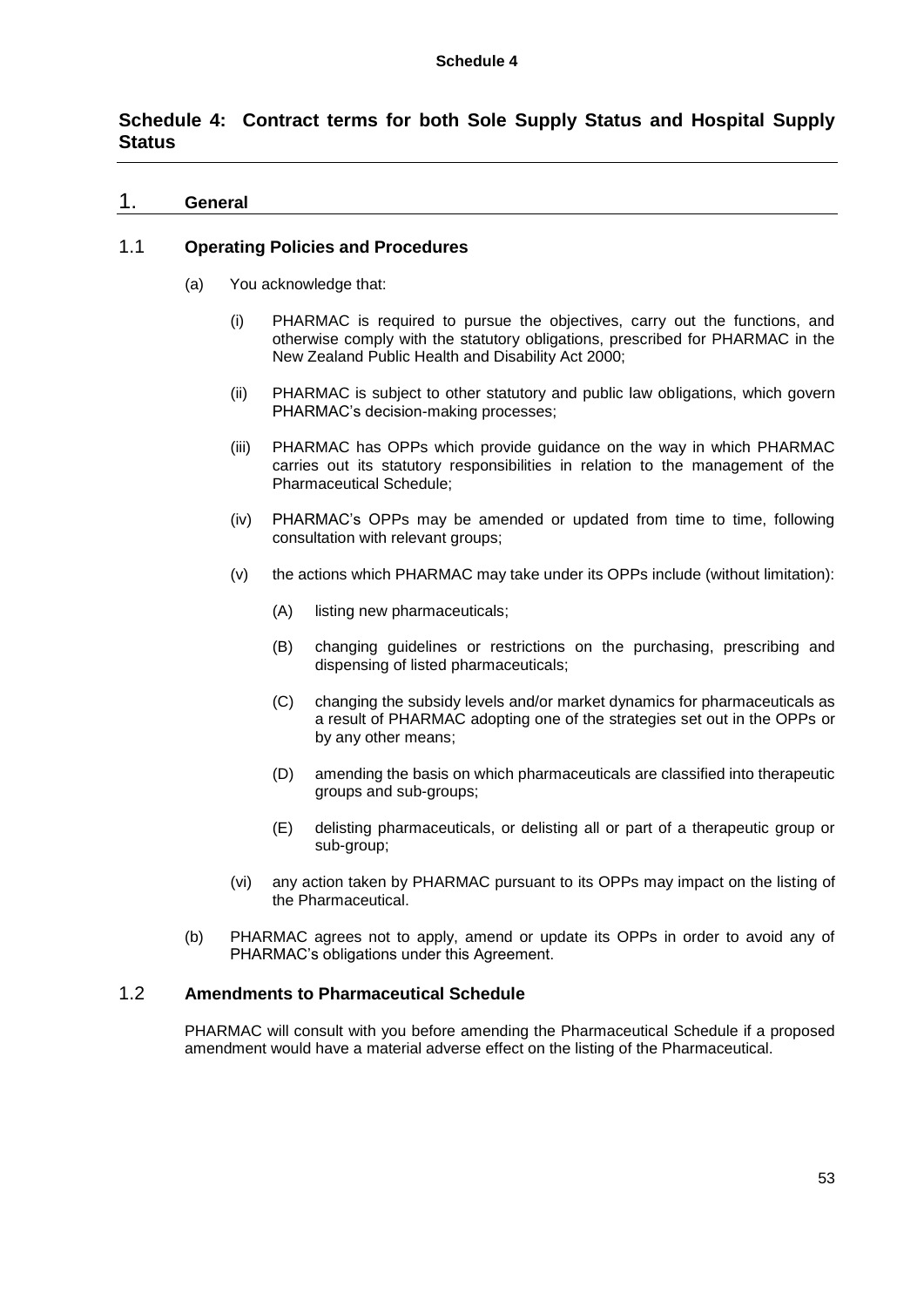### 1.3 **Product identification codes**

You agree to obtain and notify PHARMAC by submitting a notification of product changes form of the Pharmacode, the GTIN and the CTPP for the Pharmaceutical as soon as these are notified to you, and in any event no later than the earlier of:

- (a) 10 business days following the Market Notification Date; or
- (b) the 5th day of the month immediately prior to the Start Date.

For the avoidance of doubt, this requirement does not apply in relation to any Pharmaceutical that is a Medical Device.

### 1.4 **Stock Reporting**

You shall provide PHARMAC with reports on stock levels for the Pharmaceuticals upon PHARMAC's request during the Sole Supply Period and/or Hospital Supply Status Period.

### 2. **Crown Direction**

- (a) You acknowledge that PHARMAC must comply with any Crown Direction.
- (b) PHARMAC may terminate or amend the Agreement, or impose restrictions on the prescribing or dispensing of a Pharmaceutical, at any time during the Sole Supply Period or the Hospital Supply Status Period (as applicable) or the Transition Periods, if the termination, amendment or imposition of restrictions is required to give effect to a Crown Direction.
- (c) In the event that a Crown Direction is issued to PHARMAC that requires an amendment to be made to this Agreement to give effect to that direction:
	- (i) PHARMAC will give you as much notice as practicable of the Crown Direction and of any amendments to this Agreement that are required to give effect to that direction;
	- (ii) the Agreement will be deemed to be amended so as to give effect to the Crown Direction from the date when such direction is due to take effect; and
	- (iii) you may terminate this Agreement on not less than six months' written notice to PHARMAC where the effect of the amendment required under sub-paragraph (ii) above is such that it is no longer viable, financially or otherwise, for you to continue supplying the Pharmaceutical or to perform your obligations under this Agreement.

## 3. **Audit**

- (a) PHARMAC may, from time to time, review your records and any other information you hold that relates to this Agreement with regard to stock levels, registration information and supply issues, for the purposes of auditing your compliance with this Agreement. In these circumstances, PHARMAC, in consultation with you, will determine the terms and manner of any such audit, which as a minimum, must include the following:
	- (i) the audit will be conducted by an auditor authorised by PHARMAC;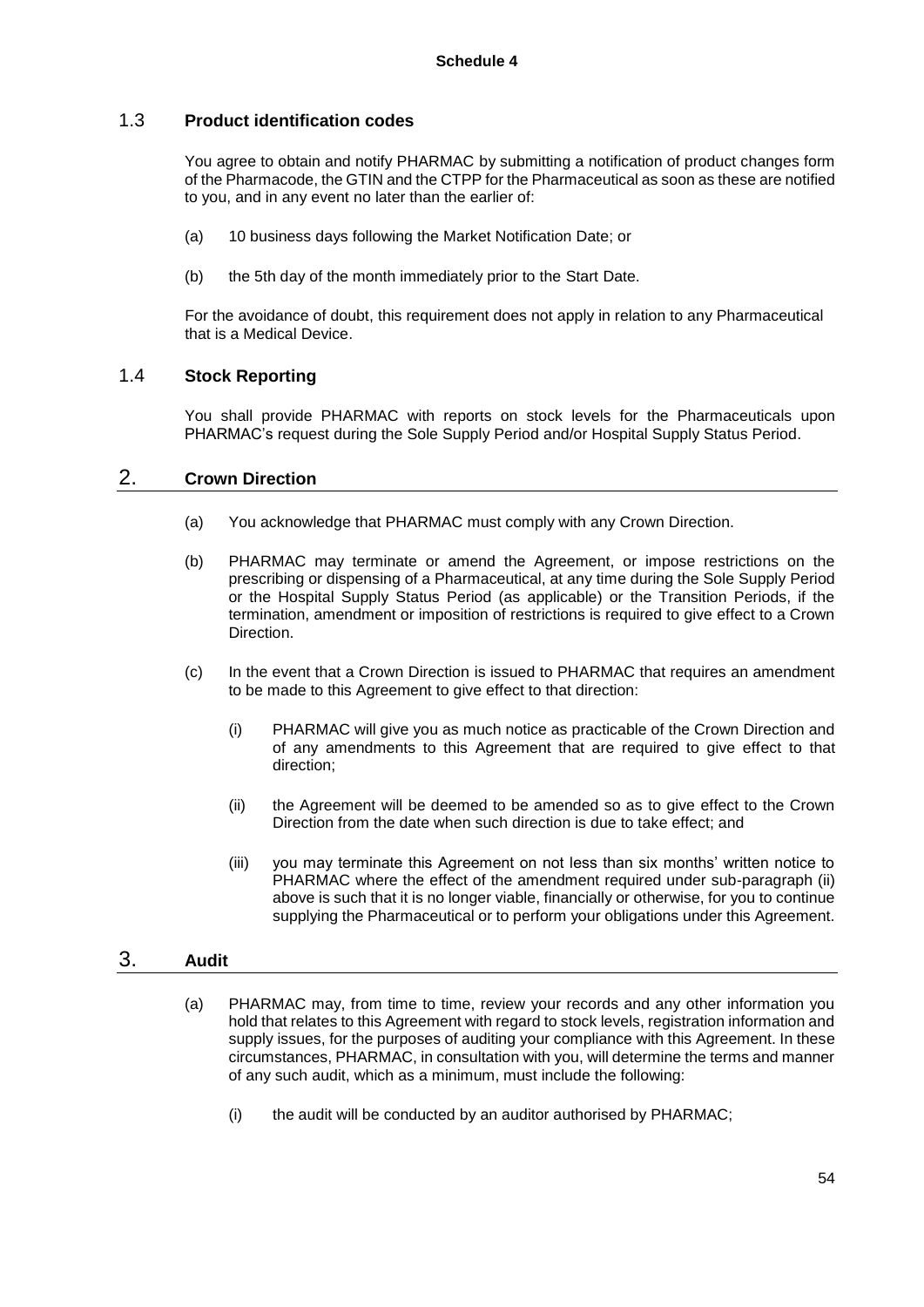- (ii) you agree to co-operate fully with PHARMAC and provide PHARMAC and the auditor with all reasonable assistance to ensure that any audit conducted under this clause is fully and properly completed to PHARMAC's satisfaction, including:
	- (A) allowing the auditor access to your premises, records and other information you hold that relates to this Agreement with regard to stock levels, registration information and supply issues, for the purposes of, and during the course of, conducting the audit;
	- (B) answering promptly any questions from PHARMAC or the auditor concerning any aspect of your compliance with this Agreement.
- (iii) PHARMAC will give you 10 business days' notice of its intention to conduct an audit under this clause and will ensure that the conduct of any such audit, and access in terms of sub-paragraph (A) above, does not unreasonably disrupt your business operations.
- (b) PHARMAC will notify you in writing if an audit under this clause reveals any noncompliance with this Agreement. You agree to remedy any non-compliance within 10 business days of receiving such notice from PHARMAC or such other period as agreed with PHARMAC.
- (c) In relation to Hospital Supply Status, PHARMAC will use its best endeavours to audit compliance by DHB Hospitals with the DV Limits and related requirements set out under this Agreement.

### 4. **Miscellaneous**

## 4.1 **Litigation support**

If this Agreement or its terms (including the basis on which the Pharmaceutical is listed):

- (a) give rise to proceedings being issued against PHARMAC; or
- (b) result in PHARMAC being made a party to any proceedings issued by a third party,

you will give PHARMAC all assistance it reasonably requires to gather evidence (including expert medical and clinical evidence) for the purpose of those proceedings.

#### 4.2 **Dispute resolution**

If there is a dispute between us arising out of, or in connection with, this Agreement, neither of us is to commence any proceedings relating to that dispute until the following procedure has been complied with:

- (a) the party claiming a dispute has arisen must give written notice to the other party specifying the nature of the dispute;
- (b) we will endeavour, in good faith, to resolve the dispute referred to in the notice by using informal dispute resolution techniques;
- (c) if we do not agree on a dispute resolution technique within 14 days after the date notice of a dispute was given, the dispute is to be mediated according to the standard mediation agreement of LEADR & IAMA (a body corporate incorporated in Australia, registered as an overseas company in New Zealand in accordance with Part 18 of the Companies Act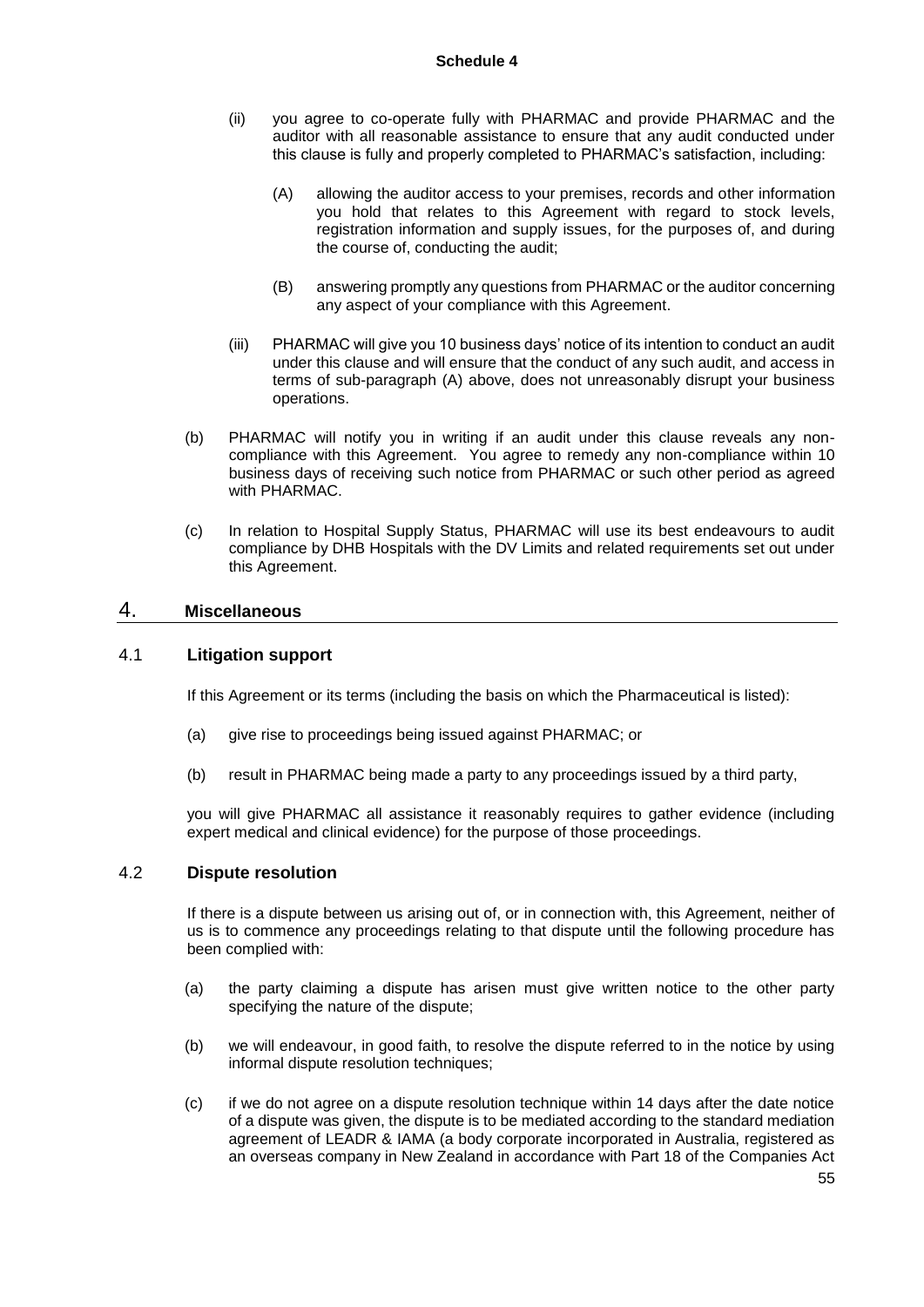1993, trading as the Resolution Institute), and the Chair of LEADR & IAMA (or the Chair's nominee) will select the mediator and determine the mediator's remuneration;

- (d) a party seeking urgent interlocutory relief may, by notice to the other party, elect not to comply with the provisions of this clause, but only to the extent of the relief sought, and only for the period required to dispose of the application for interlocutory relief; and
- (e) pending resolution of the dispute, this Agreement will remain in full effect without prejudicing our respective rights and remedies.

For the avoidance of doubt you acknowledge and agree that where a dispute arises in respect of hospital supply, PHARMAC may elect to involve any relevant DHB in any part, or all, of the above procedure.

### 4.3 **Advertising**

You must ensure that any Advertisement aimed at consumers of pharmaceuticals which you procure to be published, or in any way participate or assist in publishing, does not breach any applicable:

- (a) statute or regulation, including the Fair Trading Act 1986, Medicines Act 1981 and Medicines Regulations 1984; or
- (b) industry standard, including the Advertising Standards Authority Codes of Practice and Medicines New Zealand Code of Practice.

For the purposes of this clause:

- (c) "**Advertisement**" means any words, whether written, printed or spoken, any pictorial representation or design, any sounds or visual images, or combination of sounds and visual images, or any other form of communication used or appearing to be used to promote:
	- (i) the sale of a Pharmaceutical; or
	- (ii) the use of a method of treatment involving a Pharmaceutical; and
- (d) references to a statute, regulation or industry standard include that statute, regulation or industry standard as amended or replaced from time to time.

### 4.4 **No derogation**

For the avoidance of doubt, the express provision of a remedy for, or consequence of, breach of any term of this Agreement does not derogate from any other legal right or remedy available to PHARMAC under this Agreement or otherwise in respect of such breach.

### 4.5 **No waiver**

A failure or delay by either of us to exercise any right arising under this Agreement is not a waiver of that right, and a waiver of a breach of this Agreement is not a waiver of any other breach.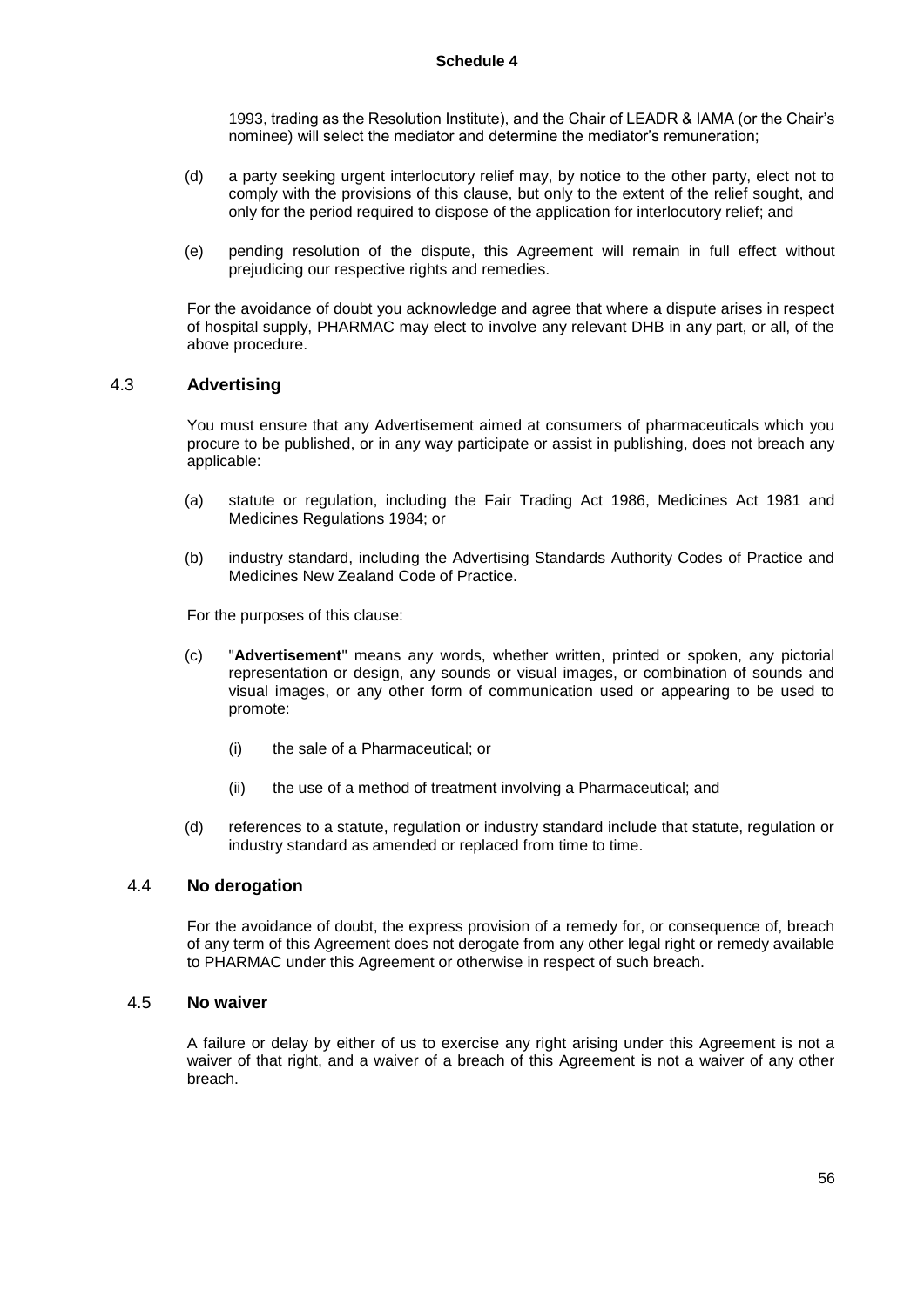### 4.5 **Agreement prevails**

Where any of your terms of supply, whether recorded on your invoices or in credit arrangements entered into or elsewhere, conflict with or detract from any of the terms of this Agreement, the terms of this Agreement will prevail and will apply to the exclusion of any of your terms or documentation.

#### 4.6 **Entire agreement**

This Agreement:

- (a) is the entire agreement between us regarding the terms on which the Pharmaceutical is, as applicable:
	- (i) listed in Section B of the Pharmaceutical Schedule and subsidised by the Funder; and/or
	- (ii) listed in Section H of the Pharmaceutical Schedule and purchased by DHB Hospitals; and
- (b) supersedes and extinguishes, from the Start Date, all prior agreements and understandings between us, and between you and any District Health Board regarding supply of the Pharmaceutical to DHB Hospitals.

### 4.7 **Amendments**

Amendments to this Agreement are only effective if in writing and signed by both of us.

#### 4.8 **Assignment**

You will not permit any part of this Agreement to be transferred, assigned or sub-contracted (either directly or due to a change of ownership or control) without PHARMAC's prior written consent (such consent not to be unreasonably withheld). Any such consent may be given subject to such reasonable conditions as PHARMAC sees fit but no such consent will relieve you from any liability or obligation under the terms of the Agreement, and you will continue to be responsible for the acts, defaults and neglects of your transferee, assignee or sub-contractor.

### 4.9 **Further assurances**

We both agree to execute any further documents and do any further acts within our power as may be reasonably necessary from time to time to give effect to the terms and intentions of this Agreement.

### 4.10 **Contracts Privity**

- (a) For the purposes of the Contract and Commercial Law Act 2017, Part 2, Subpart 1, we both acknowledge that your obligations in this Agreement constitute promises which confer or are intended to confer a benefit on the Funder and related persons and/or DHB Hospitals and related persons (as applicable), and are enforceable at the suit of the Funder, any such DHB Hospitals or any related persons.
- (b) Except as expressly provided in paragraph (a) above, the parties do not intend to create rights in, or grant remedies to, any third party as a beneficiary of this Agreement, and all the provisions of this Agreement shall be for the sole and exclusive benefit of the parties.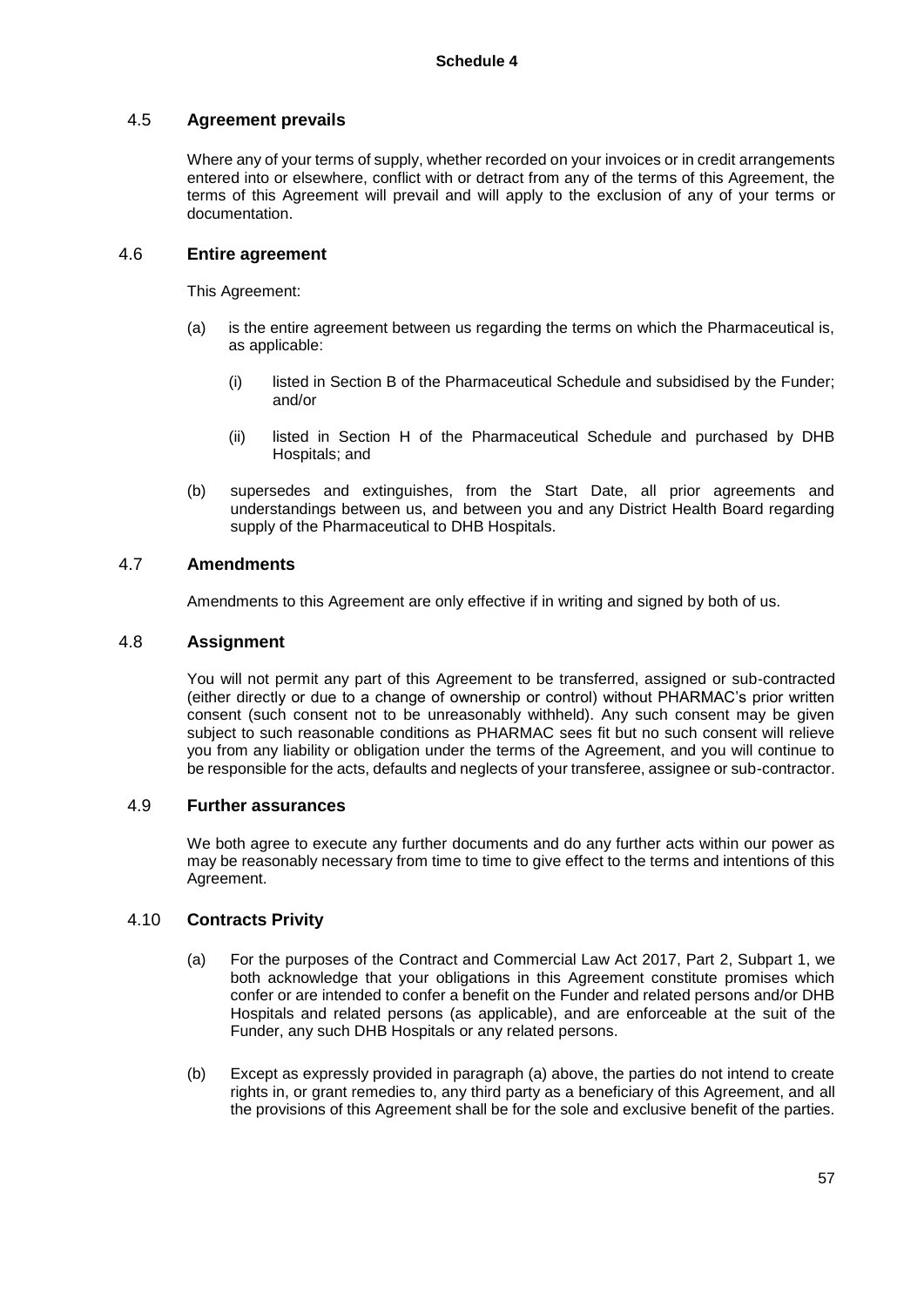(c) For the avoidance of doubt, you acknowledge that PHARMAC may pursue damages or any other claim (including injunctive or other such relief) under this Agreement on its own account and/or on behalf of the Funder and/or DHB Hospitals (as applicable), in respect of any form of loss or damage incurred by PHARMAC and/or the Funder and/or DHB Hospitals.

### 4.11 **Jurisdiction and governing law**

We each submit to the exclusive jurisdiction of the New Zealand courts and agree that this Agreement is governed by New Zealand law.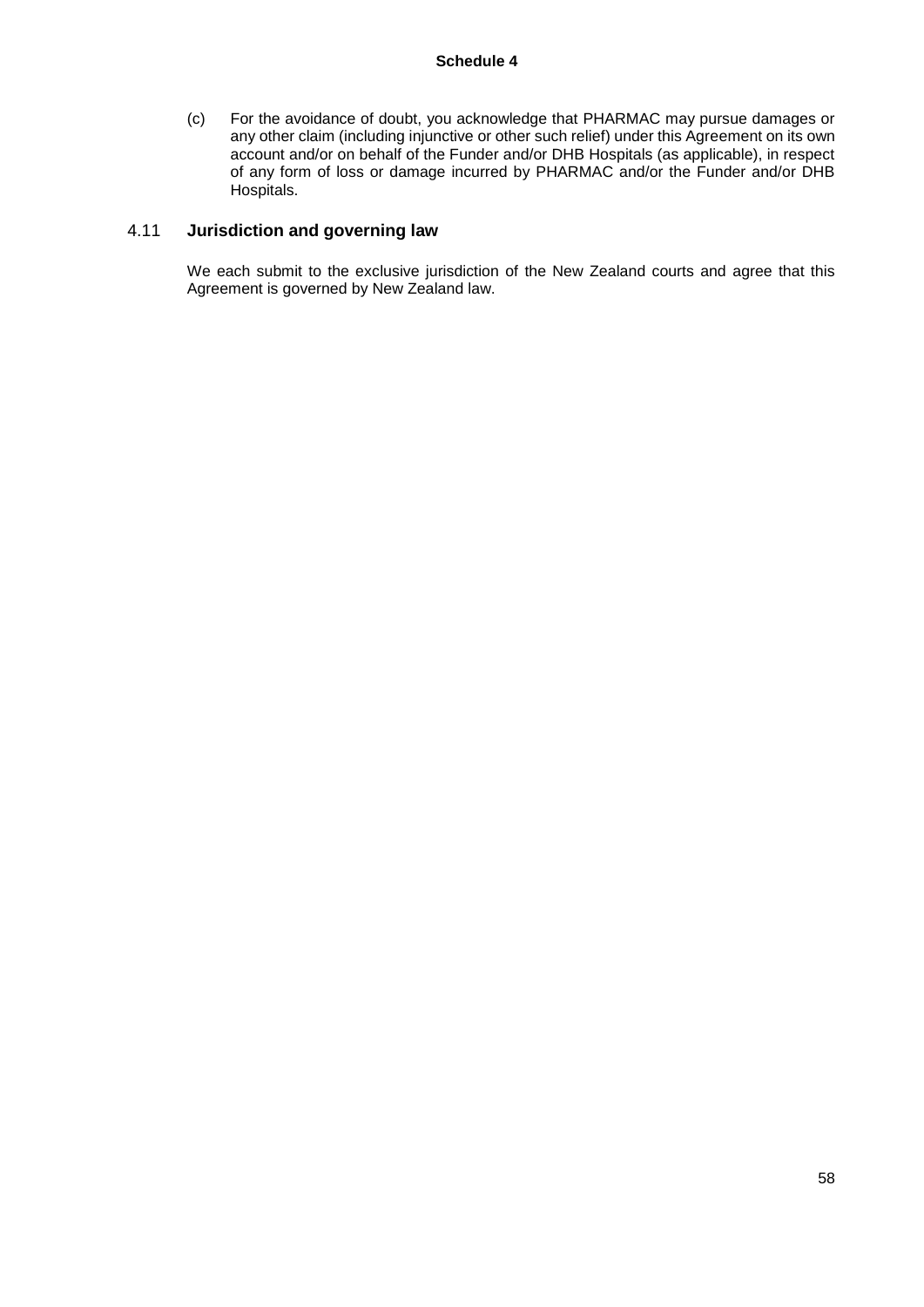# **Schedule 5: Additional contract terms for Sole Supply Status**

### 1. **Effect of Sole Supply Status**

### 1.1 **Subsidy arrangements**

- (a) Subject to clause 3.1 of this Schedule, the Pharmaceutical will be subsidised, and you must supply it, during the First Transition Period at the Price. If any other brands of the Chemical Entity are listed on the Pharmaceutical Schedule, those brands will continue to be subsidised for the First Transition Period at the subsidy applicable to those brands immediately before the commencement of the First Transition Period.
- (b) All other brands of that form and strength of the Chemical Entity will be delisted on the first day of the Sole Supply Period, with the result that you will have Sole Supply Status for that form and strength of the Chemical Entity during the Sole Supply Period.
- (c) Subject to PHARMAC's other rights under this Agreement in relation to the Pharmaceutical, the Pharmaceutical will continue to be fully subsidised, and you must continue to supply it, at the Price throughout the Sole Supply Period.
- (d) Subject to PHARMAC's other rights under this Agreement in relation to the Pharmaceutical, the Pharmaceutical will not be delisted during the Final Transition Period.

### 1.2 **Exclusivity for the Sole Supply Period**

- (a) Subject to PHARMAC's other rights under this Agreement in relation to the Pharmaceutical, PHARMAC will not subsidise another supplier's brand of the Pharmaceutical on the Pharmaceutical Schedule at any time during the Sole Supply Period.
- (b) This clause does not prohibit PHARMAC from entering into negotiations or arrangements with, or inviting tenders from, other suppliers to be the sole subsidised supplier of any forms and strengths of the Chemical Entity, if such supply commences after the end of the Sole Supply Period.
- (c) For the avoidance of doubt, PHARMAC may lower the subsidy applicable to a Pharmaceutical during the Final Transition Period as it sees fit, including lowering the subsidy of a Pharmaceutical as a result of the implementation of new tender arrangements.

### 1.3 **Withdrawal of Sole Supply Status**

- (a) PHARMAC may withdraw Sole Supply Status in relation to your supply of the Pharmaceutical (in which case clauses 1.1 and 1.2 of this Schedule will no longer apply), by written notice to you at any time during the Sole Supply Period or (in anticipation) during the First Transition Period if:
	- (i) you have failed to notify PHARMAC as required under clause 5.1 of this Schedule;
	- (ii) you are unable to supply the Pharmaceutical in accordance with this Agreement for a period of 30 days;
	- (iii) any Consent for the Pharmaceutical is withdrawn; or
	- (iv) you otherwise fail to supply the Pharmaceutical in accordance with this Agreement.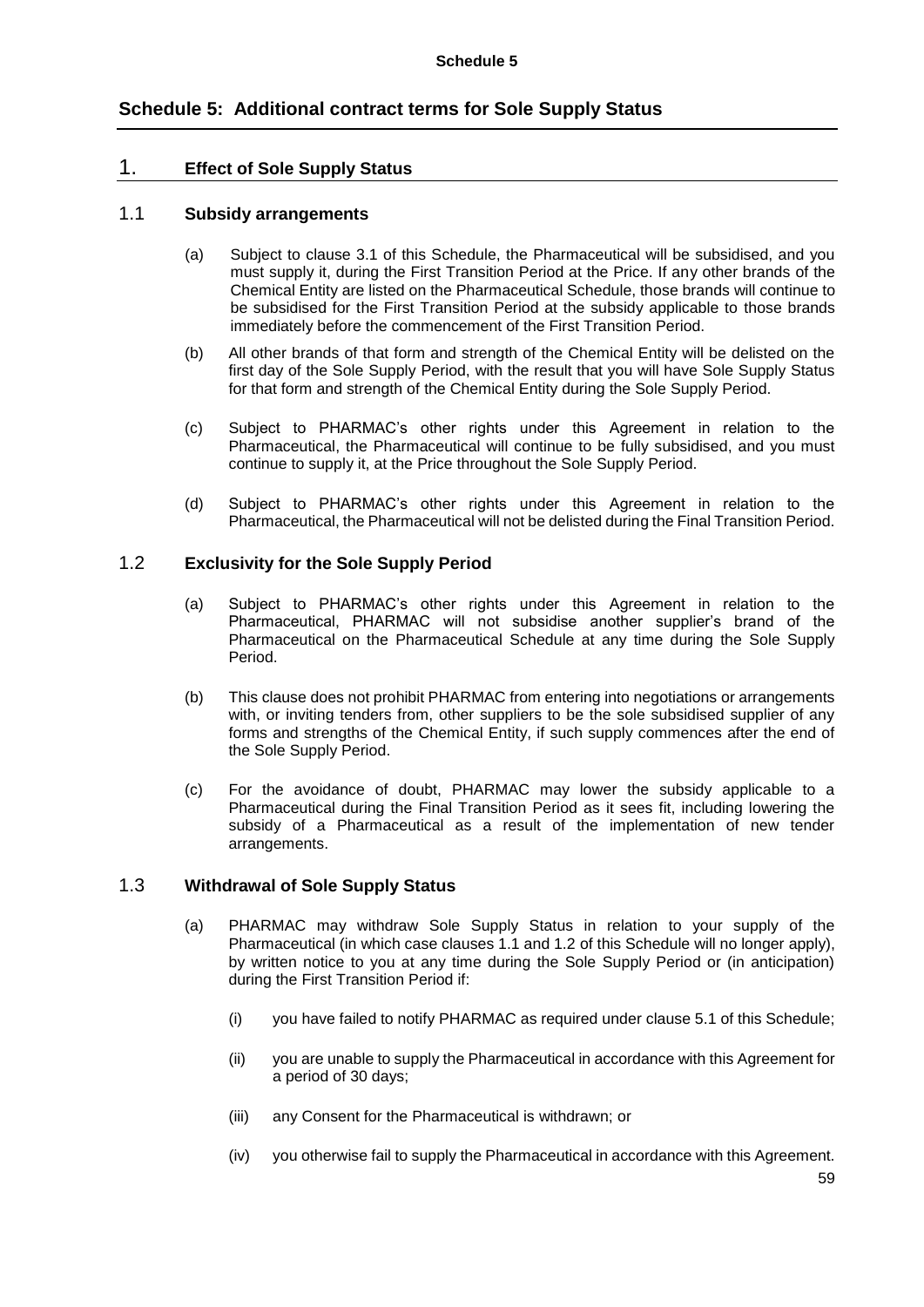- (b) In the event that PHARMAC exercises its rights under clause 1.3(a) above in relation to a Pharmaceutical, it may also withdraw Sole Supply Status in relation to your supply of all forms and strengths of that Pharmaceutical (in which case clauses 1.1 and 1.2 of this Schedule will no longer apply), following a recommendation from its clinical advisors, either by the written notice provided under clause 1.3(a) above or by further written notice to you at any time during the Sole Supply Period or (in anticipation) during the First Transition Period.
- (c) Any withdrawal of Sole Supply Status is without prejudice to PHARMAC's rights under clauses 5.2 and 5.3 of this Schedule.

### 1.4 **Suspension of Sole Supply Status**

- (a) If, at any time during the Sole Supply Period or (in anticipation) during the First Transition Period, you are unable to meet demand for the Pharmaceutical, or you notify PHARMAC under clause 5.1 of this Schedule of a Potential Out-of-Stock Event, or you otherwise fail to supply the Pharmaceutical in accordance with this Agreement, PHARMAC may suspend Sole Supply Status in relation to your supply of the Pharmaceutical for the period of such inability.
- (b) In the event that PHARMAC exercises its rights under clause 1.4(a) above in relation to a Pharmaceutical, it may also suspend Sole Supply Status in relation to your supply of all forms and strengths of that Pharmaceutical, following a recommendation from its clinical advisors, either by the written notice provided under clause 1.4(a) above or by further written notice to you at any time during the Sole Supply Period or (in anticipation) during the First Transition Period.
- (c) Any suspension of Sole Supply Status is without prejudice to PHARMAC's rights under clauses 5.2 and 5.3 of this Schedule.
- (d) PHARMAC may, at any time, in its sole discretion, notify you of the date on which the suspension of Sole Supply Status under this clause 1.4 ceases and on which date:
	- (i) Sole Supply Status is to be re-implemented in respect of the Pharmaceutical; or
	- (ii) Sole Supply Status is to be withdrawn in accordance with clause 1.3 of this Schedule.

### 1.5 **Subsidy arrangements after the End Date**

- (a) Subject to paragraphs (b) and (c) below, the Pharmaceutical is to continue to be the subject of a listing agreement between you and PHARMAC with effect from the End Date, and accordingly:
	- (i) you will cease to have Sole Supply Status for that form and strength of the Chemical Entity; and
	- (ii) the Pharmaceutical will remain listed in Section B of the Pharmaceutical Schedule subject to PHARMAC's standard terms of supply for pharmaceuticals used in the community (as recorded in the then current general listing terms Annex of PHARMAC's standard community contract template).
	- (iii) you may increase the price ex-manufacturer (exclusive of GST) at which you supply the Pharmaceutical to wholesalers and other such distributors on giving PHARMAC six months' written notice of that price increase. You may provide PHARMAC with this written notice at any time after, but not before, the End Date;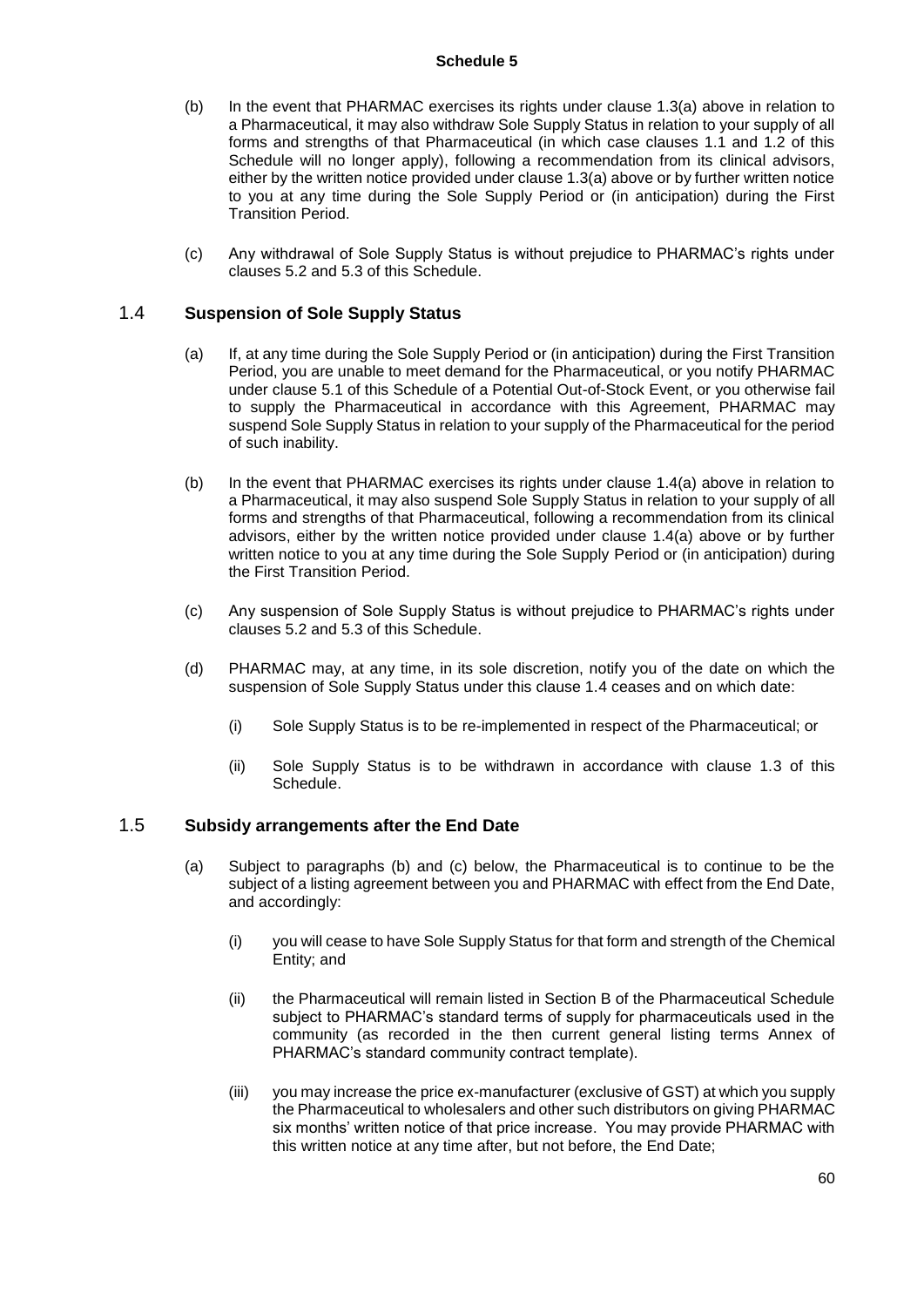- (iv) if PHARMAC does not increase the subsidy for the Pharmaceutical to the new price notified under paragraph (a)(iii) above, you may withdraw the Pharmaceutical from supply on not less than six months' prior written notice;
- (v) if PHARMAC does increase the subsidy for the Pharmaceutical to the new price notified under paragraph (a)(iii) above, you may withdraw the Pharmaceutical from supply on not less than two years' prior written notice (except where the withdrawal is for reasons that PHARMAC considers to be wholly outside of your control, in which case you must first provide to PHARMAC such information as it may require from you in order to satisfy it, in its sole discretion, that you are required to withdraw supply); and
- (vi) if at the time of providing notice under paragraph (a)(v) above, you advise PHARMAC that you are required to purchase a significant quantity of extra stock of the Pharmaceutical to enable you to continue to supply for the two-year period, and you advise PHARMAC of the total cost of that stock, PHARMAC will either:
	- (A) use reasonable endeavours to enter into an agreement to reimburse you for stock that remains unsold at the end of that two-year period; or
	- (B) release you from your obligations to supply under this paragraph (a).
- (b) PHARMAC may at its sole discretion, with effect from the End Date:
	- (i) require that the Pharmaceutical does not continue to be the subject of a listing agreement, in which case PHARMAC will give you written notice not less than three months prior to the End Date; and/or
	- (ii) apply any of the strategies under PHARMAC's then current OPPs to the Pharmaceutical (including delisting the Pharmaceutical after the Final Transition Period).
- (c) In the event PHARMAC applies any of the strategies described in paragraph (b)(ii) above, you may withdraw the Pharmaceutical from supply on not less than six months' prior written notice. You may provide PHARMAC with this written notice at any time after, but not before, the date that the particular strategy takes effect in the Pharmaceutical Schedule.
- (d) Where a Pharmaceutical is designated an ASP, PHARMAC will provide at least two months' written notice of another supplier's brand of the Pharmaceutical being listed on the Pharmaceutical Schedule and a seven-month initial transition period.

## 2. **Consents**

### 2.1 **Warranty and indemnity that Consents are held**

You warrant that you have, and will maintain, all necessary Consents. If a Consent is not held by you or is withdrawn or the Pharmaceutical is no longer approved for the treatment of any indication for which it is subsidised, then:

- (a) PHARMAC is entitled to terminate this Agreement by 14 days' written notice to you; and
- (b) whether or not PHARMAC terminates this Agreement under paragraph (a) above, you are to indemnify the Funder for any additional costs incurred by it (or by PHARMAC on its behalf) as a result of that failure to hold all necessary Consents. This clause confers a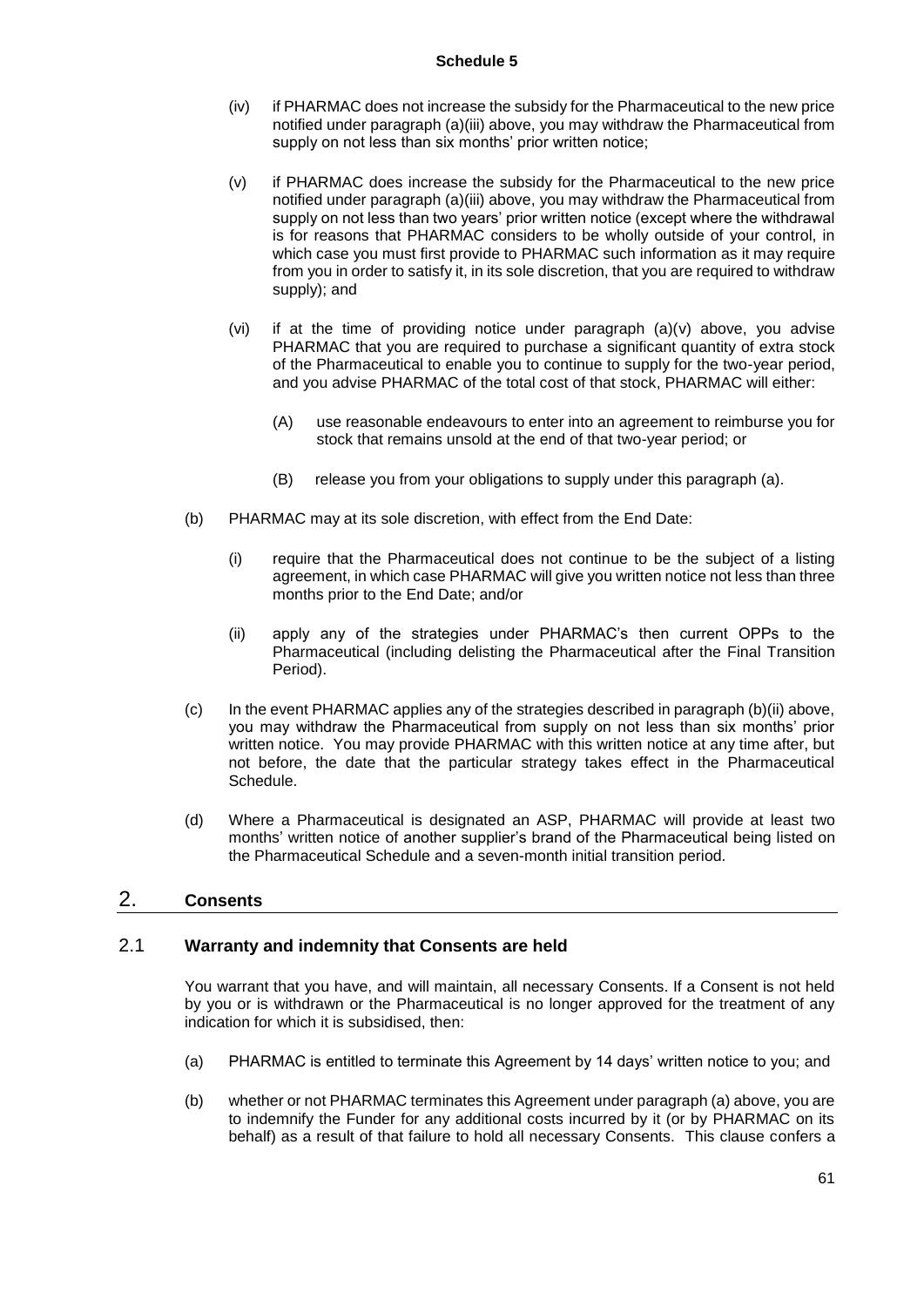benefit on (and is enforceable by) the Funder in accordance with the Contract and Commercial Law Act 2017, Part 2, Subpart 1.

### 2.2 **Changed medicine notification**

If the Ministry of Health issues a changed medicine notification in relation to a Pharmaceutical, and as a result a variant of the Pharmaceutical (the "**CMN Pharmaceutical**") is approved:

- (a) you must immediately notify PHARMAC; and
- (b) PHARMAC may take such action as it considers appropriate in relation to that Pharmaceutical or the CMN Pharmaceutical including (but not limited to):
	- (i) withdrawing Sole Supply Status for the Pharmaceutical;
	- (ii) reviewing the terms of listing of that Pharmaceutical; and
	- (iii) determining whether, and the extent to which, the Funder may subsidise the CMN Pharmaceutical.

## 3. **Price**

### 3.1 **Price change**

- (a) Subject to clause 3.1(b)(ii), clause 3.1(b)(iii) and clause 3.1(b)(iv) of this Schedule your brand of the Pharmaceutical must be available for supply, and you must supply the Pharmaceutical, at the Price from the 12<sup>th</sup> day of the month prior to the Start Date, and the Pharmaceutical will be subsidised at the Price from the Start Date.
- (b) In the event your brand of the Pharmaceutical is currently listed on the Pharmaceutical Schedule at the beginning of the First Transition Period:
	- (i) you must ensure that wholesalers and other such distributors change the price at which they supply the Pharmaceutical to the Price on the 12<sup>th</sup> day of the month prior to the Start Date, and you shall provide price support to wholesalers and other such distributors for a maximum 4 weeks stock on hand (or such other level of stock as agreed between you and PHARMAC) of the Pharmaceutical held at wholesalers and other such distributors, provided that such wholesalers and other such distributors can provide you with stock on hand reports upon request; or
	- (ii) your brand of the Pharmaceutical must be available for supply, and you must supply the Pharmaceutical, at the Price from the 1st day of the month prior to the Start Date, and the Pharmaceutical will be subsidised at the Price from the Start Date (which is conditional upon you having at least 2 months Lead Time for the Pharmaceutical); and
	- (iii) notwithstanding clauses 3.1(b)(i) or (b)(ii) above, if the Price would result in a price increase for your brand of the Pharmaceutical you must supply the Pharmaceutical at the Price from the  $22^{nd}$  day of the month prior to the Start Date, and the Pharmaceutical will be subsidised at the Price from the Start Date; and
	- (iv) notwithstanding clauses 3.1(b)(i), (b)(ii) or (b)(iii) above, PHARMAC may agree a process with you, that results in your brand of the Pharmaceutical, which includes a rebate, being available for supply, and you must supply the Pharmaceutical, at the Price from the 22<sup>nd</sup> day of the month prior to the Start Date, and you shall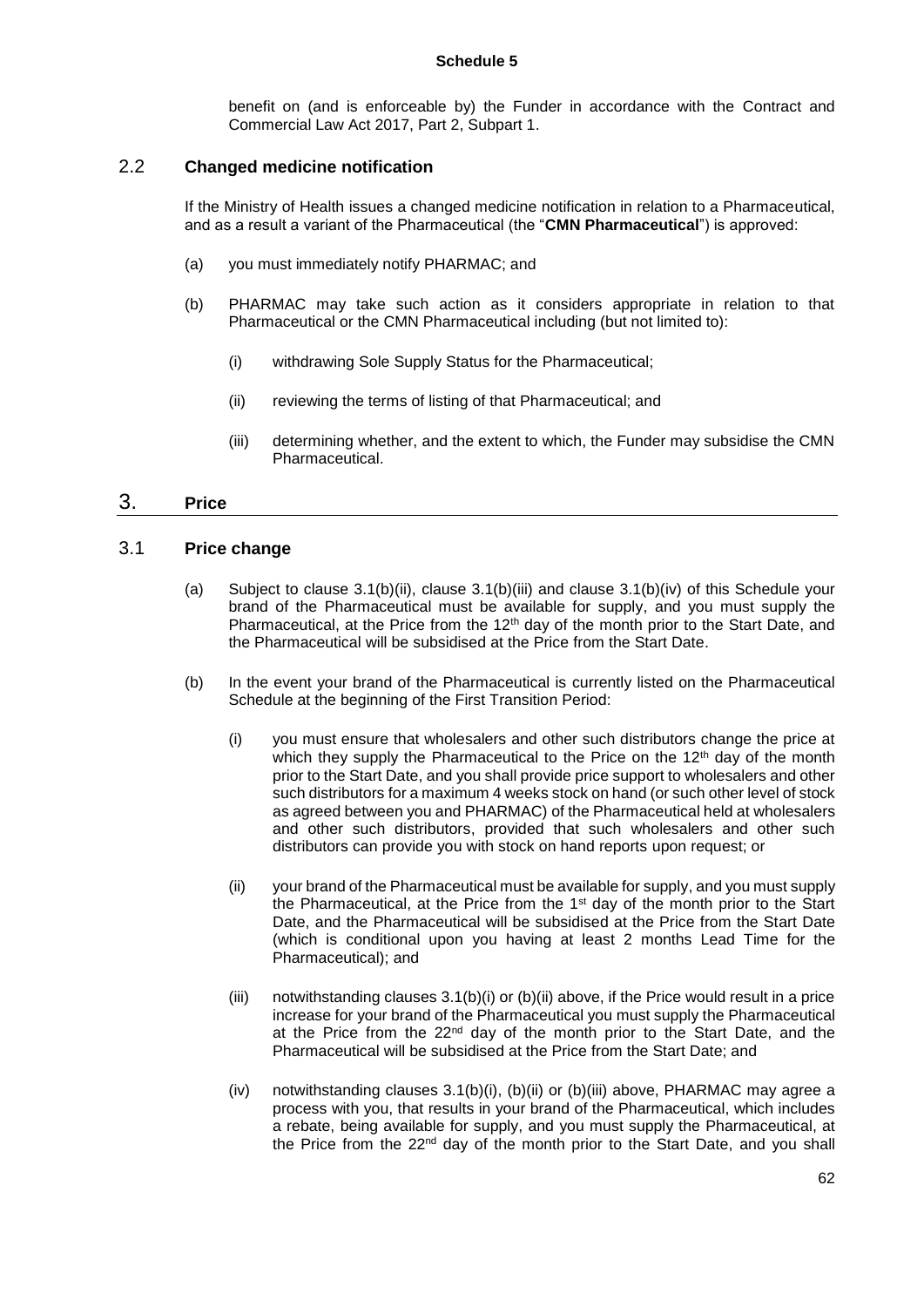provide price support to wholesalers and other such distributors for a maximum 4 weeks stock on hand (or such other level of stock as agreed between you and PHARMAC) of the Pharmaceutical held at wholesalers and other such distributors, provided that such wholesalers and other such distributors can provide you with stock on hand reports upon request.

For the avoidance of doubt if you do not notify PHARMAC in your Tender Bid in the electronic portal which of the options stated in clauses  $3.1(b)(i)$  or  $(b)(ii)$  above apply to the Pharmaceutical, clause (b)(i) above shall apply.

(c) You shall upon request by PHARMAC, provide information on how you intend to manage the price changes stated in clauses 3.1(b)(i) to (b)(iv) above. PHARMAC may, at its sole discretion, publish this information at the time the Tender Item is notified in the Pharmaceutical Schedule in accordance with clause 7.2 of Schedule 3.

### 3.2 **Supply Price**

During each of the First Transition Period, the Sole Supply Period and the Final Transition Period, the price at which the Pharmaceutical is supplied by you must not exceed the Price.

### 3.3 **Warranty that Pharmaceutical is supplied at not less than cost price**

You warrant that the price at which you are required to supply the Pharmaceutical under this Agreement is greater than the cost price of the Pharmaceutical (including, without limitation, the costs of manufacturing the Pharmaceutical and of supplying it to you for supply in New Zealand).

### 3.4 **No reference pricing during Sole Supply Period**

The subsidy payable for the Pharmaceutical will not be reduced as a result of a reduction in the reference price for the therapeutic sub-group of which it is a member during the Sole Supply Period. For the avoidance of doubt, PHARMAC will not be prevented from applying its reference pricing mechanisms to the Pharmaceutical to reduce the subsidy payable for it from the End Date.

### 3.5 **Unsold stock following delisting**

You acknowledge and agree that the price at which you are required to supply any Pharmaceutical under this Agreement incorporates, if applicable, any costs incurred by you associated with unsold stock of the Pharmaceutical held by you or any wholesaler or other distributor, after the Pharmaceutical has been delisted or after notification that it will be delisted.

### 4. **Shelf-life of Pharmaceutical**

- (a) You will not supply the Pharmaceutical to wholesalers, or other such distributors, or pharmacies if:
	- (i) the remaining shelf-life of the Pharmaceutical is less than six months; or
	- (ii) where the total shelf-life of the Pharmaceutical is less than six months, the remaining shelf-life is less than 75% of the Pharmaceutical's total shelf-life,

without prior written agreement from PHARMAC.

(b) If you have an agreement with PHARMAC to supply the Pharmaceutical, where the total shelf-life of the Pharmaceutical is less than six months and the remaining shelf-life is less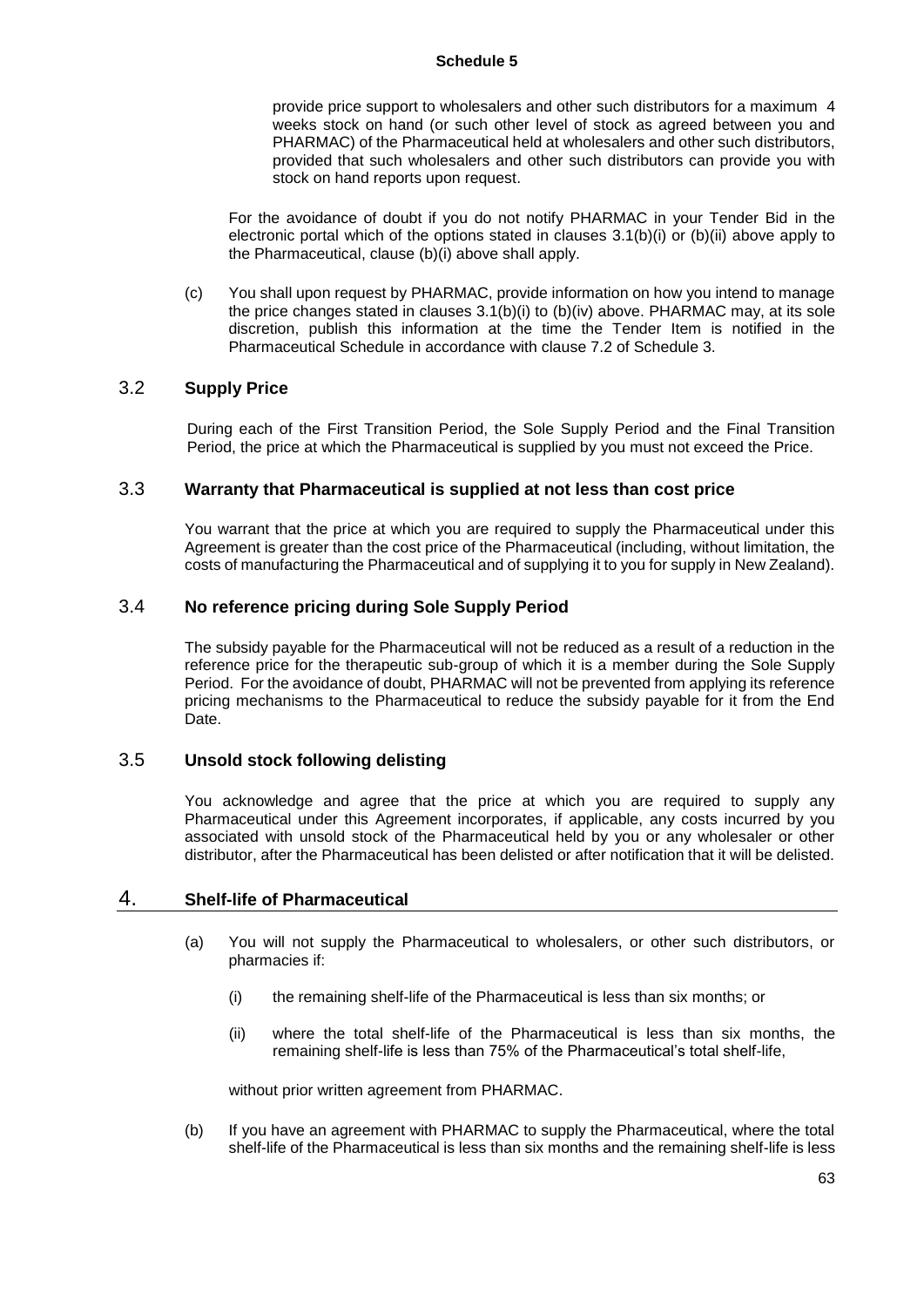than 75% of the Pharmaceutical's total shelf-life, and a particular wholesaler, or other such distributor, or pharmacy does not distribute or dispense that Pharmaceutical before its expiry or use-by date, you agree to allow that wholesaler, or other such distributor, or pharmacy to return the Pharmaceutical to you and to provide that wholesaler, or other such distributor, or pharmacy with a credit for the Pharmaceutical.

### 5. **Out-of-stock arrangements**

### 5.1 **Notification of Potential Out-of-Stock Event and supply of Alternative Pharmaceutical**

- (a) You must notify PHARMAC in writing as soon as you have reasonable cause to believe at any time that you will fail to supply the Pharmaceutical in accordance with this Agreement and, in any event, you must notify PHARMAC if at any time a Potential Outof-Stock Event occurs, including during the Sole Supply Period or the First Transition Period, in which case PHARMAC may suspend Sole Supply Status in relation to your supply of the Pharmaceutical.
- (b) If a Potential Out-of-Stock Event occurs, or your failure to supply the Pharmaceutical in accordance with this Agreement will result in insufficient stock of the Pharmaceutical being available, then at PHARMAC's option:
	- (i) PHARMAC may implement an arrangement with another supplier to supply an Alternative Pharmaceutical (including an arrangement for back-up supply); or
	- (ii) you must use your best endeavours to procure wholesalers and other such distributors to supply, as soon as practicable, an Alternative Pharmaceutical to pharmacies at the Price, and PHARMAC will subsidise the Alternative Pharmaceutical at the Price.

### 5.2 **General indemnity**

You agree to indemnify the Funder if you fail to supply the Pharmaceutical in accordance with this Agreement (other than for reasons that PHARMAC reasonably considers, following discussion with you, to be wholly outside your control) whether as a result of:

- (a) your inability to meet demand for supply of the Pharmaceutical;
- (b) your withdrawal of the Pharmaceutical from supply;
- (c) any failure to have and maintain a Consent as specified in clause 2 of this Schedule;
- (d) any failure to notify PHARMAC in accordance with clause 5.1 above; or
- (e) for any other reason.

This indemnity:

- (f) covers all additional costs, including without limitation all costs (if any) incurred in securing and subsidising an Alternative Pharmaceutical, incurred by the Funder (or by PHARMAC on its behalf) as a result of your failure that are additional to any costs specified in clause 5.3; and
- (g) confers a benefit on (and is enforceable by) the Funder in accordance with the Contract and Commercial Law Act 2017, Part 2, Subpart 1.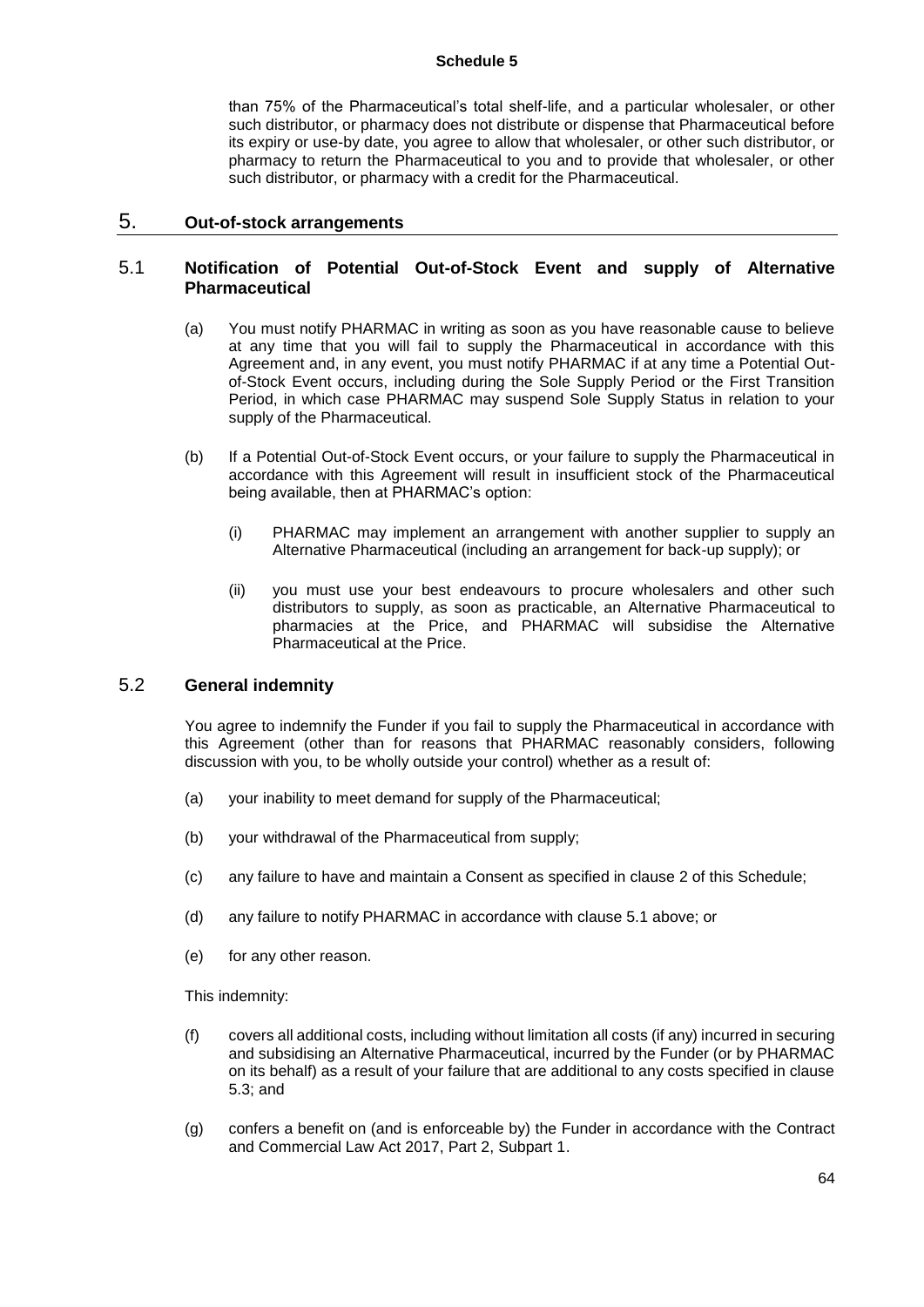## 5.3 **Liquidated damages**

- (a) If you fail to supply the Pharmaceutical in accordance with this Agreement (other than for reasons that PHARMAC reasonably considers, following discussion with you, to be wholly outside your control) and:
	- (i) you have not notified PHARMAC under clause 5.1 of this Schedule, then without prejudice to PHARMAC's rights under clause 5.2:
		- (A) subject to paragraph (e) below, you must pay to PHARMAC (for the benefit of PHARMAC and the Funder) liquidated damages for the administrative and/or operational costs incurred by PHARMAC as a result of your failure to supply in the amount of \$50,000 per Pharmaceutical in respect of which you failed to notify PHARMAC; and
		- (B) PHARMAC may withdraw Sole Supply Status in relation to your supply of the Pharmaceutical under clause 1.3 of this Schedule; or
	- (ii) you have notified PHARMAC under clause 5.1 of this Schedule, then without prejudice to PHARMAC's rights under clause 5.2:
		- (A) you are not liable to pay any liquidated damages under this clause 5.3; and
		- (B) if you fail to supply the Pharmaceutical in accordance with this Agreement for more than 30 days, PHARMAC may withdraw Sole Supply Status in relation to your supply of the Pharmaceutical under clause 1.3 of this Schedule.
- (b) If, having notified PHARMAC under clause 5.1 of this Schedule, you remain able to, and you continue to, supply the Pharmaceutical, or an Alternative Pharmaceutical in accordance with clause 5.1(b)(ii) of this Schedule, such that there is no interruption to supply of the Pharmaceutical or of the Alternative Pharmaceutical in accordance with this Agreement, you will not be liable for any costs unless PHARMAC, in its sole discretion, has considered it necessary to enter into an arrangement with an alternative supplier under which PHARMAC has agreed to make a payment to that supplier to ensure continuity of supply, in which case you must indemnify the Funder or PHARMAC for that payment. Such indemnity will be limited to an amount of \$10,000.
- (c) You acknowledge and agree that:
	- (i) the amounts of liquidated damages in this clause represent a reasonable estimate of the administrative and operational costs incurred by PHARMAC (including the use of staff and loss of opportunity as a result of use of staff time, and communication costs), the estimate being based on PHARMAC's previous experience; and
	- (ii) the amounts referred to as liquidated damages are not intended to include any penalty element nor any amount for costs relating to the securing of an Alternative Pharmaceutical, or the subsidisation of an Alternative Pharmaceutical,

provided that PHARMAC may, in its sole discretion, require you to pay less than the amount specified as liquidated damages if it is satisfied that the actual costs in the particular circumstances are less than the relevant amount so specified.

(d) Where a Pharmaceutical in respect of which you are liable to pay liquidated damages pursuant to clause 5.3(a)(i)(A) above also has Hospital Supply Status and where you would otherwise be liable to pay the same amount of liquidated damages in respect of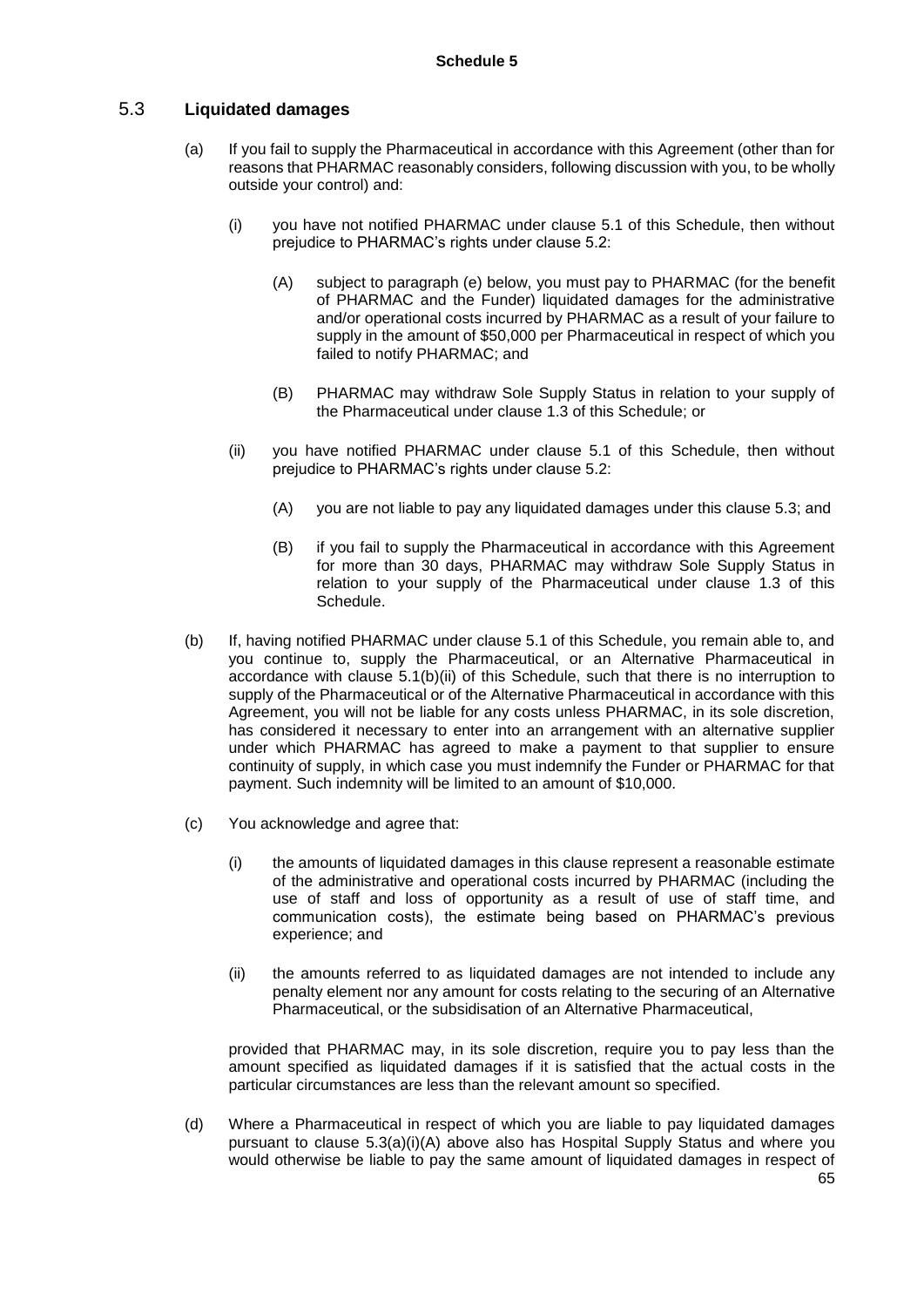any corresponding failure under the terms of such Hospital Supply Status, you will only be required to pay liquidated damages of \$50,000 in total in respect of both supply failures.

(e) All amounts referred to in this clause are plus GST.

### 5.4 **Failure to supply**

References in this clause 5 and elsewhere in this Schedule to your failure or inability to supply the Pharmaceutical in accordance with this Agreement, or your inability to meet demand for the Pharmaceutical, or insufficient stock of the Pharmaceutical being available, include, but are not limited to, circumstances where:

- (a) no stock of the Pharmaceutical is physically held by you or on your behalf in New Zealand;
- (b) the only stock of the Pharmaceutical physically held by you or on your behalf in New Zealand is stock to which clause  $4(a)(i)$  or (ii) of this Schedule applies and no agreement has been reached with PHARMAC in terms of clause 4(a) of this Schedule;
- (c) you fail, directly or indirectly, to ensure that all orders for the Pharmaceutical are filled (without restricting quantities that may be ordered), including in particular where, for reasons attributable (wholly or partly) to you, not all patients for whom the Pharmaceutical is prescribed receive the full amount of the Pharmaceutical they require, or to which they are entitled, under their prescriptions, within the required time frames for dispensing under the then current contract, or notice under section 88 of the New Zealand Public Health and Disability Act 2000, in respect of pharmacy services;
- (d) you fail to supply the Pharmaceutical on and from the Start Date.

### 5.5 **Default interest and recovery costs**

If payment of any amount required to be paid by you under this clause 5 is not made by you, in full, by the due date for payment of that amount as notified to you in writing by PHARMAC, then:

- (a) interest will accrue in such sum as remains unpaid at a rate per annum equal to the relevant SME overdraft rate (weighted average rate) of the Reserve Bank of New Zealand plus five percentage points, calculated and compounded on a daily basis, from the due date until such time as the sum due (including interest) is paid in full. This obligation to pay default interest is to arise without the need for a notice or demand from PHARMAC for such default interest; and
- (b) PHARMAC may take any action, including legal action, without first needing to implement the dispute resolution procedure contained in clause 4.2 of Schedule Four, to recover that amount and you agree to pay to PHARMAC actual enforcement costs incurred in relation to that action.

### 6. **Termination and restrictions**

### 6.1 **Termination and restrictions for clinical reasons**

PHARMAC reserves the right, but only after consultation with you and a relevant medical adviser (being either the Ministry of Health, PTAC or its sub-committees), to: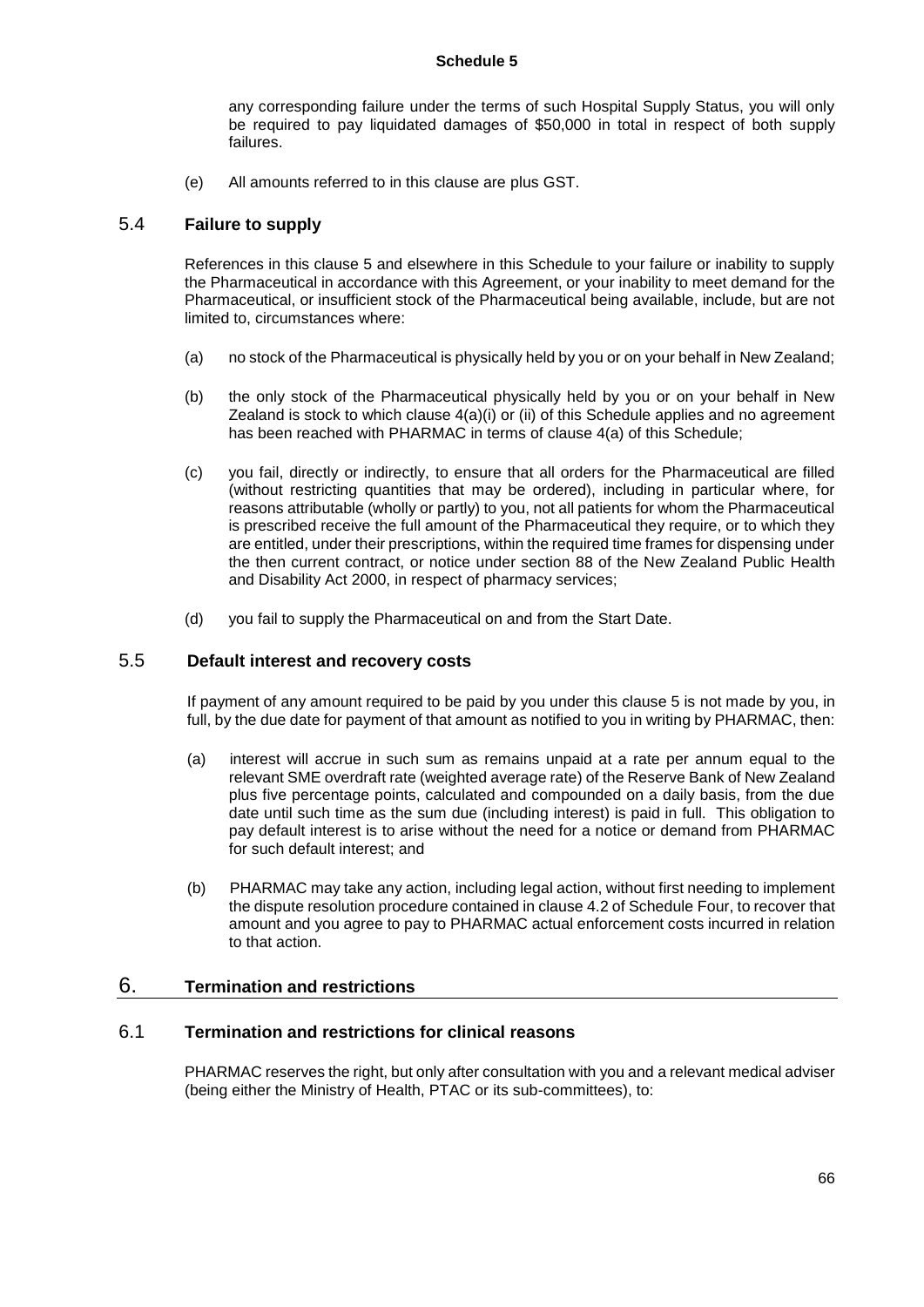- (a) terminate this Agreement at any time during the Sole Supply Period or the First Transition Period if the medical adviser determines for clinical reasons that it is no longer appropriate to have either:
	- (i) a sole subsidised supplier of that form and strength of the Chemical Entity; or
	- (ii) the Pharmaceutical as the sole subsidised brand; and/or
- (b) impose at any time during the Sole Supply Period or the Transition Periods restrictions on the prescribing or dispensing of a Pharmaceutical if those restrictions are necessary for clinical reasons.

## 6.2 **Termination following an audit**

PHARMAC may terminate the Agreement, or withdraw Sole Supply Status in relation to a Pharmaceutical, at any time during the Sole Supply Period or the Transition Periods, if you fail to remedy any area of non-compliance in accordance with clause 3(b) of Schedule Four.

## 7. **Guarantee**

- (a) PHARMAC may require an entity acceptable to it to provide a guarantee (in a form satisfactory to PHARMAC) of your performance obligations under clauses 5.2 and 5.3 of this Schedule including, without limitation, the payment of any sum payable under the indemnity or as liquidated damages pursuant to those clauses for any failure to supply the Pharmaceutical in accordance with this Agreement during the Sole Supply Period.
- (b) The guarantor's liability under such a guarantee will be limited to a total of \$100,000 per Chemical Entity for all claims made by PHARMAC under the guarantee.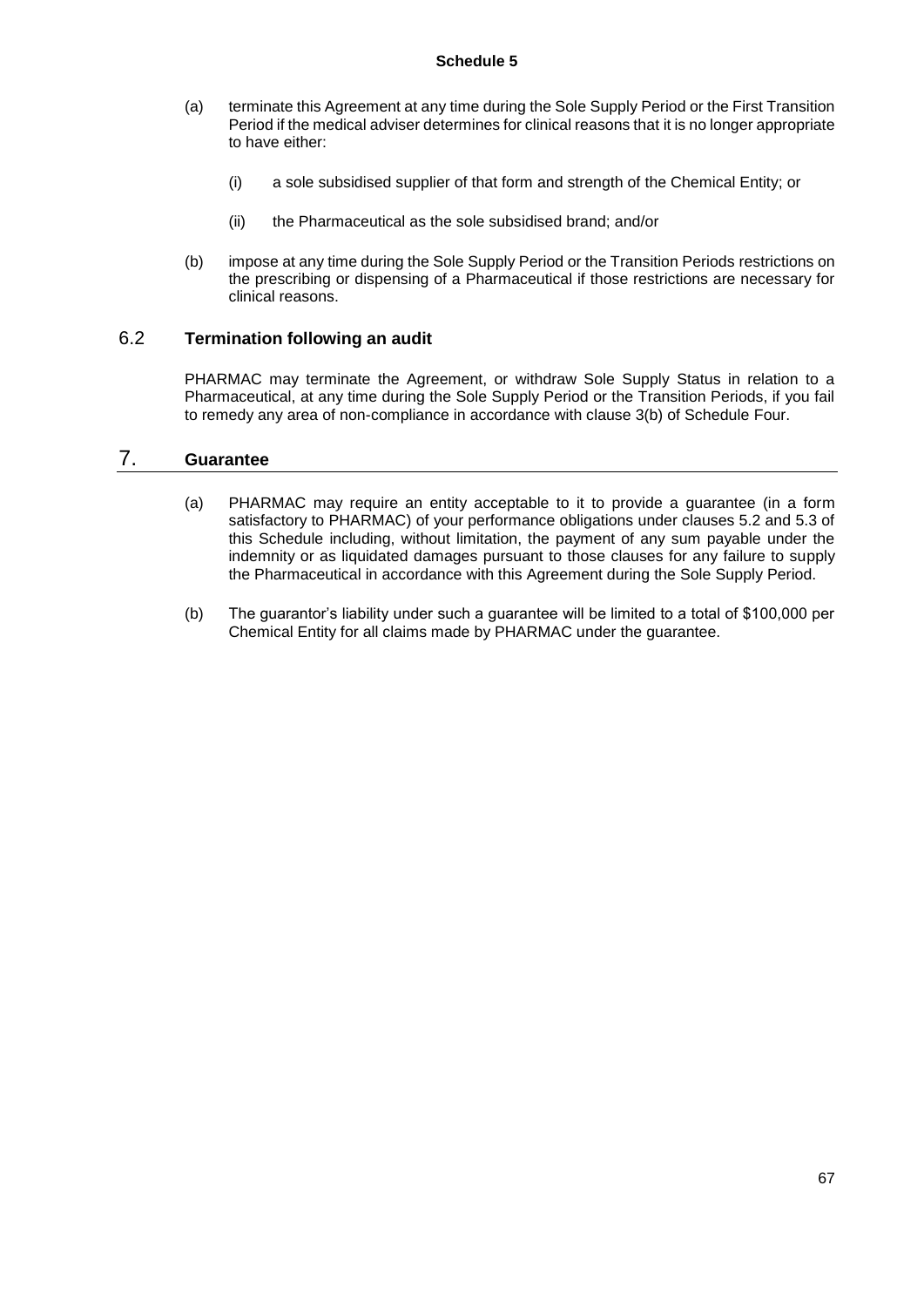## **Schedule 6: Additional contract terms for Hospital Supply Status**

### 1. **Effect of Hospital Supply Status**

#### 1.1 **Pricing arrangements**

- (a) Subject to PHARMAC's other rights under this Agreement and clause 3.1 of this Schedule, on and from the Start Date, during the remainder of the First Transition Period and during the Hospital Supply Status Period, the Pharmaceutical is to be:
	- (i) listed at the Price set out in Section H of the Pharmaceutical Schedule;
	- (ii) sold by you to, at a DHB Hospital's discretion, any Designated Delivery Points, and/or Contract Manufacturers (expressly for the purpose of compounding), at the Price.
- (b) Where the Pharmaceutical is included in an order by a DHB Hospital for pharmaceuticals where the total value (excluding GST) of the order is less than \$1,000, you may invoice the DHB Hospital, in accordance with clause 4.1 below, for the cost of freight for that particular order. For the avoidance of doubt, this clause 1.1(b) does not entitle you to invoice a DHB Hospital for any other costs in relation to the particular order.
- (c) Subject to PHARMAC's other rights under this Agreement in relation to the Pharmaceutical (including under clause 1.6 of this Schedule), and provided that there are no Alternative Pharmaceuticals listed in Section H of the Pharmaceutical Schedule at the start of the Final Transition Period, the Pharmaceutical:
	- (i) is to continue to be listed, sold and purchased at the Price referred to in clauses 1.1(a)(i) and (ii) above during the Final Transition Period and beyond; and
	- (ii) is not to be delisted during the Final Transition Period.

### 1.2 **Supplier for Hospital Supply Status Period**

- (a) Subject to:
	- (i) PHARMAC's other rights under this Agreement in relation to the Pharmaceutical; and
	- (ii) clauses 1.4 and 1.5 of this Schedule relating to the DV Limit for the Pharmaceutical,

your brand of the Pharmaceutical will be the brand listed in Section H of the Pharmaceutical Schedule, and purchased by DHB Hospitals at any time during the Hospital Supply Status Period, as the brand having Hospital Supply Status.

(b) This clause does not prohibit PHARMAC (on behalf of DHB Hospitals) from entering into negotiations or arrangements with, or inviting tenders from, other suppliers to be the supplier of any forms and strengths of the particular Pharmaceutical with Hospital Supply Status, or a relevant Alternative Pharmaceutical having a status equivalent to Hospital Supply Status, if notification of such an arrangement (once finalised) occurs, and such supply commences, after the end of the Hospital Supply Status Period.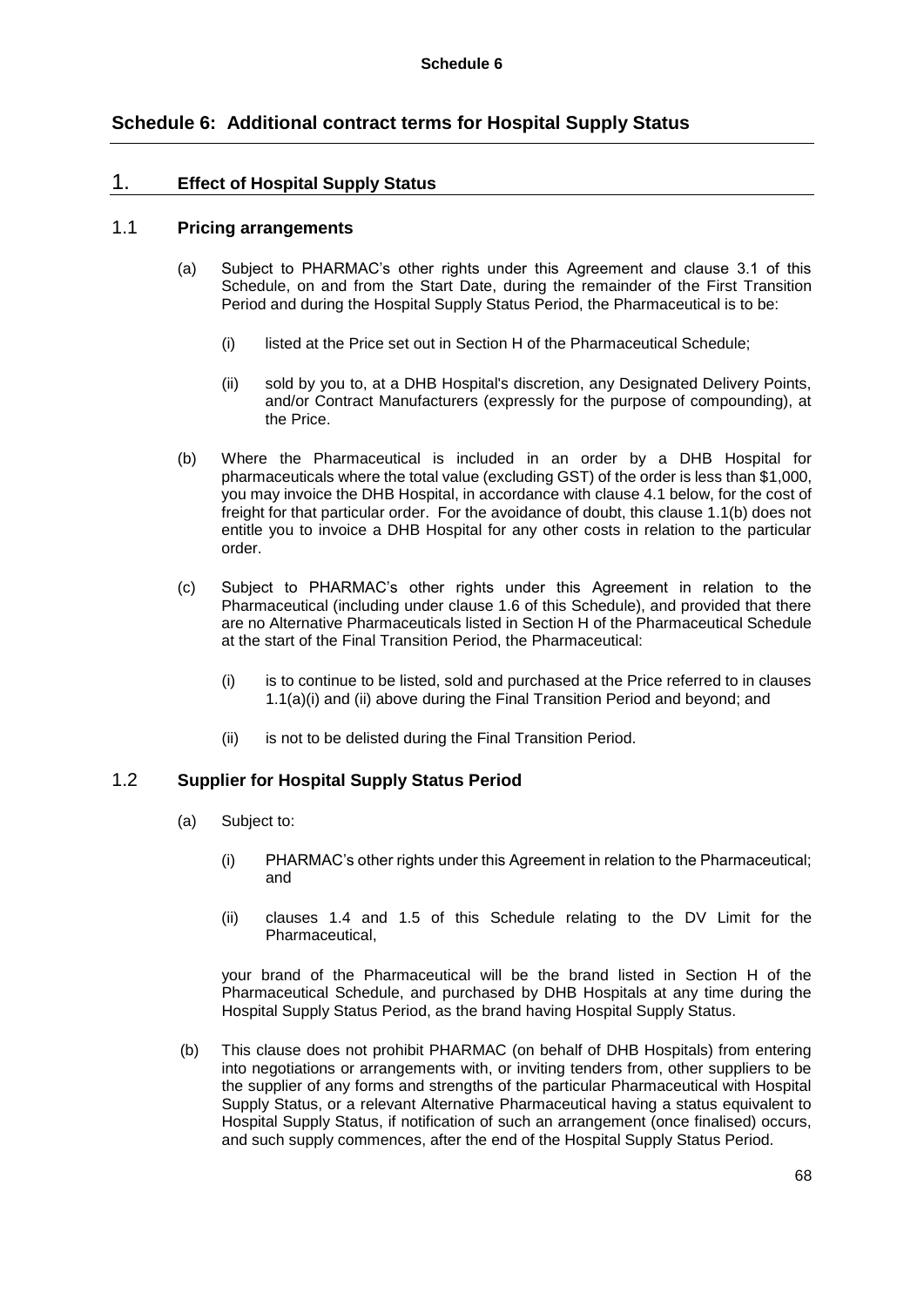### 1.3 **DV Pharmaceuticals**

- (a) PHARMAC may amend the relevant list of DV Pharmaceuticals specified in Section H of the Pharmaceutical Schedule, from time to time, in accordance with this clause 1.3, whereby:
	- (i) PHARMAC is only to remove a pharmaceutical listed as a DV Pharmaceutical if PHARMAC:
		- (A) has first obtained your agreement; or
		- (B) has a direction from Medsafe or its successor, or a recommendation from PTAC or its sub-committees, based on a significant clinical issue;
	- (ii) PHARMAC may add a pharmaceutical to the relevant list of DV Pharmaceuticals specified in Section H of the Pharmaceutical Schedule if such pharmaceutical is identified as a DV Pharmaceutical during the Hospital Supply Status Period or the First Transition Period by PHARMAC following a recommendation from PTAC or its sub-committees.
- (b) PHARMAC must consult with you prior to the removal of any pharmaceutical from the relevant list of DV Pharmaceuticals specified in Section H of the Pharmaceutical Schedule.

### 1.4 **DV Limit**

- (a) PHARMAC may, from time to time during the Hospital Supply Status Period or the First Transition Period, amend the DV Limit of the Pharmaceutical following what PHARMAC considers to be appropriate consultation with PTAC or its sub-committees, provided that PHARMAC may only increase the DV Limit without your prior agreement if it has a direction from Medsafe or its successor, or a recommendation from PTAC or its subcommittees, based on a significant clinical issue.
- (b) Subject to clause 1.5 of this Schedule you acknowledge and agree that while you have Hospital Supply Status:
	- (i) DHB Hospitals may purchase DV Pharmaceuticals at any time within the First Transition Period and Final Transition Period without any requirement to comply with the DV Limit;
	- (ii) provided that DHB Hospitals collectively do not exceed the National DV Limit for the relevant Pharmaceutical, a DHB Hospital may purchase DV Pharmaceuticals at any time within the Hospital Supply Status Period;
	- (iii) without derogating from any other rights available to PHARMAC or DHB Hospitals under this Agreement or otherwise, if you fail to supply the Pharmaceutical in accordance with this Agreement (other than for a reason that PHARMAC reasonably considers, following discussion with you, to be wholly outside your control) within the Hospital Supply Status Period, then the relevant DHB Hospital is not required to comply with the DV Limit for the Pharmaceutical during that period of non-supply and the calendar month during which that nonsupply occurred will be excluded in any review of the DV Limit in accordance with clause 1.5 below;
	- (iv) if a DHB Hospital's usage of any DV Pharmaceuticals, in percentage terms, reaches or exceeds the percentage at which the Individual DV Limit is set for the relevant Pharmaceutical, that DHB Hospital may negotiate with you to agree to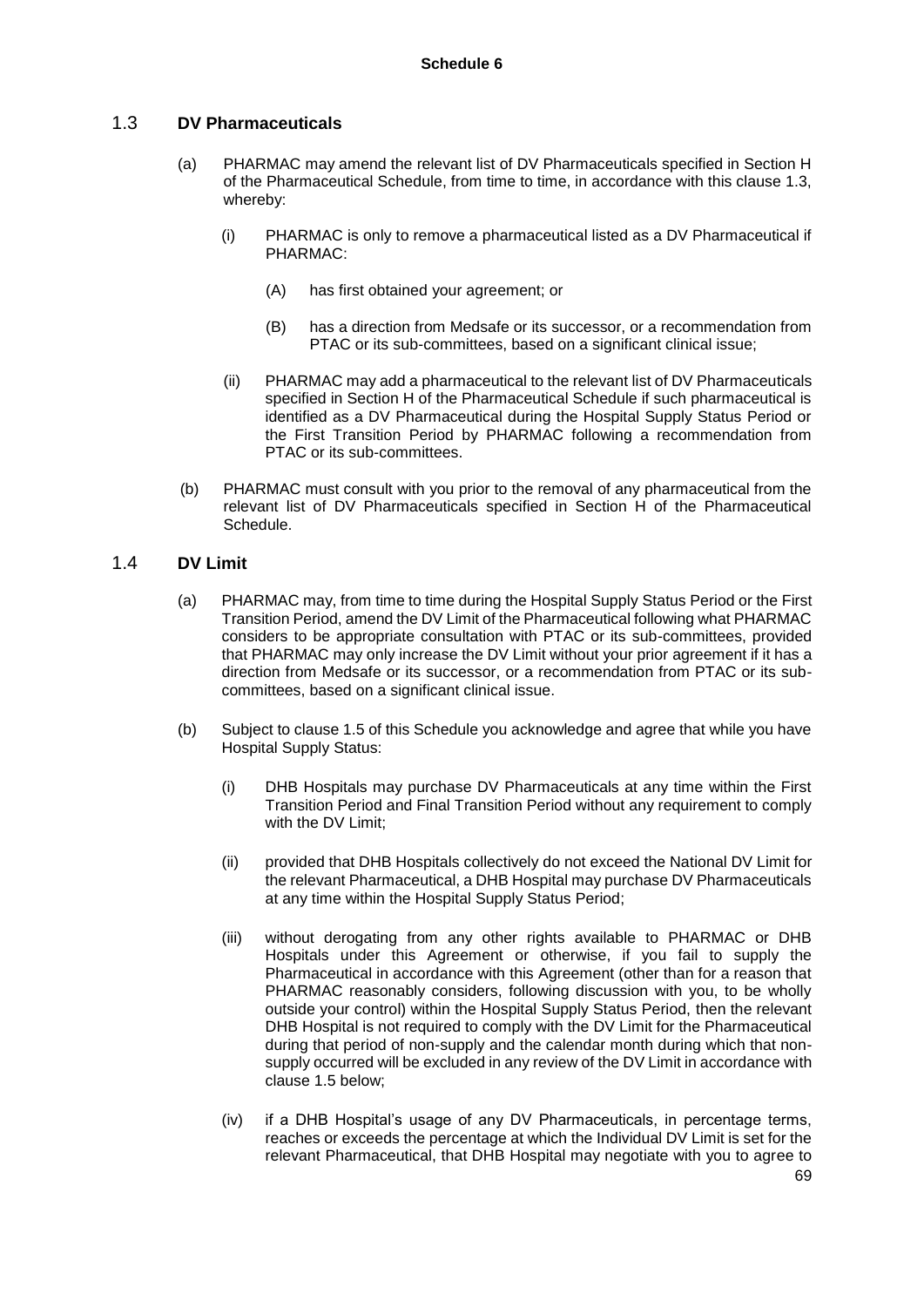vary the application of the Individual DV Limit to the DHB Hospital in respect of particular patients with exceptional needs.

## 1.5 **DV Limit Compliance**

- (a) For the purposes of this clause 1.5:
	- (i) **"Relevant Period"** means:
		- (A) the initial period starting on the day that the Hospital Supply Status Period begins up to and including 30 June 2020; or
		- (B) for a Pharmaceutical listed on or prior to 30 June 2020, the period commencing on 1 July 2020 and ending on 30 June 2021 or, for a Pharmaceutical listed after 30 June 2021, the initial period starting on the date that the Hospital Supply Status Period begins up to and including 30 June 2021; or
		- (C) for a Pharmaceutical listed on or prior to 30 June 2021, the period commencing on 1 July 2021 and ending on 30 June 2022, or, for a Pharmaceutical listed after 30 June 2021, the initial period starting on the date that the Hospital Supply Status Period begins up to and including 30 June 2022,

provided that for the purposes of carrying out the calculations in this clause 1.5 any calendar months that fall within those periods when there is any failure to supply the Pharmaceutical in accordance with this Agreement will be excluded.

(ii) **"Actual National DV Limit Indicator"** means, for a particular Pharmaceutical in any Relevant Period, such sum, expressed as a percentage, as is equal to:

#### **(Total DV Pharmaceuticals Volume ÷ (Total DV Pharmaceuticals Volume + Total Pharmaceutical Volume)) x 100**;

- (iii) **"Total DV Pharmaceuticals Volume"** means, for a particular Pharmaceutical in any Relevant Period, the total number of Units of all DV Pharmaceuticals of the relevant Pharmaceutical with Hospital Supply Status purchased by DHB Hospitals, as calculated by PHARMAC, following your request in accordance with clause 1.5(b) below, on the basis of the data extracted by PHARMAC from the electronic records used by it; and
- (iv) **"Total Pharmaceutical Volume"** means, for a particular Pharmaceutical with Hospital Supply Status in any Relevant Period, the total number of Units of that Pharmaceutical purchased by DHB Hospitals, as calculated by PHARMAC following your request in accordance with clause 1.5(b) below, on the basis of the data extracted by PHARMAC from the electronic records used by it.
- (b) If you reasonably believe that DHB Hospitals' percentage usage of DV Pharmaceuticals collectively exceeds the National DV Limit for a particular Pharmaceutical, you may at any time, but not more often than three-monthly, request that PHARMAC carry out calculations in accordance with the procedure set out in this clause 1.5 for the proportion of the Relevant Period that has passed to the date of your request, and PHARMAC may, in its discretion, agree to carry out the calculations for the Total DV Pharmaceuticals Volume, the Total Pharmaceutical Volume and the Actual National DV Limit Indicator, provided that if PHARMAC refuses to carry out such calculations, it will provide you with the reasons for refusing to do so.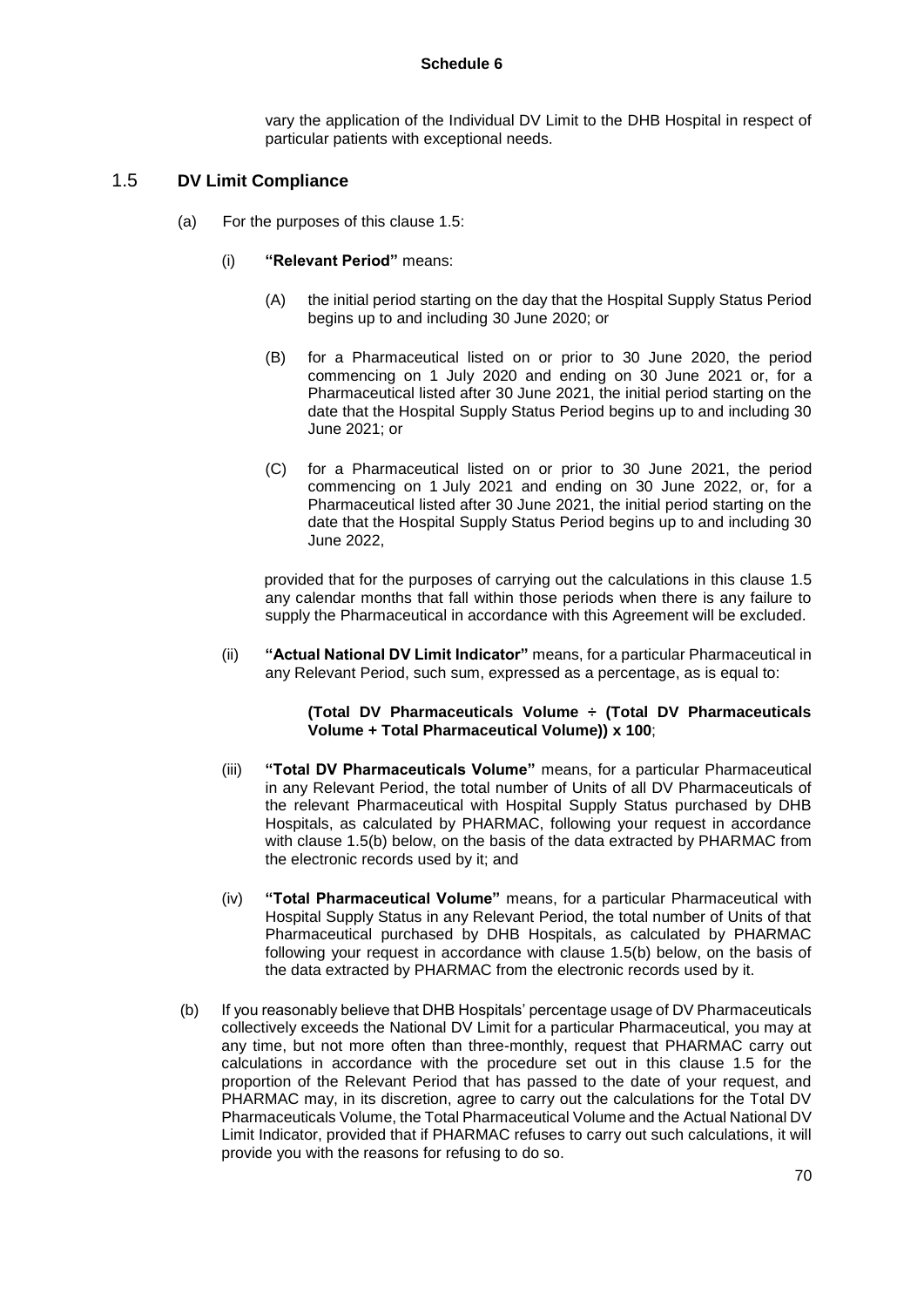- (c) It is acknowledged, for the avoidance of doubt, that if the Actual National DV Limit Indicator is less than the National DV Limit specified for the relevant Chemical Entity in Schedule Two and the Electronic Portal then, regardless of whether an individual DHB Hospital's percentage usage of DV Pharmaceuticals has exceeded the Individual DV Limit percentage for that Pharmaceutical, PHARMAC may decide, in its sole discretion, not to take any further action.
- (d) If the Actual National DV Limit Indicator is greater than the National DV Limit, PHARMAC will use its best endeavours to identify which individual DHB Hospitals' percentage usage of DV Pharmaceuticals have exceeded the Individual DV Limit percentage for that Pharmaceutical. You acknowledge that if PHARMAC cannot do this on the basis of information held by it, it may be necessary to obtain any further information you can provide. If neither of us can establish or quantify non-compliance by an individual DHB Hospital with the Individual DV Limit, then you acknowledge that PHARMAC may not be able to calculate for you, and you may not be able to obtain, financial compensation under clause 1.5(f)(ii) below. In that event you acknowledge, for the avoidance of doubt, that PHARMAC is not liable to pay any financial compensation on behalf of the relevant DHB.
- (e) If an individual DHB Hospital's percentage usage of DV Pharmaceuticals has exceeded the Individual DV Limit percentage for that Pharmaceutical as a result of DV Pharmaceutical usage that has been agreed to by you in accordance with clause 1.4(b)(iv) above then PHARMAC will not take any further action.
- (f) Subject to paragraph (e) above, PHARMAC will address the issue of non-compliance with any individual DHB Hospital or DHB Hospitals identified in accordance with paragraph (d) above by:
	- (i) using its best endeavours to ensure that the relevant DHB Hospital complies with the DV Limit for that Pharmaceutical in the remainder of that Relevant Period (if applicable) and in any subsequent Relevant Period or Relevant Periods; and/or
	- (ii) following the end of a Relevant Period, and only once in respect of any Relevant Period, determining what financial compensation is payable by that DHB for its contribution towards exceeding the National DV Limit (where PHARMAC is able to quantify this based on the information available to it), being the greater amount of \$1,000 or such sum as is equal to:

### **DHB Deviation x Adjusted Price**

where:

- (A) **"Adjusted Price"** means the Unit Price, for a particular Pharmaceutical in any Relevant Period, divided by two;
- (B) **"DHB Deviation"** is equal to:

**(Total Contribution for DHB<sup>x</sup> ÷ Total Contribution for Exceeding DHBs) x Total DV Pharmaceuticals Volume in Excess of DV Limit**

where:

**"Total Contribution for DHBx"** means, for:

(a) a particular Pharmaceutical; and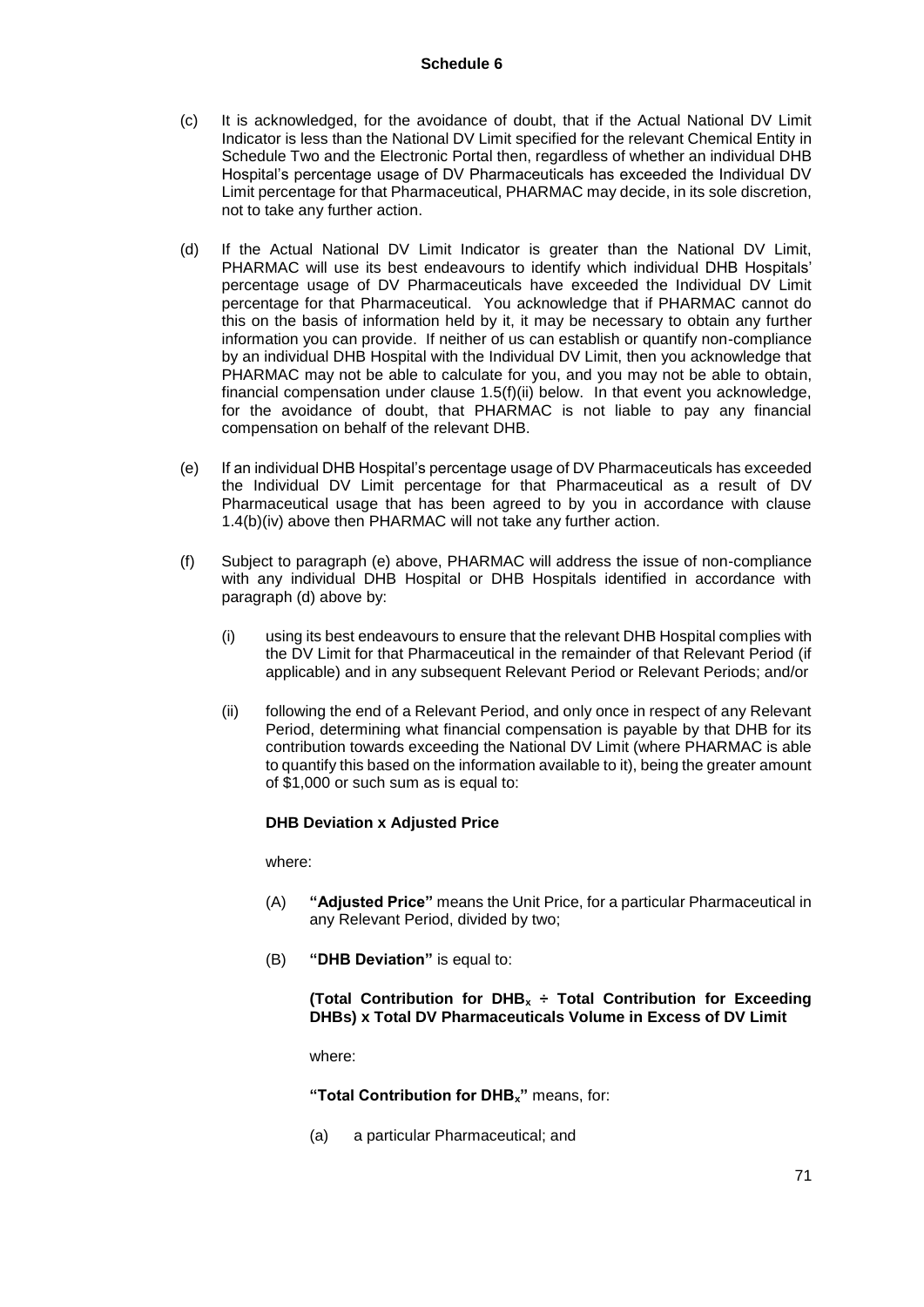(b) a particular DHB Hospital,

in any Relevant Period, the total number of Units of all DV Pharmaceuticals of the relevant Pharmaceutical with Hospital Supply Status purchased by that DHB Hospital minus the number of Units of DV Pharmaceuticals that corresponds to the percentage of the Individual Total Market Volume represented by the Individual DV Limit percentage for that Pharmaceutical, as calculated by PHARMAC for such Relevant Period on the basis of the data extracted by PHARMAC from the electronic records used by it;

**"Total Contribution for Exceeding DHBs"** means, for a particular Pharmaceutical in any Relevant Period, the sum of the Total Contribution for DHB**<sup>x</sup>** for each DHB Hospital identified by PHARMAC in accordance with paragraph (d) above as exceeding the Individual DV Limit for that Relevant Period, as calculated by PHARMAC for such Relevant Period on the basis of the data extracted by PHARMAC from the electronic records used by it;

**"Total DV Pharmaceuticals Volume in Excess of DV Limit"** means, for a particular Pharmaceutical in any Relevant Period, the total number of Units of all DV Pharmaceuticals of the relevant Pharmaceutical with Hospital Supply Status purchased by DHB Hospitals in excess of the National DV Limit for that Relevant Period, as calculated by PHARMAC on the basis of the data extracted by PHARMAC from the electronic records used by it;

- (iii) PHARMAC will notify you and the relevant DHB in writing of any DV Limit compensation payable in accordance with clause 1.5(f)(ii) above. You may then invoice the relevant DHB for the amount of DV Limit compensation payable, as calculated and notified to you by PHARMAC. You must provide to PHARMAC a copy of any such invoice, and evidence of any payment received from the DHB in respect of that invoice, within 10 business days of sending such invoice or receiving such payment, respectively.
- (iv) If you have not received the amount of any DV Limit compensation payable in accordance with clause 1.5(f)(ii) above from the DHB within 60 business days of invoicing the DHB for the amount owing, then you may take such further actions (other than ceasing to supply) directly with the DHB as you consider appropriate to recover the amount owing to you. In that event you acknowledge, for the avoidance of doubt, that PHARMAC is not liable to pay any financial compensation on behalf of the relevant DHB.
- (v) For the avoidance of doubt, for the purposes of calculating the Total DV Pharmaceuticals Volume, the Total Contribution for DHB<sup>x</sup> and the Total DV Pharmaceuticals Volume in Excess of DV Limit in this clause 1.5, if a pharmaceutical is added to, or removed from, the list of DV Pharmaceuticals during the Relevant Period in accordance with clause 1.3 of this Schedule, then only the number of Units of that pharmaceutical purchased by DHB Hospitals during the portion of the Relevant Period in which that pharmaceutical was a DV Pharmaceutical are to be included in those calculations.

### 1.6 **Supply arrangements after the End Date**

(a) Subject to paragraphs (b) and (c) below, the Pharmaceutical is to continue to be the subject of a listing agreement between you and PHARMAC with effect from the End Date, and accordingly: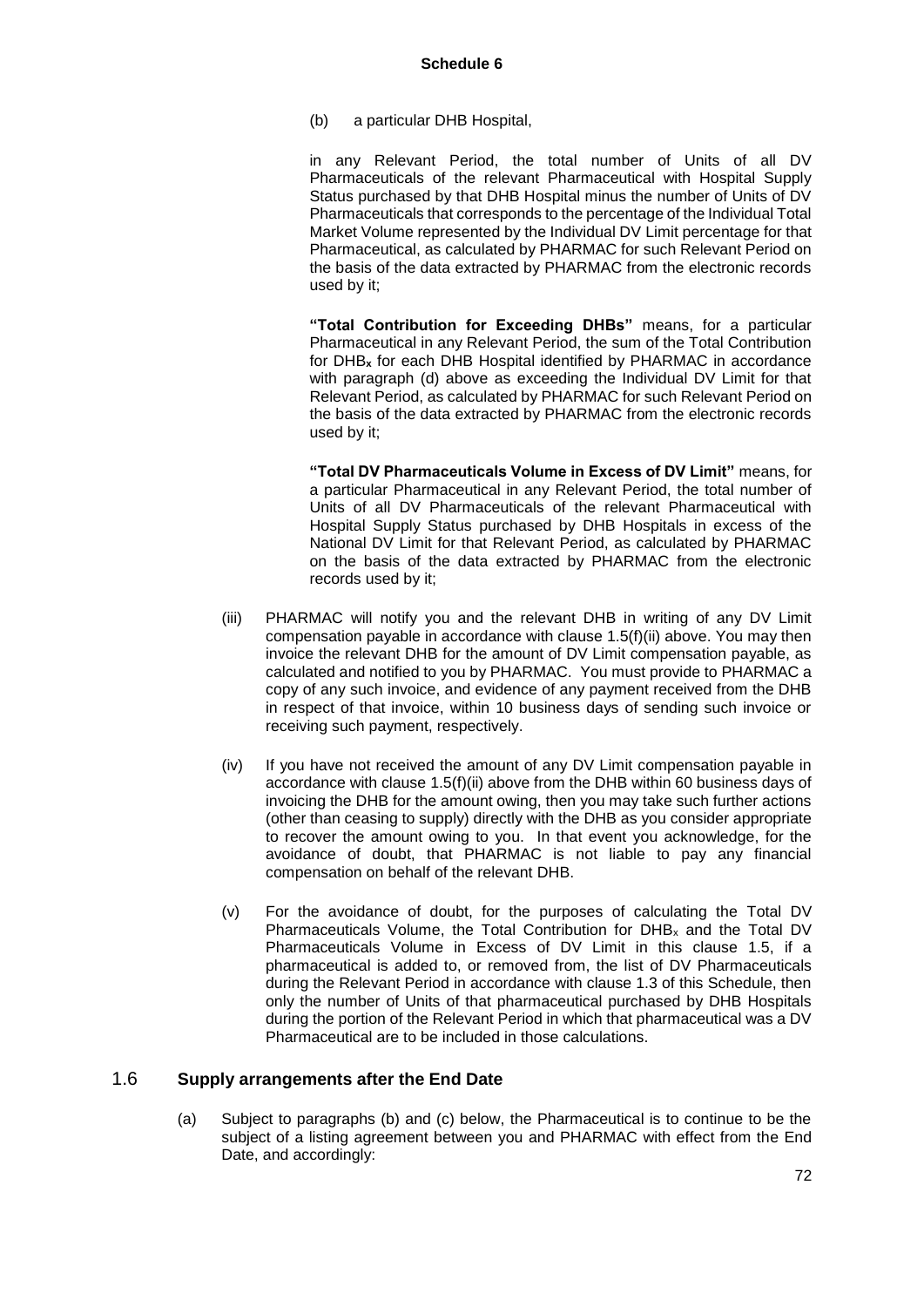- (i) you will cease to have Hospital Supply Status for that form and strength of the Pharmaceutical (in the case of any Pharmaceutical that is not a Medical Device); or
- (ii) you will cease to have Hospital Supply Status in respect of an item conforming to the individual specifications described for the item in the product list in clause 2 of Schedule Two which the Pharmaceutical was listed as conforming with (in the case of any Pharmaceutical that is a Medical Device); and
- (iii) the Pharmaceutical will remain listed in Section H of the Pharmaceutical Schedule subject to PHARMAC's standard terms of supply for pharmaceuticals used in DHB Hospitals (as recorded in the then current general listing terms Annex of PHARMAC's standard hospital contract template);
- (iv) you may increase the price (exclusive of GST) at which you supply the Pharmaceutical to, at a DHB Hospital's discretion, any Designated Delivery Points, and/or Contract Manufacturers (expressly for the purpose of compounding), on giving PHARMAC six months' written notice of that price increase. You may provide PHARMAC with this written notice at any time after, but not before, the End Date;
- (v) you may withdraw the Pharmaceutical from supply on not less than two years' prior written notice (except where the withdrawal is for reasons that PHARMAC considers to be wholly outside of your control, in which case you must first provide to PHARMAC such information as it may require from you in order to satisfy it, in its sole discretion, that you are required to withdraw supply); and
- (vi) if at the time of providing notice under paragraph (a)(iv) above, you advise PHARMAC that you are required to purchase a significant quantity of extra stock of the Pharmaceutical to enable you to continue to supply for the two-year period, and you advise PHARMAC of the total cost of that stock, PHARMAC will either:
	- (A) use reasonable endeavours to enter into an agreement to reimburse you for stock that remains unsold at the end of that two-year period; or
	- (B) release you from your obligations to supply under this paragraph (a).
- (b) PHARMAC may, at its sole discretion, with effect from the End Date:
	- (i) require that the Pharmaceutical does not continue to be the subject of a listing agreement, in which case PHARMAC will give you written notice not less than three months prior to the End Date; and/or
	- (ii) apply any of the strategies under PHARMAC's then current OPPs to the Pharmaceutical (including delisting the Pharmaceutical after the Final Transition Period).
- $(c)$  In the event PHARMAC applies any of the strategies described in paragraph  $(b)(ii)$ above, you may withdraw the Pharmaceutical from supply on not less than six months' prior written notice. You may provide PHARMAC with this written notice at any time after, but not before, the date that the particular strategy takes effect in the Pharmaceutical Schedule.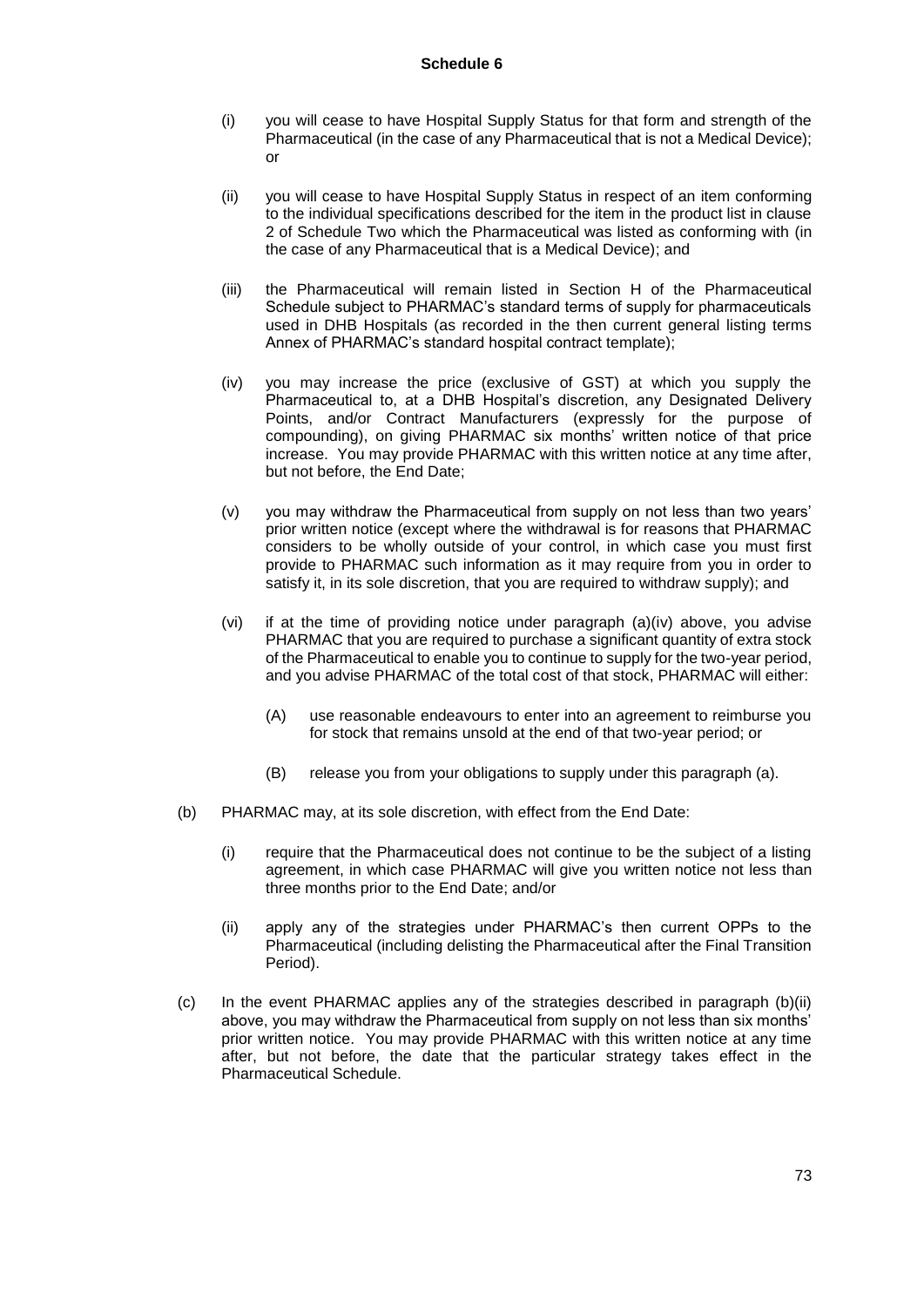### 1.7 **Withdrawal of Hospital Supply Status**

- (a) PHARMAC may withdraw Hospital Supply Status in relation to your supply of the Pharmaceutical (in which case clauses 1.1, 1.2 and 1.3 of this Schedule will no longer apply), by written notice to you at any time during the Hospital Supply Status Period or (in anticipation) during the First Transition Period if:
	- (i) you have failed to notify PHARMAC as required under clause 7.1 of this Schedule;
	- (ii) you fail, for a period of 30 days, to supply the Pharmaceutical in accordance with this Agreement to any of the DHB Hospitals including to, at a DHB Hospital's discretion, any Designated Delivery Points, and/or Contract Manufacturers (expressly for the purpose of compounding);
	- (iii) any Consent for the Pharmaceutical required under clause 2 of this Schedule is withdrawn;
	- (iv) you have failed to comply with clause 6 of this Schedule on more than one occasion; or
	- (v) you otherwise fail to supply the Pharmaceutical in accordance with this Agreement.
- (b) In the event that PHARMAC exercises its rights under clause 1.7(a) above in relation to a Pharmaceutical, it may also withdraw Hospital Supply Status in relation to your supply of all forms and strengths of that Pharmaceutical (or your supply of all other Medical Devices under this Agreement, where PHARMAC has exercised its rights under clause 1.7(a) above in respect of a Medical Device) (in which case clauses 1.1, 1.2 and 1.3 of this Schedule will no longer apply), following a recommendation from its clinical advisors, either by the written notice provided under clause 1.7(a) above or by further written notice to you at any time during the Hospital Supply Period or (in anticipation) during the First Transition Period.
- (c) Any withdrawal of Hospital Supply Status is without prejudice to PHARMAC's rights under clauses 7.2 and 7.3 of this Schedule.

### 1.8 **Suspension of Hospital Supply Status**

- (a) If, at any time during the Hospital Supply Status Period or (in anticipation) during the First Transition Period, you are unable to meet demand for the Pharmaceutical, or you notify PHARMAC under clause 7.1 of this Schedule of a Potential Out-of-Stock Event, or you otherwise fail to supply the Pharmaceutical in accordance with this Agreement, then:
	- (i) PHARMAC may suspend Hospital Supply Status in relation to your supply of the Pharmaceutical for the period of such inability; and
	- (ii) DHB Hospitals may purchase DV Pharmaceuticals during the period when Hospital Supply Status is suspended without the requirement to comply with the DV Limit for the relevant Pharmaceutical.
- (b) In the event that PHARMAC exercises its rights under clause 1.8(a) above in relation to a Pharmaceutical, it may also suspend Hospital Supply Status in relation to your supply of all forms and strengths of that Pharmaceutical (or your supply of all other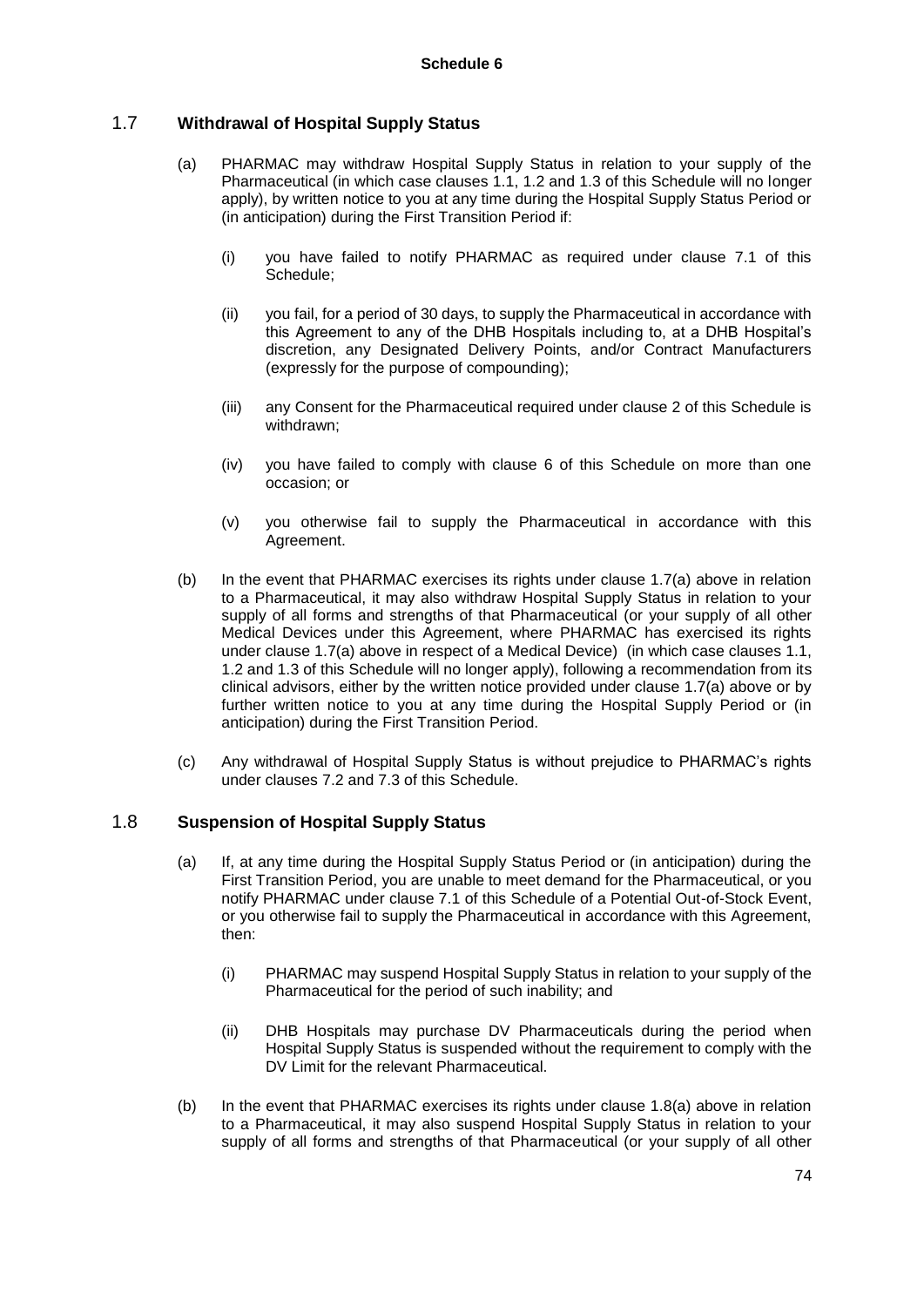#### **Schedule 6**

Medical Devices under this Agreement, where PHARMAC has exercised its rights under clause 1.8(a) above in respect of a Medical Device), following a recommendation from its clinical advisors, either by the written notice provided under clause 1.8(a) above or by further written notice to you at any time during the Hospital Supply Period or (in anticipation) during the First Transition Period.

- (c) Any suspension of Hospital Supply Status is without prejudice to PHARMAC's rights under clauses 7.2 and 7.3 of this Schedule.
- (d) PHARMAC may, at any time, in its sole discretion, notify you of the date on which the suspension of Hospital Supply Status under this clause 1.8 ceases and on which date:
	- (i) Hospital Supply Status is to be re-implemented in respect of the Pharmaceutical; or
	- (ii) Hospital Supply Status is to be withdrawn in accordance with clause 1.7 of this Schedule.

### 2. **Consents**

#### 2.1 **Warranty and indemnity that Consents are held**

You warrant that you have, and will maintain, all necessary Consents. If a Consent is not held by you or is withdrawn or the Pharmaceutical is no longer approved for the treatment of any indication for which it is listed in Section H of the Pharmaceutical Schedule, then:

- (a) PHARMAC is entitled to terminate this Agreement by 14 days' written notice to you; and
- (b) whether or not PHARMAC terminates this Agreement under paragraph (a) above, you are to indemnify the Funder for any additional costs incurred by it (or by PHARMAC on its behalf) as a result of that failure to hold all necessary Consents. This clause confers a benefit on (and is enforceable by) the Funder in accordance with the Contract and Commercial Law Act 2017, Part 2, Subpart 1.

# 2.2 **Changed medicine notification**

If the Ministry of Health issues a changed medicine notification in relation to a Pharmaceutical, and as a result a variant of the Pharmaceutical (the "**CMN Pharmaceutical**") is approved:

- (a) you must immediately notify PHARMAC; and
- (b) PHARMAC may take such action as it considers appropriate in relation to that Pharmaceutical or the CMN Pharmaceutical including (but not limited to):
	- (i) withdrawing Hospital Supply Status for the Pharmaceutical;
	- (ii) reviewing the terms of listing of that Pharmaceutical; and
	- (iii) determining whether, and the extent to which, DHB Hospitals may purchase the CMN Pharmaceutical.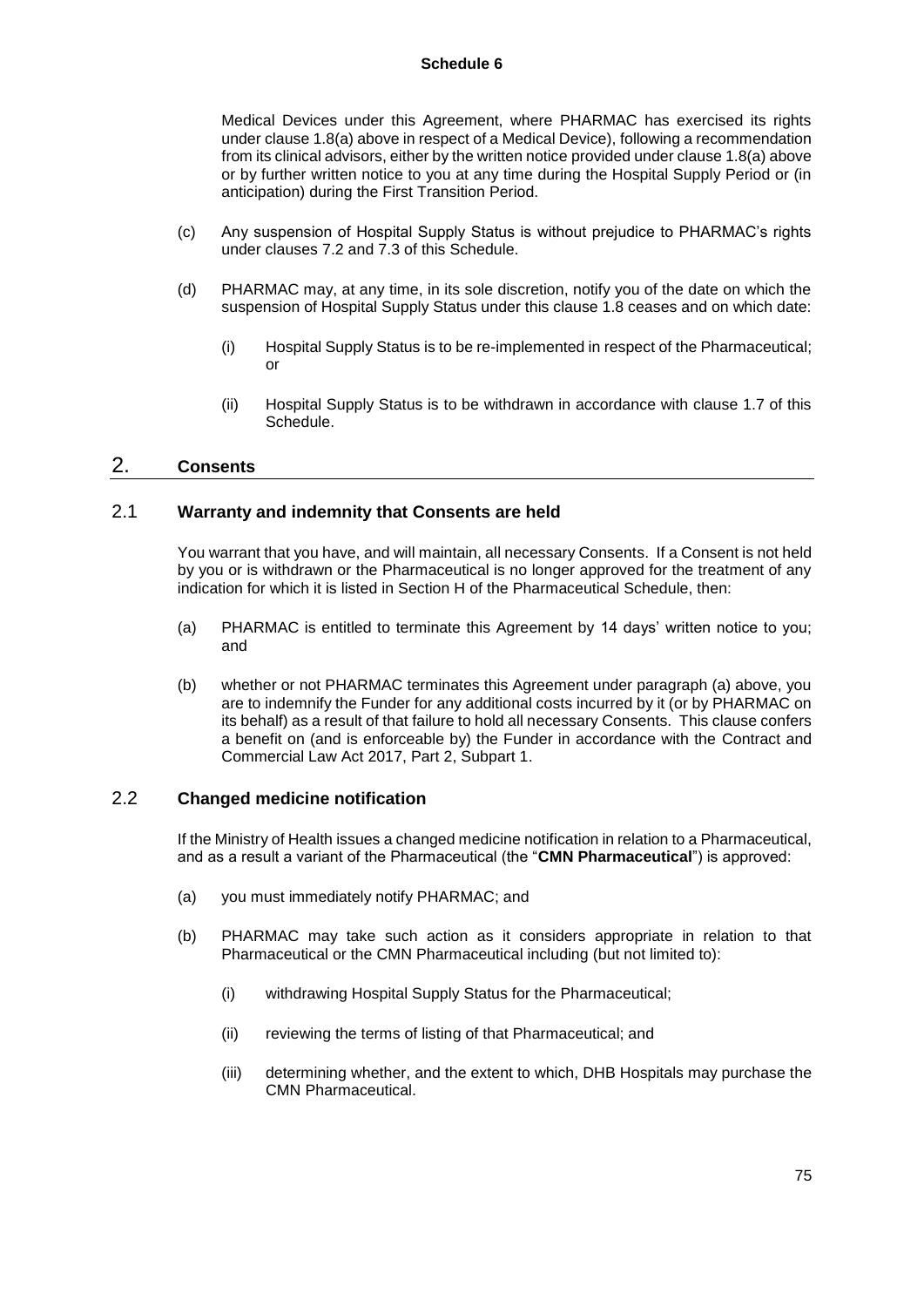# 3. **Price**

### 3.1 **Price change**

- (a) Subject to clause 3.1(b)(ii), clause 3.1(b)(iii) and clause 3.1(b)(iv) of this Schedule, you must change the price at which you supply the Pharmaceutical to, at a DHB Hospital's discretion, any Designated Delivery Points, and/or Contract Manufacturers (expressly for the purpose of compounding), to the Price with effect from the 12th day of the month prior to the Start Date. If your brand of the Pharmaceutical is not listed on the Pharmaceutical Schedule at the beginning of the First Transition Period, it must be available for supply or sale, and you must supply or sell it, at the Price on and from the 12<sup>th</sup> day of the month prior to the Start Date.
- (b) In the event your brand of the Pharmaceutical is currently listed on the Pharmaceutical Schedule at the beginning of the First Transition Period:
	- (i) you must ensure that wholesalers and other such distributors change the price at which they supply the Pharmaceutical to the Price on the  $12<sup>th</sup>$  day of the month prior to the Start Date, and you shall provide price support to wholesalers and other such distributors for a maximum 4 weeks stock on hand (or such other level of stock as agreed between you and PHARMAC) of the Pharmaceutical held at wholesalers and other such distributors, provided that such wholesalers and other such distributors can provide you with stock on hand reports upon request; or
	- (ii) your brand of the Pharmaceutical must be available for supply, and you must supply the Pharmaceutical, at the Price from the 1<sup>st</sup> day of the month prior to the Start Date, and the Pharmaceutical will be subsidised at the Price from the Start Date (which is conditional upon you having at least 2 months Lead Time for the Pharmaceutical); and
	- (iii) notwithstanding clauses  $3.1(b)(i)$  or (b)(ii) above, if the Price would result in a price increase for your brand of the Pharmaceutical you must supply the Pharmaceutical at the Price from the  $22<sup>nd</sup>$  day of the month prior to the Start Date. and the Pharmaceutical will be subsidised at the Price from the Start Date; and
	- (iv) notwithstanding clauses 3.1(b)(i), (b)(ii) or (b)(iii) above, PHARMAC may agree a process with you, that results in your brand of the Pharmaceutical, which includes a rebate, being available for supply, and you must supply the Pharmaceutical, at the Price from the 22<sup>nd</sup> day of the month prior to the Start Date, and you shall provide price support to wholesalers and other such distributors for a maximum 4 weeks stock on hand (or such other level of stock as agreed between you and PHARMAC) of the Pharmaceutical held at wholesalers and other such distributors, provided that such wholesalers and other such distributors can provide you with stock on hand reports upon request.

For the avoidance of doubt if you do not notify PHARMAC in your Tender Bid in the electronic portal which of the options stated in clauses  $3.1(b)(i)$  or  $(b)(ii)$  above apply to the Pharmaceutical, clause (b)(i) above shall apply.

(c) You shall upon request by PHARMAC, provide information on how you intend to manage the price changes stated in clauses  $3.1(b)(i)$  to  $(b)(iv)$  above. PHARMAC may, at its sole discretion, publish this information at the time the Tender Item is notified in the Pharmaceutical Schedule in accordance with clause 7.2 of Schedule 3.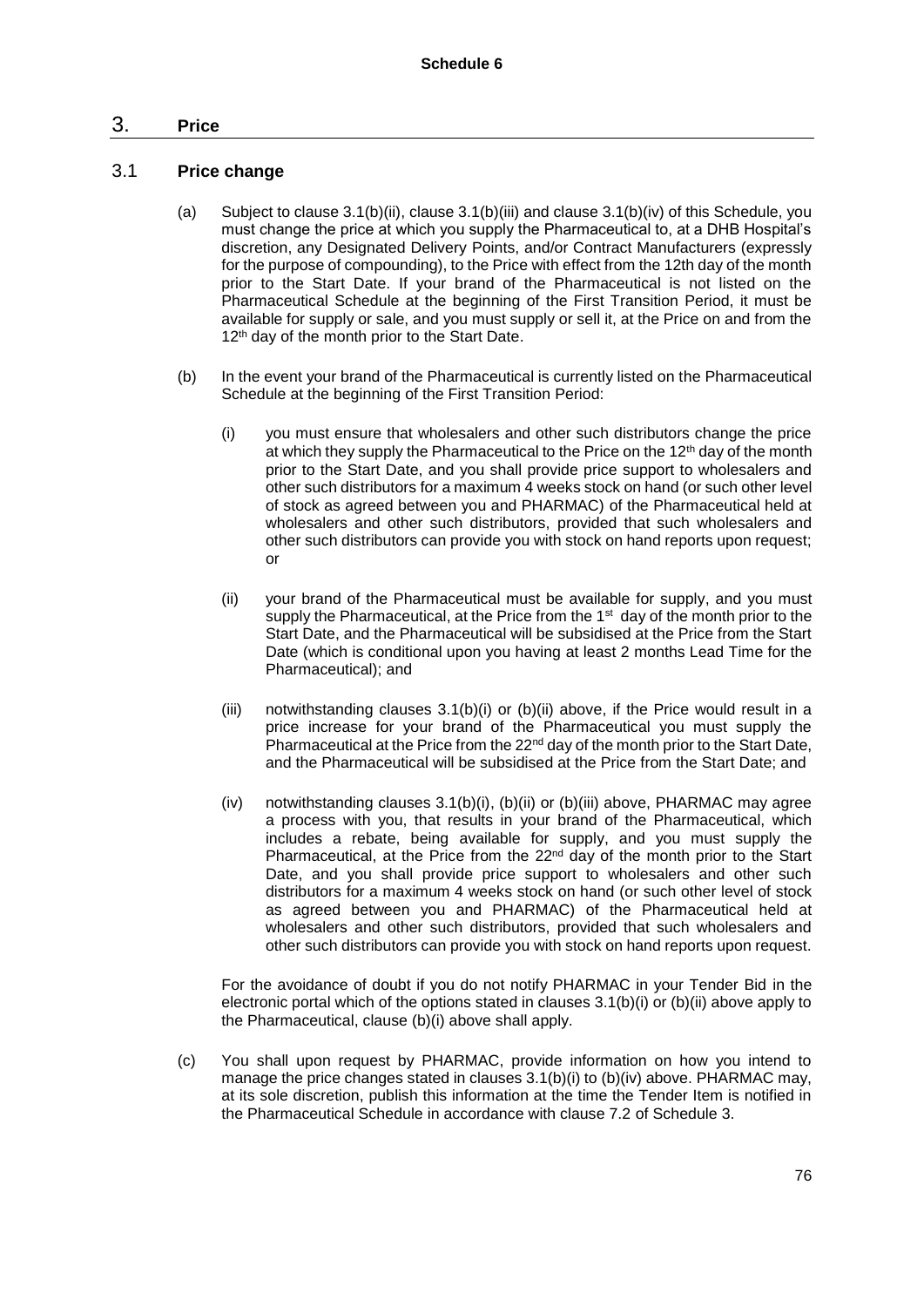# 3.2 **Supply price**

Subject to clause 3.1 of this Schedule, during each of the First Transition Period, the Hospital Supply Status Period and the Final Transition Period, if applicable in accordance with clause 1.1(b) of this Schedule, the price at which the Pharmaceutical is supplied by you to, at a DHB Hospital's discretion, any Designated Delivery Points, and/or Contract Manufacturers (expressly for the purpose of compounding), must not exceed the Price.

### 3.3 **Supply at lower price**

Notwithstanding clauses 3.1 and 3.2 above but subject to clause 3.4 below, you may supply the Pharmaceutical to, at a DHB Hospital's discretion, any Designated Delivery Points, and/or Contract Manufacturers (expressly for the purpose of compounding) at a price lower than the Price, provided that where you decide to supply the Pharmaceutical in respect of any one or more DHB Hospital(s) at a price lower than the Price, you must supply the Pharmaceutical at the same lower price to all DHB Hospitals in respect of which you supply the Pharmaceutical, in which case that lower price will be deemed to be the Price of that Pharmaceutical for the purposes of this Agreement.

# 3.4 **Warranty that Pharmaceutical is supplied at not less than cost price**

You warrant that the Price at which you are required to supply the Pharmaceutical under this Agreement is greater than the cost price of the Pharmaceutical (including, without limitation, the costs of manufacturing the Pharmaceutical and of supplying it to you for supply in New Zealand).

# 3.5 **Unsold stock following delisting**

You acknowledge and agree that the price at which you are required to supply any Pharmaceutical under this Agreement incorporates, if applicable, any costs incurred by you associated with unsold stock of the Pharmaceutical held by you or any wholesaler or other distributor, after the Pharmaceutical has been delisted or after notification that it will be delisted.

# 4. **Invoicing and Payment**

#### 4.1 **Invoice**

You are to invoice DHB Hospitals at the end of each month, but no later than the tenth day following the month to which the invoice in respect of the Pharmaceutical relates, specifying for the Pharmaceutical supplied during that month:

- (a) your delivery note reference number;
- (b) the particular DHB's purchase order reference number (if applicable);
- (c) the net amount payable in respect of the Pharmaceutical supplied to that DHB in accordance with this Agreement;
- (d) full details in respect of the Pharmaceutical supplied to that DHB in accordance with this Agreement, including the:
	- (i) DHB's item codes;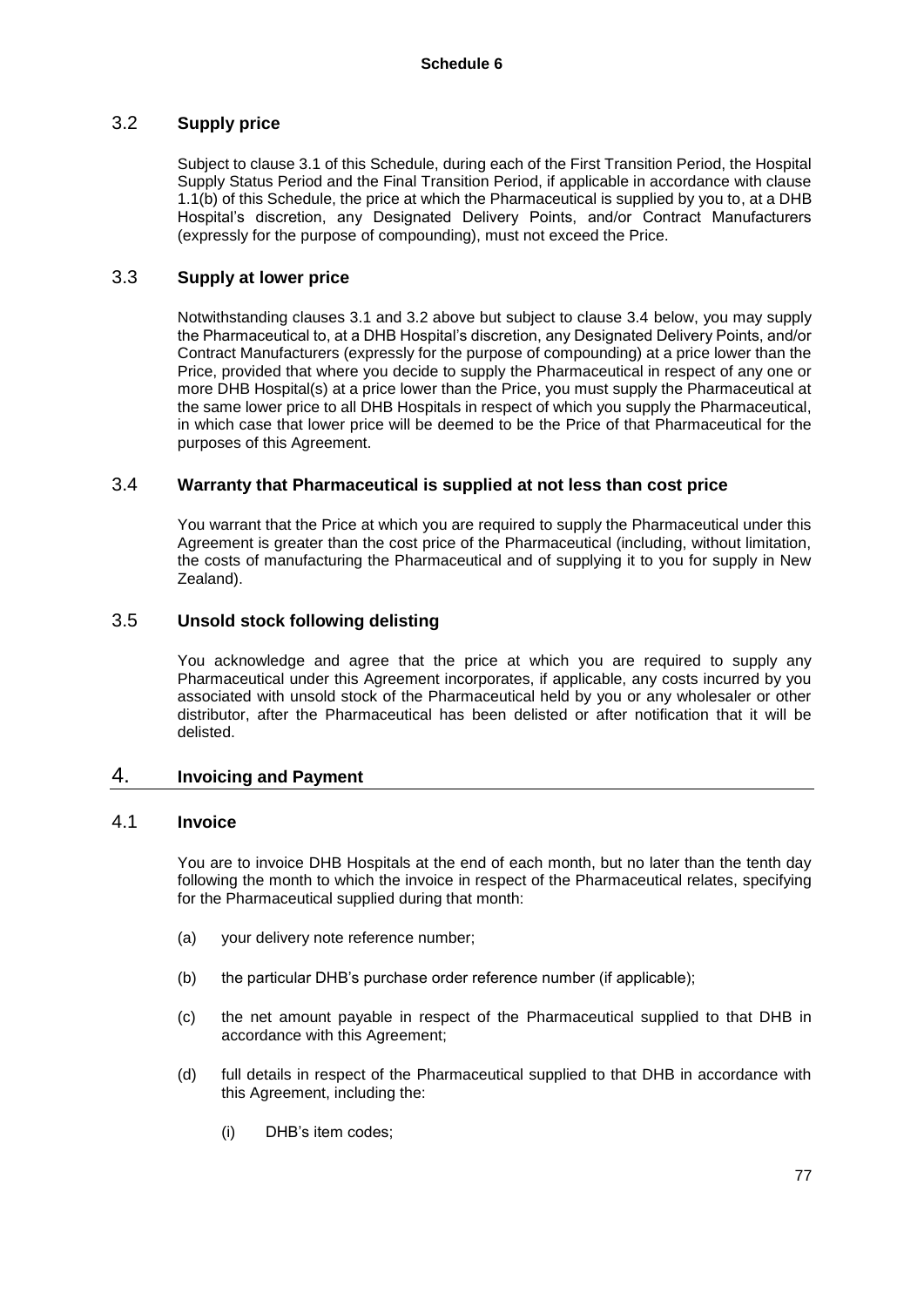- (ii) quantity of the Pharmaceutical supplied;
- (iii) price of the Pharmaceutical;
- (iv) cost of freight for orders that included the Pharmaceutical (only where applicable under clause 1.1(b) above);
- (v) total cost for the total amount of the Pharmaceutical supplied; and
- (e) any other information that DHB Hospital requires you to supply.
- (f) The provisions of Clause 4.1 do not apply to the extent that both parties have agreed to alternative or varied invoicing arrangements in respect of a particular Pharmaceutical.

#### 4.2 **Payment**

- (a) Provided that the Pharmaceutical has been supplied in accordance with this Agreement, and the particular DHB receives an invoice in accordance with clause 4.1 above, payment by the DHB Hospital to you of the amount required to be paid by it is expected to occur:
	- (i) by electronic funds transfer or such other method of payment as is designated by that DHB Hospital;
	- (ii) on the  $20<sup>th</sup>$  day of the month following the month to which the invoice for the Pharmaceutical relates, or, if the  $20<sup>th</sup>$  day of the month is not a business day. then on the next business day following the 20<sup>th</sup> of the month.
- (b) Where you invoice a DHB Hospital later than the tenth day following the month to which the invoice in respect of the Pharmaceutical relates then, provided that the Pharmaceutical has been supplied in accordance with this Agreement, and the invoice otherwise accords with clause 4.1 above, payment by the DHB Hospital to you of the amount required to be paid by it is expected to occur:
	- (i) by electronic funds transfer or such other method of payment as is designated by that DHB Hospital;
	- (ii) on the 20<sup>th</sup> day of the month following the month in which you invoice the DHB for the Pharmaceutical, or, if the 20<sup>th</sup> day of the month is not a business day, then on the next business day following the 20<sup>th</sup> of the month.

### 4.3 **Future payment**

- (a) A particular DHB Hospital's failure to dispute any invoice prior to payment does not prejudice that DHB Hospital's right subsequently to dispute the correctness of such an invoice, nor its ability to recover any amount of overpayment from you.
- (b) A DHB Hospital may withhold, deduct or set off the amount of any overpayment or any amount recoverable by that DHB Hospital from you under this Agreement from any future amount owing to you.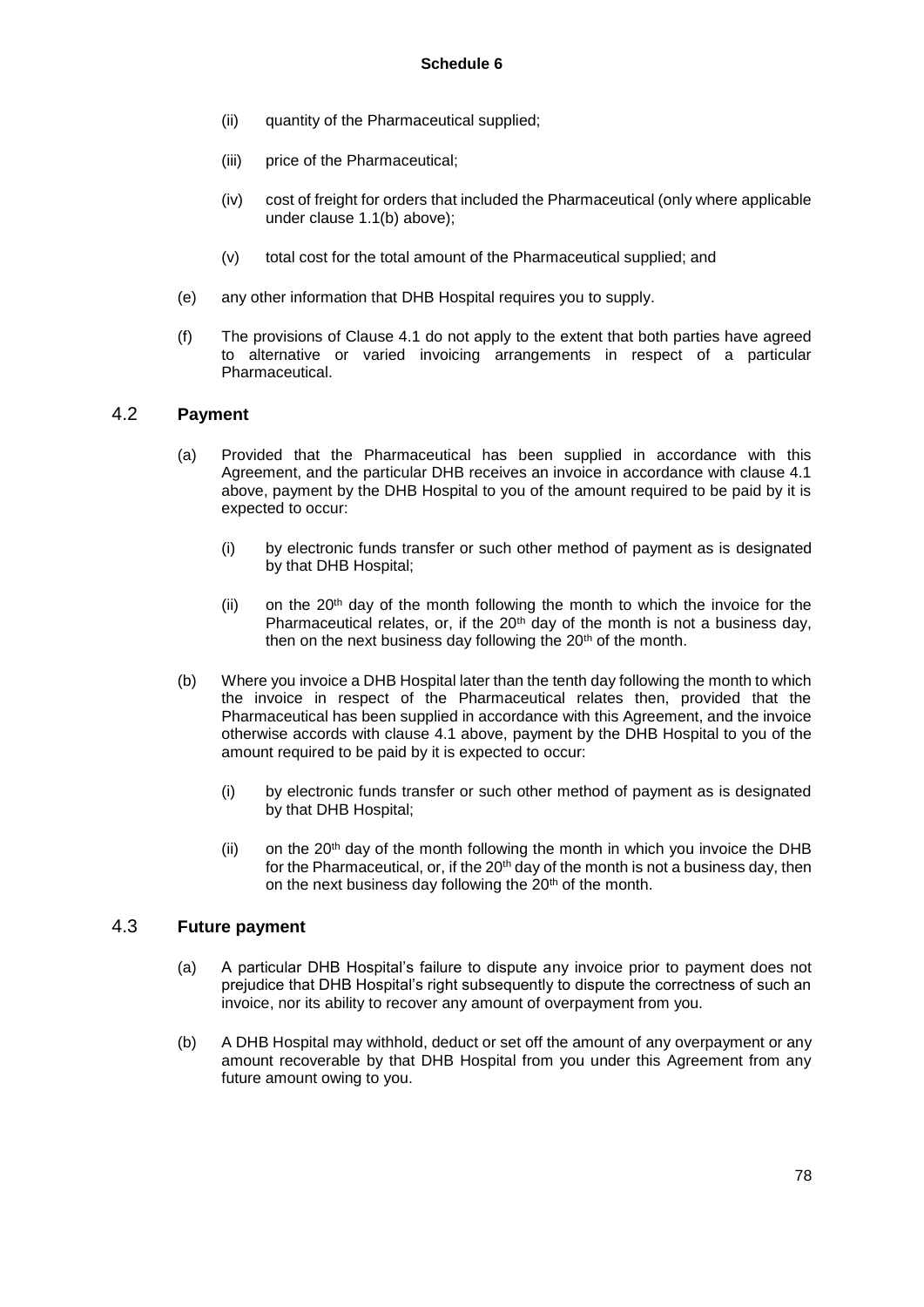# 4.4 **Contracts Privity**

This clause 4 confers a benefit on (and is enforceable by) DHB Hospitals in accordance with the Contract and Commercial Law Act 2017, Part 2, Subpart 1.

### 5. **Emergency and disaster supply**

In the event of an emergency or disaster affecting any DHB Hospital, or an emergency or disaster on a national level, you will use your best endeavours to provide such quantities of the Pharmaceutical as are required by the relevant DHB Hospital(s). Your obligations under this clause include, but are not limited to, using your best endeavours to:

- (a) source the Pharmaceutical from other suppliers and distributors within New Zealand; and
- (b) source the Pharmaceutical or a pharmaceutical that is the same brand as the Pharmaceutical from any overseas manufacturer, supplier or distributor, and airfreighting that stock to New Zealand (for which the relevant DHB Hospital will meet all reasonable costs) for supply, either under Medsafe's explicit consent to import, sell or distribute the Pharmaceutical or under section 29 of the Medicines Act 1981, to DHB Hospitals.

#### 6. **Defective and short-dated Pharmaceuticals**

### 6.1 **Pharmaceutical recall**

- (a) In the event that you are required by the Ministry of Health or any other authorities to recall the Pharmaceutical or a particular batch of the Pharmaceutical, you will notify PHARMAC and the relevant DHB Hospitals immediately you become aware of the need to recall the Pharmaceutical or that batch of the Pharmaceutical.
- (b) You will use your best endeavours to provide replacement Pharmaceuticals to DHB Hospitals as soon as possible.
- (c) If you fail to provide replacement Pharmaceuticals or an Alternative Pharmaceutical within what DHBs consider to be a reasonable time frame, then DHB Hospital(s) may purchase an Alternative Pharmaceutical elsewhere. Any reasonable additional costs incurred by DHB Hospital(s) in purchasing such an Alternative Pharmaceutical will be met by you on demand by PHARMAC or the DHB Hospital(s) and will be recoverable from you as a debt due to PHARMAC and to the DHB Hospital(s), as applicable.
- (d) In the event that the Pharmaceutical or a particular batch of the Pharmaceutical is recalled as contemplated by paragraph (a) above, you shall immediately refund to the relevant DHB Hospitals all money paid by them to you for or on account of the Pharmaceutical or that batch of the Pharmaceutical and such money will be recoverable from you as a debt due to the relevant DHB Hospitals, unless you have provided a replacement Pharmaceutical to the relevant DHB Hospitals' satisfaction.
- (e) This clause confers a benefit on (and is enforceable by) DHB Hospitals in accordance with the Contract and Commercial Law Act 2017, Part 2, Subpart 1.

#### 6.2 **Shelf-life of Pharmaceutical**

(a) You will not supply the Pharmaceutical if: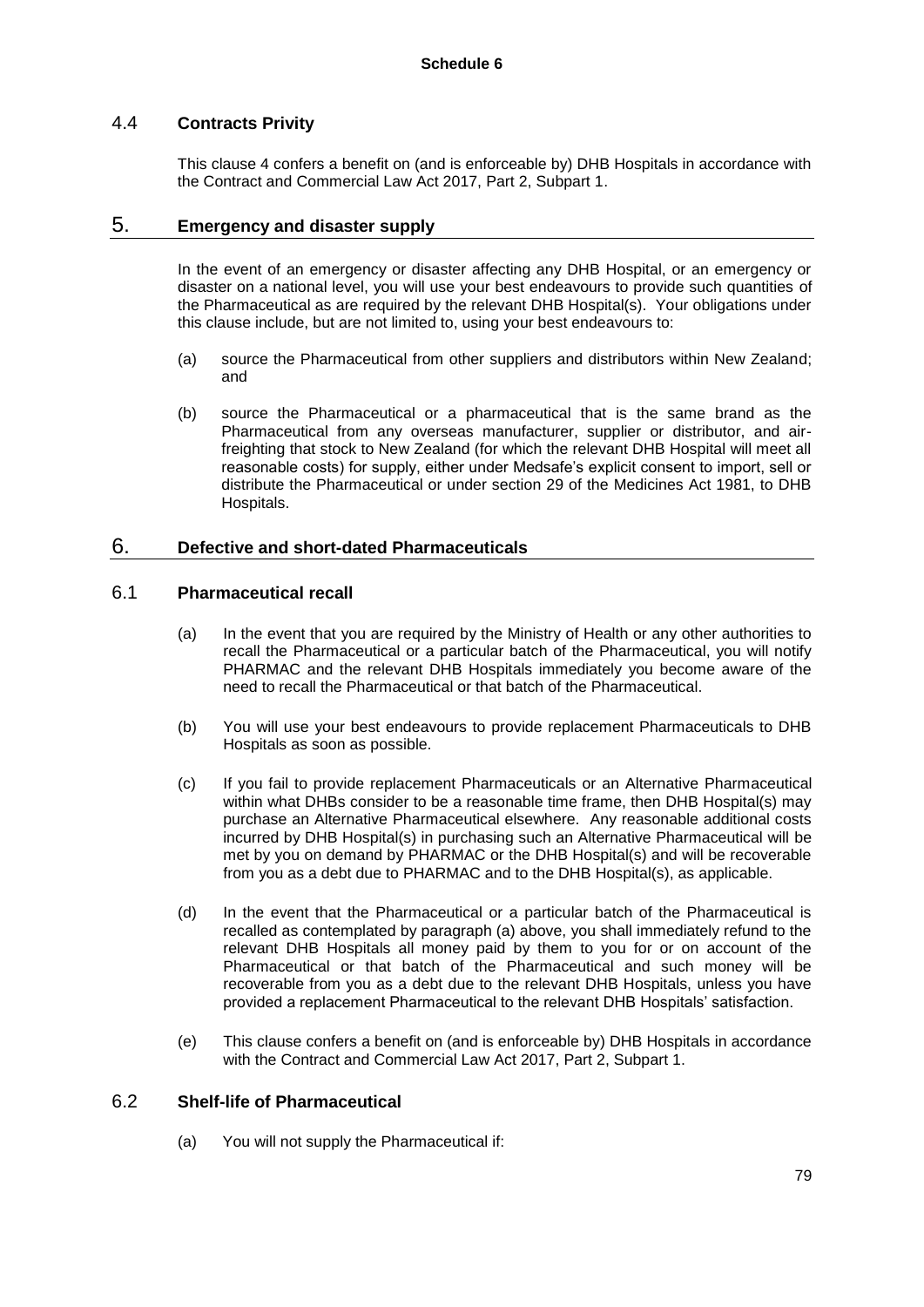- (i) the remaining shelf-life of the Pharmaceutical is less than six months; or
- (ii) where the total shelf-life of the Pharmaceutical is less than six months, the remaining shelf-life is less than 75% of the Pharmaceutical's total shelf-life,

without prior agreement from the relevant DHB Hospital.

- (b) If you have an agreement with the relevant DHB Hospital to supply the Pharmaceutical, where the total shelf-life of the Pharmaceutical is less than six months and the remaining shelf-life is less than 75% of the Pharmaceutical's total shelf-life, and that DHB Hospital does not use the Pharmaceutical before its expiry or use-by date, you agree to allow that DHB Hospital to return the Pharmaceutical to you and to provide that DHB Hospital with a credit for the Pharmaceutical.
- (c) This clause confers a benefit on (and is enforceable by) DHB Hospitals in accordance with the Contract and Commercial Law Act 2017, Part 2, Subpart 1.

#### 7. **Out-of-stock arrangements**

### 7.1 **Notification of Potential Out-of-Stock Event and supply of Alternative Pharmaceutical**

- (a) You must notify PHARMAC in writing as soon as you have reasonable cause to believe at any time that you will fail to supply the Pharmaceutical in accordance with this Agreement and, in any event, you must notify PHARMAC and the relevant DHB Hospitals if at any time a Potential Out-of-Stock Event occurs, including during the Hospital Supply Period or the First Transition Period.
- (b) If a Potential Out-of-Stock Event occurs, or your failure to supply the Pharmaceutical in accordance with this Agreement will result in insufficient stock of the Pharmaceutical being available, then at PHARMAC's option:
	- (i) PHARMAC may implement an arrangement with another supplier to supply an Alternative Pharmaceutical (including an arrangement for back-up supply); and/or
	- (ii) you must use your best endeavours to procure, as soon as practicable, an Alternative Pharmaceutical for supply to, at a DHB Hospital's discretion, any Designated Delivery Points, and/or Contract Manufacturers (expressly for the purpose of compounding), at the Price, and if you are unable to do so you will pay to DHB Hospitals any additional costs incurred by DHB Hospitals as a result of the purchase price for the Alternative Pharmaceutical being higher than the Price.

### 7.2 **General indemnity**

You agree to indemnify DHB Hospitals and PHARMAC if you fail to supply the Pharmaceutical in accordance with this Agreement (other than for reasons that PHARMAC reasonably considers, following discussion with you, to be wholly outside your control) whether as a result of:

- (a) your inability to meet demand for supply of the Pharmaceutical;
- (b) your withdrawal of the Pharmaceutical from supply;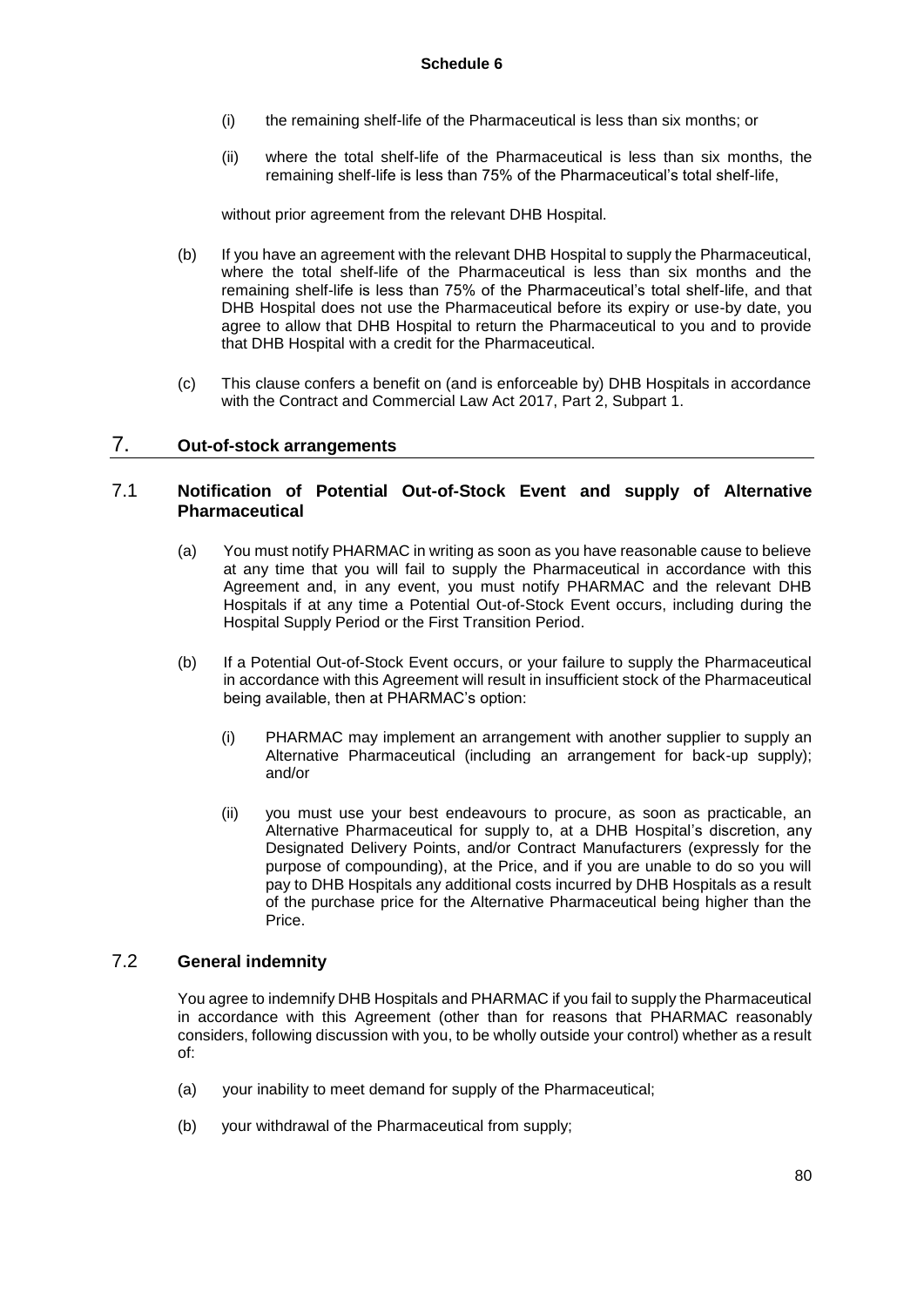- (c) any failure to have and maintain a Consent as specified in clause 2 of this Schedule;
- (d) any failure to notify PHARMAC in accordance with clause 7.1 above; or
- (e) for any other reason.

This indemnity:

- (f) covers all additional costs, including without limitation all costs (if any) incurred in securing and purchasing an Alternative Pharmaceutical, incurred by DHB Hospitals (or by PHARMAC on their behalf) as a result of your failure that are additional to any costs specified in clause 7.3; and
- (g) confers a benefit on (and is enforceable by) DHB Hospitals in accordance with the Contract and Commercial Law Act 2017, Part 2, Subpart 1.

#### 7.3 **Liquidated damages**

- (a) If you fail to supply the Pharmaceutical in accordance with this Agreement (other than for reasons that PHARMAC reasonably considers, following discussion with you, to be wholly outside your control) and:
	- (i) you have not notified PHARMAC and the relevant DHB Hospitals under clause 7.1 of this Schedule, then without prejudice to PHARMAC's and the relevant DHB Hospitals' rights under clause 7.2 above, but subject to paragraph (e) below, you must pay to PHARMAC (for the benefit of PHARMAC and DHB Hospitals) liquidated damages for the administrative and/or operational costs incurred by PHARMAC and DHB Hospitals as a result of your failure to supply in the amount of \$50,000 per Pharmaceutical in respect of which you failed to notify PHARMAC; or
	- (ii) you have notified PHARMAC and the relevant DHB Hospitals under clause 7.1 of this Schedule, then without prejudice to PHARMAC's and the relevant DHB Hospitals' rights under clause 7.2 above you are not liable to pay any liquidated damages under this clause 7.3.
- (b) If, having notified PHARMAC and the relevant DHB Hospitals under clause 7.1 of this Schedule, you remain able to, and you continue to, supply the Pharmaceutical, or an Alternative Pharmaceutical in accordance with clause 7.1(b)(ii) of this Schedule, such that there is no interruption to supply of the Pharmaceutical or of the Alternative Pharmaceutical in accordance with this Agreement, you will not be liable for any costs unless PHARMAC, in its sole discretion, has considered it necessary to enter into an arrangement with an alternative supplier under which PHARMAC or the relevant DHB Hospitals have agreed to make a payment to that supplier to ensure continuity of supply, in which case you must indemnify the relevant DHB Hospitals and PHARMAC for that payment. Such indemnity will be limited to an amount of \$10,000 per Pharmaceutical.
- (c) You acknowledge and agree that:
	- (i) the amounts of liquidated damages in this clause represent a reasonable estimate of the administrative and operational costs incurred by PHARMAC and DHB Hospitals (including the use of staff and loss of opportunity as a result of use of staff time, and communication costs), the estimate being based on PHARMAC's and DHB Hospitals' previous experience; and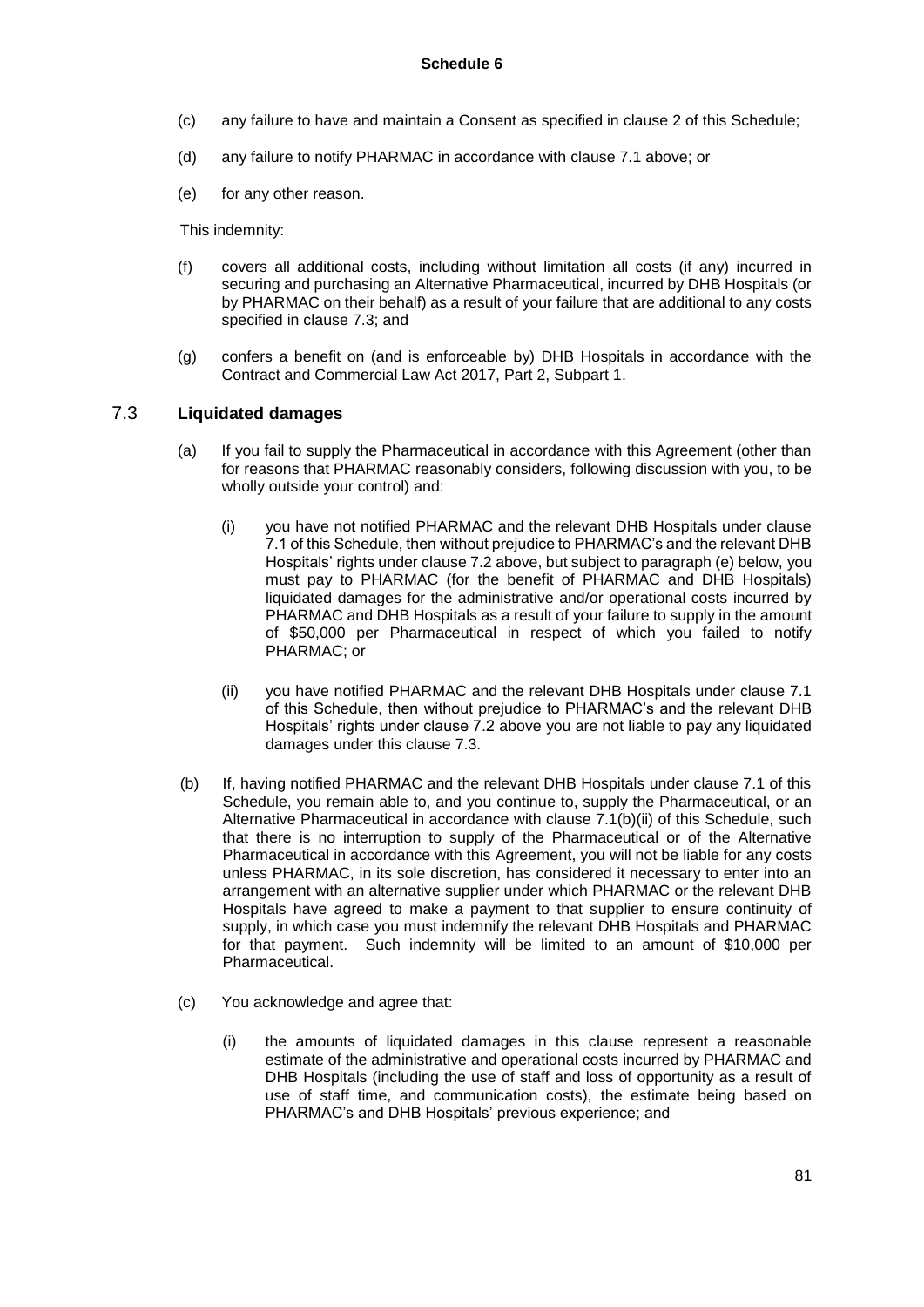(ii) the amounts referred to as liquidated damages are not intended to include any penalty element nor any amount for costs relating to the securing of an Alternative Pharmaceutical, or the purchasing of an Alternative Pharmaceutical,

provided that PHARMAC may, in its sole discretion, require you to pay less than the amount specified as liquidated damages if it is satisfied that the actual costs in the particular circumstances are less than the relevant amount so specified.

- (d) Where a Pharmaceutical in respect of which you are liable to pay liquidated damages pursuant to clause 7.3(a)(i) above also has Sole Supply Status and where you would otherwise be liable to pay the same amount of liquidated damages in respect of any corresponding failure under the terms of such Sole Supply Status, you will only be required to pay liquidated damages of \$50,000 in total in respect of both supply failures.
- (e) All amounts referred to in this clause are plus GST.

### 7.4 **Failure to supply**

References in this clause 7 and elsewhere in this Schedule to your failure or inability to supply the Pharmaceutical in accordance with this Agreement, or your inability to meet demand for supply of the Pharmaceutical, or insufficient stock of the Pharmaceutical being available, include, but are not limited to, circumstances where:

- (a) no stock of the Pharmaceutical is physically held by you or on your behalf in New Zealand;
- (b) the only stock of the Pharmaceutical physically held by you or on your behalf in New Zealand is stock to which clause  $6.2(a)(i)$  or (ii) of this Schedule applies and no agreement has been reached with the relevant DHB Hospital in terms of clause 6.2(a) of this Schedule;
- (c) you fail, directly or indirectly, to ensure that all orders for the Pharmaceutical are filled (without restricting quantities that may be ordered), including in particular where not all patients for whom the Pharmaceutical is prescribed receive the full amount of the Pharmaceutical they require, or to which they are entitled, under their prescriptions, without delay;
- (d) you fail to supply the Pharmaceutical on and from the Start Date.

#### 7.5 **Default interest and recovery costs**

If payment of any amount required to be paid by you under this clause 7 is not made by you, in full, by the due date for payment of that amount as notified to you in writing by PHARMAC, then:

- (a) interest will accrue in such sum as remains unpaid at a rate per annum equal to the relevant SME overdraft rate (weighted average rate) of the Reserve Bank of New Zealand plus five percentage points, calculated and compounded on a daily basis, from the due date until such time as the sum due (including interest) is paid in full. This obligation to pay default interest is to arise without the need for a notice or demand from PHARMAC for such default interest; and
- (b) PHARMAC may take any action, including legal action, without first needing to implement the dispute resolution procedure contained in clause 4.2 of Schedule Four, to recover that amount and you agree to pay to PHARMAC actual enforcement costs incurred in relation to that action.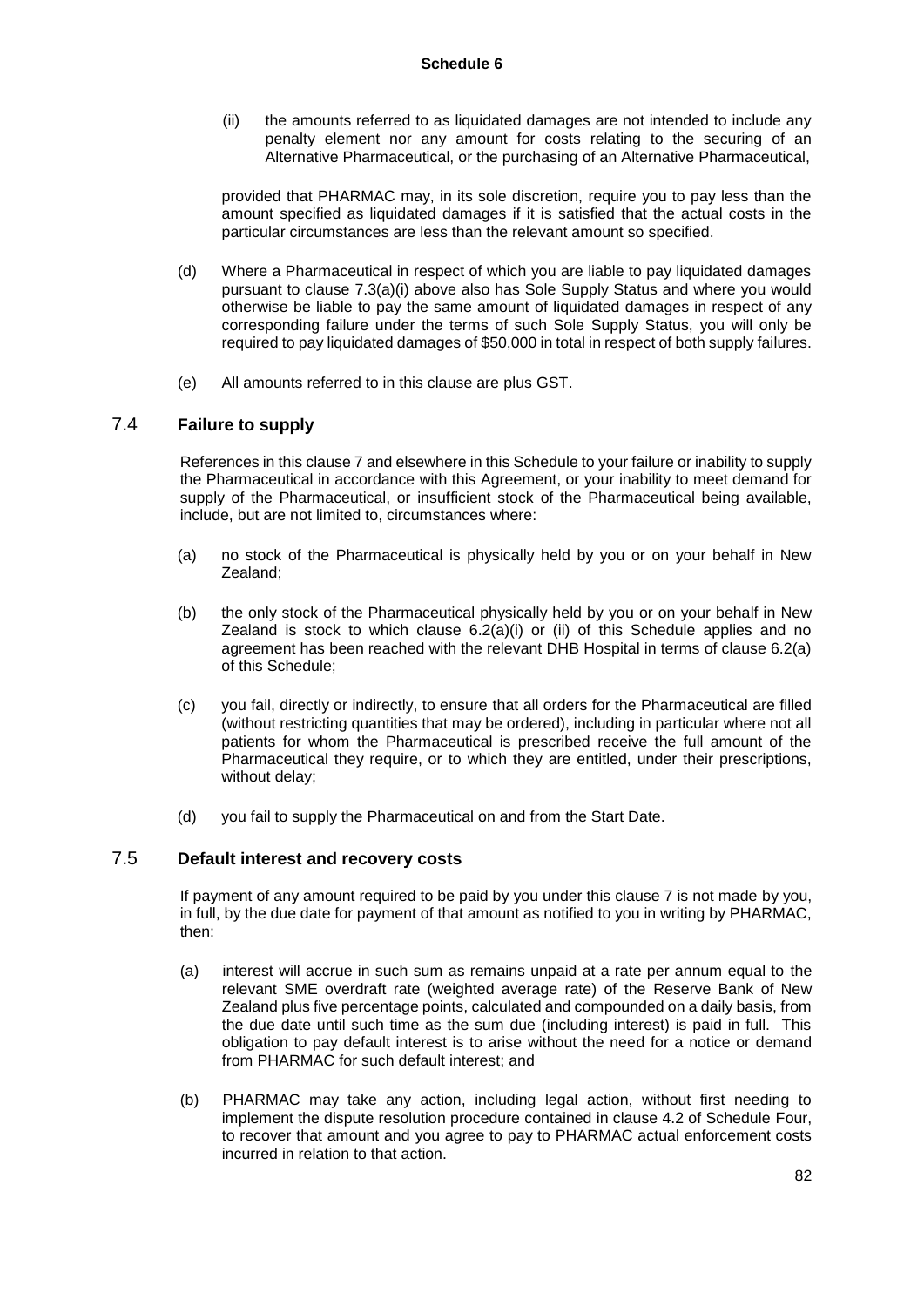# 8. **Termination and restrictions**

#### 8.1 **Termination and restrictions for clinical reasons**

PHARMAC reserves the right, but only after consultation with you and a relevant medical adviser (being either the Ministry of Health, PTAC or a sub-committee of PTAC), to:

- (a) terminate this Agreement at any time during the Hospital Supply Status Period or the First Transition Period if the medical adviser determines for clinical reasons that it is no longer appropriate to have:
	- (i) in the case of any Pharmaceutical that is not a Medical Device, any Pharmaceutical, including the Pharmaceutical or any relevant Alternative Pharmaceutical, having Hospital Supply Status of that form and strength of the Pharmaceutical with Hospital Supply Status;
	- (ii) in the case of any Pharmaceutical that is a Medical Device, any Pharmaceutical, including the Pharmaceutical or any relevant Alternative Pharmaceutical, having Hospital Supply Status; or
	- (iii) the Pharmaceutical as the brand having Hospital Supply Status; and/or
- (b) impose at any time during the Hospital Supply Status Period or the Transition Periods restrictions on the prescribing or dispensing of a Pharmaceutical if those restrictions are necessary for clinical reasons.

#### 8.2 **Termination following an audit**

PHARMAC may terminate the Agreement, or withdraw Hospital Supply Status in relation to, or revise DV Limits for, a Pharmaceutical, at any time during the Hospital Supply Status Period or the Transition Periods, if you fail to remedy any area of non-compliance in accordance with clause 3(b) of Schedule Four.

### 9. **Guarantee**

- (a) PHARMAC may require an entity acceptable to it to provide a guarantee (in a form satisfactory to PHARMAC) of your performance obligations under clauses 7.2 and 7.3 of this Schedule including, without limitation, the payment of any sum payable under the indemnity or as liquidated damages pursuant to those clauses for any failure to supply the Pharmaceutical in accordance with this Agreement during the Hospital Supply Status Period.
- (b) The guarantor's liability under such a guarantee will be limited to a total of \$100,000 per Pharmaceutical for all claims made by PHARMAC under the guarantee.

# 10. **Access by PHARMAC to price and volume data**

- (a) You acknowledge that PHARMAC and its agents will require access to price and volume data held by you and DHB Hospitals in respect of the Pharmaceutical covered by this Agreement to assist PHARMAC to carry out its statutory function in relation to managing the purchasing of hospital pharmaceuticals on behalf of DHBs.
- (b) Notwithstanding any other provisions in this Agreement, including clauses 9.1 and 9.2 of Schedule Three regarding confidential information, you agree that where the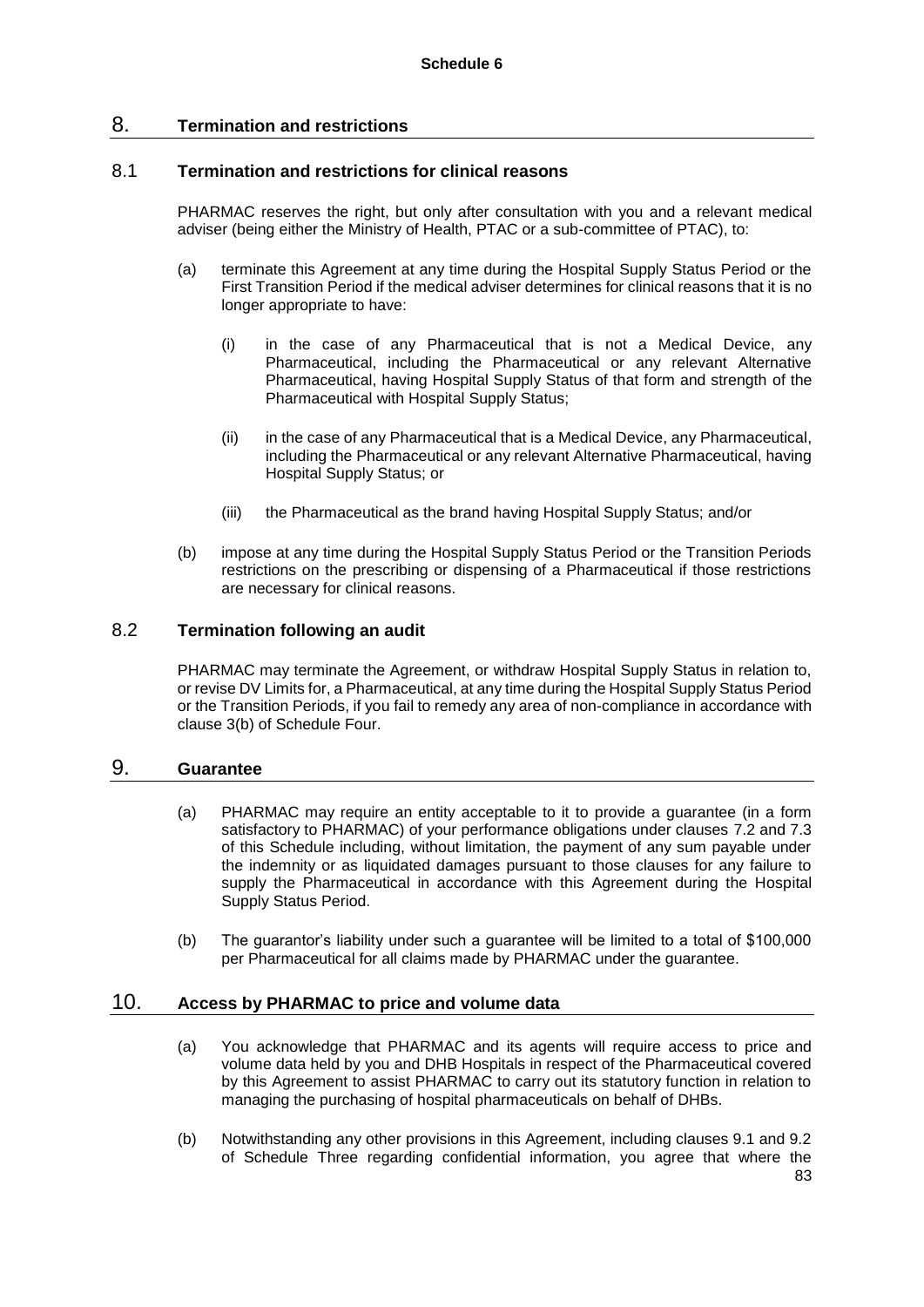#### **Schedule 6**

circumstances in this clause apply, a DHB Hospital may provide PHARMAC and its agents with any price and volume data held by that DHB Hospital in respect of a Pharmaceutical covered by this Agreement and PHARMAC and its agents may provide such data on DHBs.

(c) You agree that within 10 business days following any request from PHARMAC, you will provide PHARMAC with volume data in respect of the Pharmaceutical covered by this Agreement for each month of the period specified in that request.

# 11. **PCTs**

#### 11.1 **Listing in Section B of the Pharmaceutical Schedule**

- (a) Where the Pharmaceutical is a PCT, you acknowledge and agree that PHARMAC may list the Pharmaceutical in Section B of the Pharmaceutical Schedule:
	- (i) at a price that is equal to (or subject to your agreement, less than) the Price;
	- (ii) subject to the rules and restrictions applying to PCTs in Sections A to G of the Pharmaceutical Schedule.
- (b) If PHARMAC lists the Pharmaceutical in Section B of the Pharmaceutical Schedule pursuant to paragraph (a) above, you acknowledge and agree that:
	- (i) such listing will be for reasons relating to claiming and will not, unless otherwise advised in writing by PHARMAC, enable you to supply the Pharmaceutical for use in the community;
	- (ii) listing of the Pharmaceutical in Section B will, at PHARMAC's option, be additional to or instead of listing in Part II of Section H;
	- (iii) references to the "listing" of the Pharmaceutical will, where applicable, be to the listing of the Pharmaceutical in Section B of the Pharmaceutical Schedule (and references to "list", "listed", "delist", "delisted", and "delisting" are to be interpreted accordingly); and
	- (iv) the standard terms of listing of the Pharmaceutical in Section B of the Pharmaceutical Schedule will, except to the extent otherwise advised in writing by PHARMAC, be the terms set out in Schedule Four and this Schedule, and for that purpose all references in Schedule Four and this Schedule to "Section H" will be deemed to be references to "Section B".
- (c) This clause confers a benefit on (and is enforceable by) DHB Hospitals in accordance with the Contract and Commercial Law Act 2017, Part 2, Subpart 1.
- (d) Where the Pharmaceutical is a PCT, clause 7.1 of this Schedule will be deleted and replaced by the following:

#### 7.1 **Notification of Potential Out-of-Stock Event and supply of Alternative Pharmaceutical.**

(a) You must notify PHARMAC in writing as soon as you have reasonable cause to believe that you will fail to supply a Pharmaceutical in accordance with this Agreement and, in any event, you must notify PHARMAC and the relevant DHB Hospitals if at any time a Potential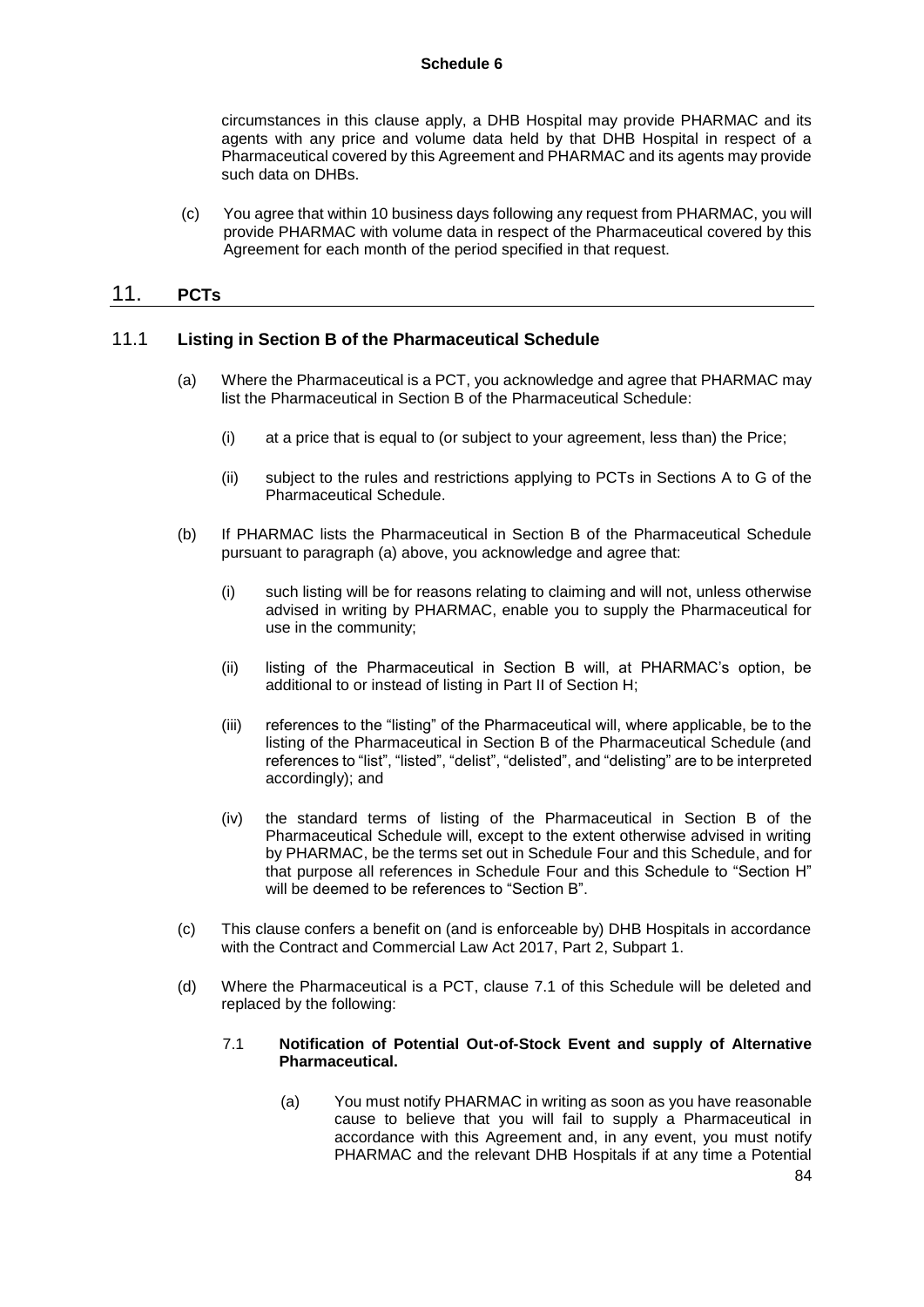#### **Schedule 6**

Out-of-Stock Event occurs, including during the Hospital Supply Status Period or the First Transition Period.

- (b) If you fail to supply a Pharmaceutical in accordance with this Agreement for more than 1 business day to any DHB Hospital, then:
	- (i) you must use your best endeavours to procure, within what the relevant DHB Hospitals consider to be a reasonable period of time, an Alternative Pharmaceutical for supply to, at a DHB Hospital's discretion, any Designated Delivery Points, and/or Contract Manufacturers (expressly for the purpose of compounding) at the Price; and
	- (ii) if you fail to procure an Alternative Pharmaceutical at the Price in accordance with sub-clause (i) above (other than for reasons that PHARMAC reasonably considers, following discussion with you, to be wholly outside your control) then, at PHARMAC's option:
		- (A) you must pay to PHARMAC (for the benefit of PHARMAC and DHB Hospitals) any additional costs that PHARMAC incurs or that the relevant DHB Hospitals incur as a result of the purchase of the Alternative Pharmaceutical; or
		- (B) PHARMAC may implement an arrangement with another supplier to supply an Alternative Pharmaceutical (including an arrangement for backup supply), and you must pay to PHARMAC (for the benefit of PHARMAC and DHB Hospitals) any additional costs that PHARMAC incurs or that the relevant DHB Hospitals incur as a result of the purchase of the Alternative Pharmaceutical.
- (c) This clause confers a benefit on (and is enforceable by) DHB Hospitals in accordance with the Contract and Commercial Law Act 2017, Part 2, Subpart 1.